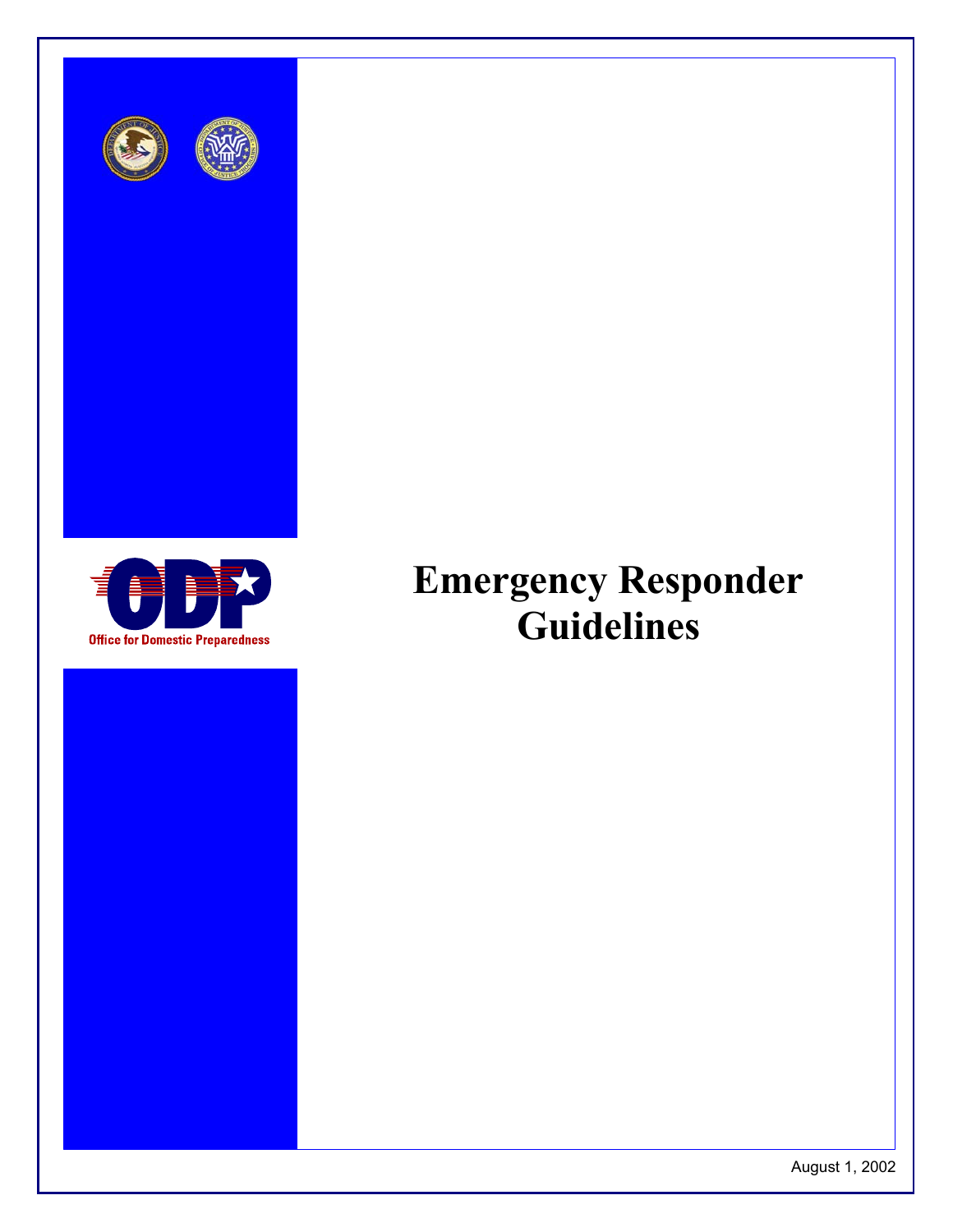#### **Office of Justice Programs Office for Domestic Preparedness**

The Office of Justice Programs (OJP) Office for Domestic Preparedness (ODP) is the Department of Justice component responsible for enhancing the capabilities of state and local jurisdictions to prepare for, and respond to, incidents of domestic terrorism involving chemical and biological agents, and nuclear, radioactive, and explosive devices. ODP assistance to state and local jurisdictions includes providing grant funds to enable these jurisdictions to purchase specialized equipment for emergency response agencies, providing critical training to emergency response personnel, supporting state and local emergency response exercises, and providing technical assistance to state and local emergency response agencies and public officials.

Under the ODP domestic preparedness training program, training is developed and delivered to the nation's emergency response community through a number of mechanisms, including the Center for Domestic Preparedness (CDP) located at Anniston, Alabama. The CDP is a component of ODP and is a federal training facility dedicated to training state and local emergency response personnel.

The Director of ODP reports directly to the Assistant Attorney General for the Office of Justice Programs. For more information on ODP and its programs, please contact the ODP website at [www.ojp.usdoj.gov/odp](http://www.ojp.usdoj.gov/odp) or call the ODP Helpline at 1-800-368-6498 from 9:00am to 6:00pm Monday through Friday.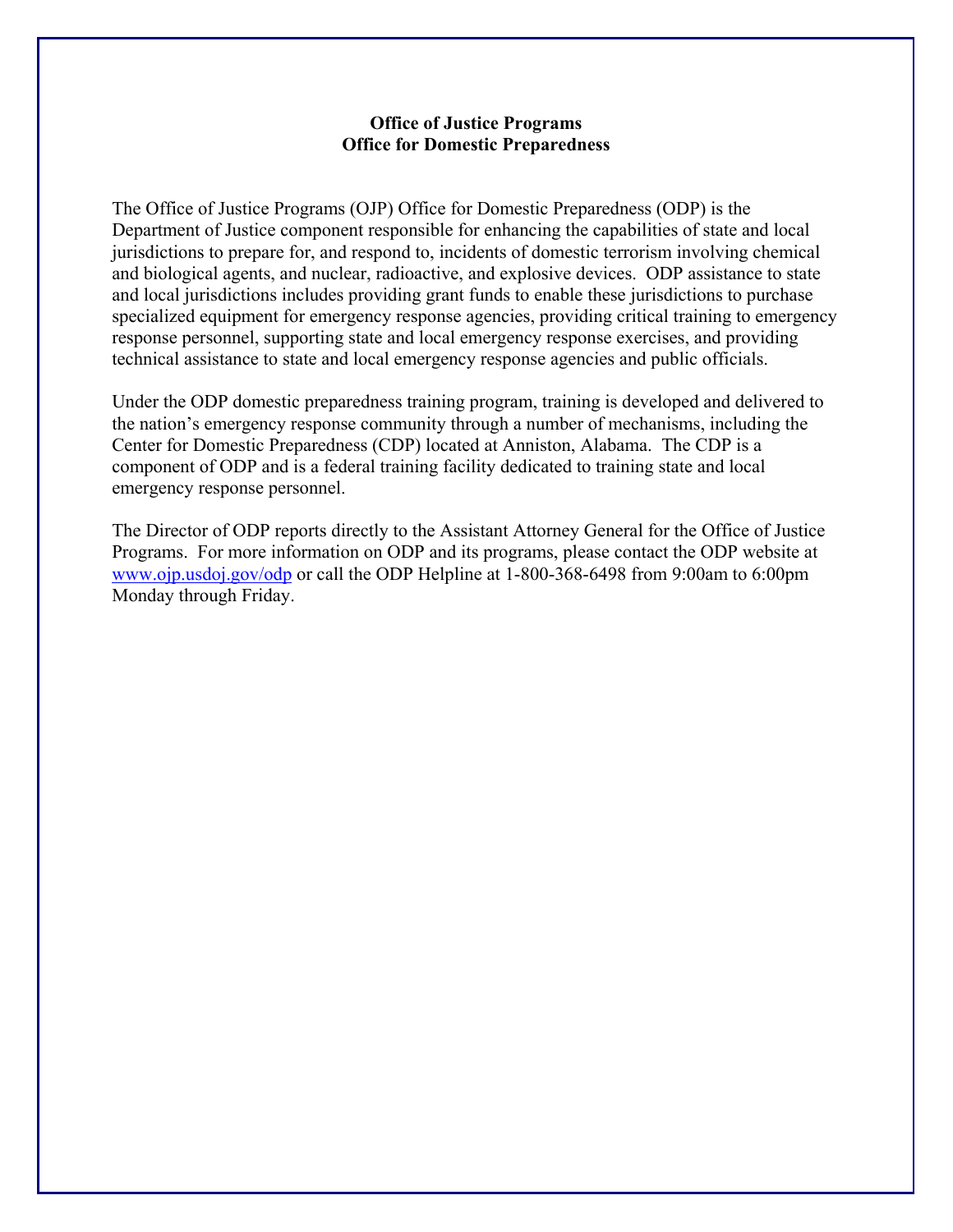# **EMERGENCY RESPONDER GUIDELINES**

# First Responder Guidelines

# **Table of Contents**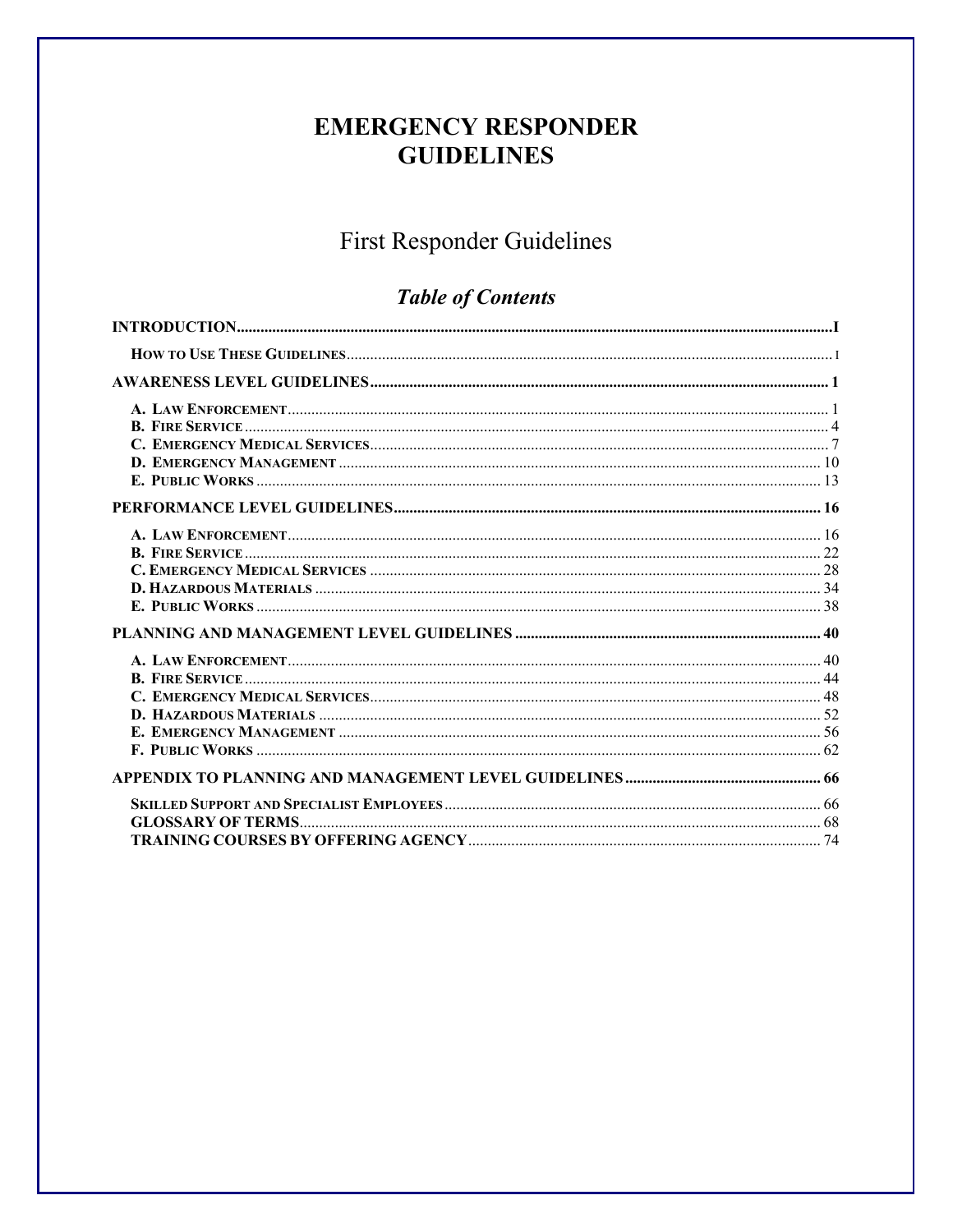# **INTRODUCTION**

Recent tragic events have forced the citizens of the United States, and the public safety agencies that serve them, to confront the terrible potential of terrorism involving the use of weapons of mass destruction (WMD). A chemical, biological, radiological/nuclear, or explosive/ incendiary attack would pose unprecedented challenges for police, fire, emergency medical service, and emergency management personnel—the nation's first line of defense. The U.S. Department of Justice (DOJ) Office for Domestic Preparedness (ODP) was established in 1998 to help provide training to first responders across the nation as part of an integrated program that also includes the provision of specialized equipment, exercises, and technical assistance. The objective of those efforts, each of which contributes to the greater whole, is to enhance responder capacity. To help provide America's response community with a baseline understanding of the training necessary to effectively and safely respond to an act of terrorism involving the use of WMD, the ODP has prepared these *Emergency Responder Guidelines*.

These Guidelines are offered not as definitive or official regulations, but rather as the informed advice of subject-matter experts from both the private and public sectors. As such, these Guidelines are presented as neither minimum standards nor rules. They carry no regulatory force, nor are they implied to have such force. They are offered to the response community as considerations for use in whatever way a particular agency finds appropriate.

Although these Guidelines are not official regulations, they have been written in concert with existing codes and standards of agencies, such as the National Fire Prevention Association (NFPA) and Federal regulatory agencies such as the U.S. Occupational Safety and Health Administration (OSHA). ODP has shared these Guidelines with the other key Federal agencies involved in first responder training, including the Federal Emergency Management Agency, National Fire Academy and the Emergency Management Institute, U.S. Department of Defense, Federal Bureau of Investigation, Environmental Protection Agency, Federal Law Enforcement Training Center, the Centers for Disease Control and Prevention, and others. Their comments and recommendations are included herein.

These Guidelines are intended to be a tool for first responders seeking to improve their training and master their craft, reflecting a step-by-step progression from Awareness through Performance to Planning and Management. Moving from one step to another requires more experience, specialized training, and depth of understanding. These Guidelines also may be used by course developers and trainers looking for a common ground with training programs in other jurisdictions.

#### *How to Use These Guidelines*

These Guidelines provide an integrated compilation of responder skills, knowledge, and capabilities. While each training level—Awareness, Performance, and Planning and Management—is divided into specific response disciplines (e.g., Law Enforcement, Fire, EMS, etc.), there are many commonalities among each subsection. These commonalities reflect the reality that effective WMD response strategies must be built on interoperability and an understanding of how all the pieces of the response fit together. These Guidelines help illustrate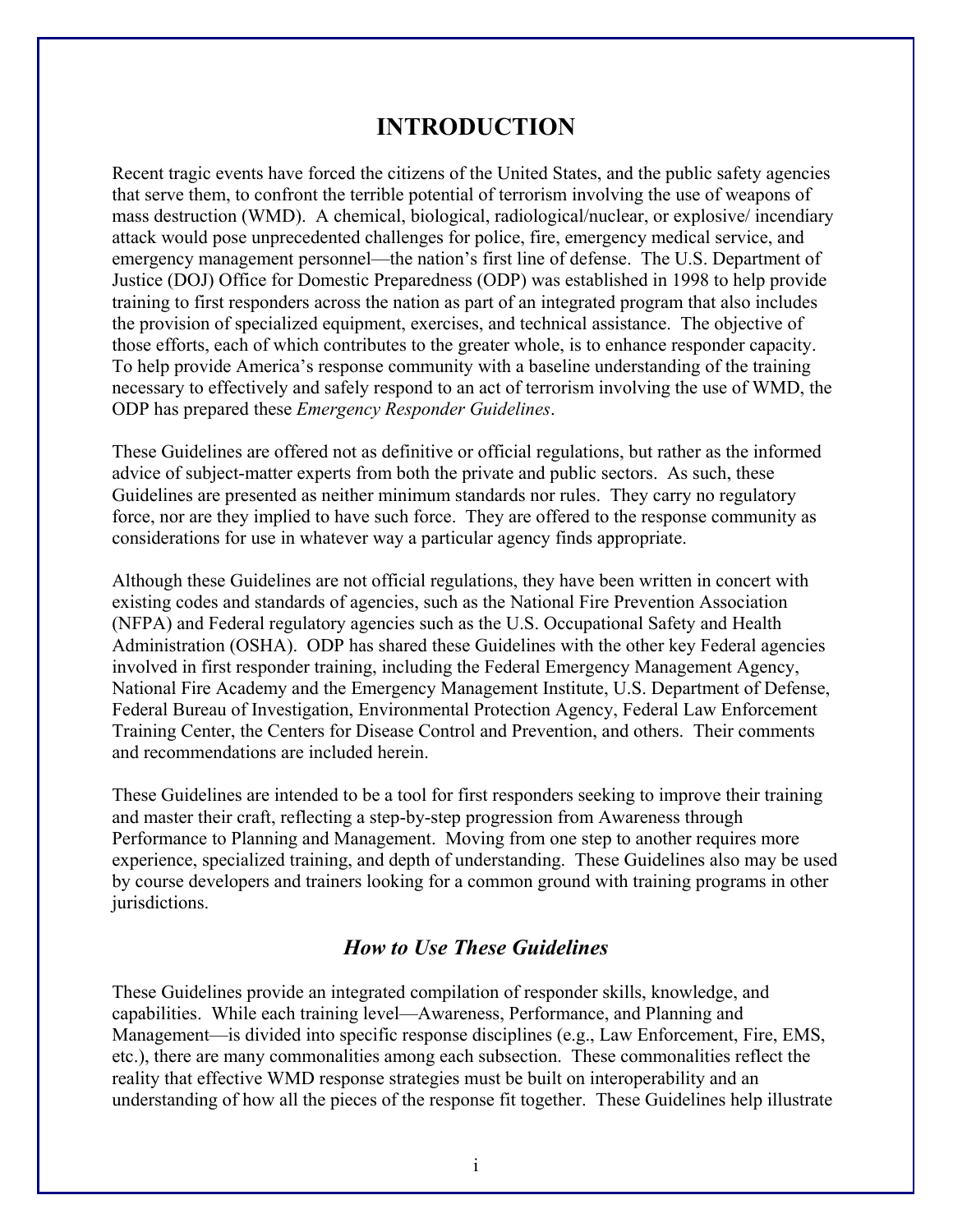the areas where common training and understanding—even cross training among disciplines can be effectively accomplished.

A key component of the Guidelines is the appended list of relevant training courses. This list, while not necessarily comprehensive, is intended to provide responders with information on those courses that provide training in the specific response elements covered in the Guidelines. In the print version of this document, the training list is cross-referenced within each discipline, to help identify relevant courses. In the electronic version, each response element is linked to the appropriate courses, so that the user can immediately click to the appropriate training sources. Some training courses are, of course, applicable to multiple elements.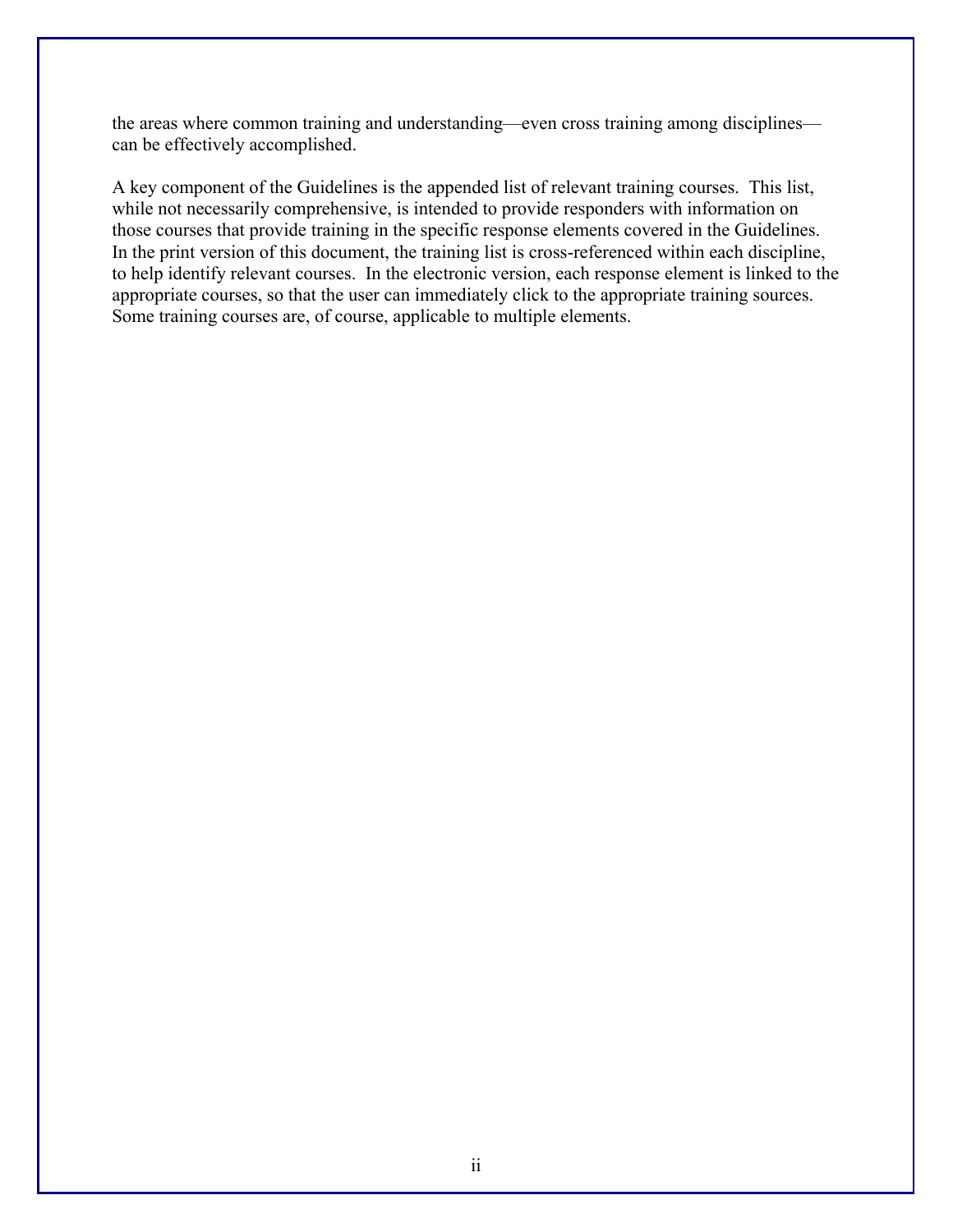# **AWARENESS LEVEL GUIDELINES**

# **A. Law Enforcement**

#### AWARENESS LEVEL FOR LAW ENFORCEMENT OFFICERS FOR EVENTS INVOLVING WEAPONS OF MASS DESTRUCTION

*AWARENESS LEVEL: Addresses training requirements for law enforcement personnel who are likely to witness or discover an event involving the terrorist/criminal use of*  weapons of mass destruction or who may be sent out to initially investigate the report of *such an event. Generally, all actions to be taken by these personnel should be conducted from within the cold zone. If personnel find themselves in the warm or hot zone, they are to move from that zone and encourage others, if ambulatory, to move to a staging area away from the immediate threat. They should attempt to minimize further contamination.* 

#### **AWARENESS LEVEL GUIDELINES FOR LAW ENFORCEMENT OFFICERS**:

- **I. Recognize hazardous materials incidents.** The law enforcement officer should:
	- a. Understand what hazardous materials are, as well as the risks associated with these materials in an emergency incident or event.
	- b. Identify if hazardous materials are present in an emergency incident or event.
	- c. Know how to use the *North American Emergency Response Guidebook* (NAERG) published by the U.S. Department of Transportation.
	- d. Use the NAERG (or other available resources) to identify the hazardous material.
	- e. Understand the potential outcomes or consequences of an emergency due to the presence of hazardous materials.
- **II. Know the protocols used to detect the potential presence of weapons of mass destruction (WMD) agents or materials**. The law enforcement officer should:
	- a. Understand what WMD agents or materials are and the risks associated with these materials in an emergency incident or event.
	- b. Know the indicators and effects of WMD on individuals and property. Be able to recognize signs and symptoms common to initial victims of a WMD-related incident or event. Know the physical characteristics or properties of WMD agents or materials that could be reported by victims or other persons at the scene.
	- c. Be familiar with the potential use and means of delivery of WMD agents or materials.
	- d. Know locations or properties that could become targets for persons using WMD agents or materials.
	- e. Recognize unusual trends or characteristics that might indicate an incident or event involving WMD agents or materials.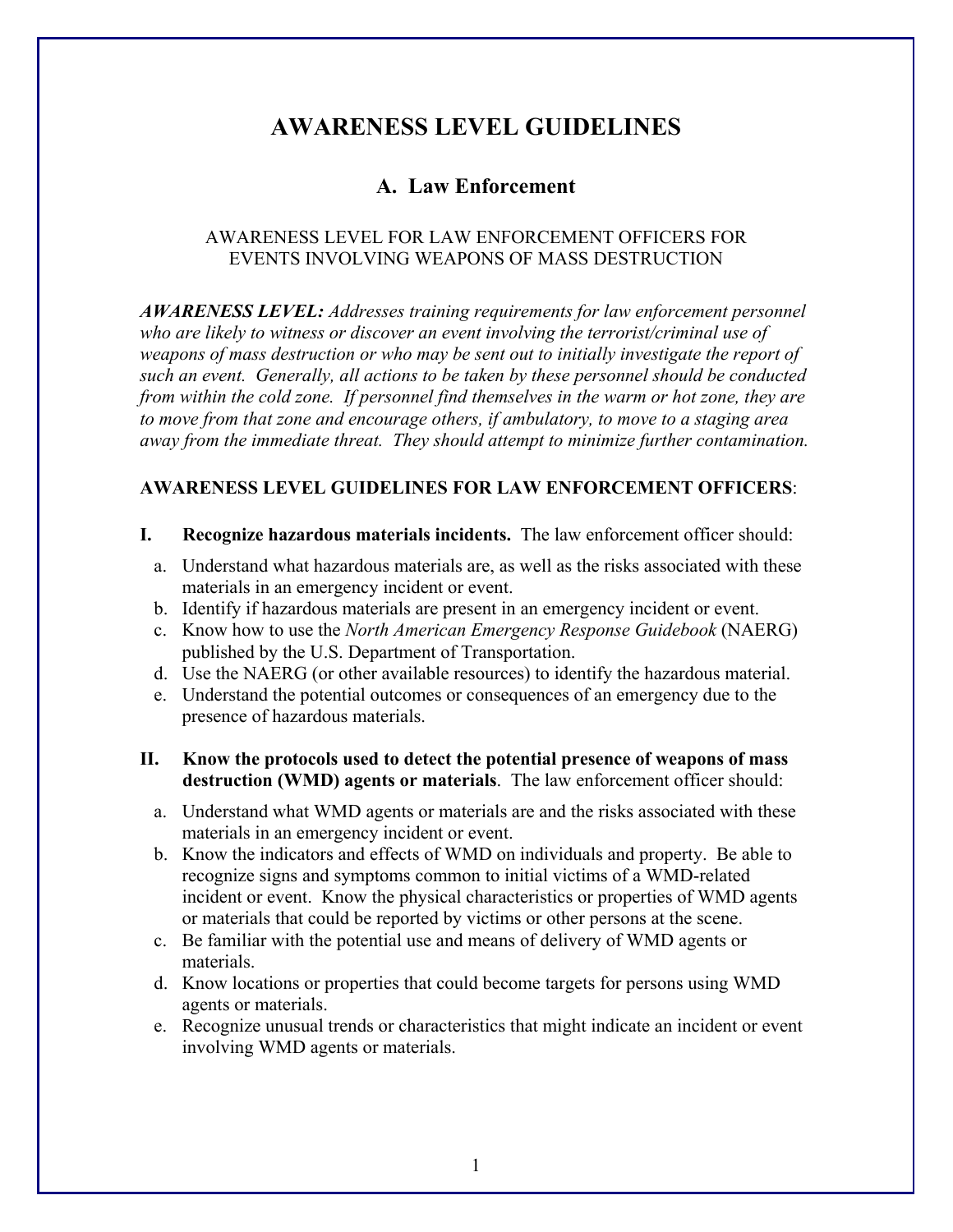#### **III. Know and follow self-protection measures for WMD events and hazardous materials events**. The law enforcement officer should:

- a. Understand the hazards and risks to individuals and property associated with WMD agents and hazardous materials. Recognize the signs and symptoms of exposure to WMD agents and hazardous materials.
- b. Know how to use, inspect, and properly maintain the personal protective equipment issued to the officer. Understand the limitations of this equipment in protecting someone exposed to WMD agents or hazardous materials.
- c. Understand that ambulatory victims should move upwind and upgrade from the area. Know that potentially contaminated victims should be isolated from others. These victims should be advised about appropriate actions to take and that they may need to be decontaminated. Minimize contamination of adjacent areas.
- d. Understand the role of the first responder as well as other levels of response in the department's emergency response plan.
- e. Be familiar with his/her agency's emergency response plan and procedures. Understand the individual officers' role in those procedures.
- f. Know what defensive measures to take during a WMD or hazardous materials incident or event to help ensure personal and community safety. These measures may include maximizing the distance between the officer and hot zone, using shielding such as solid walls for protection, minimizing personal exposure time to agents or materials that might be found in the warm zone or within the plume, and moving upgrade and upwind.
- **IV. Know procedures for protecting a potential crime scene**. The law enforcement officer should:
	- a. Understand and implement procedures for protecting evidence and minimizing disturbance of the potential crime scene while protecting others. Understand the roles, responsibilities, and jurisdictions of Federal agencies related to a WMD event or incident.
	- b. Recognize the importance of crime scene preservation and initiate measures to secure the scene.
	- c. Protect physical evidence such as footprints, relevant containers, or wrapping paper, etc.
	- d. Advise witnesses and bystanders who may have information to remain at the scene in a safe location until they have been interviewed and released. Be aware of people arriving or departing the scene. Note license plate numbers or other relevant data. Question the caller, witness(es), or victim(s) to obtain critical information regarding the incident or event. Such questions include, "Where is the package, and what does it contain?" "Does the package have an unusual odor or smell?" "Has the package been disturbed?" "Have there been any threats received before receipt of the package" "Does the package contain a written threat, and if so, what does it say?"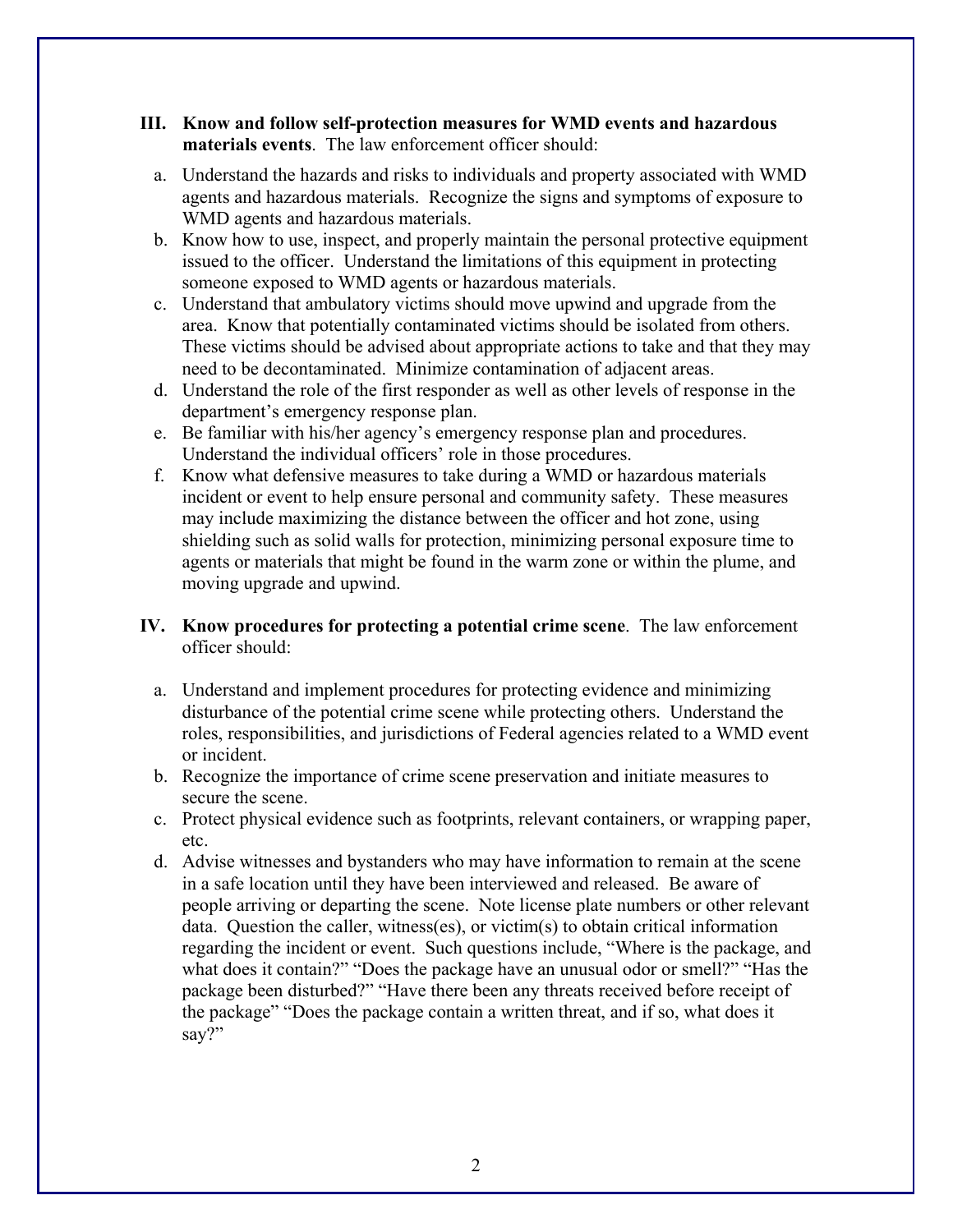#### **V. Know and follow agency/organization's scene security and control procedures for WMD and hazardous material events.** The law enforcement officer should:

- a. Understand his/her agency/organization's site security and scene control procedures for awareness level trained personnel. Follow these procedures for ensuring scene security and for keeping unauthorized persons away from the scene and adjacent hazardous areas. Such procedures include cordoning off the area to prevent anyone from inadvertently entering the scene. Maintain scene security and control until a higher authority arrives at the scene.
- b. Be familiar with his/her agency's incident command procedures.
- c. Protect physical evidence such as footprints, relevant containers, or wrapping paper, etc.
- d. Know and follow his/her agency's procedures for isolating the danger area. Know how to deal with contaminated victims until a higher authority arrives.
- e. Recognize that the incident or event scene may be a crime scene and that evidence must be protected and undisturbed until a higher authority arrives and takes control.
- **VI. Possess and know how to properly use equipment to contact dispatcher or higher authorities to report information collected at the scene and to request additional assistance or emergency response personnel.** The law enforcement officer should:
	- a. Know how to use communications equipment, including a two-way radio or cellular phone to contact the dispatcher or higher authorities to apprise them of the situation at the scene and to request additional assistance and personnel to properly deal with the event.
	- b. Understand how to accurately describe a WMD event and be aware of the available response assets within the affected jurisdiction(s) nearest the event location.
	- c. Know when to request additional help and follow his/her agency's emergency response plan procedures for establishing incident command.
	- d. Know how to notify the communications center or dispatcher and to assess the degree of hazard to obtain appropriate additional resources.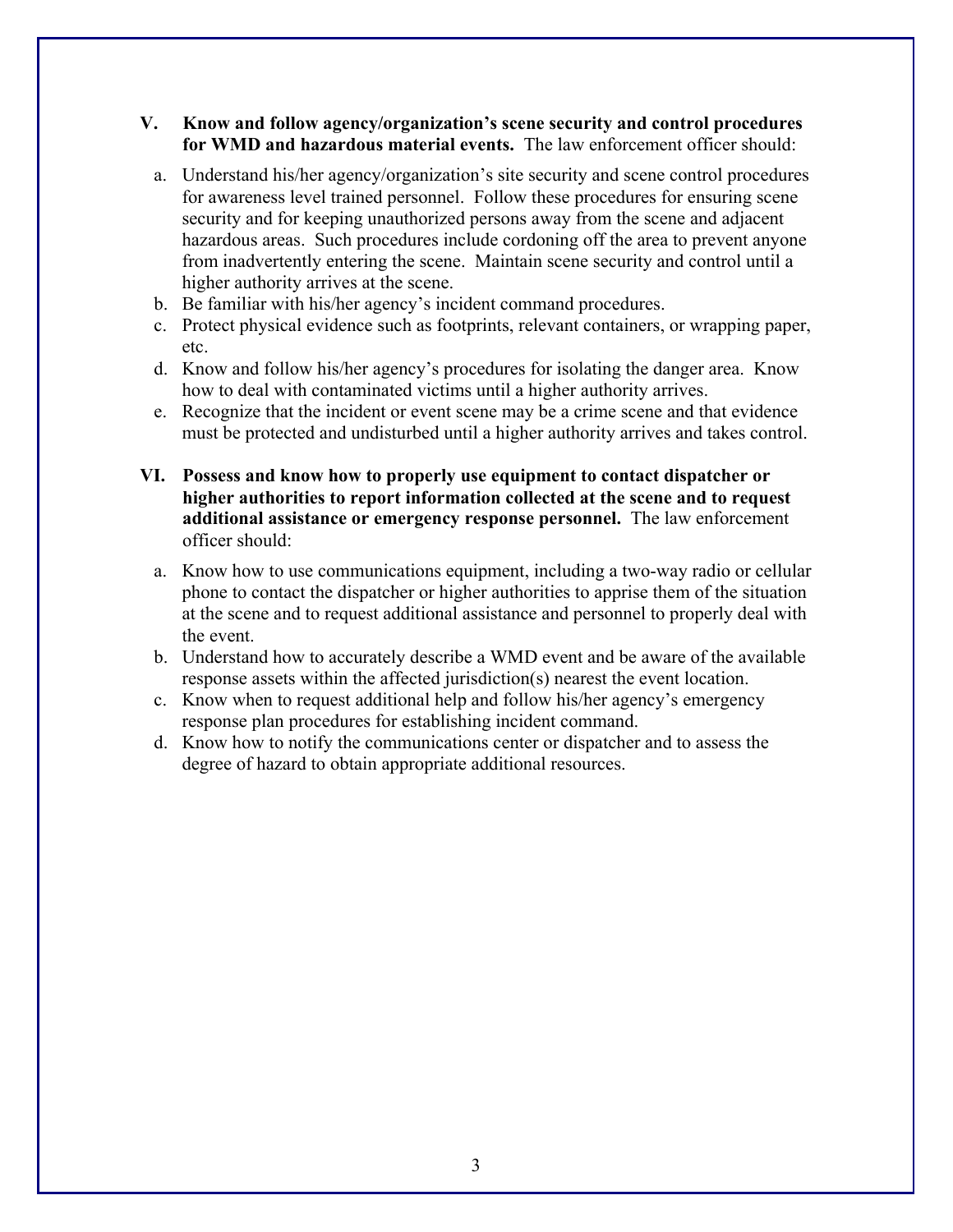#### **B. Fire Service**

#### AWARENESS LEVEL FOR FIRE FIGHTERS FOR EVENTS INVOLVING WEAPONS OF MASS DESTRUCTION

*AWARENESS LEVEL: Addresses training requirements for fire fighters who are likely to witness or discover an event involving the terrorist/criminal use of weapons of mass destruction (WMD) or who may be sent out to initially investigate the report of such an event. Generally, all actions to be taken by these personnel should be conducted from within the cold zone. If personnel find themselves in the warm or hot*  zone, they are to move from that zone and encourage others, if ambulatory, to move *to a staging area away from the immediate threat.* 

#### **AWARENESS LEVEL GUIDELINES FOR FIRE FIGHTERS:**

- **I. Recognize hazardous materials incidents**. The fire fighter should:
	- a. Understand what hazardous materials are, as well as the risks associated with these materials in an emergency incident or event.
	- b. Identify if hazardous materials are present in an emergency incident or event.
	- c. Know how to use the *North American Emergency Response Guidebook* (NAERG) published by the U.S. Department of Transportation.
	- d. Use the NAERG (or other available resources) to identify the hazardous material.
	- e. Understand the potential outcomes or consequences of an emergency due to the presence of hazardous materials with and without fire.
- **II. Know the protocols used to detect the potential presence of weapons of mass destruction (WMD) agents or materials**. The fire fighter should:
	- a. Understand what WMD agents or materials are and the risks associated with these materials in an emergency incident or event.
	- b. Know the indicators and effects of WMD on individuals and property. Be able to recognize signs and symptoms common to initial victims of a WMD-related incident or event. Know the physical characteristics or properties of WMD agents or materials that could be reported by victims or other persons at the scene.
	- c. Be familiar with the potential use and means of delivery of WMD agents or materials.
	- d. Know locations or properties that could become targets for persons using WMD agents or materials.
	- e. Recognize unusual trends or characteristics that might indicate an incident or event involving WMD agents or materials.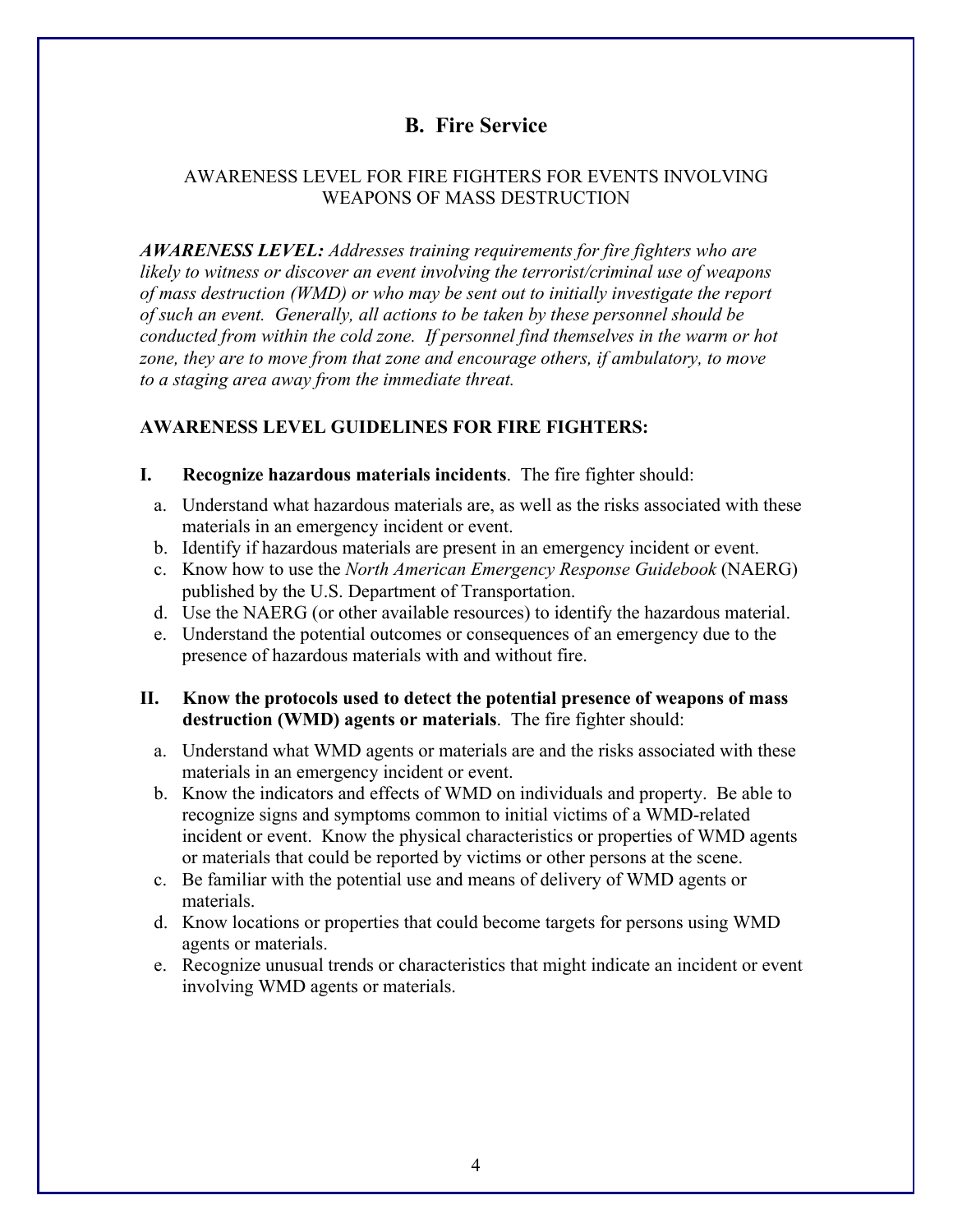#### **III. Know and follow self-protection measures for WMD events and hazardous materials events**. The fire fighter should:

- a. Understand the hazards and risks to individuals and property associated with WMD agents and hazardous materials. Recognize the signs and symptoms of exposure to WMD agents and hazardous materials.
- b. Know how to use, inspect, and properly maintain the personal protective equipment issued to the officer. Understand the limitations of this equipment in protecting someone exposed to WMD agents or hazardous materials.
- c. Understand that ambulatory victims should move upwind and upgrade from the area. Know that potentially contaminated victims should be isolated from others. These victims should be advised about appropriate actions to take and that they may need to be decontaminated. Minimize contamination of adjacent areas.
- d. Understand the role of the first responder as well as other levels of response in the department's emergency response plan.
- e. Be familiar with his/her agency's emergency response plan and procedures. Understand the individual officers' role in those procedures.
- f. Know what defensive measures to take during a WMD or hazardous materials incident or event to help ensure personal and community safety. These measures may include maximizing the distance between the officer and hot zone, using shielding such as solid walls for protection, minimizing personal exposure to agents or materials that might be found in the warm zone or within the plume, and moving upgrade and upwind.
- **IV. Know procedures for protecting a potential crime scene**. Whether or not a witness to the event, the fire fighter should:
	- a. Understand and implement procedures for protecting evidence and minimizing disturbance of the potential crime scene while protecting others. Understand the roles, responsibilities, and jurisdictions of Federal agencies related to a WMD event or incident.
	- b. Recognize the importance of crime scene preservation and initiate measures to secure the scene.
	- c. Protect physical evidence such as footprints, relevant containers, or wrapping paper, etc.
	- d. Advise witnesses and bystanders who may have information to remain at the scene in a safe location until they have been interviewed and released. Be aware of people arriving or departing the scene. Understand what the hazards are and the risks associated with WMD agents and materials and hazardous materials as they relate to human health and wellbeing. Have the basic knowledge of the hazards to humans and the common signs and symptoms of exposure to WMD agents and materials and hazardous materials.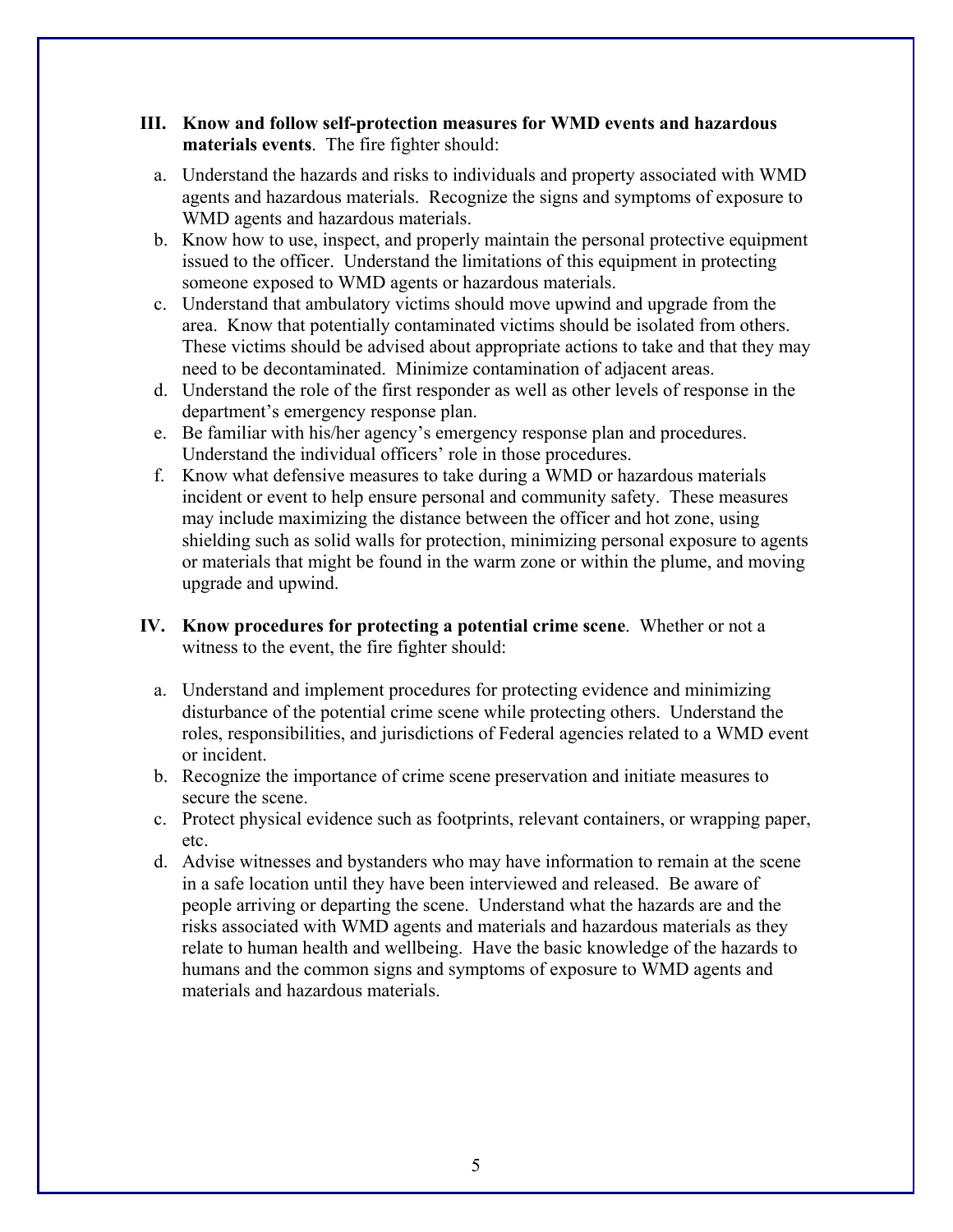#### **V. Know and follow agency/organization's scene security and control procedures for WMD and hazardous material events.** The fire fighter should:

- a. Understand his/her agency/organization's site security and scene control procedures for awareness level trained personnel. Follow these procedures for ensuring scene security and for keeping unauthorized persons away from the scene and adjacent hazardous areas. Such procedures include cordoning off the area to prevent anyone from inadvertently entering the scene. Maintain scene security and control until a higher authority arrives at the scene.
- b. Be familiar with his/her agency's incident command procedures.
- c. Protect physical evidence such as footprints, relevant containers, or wrapping paper, etc.
- d. Know and follow his/her agency's procedures for isolating the danger area. Know how to deal with contaminated victims until a higher authority arrives.
- e. Recognize that the incident or event scene may be a crime scene and that evidence must be protected and undisturbed until a higher authority arrives and takes
- **VI. Possess and know how to properly use equipment to contact dispatcher or higher authorities to report information collected at the scene and to request additional assistance or emergency response personnel.** The fire fighter should:
	- a. Know how to use communications equipment, including a two-way radio or cellular phone to contact the dispatcher or higher authorities to apprise them of the situation at the scene and to request additional assistance and personnel to properly deal with the event.
	- b. Understand how to accurately describe a WMD event and be aware of the available response assets within the affected jurisdiction(s) nearest the event location.
	- c. Know when to request additional help and follow the fire department's emergency response plan procedures for establishing incident command.
	- d. Know how to notify the communications center or dispatcher and to assess the degree of hazard to obtain appropriate additional resources.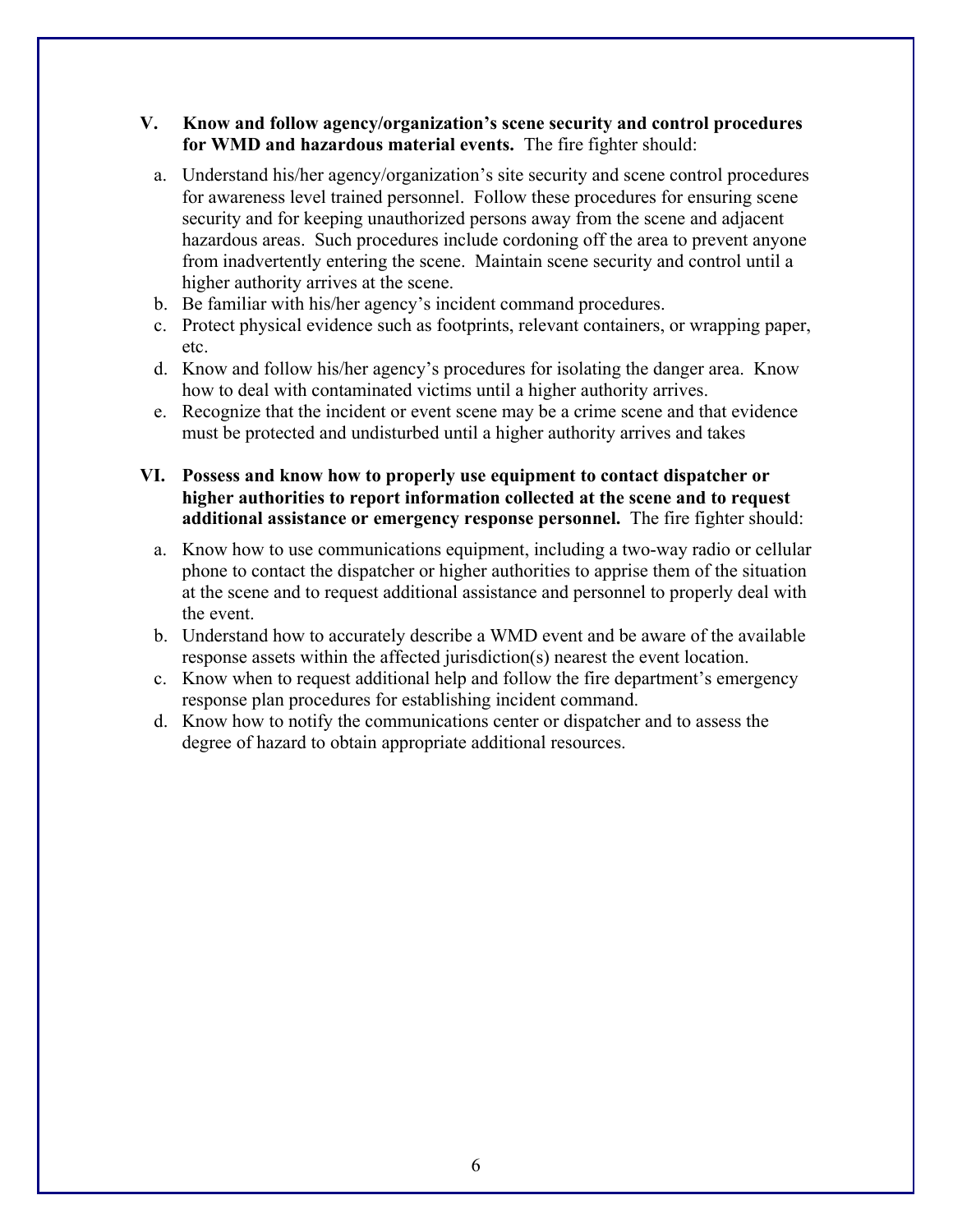# **C. Emergency Medical Services**

#### AWARENESS LEVEL FOR EMERGENCY MEDICAL SERVICE PROVIDERS FOR EVENTS INVOLVING WEAPONS OF MASS **DESTRUCTION**

*AWARENESS LEVEL: Address training requirements for emergency medical service (EMS) providers who are likely to respond to or discover an event involving the terrorist/ criminal use of weapons of mass destruction or who may be sent out to initially investigate the report of such an event. Generally, all actions to be taken by these personnel should be conducted from within the cold zone. If personnel find themselves in the warm or hot zone, they are to move from that zone and encourage others, if ambulatory, to move to a staging area away from the immediate threat. They should attempt to minimize further contamination. It is assumed that the EMS provider at the awareness level does not have emergency response supplies with him/her when arriving at the potential WMD scene (unless dispatched). The EMS provider that is anticipated to be covered by these guidelines would be trained in first aid and CPR using the Red Cross Community First Aid Course or equivalent up to and including paramedic trained personnel and emergency physicians.* 

#### **AWARENESS LEVEL GUDELINES FOR EMS PROVIDERS:**

- **I. Recognize hazardous materials incidents**. The EMS provider should:
	- a. Understand what hazardous materials are, as well as the risks associated with these materials in an emergency incident or event.
	- b. Identify if hazardous materials are present in an emergency incident or event.
	- c. Know how to use the *North American Emergency Response Guidebook* (NAERG) published by the U.S. Department of Transportation.
	- d. Use the NAERG (or other available resources) to identify the hazardous material.
	- e. Understand the potential outcomes or consequences of an emergency due to the presence of hazardous materials with and without fire.
- **II. Know the protocols used to detect the potential presence of weapons of mass destruction (WMD) agents or materials**. The EMS provider should:
	- a. Understand what WMD agents or materials are and the risks associated with these materials in an emergency incident or event.
	- b. Know the indicators and effects of WMD on individuals and property. Be able to recognize signs and symptoms common to initial victims of a WMD-related incident or event.
	- c. Know the physical characteristics or properties of WMD agents or materials that could be reported by victims or other persons at the scene.
	- d. Be familiar with the potential use and means of delivery of WMD agents or materials.
	- e. Know locations or properties that could become targets for persons using WMD agents or materials.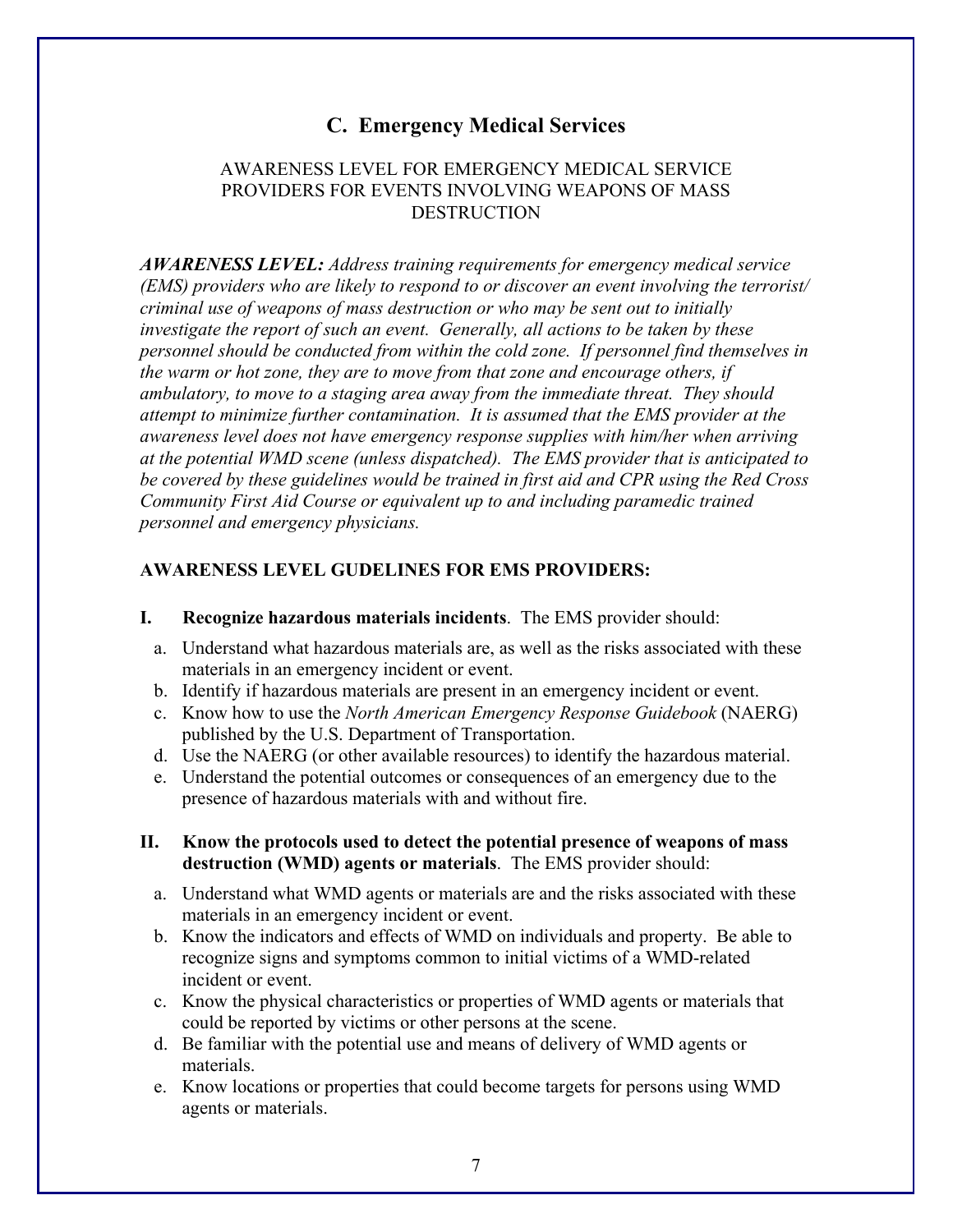- f. Recognize unusual trends or characteristics that might indicate an incident or event involving WMD agents or materials.
- **III. Know and follow self-protection measures for WMD events and hazardous materials events**. The EMS provider should:
	- a. Understand the hazards and risks to individuals and property associated with WMD agents and hazardous materials. Recognize the signs and symptoms of exposure to WMD agents and hazardous materials.
	- b. Know how to use, inspect, and properly maintain the personal protective equipment issued to the officer. Understand the limitations of this equipment in protecting someone exposed to WMD agents or hazardous materials.
	- c. Understand and implement universal precautions for biological hazards involving blood and other bodily fluids.
	- d. Recognize that ambulatory victims should move upwind and upgrade from the area. Know that potentially contaminated victims should be isolated from others. These victims should be advised about appropriate actions to take and that they may need to be decontaminated. If possible, while in the cold zone, conduct preliminary triage.
	- e. Understand the role of the first responder, as well as other levels of response in the agency's emergency response plan.
	- f. Be familiar with his/her agency's emergency response plan and procedures. Understand the individual EMSs provider's role in those procedures.
	- g. Know what defensive measures to take during a WMD or hazardous materials incident or event to help ensure personal and community safety. These measures may include maximizing the distance between the officer and hot zone, using shielding such as solid walls for protection, minimizing personal exposure to agents or materials that might be found in the warm zone or within the plume, and moving upgrade and upwind.
- **IV. Know procedures for protecting a potential crime scene**. Whether or not a witness to the event, the EMS provider should:
	- a. Understand and implement procedures for protecting evidence and minimizing disturbance of the potential crime scene while protecting others. Understand the roles and jurisdiction of Federal agencies in a WMD event.
	- b. Recognize the importance of crime scene preservation and initiate measures to secure the scene.
	- c. Protect physical evidence such as footprints, relevant containers, or wrapping paper, etc.
	- d. Advise witnesses and bystanders who may have information to remain at the scene in a safe location until they have been interviewed and released. Be aware of people arriving or departing the scene.
	- e. Understand the roles, responsibilities, and jurisdictions of Federal agencies related to a WMD event or incident.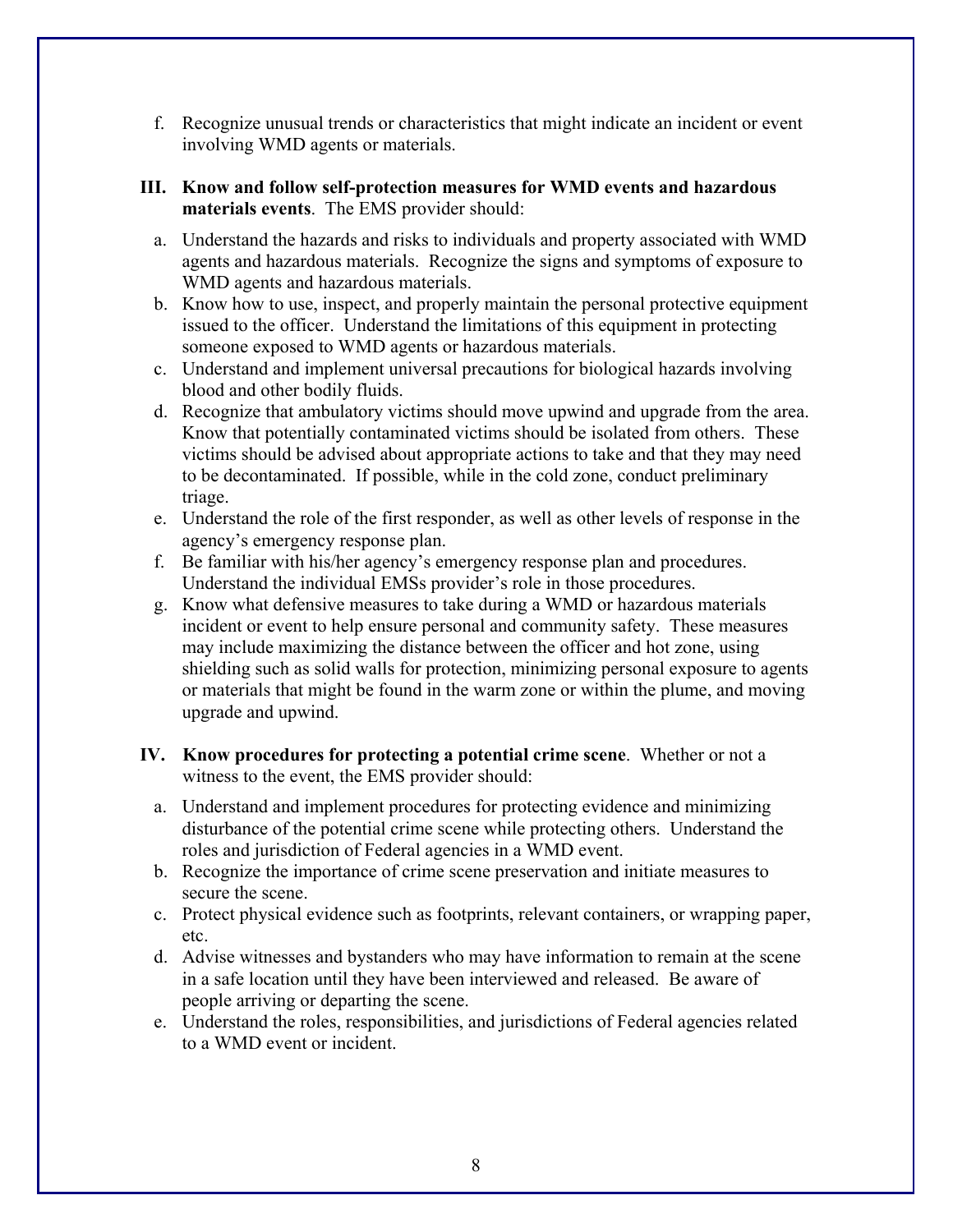#### **V. Know and follow agency/organization's scene security and control procedures for WMD and hazardous material events.** The EMS provider should:

- a. Understand his/her agency/organization's site security and scene control procedures for awareness level trained personnel. Know procedures for ensuring scene security and for keeping unauthorized persons away from the scene and adjacent hazardous areas. Such procedures include cordoning off the area to prevent anyone from inadvertently entering the scene. Maintain scene security and control until a higher authority arrives at the scene.
- b. Be familiar with his/her agency's incident command procedures.
- c. Protect physical evidence such as footprints, relevant containers, or wrapping paper, etc.
- d. Know and follow his/her agency's procedures for isolating the danger area. Know how to deal with contaminated victims until a higher authority arrives.
- e. Recognize that the incident or event scene may be a crime scene and that evidence must be protected and undisturbed until a higher authority arrives and takes control.
- **VI. Possess and know how to properly use equipment to contact dispatcher or higher authorities to report information collected at the scene and to request additional assistance or emergency response personnel. Know how to characterize a WMD event and be able to identify available response assets within the affected jurisdiction(s).** The EMS provider should:
	- a. Know how to use communications equipment, including a two-way radio or cellular phone to contact the dispatcher or higher authorities to apprise them of the situation at the scene and to request additional assistance and personnel to properly deal with the event.
	- b. Understand how to accurately describe a WMD event and be aware of the available response assets within the affected jurisdiction(s) nearest the event location.
	- c. Know when to request additional help and follow the organization's emergency response plan procedures for establishing incident command.
	- d. Know how to notify the communications center or dispatcher and to assess the degree of hazard to obtain appropriate additional resources.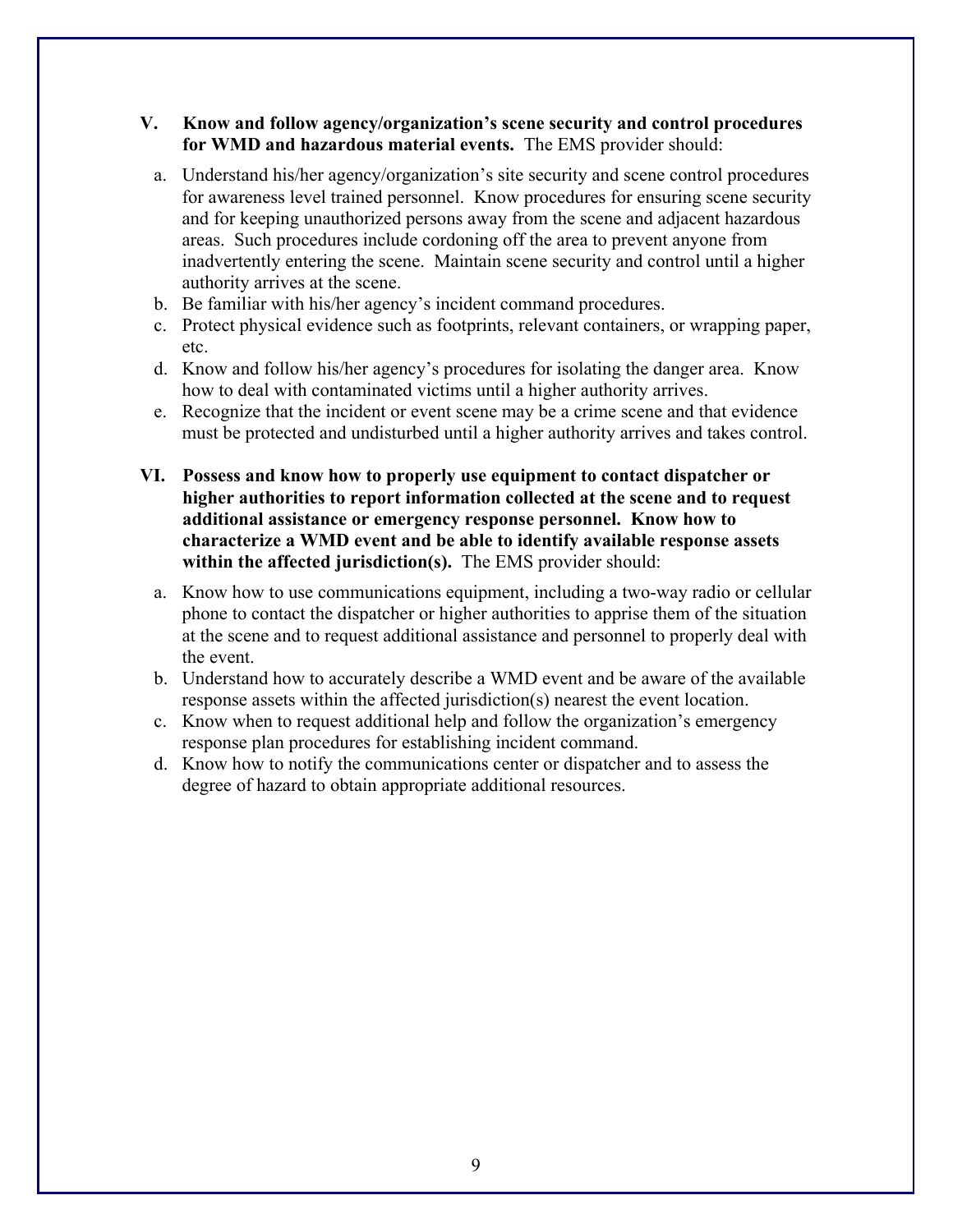# **D. Emergency Management**

#### AWARENESS LEVEL FOR EMERGENCY MANAGEMENT PERSONNEL FOR EVENTS INVOLVING WEAPONS OF MASS DESTRUCTION

*AWARENESS LEVEL: Addresses training requirements for emergency management personnel who are likely to witness or discover an event involving the terrorist/criminal use of weapons of mass destruction or who may be sent out to initially investigate the report of such an event. Generally, all actions to be taken by these personnel should be conducted from within the cold zone. If personnel find themselves in the warm or hot zone, they are to move from that zone and encourage others, if ambulatory, to move to a staging area away from the immediate threat.* 

#### **AWARENESS LEVEL GUIDELINES FOR EMERGENCY MANAGEMENT PERSONNEL:**

- **I. Recognize hazardous materials incidents**. The emergency management professional should:
	- a. Understand what hazardous materials are, as well as the risks associated with these materials in an emergency incident or event.
	- b. Identify if hazardous materials are present in an emergency incident or event.
	- c. Know how to use the *North American Emergency Response Guidebook* (NAERG) published by the U.S. Department of Transportation.
	- d. Use the NAERG (or other available resources) to identify the hazardous material.
	- e. Understand the potential outcomes or consequences of an emergency due to the presence of hazardous materials with and without fire.
- **II. Know the protocols used to detect the potential presence of weapons of mass destruction (WMD) agents or materials**. The emergency management professional should:
	- a. Understand what WMD agents or materials are and the risks associated with these materials in an emergency incident or event.
	- b. Know the indicators and effects of WMD on individuals and property. Be able to recognize signs and symptoms common to initial victims of a WMD-related incident or event.
	- c. Know the physical characteristics or properties of WMD agents or materials that could be reported by victims or other persons at the scene.
	- d. Be familiar with the potential use and means of delivery of WMD agents or materials.
	- e. Know locations or properties that could become targets for persons using WMD agents or materials.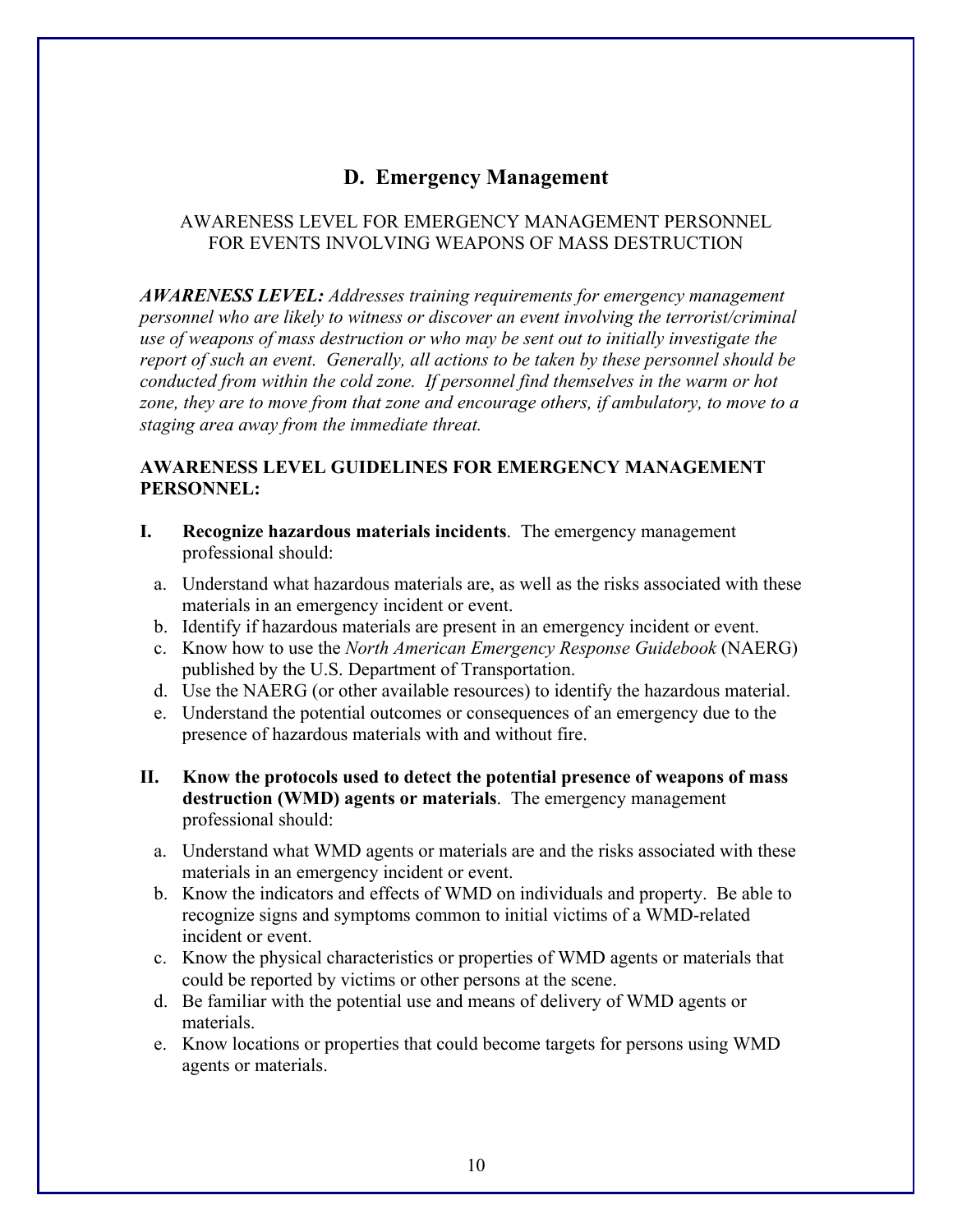- f. Recognize unusual trends or characteristics that might indicate an incident or event involving WMD agents or materials.
- **III. Know and follow self-protection measures for WMD events and hazardous materials events**. The emergency management professional should:
	- a. Understand the hazards and risks to individuals and property associated with WMD agents and hazardous materials. Recognize the signs and symptoms of exposure to WMD agents and hazardous materials.
	- b. Know how to use, inspect, and properly maintain the personal protective equipment issued to the officer. Understand the limitations of this equipment in protecting someone exposed to WMD agents or hazardous materials.
	- c. Recognize that ambulatory victims should move upwind and upgrade from the area. Know that potentially contaminated victims should be isolated from others. These victims should be advised about appropriate actions to take and that they may need to be decontaminated.
	- d. Understand the role of the first responder, as well as other levels of response in the agency's emergency response plan.
	- e. Be familiar with his/her agency's emergency response plan and procedures. Understand the individual EMSs provider's role in those procedures.
	- f. Know what defensive measures to take during a WMD or hazardous materials incident or event to help ensure personal and community safety. These measures may include maximizing the distance between the officer and hot zone, using shielding such as solid walls for protection, minimizing personal exposure to agents or materials that might be found in the warm zone or within the plume, and moving upgrade and upwind.
- **IV. Know procedures for protecting a potential crime scene**. Whether or not a witness to the event, the emergency management professional should:
	- a. Understand and implement procedures for protecting evidence and minimizing disturbance of the potential crime scene while protecting others. Understand the roles and jurisdiction of Federal agencies in a WMD event.
	- b. Recognize the importance of crime scene preservation and initiate measures to secure the scene.
	- c. Protect physical evidence such as footprints, relevant containers, or wrapping paper, etc.
	- d. Advise witnesses and bystanders who may have information to remain at the scene in a safe location until they have been interviewed and released. Be aware of people arriving or departing the scene.
- **V. Know and follow agency/organization's scene security and control procedures for WMD and hazardous material events.** The emergency management professional should:
	- a. Understand his/her agency/organization's site security and scene control procedures for awareness level trained personnel. Know procedures for ensuring scene security and for keeping unauthorized persons away from the scene and adjacent hazardous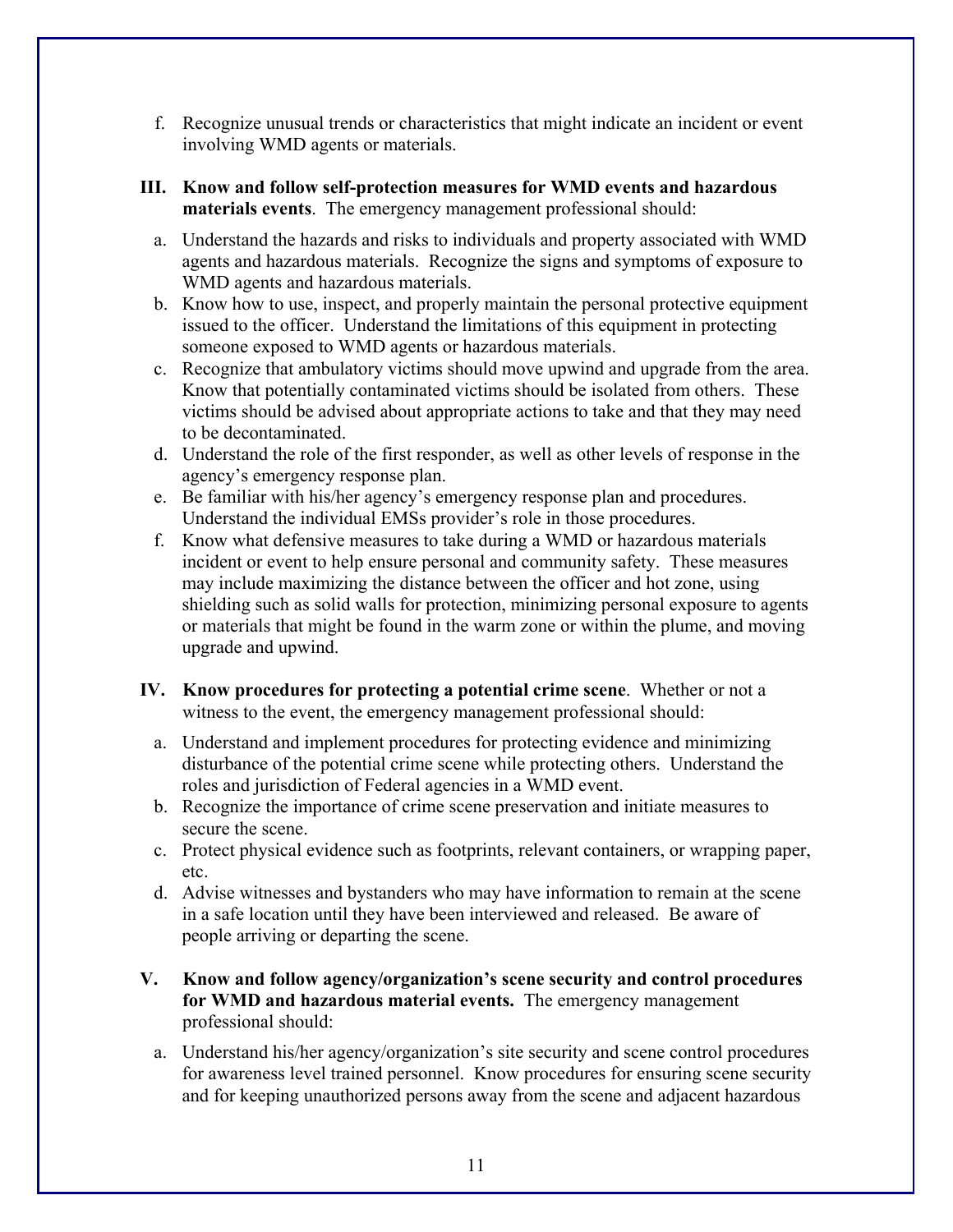areas. Such procedures include cordoning off the area to prevent anyone from inadvertently entering the scene. Maintain scene security and control until a higher authority arrives at the scene.

- b. Be familiar with his/her agency's incident command procedures.
- c. Protect physical evidence such as footprints, relevant containers, or wrapping paper, etc.
- d. Know and follow his/her agency's procedures for isolating the danger area. Know how to deal with contaminated victims until a higher authority arrives.
- e. Recognize that the incident or event scene may be a crime scene and that evidence must be protected and undisturbed until a higher authority arrives and takes control.
- **VI. Possess and know how to properly use equipment to contact dispatcher or higher authorities to report information collected at the scene and to request additional assistance or emergency response personnel.** The emergency management professional should:
	- a. Know how to use communications equipment, including a two-way radio or cellular phone to contact the dispatcher or higher authorities to apprise them of the situation at the scene and to request additional assistance and personnel to properly deal with the event.
	- b. Understand how to accurately describe a WMD event and be aware of the available response assets within the affected jurisdiction(s) nearest the event location.
	- c. Know when to request additional help and follow the organization's emergency response plan procedures for establishing incident command.
	- d. Know how to notify the communications center or dispatcher and to assess the degree of hazard to obtain appropriate additional resources.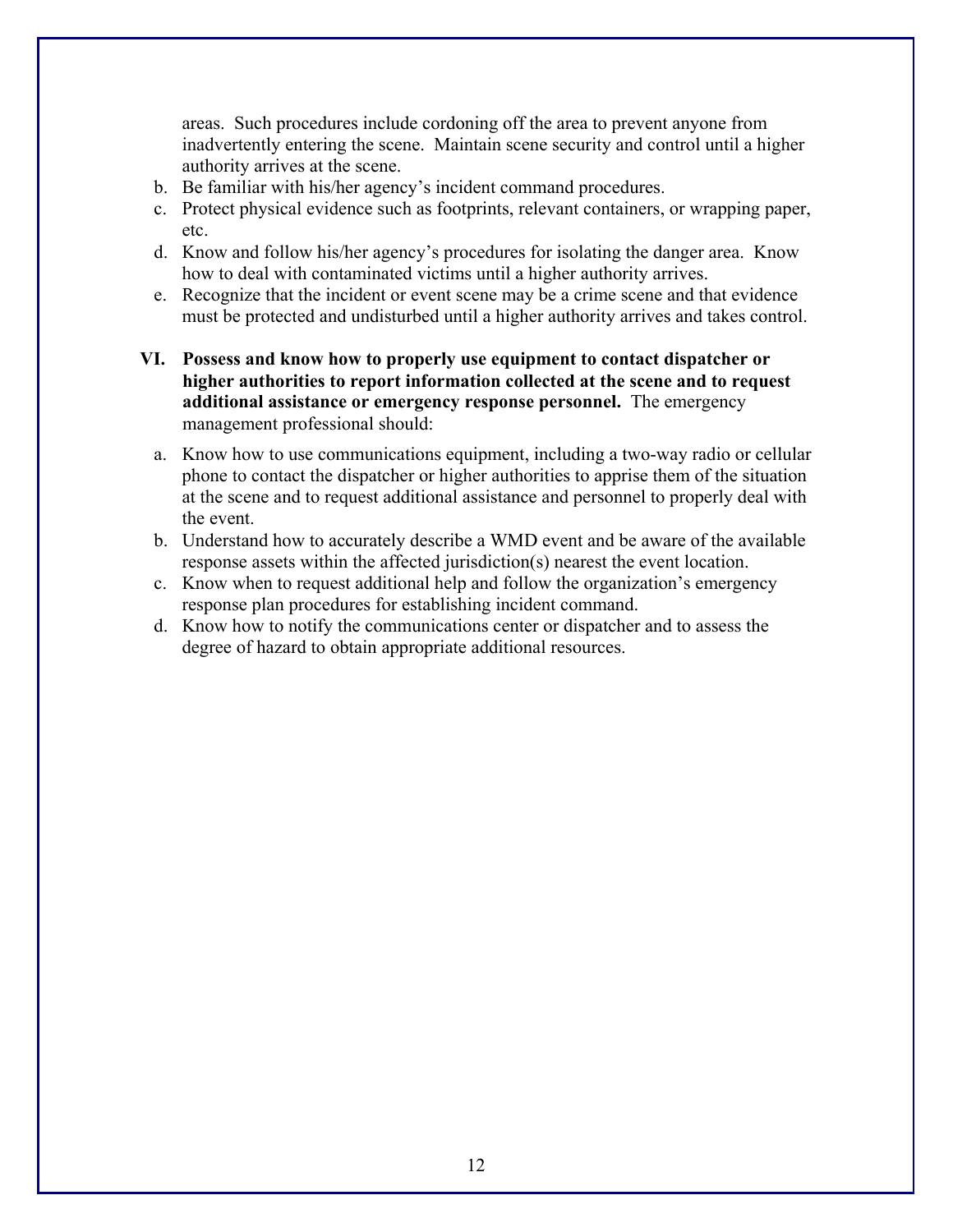#### **E. Public Works**

#### AWARENESS LEVEL FOR PUBLIC WORKS PERSONNEL FOR EVENTS INVOLVING WEAPONS OF MASS DESTRUCTION

*AWARENESS LEVEL: Addresses training requirements for public works employees who are likely to witness or discover an event involving the terrorist/criminal use of weapons of mass destruction (WMD) or who may be sent out to initially investigate the report of such an event. This training should target all non-operational employees; line personnel and operations supervisors, including highway maintenance crews; planners, engineers, and lab technicians; and superintendents. This training also is appropriate for Agency Directors employed by public works facilities associated with a local community, including a public works facility such as wastewater treatment or water operations covered by the emergency response plan. Generally, all actions to be taken by these personnel should be conducted from within the cold zone. If personnel find themselves in the warm or hot zone, they are to move from that zone and encourage others, if ambulatory, to move to a staging area away from the immediate threat.* 

#### **AWARENESS LEVEL GUIDELINES FOR PUBLIC WORKS PERSONNEL:**

- **I. Recognize hazardous materials incidents**. The public works employee should:
	- a. Understand what hazardous materials are, as well as the risks associated with these materials in an emergency incident or event.
	- b. Identify if hazardous materials are present in an emergency incident or event.
	- c. Know how to use the *North American Emergency Response Guidebook* (NAERG) published by the U.S. Department of Transportation.
	- d. Use the NAERG (or other available resources) to identify the hazardous material.
	- e. Understand the potential outcomes or consequences of an emergency due to the presence of hazardous materials with and without fire.
- **II. Know the protocols used to detect the potential presence of weapons of mass destruction (WMD) agents or materials**. The public works employee should:
	- a. Understand what WMD agents or materials are and the risks associated with these materials in an emergency incident or event.
	- b. Know the indicators and effects of WMD on individuals and property. Be able to recognize signs and symptoms common to initial victims of a WMD-related incident or event.
	- c. Know the physical characteristics or properties of WMD agents or materials that could be reported by victims or other persons at the scene.
	- d. Be familiar with the potential use and means of delivery of WMD agents or materials.
	- e. Know locations or properties that could become targets for persons using WMD agents or materials.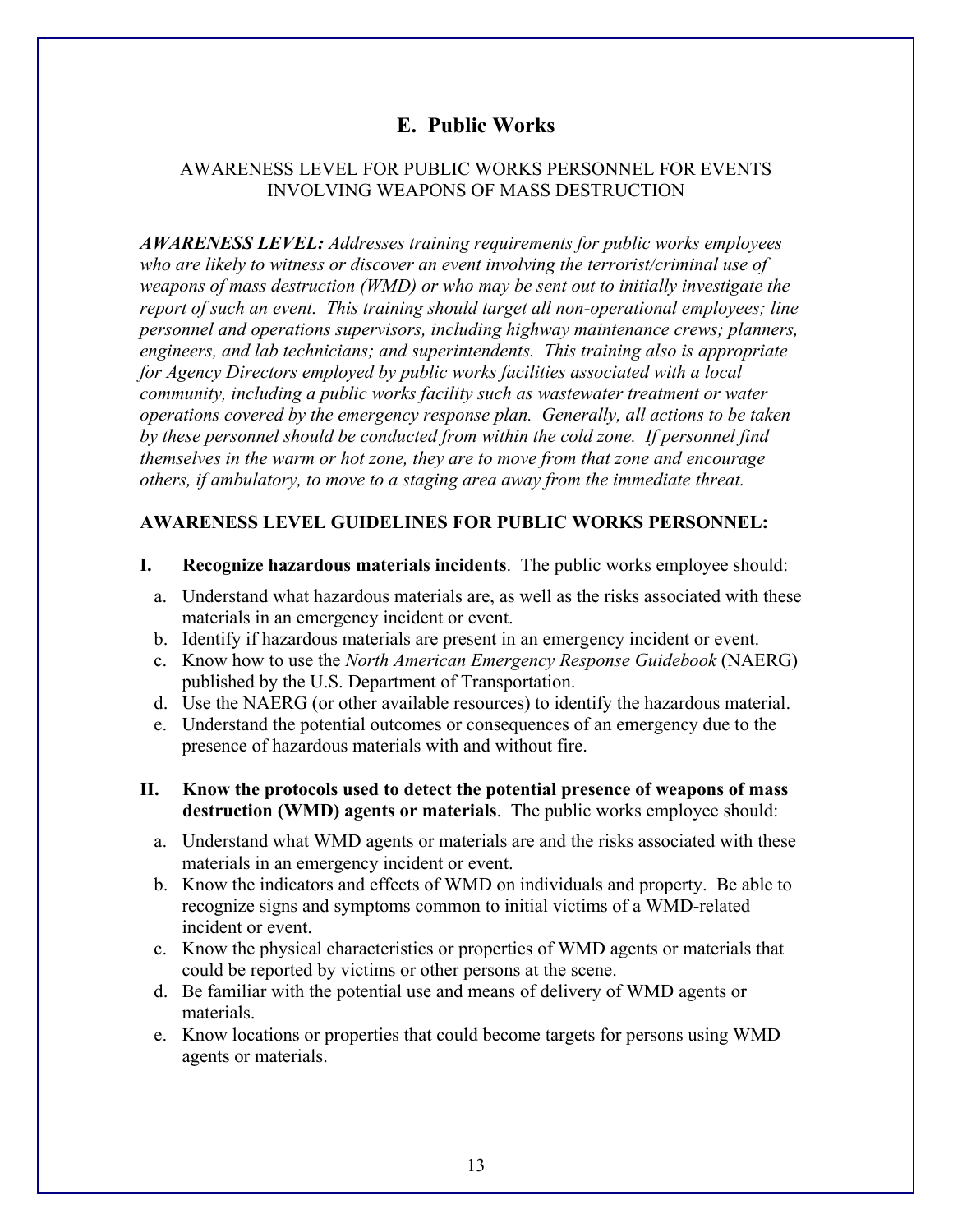- f. Recognize unusual trends or characteristics that might indicate an incident or event involving WMD agents or materials.
- **III. Know and follow self-protection measures for WMD events and hazardous materials events.** The public works employee should:
	- a. Understand the hazards and risks to individuals and property associated with WMD agents and hazardous materials. Recognize the signs and symptoms of exposure to WMD agents and hazardous materials.
	- b. Know how to use, inspect, and properly maintain the personal protective equipment issued to the officer. Understand the limitations of this equipment in protecting someone exposed to WMD agents or hazardous materials.
	- c. Recognize that ambulatory victims should move upwind and upgrade from the area. Know that potentially contaminated victims should be isolated from others.
	- d. Understand the role of the first responder, as well as other levels of response in the agency's emergency response plan.
	- e. Be familiar with his/her agency's emergency response plan and procedures. Understand their role in those procedures.
	- f. Know what defensive measures to take during a WMD or hazardous materials incident or event to help ensure personal and community safety. These measures may include maximizing the distance between the officer and hot zone, using shielding such as solid walls for protection, minimizing personal exposure to agents or materials that might be found in the warm zone or within the plume, and moving upgrade and upwind.
	- g. Know the terminology and characteristics of WMD events, as well as potential impact of such an event.
- **IV. Know procedures for protecting a potential crime scene**. Whether a witness to the event or not, the public works employee should:
	- a. Understand and implement procedures for protecting evidence and minimizing disturbance of the potential crime scene while protecting others. Understand the roles and jurisdiction of Federal agencies in a WMD event.
	- b. Recognize the importance of crime scene preservation and initiate measures to secure the scene.
	- c. Protect physical evidence such as footprints, relevant containers, or wrapping paper, etc.
	- d. Advise witnesses and bystanders who may have information to remain at the scene in a safe location until they have been interviewed and released. Be aware of people arriving or departing the scene.

#### **V. Know and follow agency/organization's scene security and control procedures for WMD and hazardous material events.** The public works employee should:

a. Understand his/her agency/organization's site security and scene control procedures for awareness level trained personnel. Know procedures for ensuring scene security and for keeping unauthorized persons away from the scene and adjacent hazardous areas. Such procedures include cordoning off the area to prevent anyone from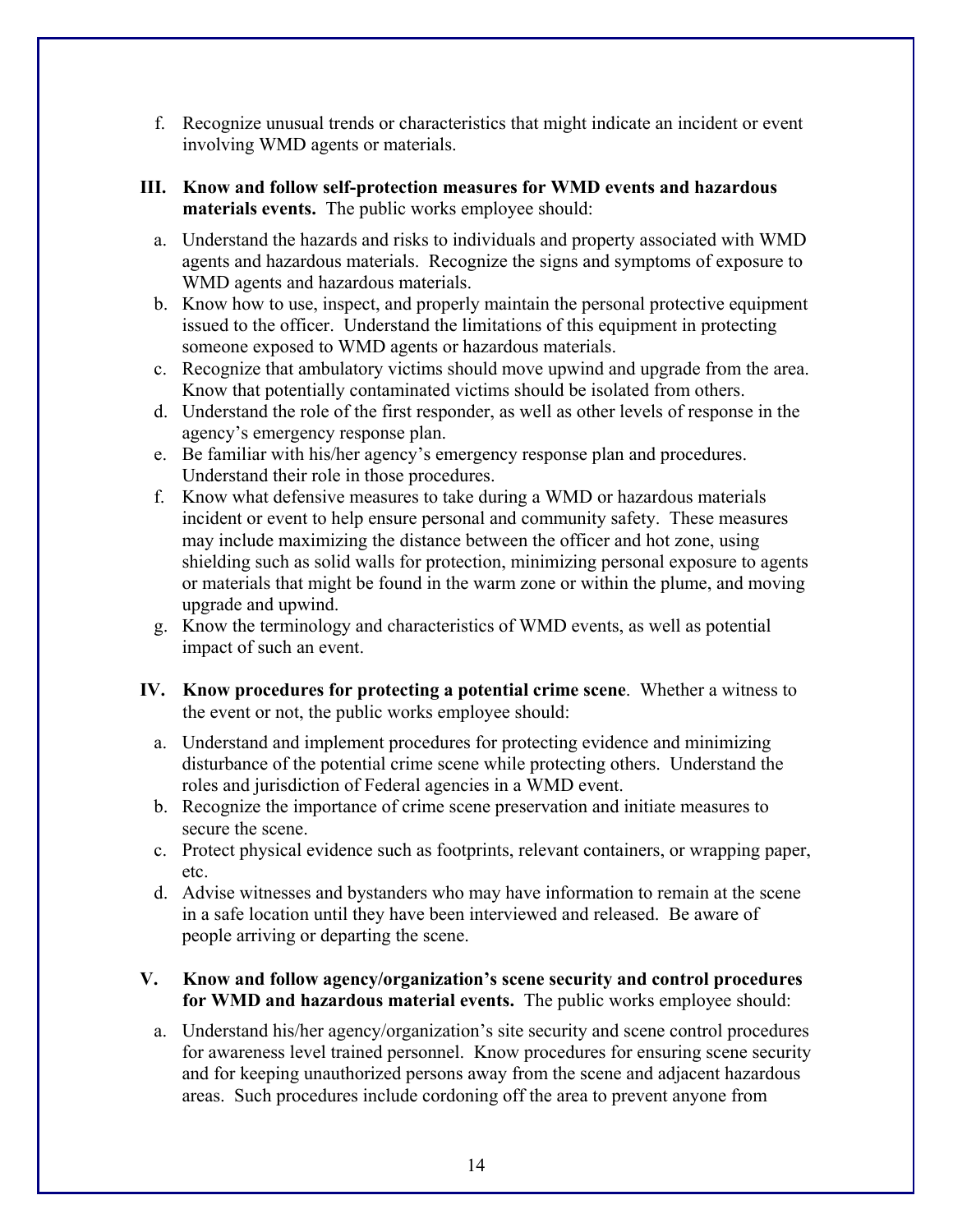inadvertently entering the scene. Maintain scene security and control until a higher authority arrives at the scene.

- b. Be familiar with his/her agency's incident command procedures.
- c. Protect physical evidence such as footprints, relevant containers, or wrapping paper, etc.
- d. Know and follow his/her department's procedures for isolating the danger area. Know how to deal with contaminated victims until a higher authority arrives.
- e. Recognize that the incident or event scene may be a crime scene and that evidence must be protected and undisturbed until a higher authority arrives and takes control.
- **VI. Possess and know how to properly use equipment to contact dispatcher or higher authorities to report information collected at the scene and to request additional assistance or emergency response personnel.** The public works employee should:
	- a. Know how to use communications equipment, including a two-way radio or cellular phone to contact the dispatcher or higher authorities to apprise them of the situation at the scene and to request additional assistance and personnel to properly deal with the event.
	- b. Understand how to accurately describe a WMD event and be aware of the available response assets within the affected jurisdiction(s) nearest the event location.
	- c. Know when to request additional help and follow the organization's emergency response plan procedures for establishing incident command.
	- d. Know how to notify the communications center or dispatcher and to assess the degree of hazard to obtain appropriate additional resources.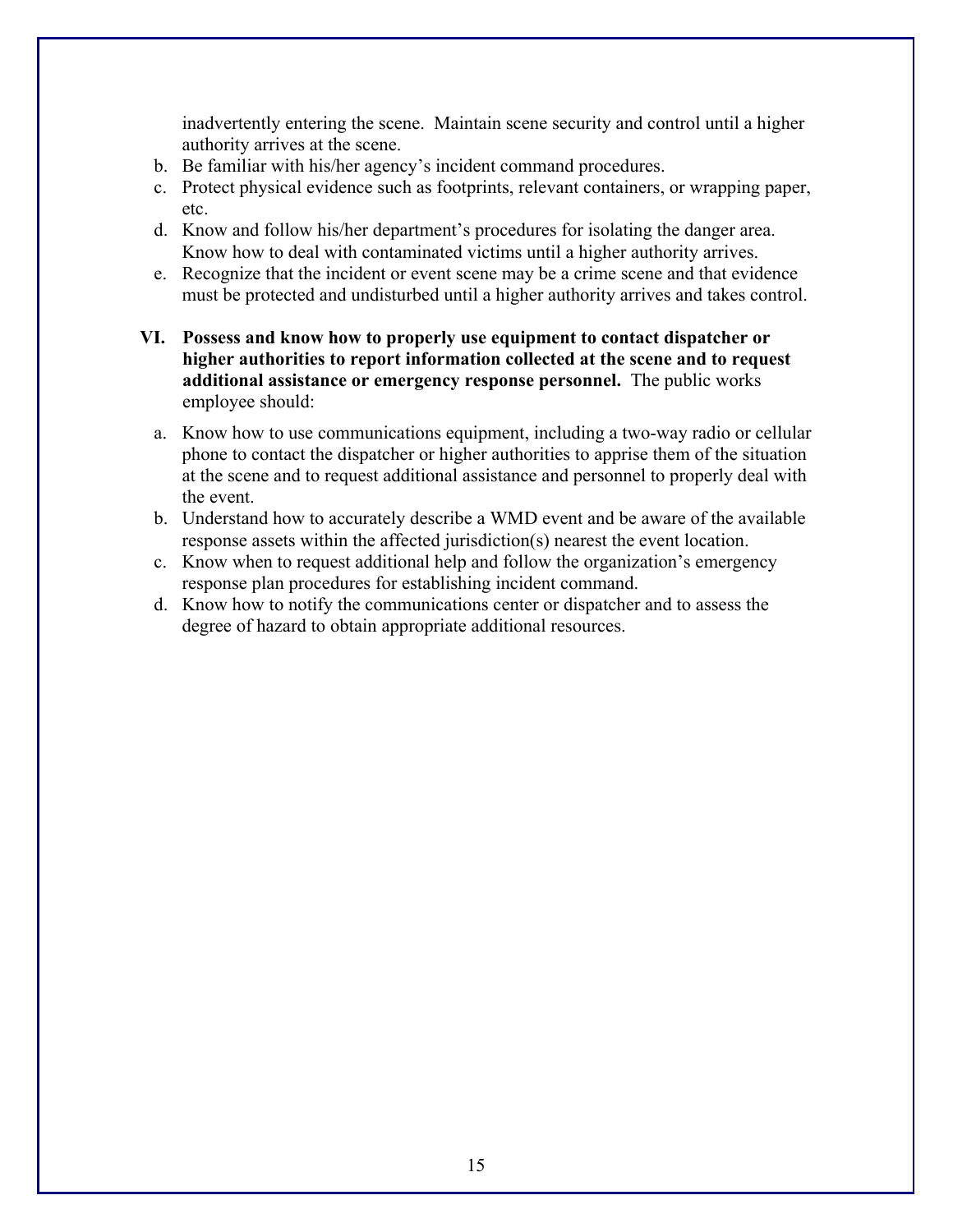# **PERFORMANCE LEVEL GUIDELINES**

## **A. Law Enforcement**

#### PERFORMANCE LEVEL FOR LAW ENFORCEMENT OFFICERS FOR EVENTS INVOLVING WEAPONS OF MASS DESTRUCTION

*PERFORMANCE LEVEL: This level is divided into two parts with a separate set of training guidelines for each part. The training guidelines for the law enforcement officer at the performance level target officers who will likely be responding to the scene of a hazardous materials event or a potential terrorist criminal use of weapons of mass destruction (WMD) event. These officers will conduct on-scene operations within the warm zone and/or the hot zone (if properly trained and equipped) that has been set up on the scene of a potential WMD or hazardous materials event to control and close out the incident. It is expected that those officers trained for Performance Level A will work in the warm zone and cold zone and support those officers working in the hot zone. Officers trained for Performance Level B will work in the hot zone, and in the other zones set up on the incident scene as needed.* 

#### **PERFORMANCE LEVEL A [OPERATIONS LEVEL] GUIDELINES FOR LAW ENFORCEMENT OFFICERS:**

- **I. Have successfully completed adequate and proper training at the awareness level for events involving hazardous materials, and for WMD and other specialized training.**  The law enforcement officer should:
	- a. Complete training in (or have equivalent training and experience) and understand the guidelines at the awareness level for law enforcement.
	- b. Understand the terminology (including any glossary of WMD terms), classes of materials and agents, and toxicology of hazardous materials and WMD agents and materials.
	- c. Be aware of any potential targets for possible attack by persons using WMD agents or materials. Know preplans to be used in his/her department's emergency response plan for these locations.
	- d. Know how to collect and forward intelligence regarding potential terrorist/criminal actions involving possible WMD agents or materials. Be able to coordinate the gathering of such intelligence from a variety of sources and organizations that may be on the scene.
	- e. Demonstrate skill and knowledge in preparing hazard and risk analysis of potential WMD targets in the local community. Know how to assess the potential for direct threats, as well as collateral damage effects.
	- f. Participate in a joint training exercise or drill with other emergency response organizations that are expected to participate in responding to a potential WMD event in the local area.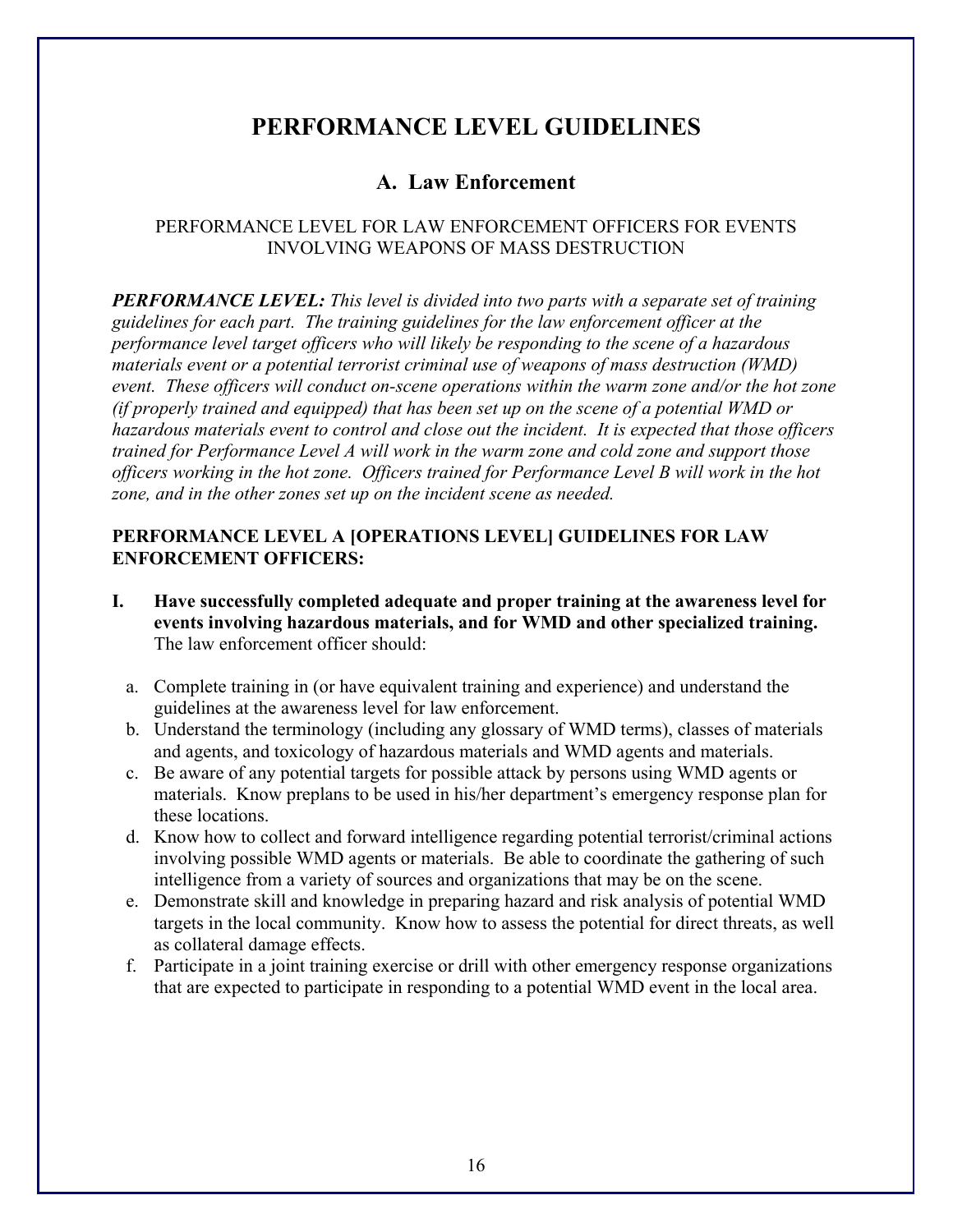- **II. Know the Incident Command System and be able to follow Unified Command System procedures for the integration and implementation of each system. Know how the systems integrate and support the incident. Be familiar with the overall operation of the two command systems and be able to assist in implementation of the Unified Command System if needed.** The law enforcement officer should:
	- a. Know how to implement initial site management procedures following the department's incident command system and emergency response plan. Such procedures include establishing communications with the dispatcher or command center, setting up the control zones for the scene, locating the command post, and forwarding any intelligence that has been collected on the scene.
	- b. Be able to implement the Incident Command System component of the department's emergency response plan for a potential WMD event.
	- c. Be aware of the assets available from the department and from other local law enforcement agencies that could provide assistance on a potential WMD event scene. Know what procedures to follow to get these resources to the scene as needed.
	- d. Be familiar with the assets that could be made available from other local emergency response organizations. Understand and follow department's procedures for accessing these organizations for help with a potential WMD event.
	- e. Understand the purpose and function of the Unified Command System. Know department procedures for assisting in implementation of the Unified Command System on the scene of a potential WMD event.
	- f. Be able to assist in a critique of the actions taken during the complete response to a WMD event. Assist in documenting lessons learned from the critique as they pertain to law enforcement response activities.
	- g. Understand the importance of and know how termination documentation for a WMD event is to be conducted related to law enforcement activities on the scene.
	- h. Know and follow departmental guidelines in dealing with the local media during a potential WMD event.
	- i. Know how to develop an Incident Action Plan in coordination with the on-scene incident commander. Ensure that the Incident Action Plan is consistent with the department's emergency response plan.
- **III. Know and follow self-protection measures and rescue and evacuation procedures for WMD events.** The law enforcement officer should:
	- a. Know how and when to use appropriate personal protective equipment (PPE) issued by the department to work in the warm zone on the scene of a potential WMD event. Fully understand the limitations of the PPE. Follow departmental policy for use, inspection, and maintenance of PPE.
	- b. Understand the hazards and risks associated with wearing chemical protective clothing and other protective clothing at a potential WMD event. Understand and follow the rehabilitation steps to help responders reduce the level of heat stress. Know what other precautions to take to protect responders on the scene.
	- c. Know how to determine the appropriate PPE for protecting officers who will be entering the warm zone on the scene of a potential WMD event.
	- d. Know the protective measures that will be needed to protect victims and others on the scene of a potential WMD event.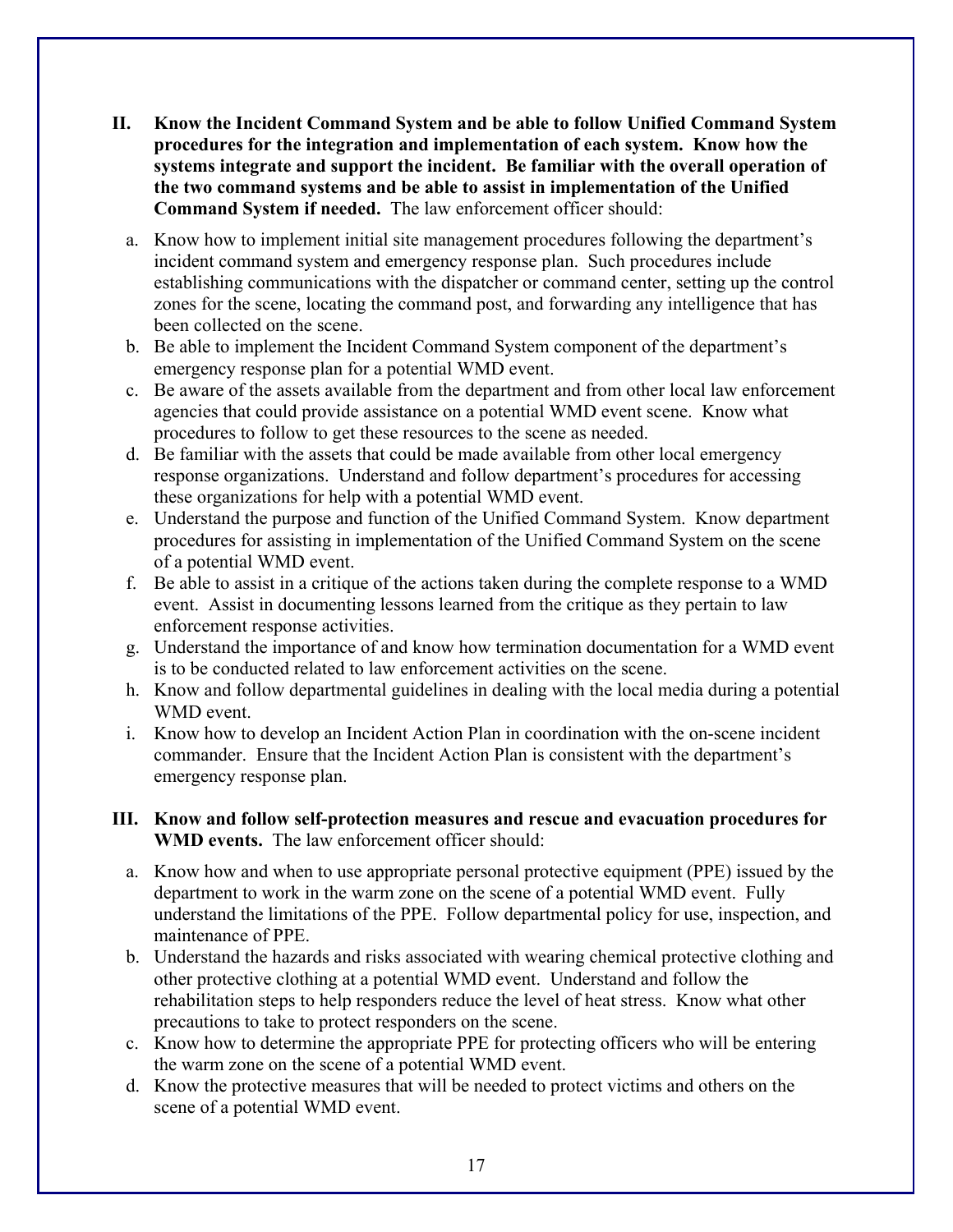- e. Know the department's and the on-scene incident commander's plan for evacuation of persons from the hazard area of a potential WMD event.
- f. Be able to assist in rescuing and in moving victims of a potential WMD event to a safe area for triage and treatment by emergency medical responders.
- g. Understand the role of the Performance Level A responder, as well as the role of other levels of response in the department's emergency response plan.
- h. Know how to implement appropriate decontamination procedures for victims, responders, mass casualties, and equipment. Understand the importance of proper decontamination of equipment that will be reused.
- i. Know and follow departmental procedures and practices for handling and securing unknown suspicious packages.
- **IV. Know and follow procedures for working at the scene of a potential WMD event.** The law enforcement officer should:
	- a. Know how to conduct a criminal investigation, protect and collect possible crime scene evidence, and follow department procedures for chain of custody, documentation, and security measures to store crime scene evidence whether or not it is contaminated.
	- b. Implement the department's emergency response plan scene security measures and procedures. These procedures include providing security for the command post and controlling or monitoring those entering and leaving the scene of a potential WMD event.
	- c. Know how to implement appropriate on-the-scene decontamination procedures for protection of victims, the public, emergency responders, and others that may have been contaminated by agents or materials from a potential WMD event.
	- d. Know how to implement basic life support procedures for protection and treatment of victims and others at the scene.
	- e. Know how to implement procedures and measures for minimizing the spread of contamination of hazardous agents or materials to other locations and persons.
	- f. Be trained in how to recognize a potential terrorist incident. Be able to help identify the potential agents or materials that may be present at a WMD event.
	- g. Fully understand the role and jurisdiction of Federal agencies in a potential WMD event. Be able to coordinate and assist in the overall criminal investigation of the potential WMD event. Be aware of criminal laws, as well as privacy and security issues related to WMD events.

#### **PERFORMANCE LEVEL B [TECHNICIAN LEVEL] GUIDELINES FOR LAW ENFORCEMENT OFFICERS**

- **V. Have successfully completed training at the Awareness Level and Performance Level A for events involving hazardous materials, and for weapons of mass destruction (WMD) and other specialized training.** The law enforcement officer should:
	- a. Complete training (or have had equivalent training and experience) in and understand the guidelines for the law enforcement officer at the Awareness Level and Performance Level A Level for law enforcement.
	- b. Know terms used or associated with WMD agents and with mechanical and nonmechanical equipment that will be used by the officer in the performance of specialized tasks or assignments. Some of this mechanical equipment would be used to remove and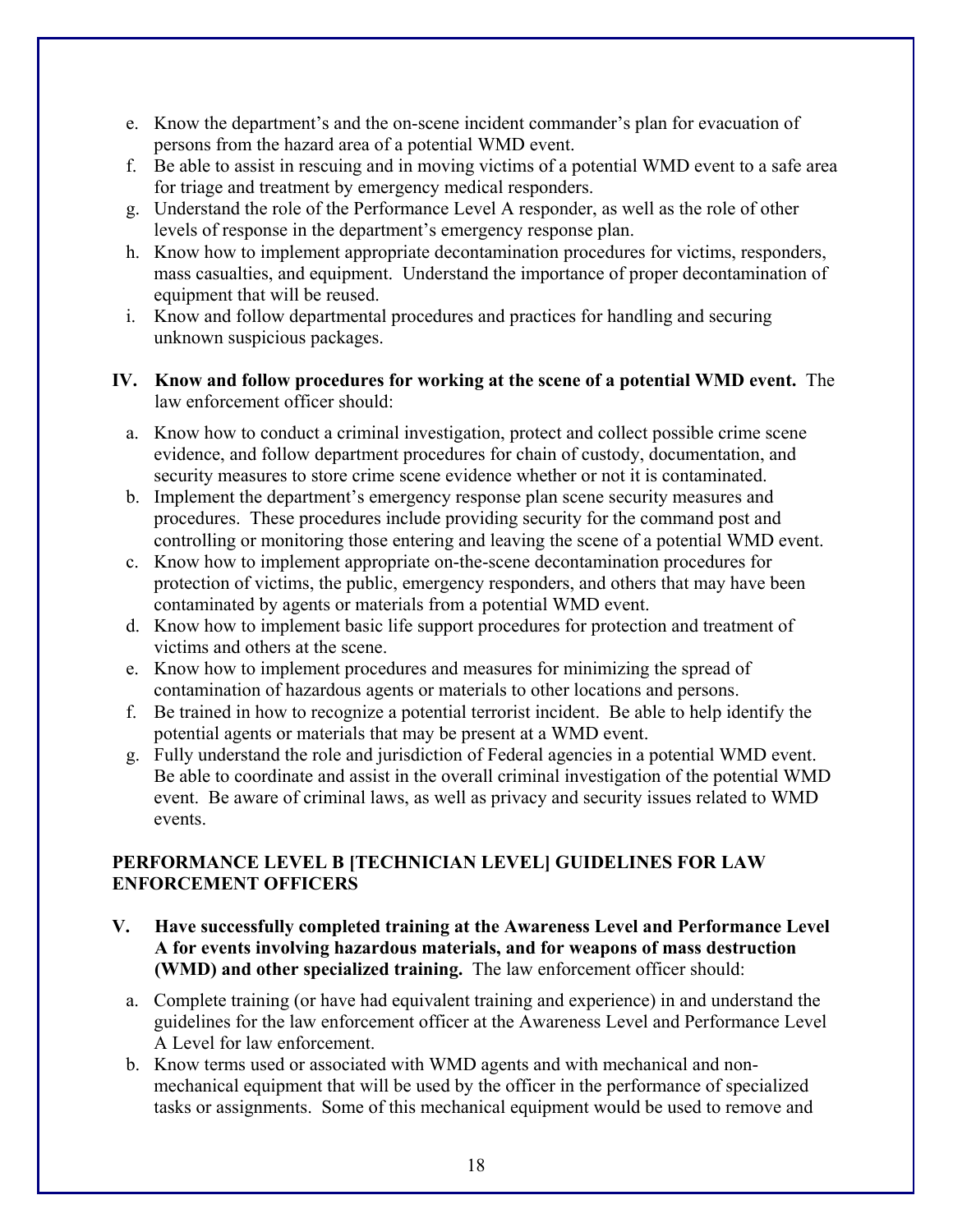transport suspicious packages and/or potential bombs or explosives to a safe location or to a container. Other equipment may include robots used to remove a potential bomb or explosive device, sampling equipment to help determine WMD agents and materials, and PPE for shielding and transporting radioactive materials.

- c. Know how to conduct risk analysis and assessments for hazardous materials and WMD agents and materials for on-scene situations and for preplanning potential terrorist targets in the local community.
- d. Have experience in emergency medical basic life support treatment, rescue of victims and responders, triage, decontamination of persons and equipment, and transport of victims exposed to WMD agents.
- e. Participate with other local emergency response organizations in joint training exercises or drills involving selected specialized tasks or WMD mock agents.

#### **VI. Know and follow self-protection measures and rescue and evacuation procedures for WMD events.** The law enforcement officer should:

- a. Know how to select and use personal protective equipment (PPE) needed to work safely within the hot zone and warm zone on the scene of a potential WMD event. Fully understand the limitations of the PPE. Follow department policy on the use, inspection, and maintenance of PPE.
- b. Follow department's safety procedures and practices for retrieving, handling, transporting, and disposing of unknown or suspicious packages.
- c. Understand the hazards and risks in using chemical protective clothing. Follow department precautions and safe practices to safeguard the wearer of the clothing as he/she performs assigned tasks. Understand and implement rehabilitation steps to help responders reduce the level of heat stress. Take other precautions to protect on-the-scene responders.
- d. Know how to develop a site safety and control plan (if qualified) in coordination with the incident commander. Assist in implementation of the Incident Action Plan on the scene.
- e. Have the requisite training and experience to serve as safety officer, if assigned by the incident commander.
- f. Be able to recognize types of WMD agents or materials. Know how to use and read results from diagnostic and sampling equipment and reading instruments. Understand the limitations of the detection or diagnostic instruments and devices provided by the department.
- g. Have training and experience in emergency medical basic life support treatment, rescue of contaminated victims and responders, selection of appropriate procedures for decontamination of persons and equipment, and in protection of personnel involved in transporting victims exposed to WMD agents. Assist the emergency medical group that is on the scene and the incident commander in coordinating this support.
- h. Have the training and experience to assist the incident commander in establishing safety procedures for performing specialized tasks to lower the level of hazard from the potential WMD agent or hazardous materials. Be able to perform such tasks if assigned.
- i. Know how to plan for and implement, in coordination with the emergency medical group, medical monitoring protocols for those persons entering the hot zone or warm zone as needed.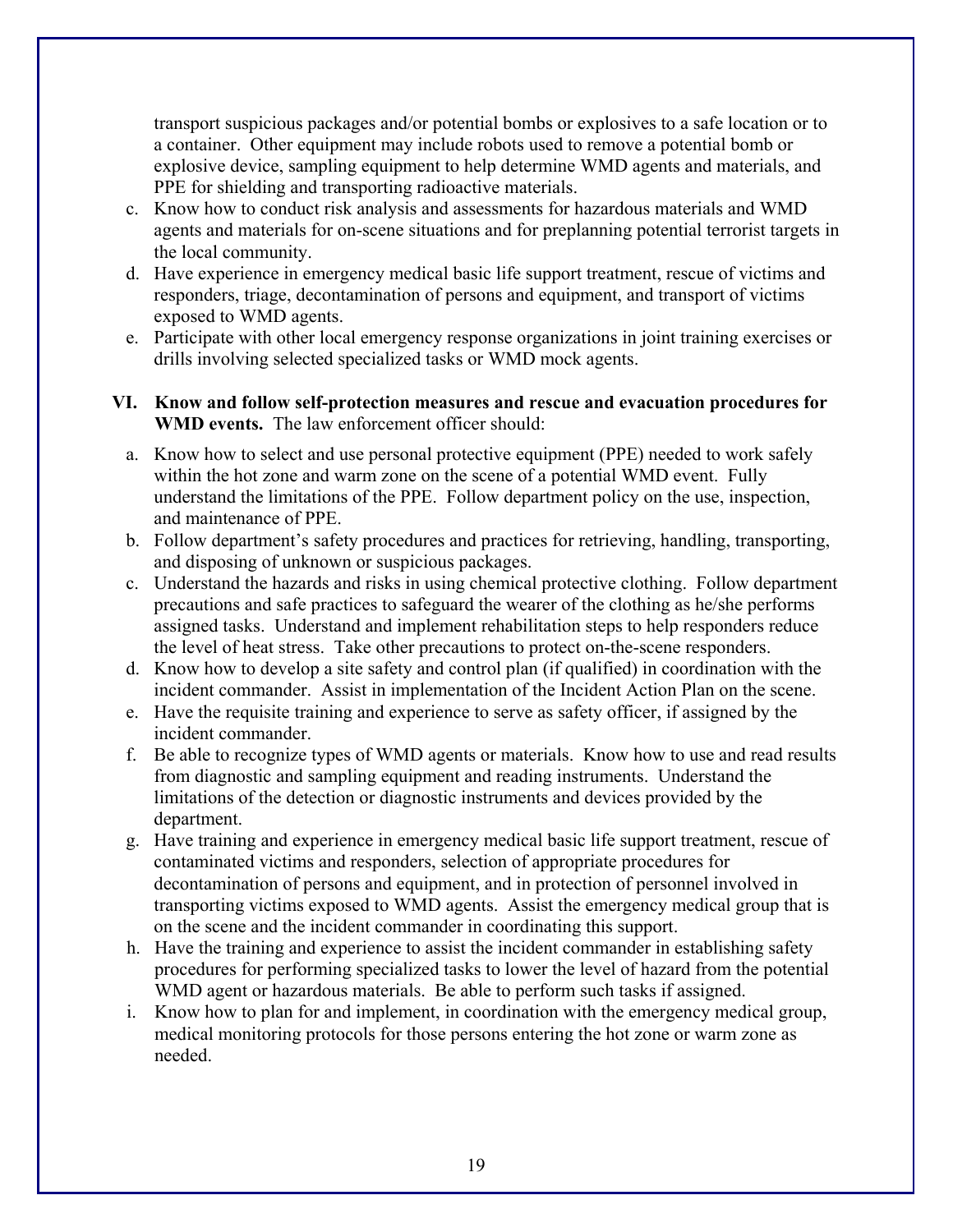#### **VII. Know and follow procedures for performing specialized work at the scene of a potential WMD event.** The law enforcement officer should:

- a. Know how to select appropriate PPE for the specialized task to be performed on the scene and to establish safety procedures and practices to be followed in the performance of the task. Use technical reference materials to help select the PPE appropriate for the task. Recognize that these activities will all be coordinated with the on-scene incident commander.
- b. Follow procedures for operating sampling equipment. Understand limitations for collecting solids (including particulate materials), liquids, and gases for detection, identification, and classification of potential WMD agents and materials and for verification of such materials if needed. Use technical reference materials as needed in performing these tasks.
- c. Know and follow procedures and practices for retrieval of contaminated evidence and for safe handling, transportation, and secure storage of such evidence.
- d. Be able to help mitigate on-scene hazards and risks to responders and the public. Assist the on-scene incident commander in developing and implementing strategies and tactics to reduce on-scene risks for responders and the public. Be able to recognize special threats, such as terrorists using exploding secondary devices to harm emergency responders. Follow procedures and practices for safely searching for these devices and, if found, controlling or removing these types of threats from the scene.
- e. Follow appropriate decontamination procedures to protect victims, emergency responders, the public, and equipment, including vehicles that will be reused. Coordinate decontamination procedures with the incident commander.
- f. Be able to implement the department's emergency response plan, as well as the local and regional emergency response plan. Know how to access local assets to help with on-scene resolution of the WMD event.
- g. Coordinate implementation of the necessary medical monitoring protocols with the emergency medical manager and the incident commander for those responders entering and leaving the hot and warm zones. Be able to assist in implementation of rehabilitation assistance to those emergency responders that suffer from heat stress or other problems that can be controlled or reduced on the scene.

#### **VIII. Know and follow Incident Command System and Unified Command System procedures and steps required for implementation of each system. Understand how the two systems are to work together.** The law enforcement officer should:

- a. Know how to implement the Incident Command System that the department has in its emergency response plan. Have the skill and knowledge to serve as the emergency operations officer for on-scene activities.
- b. Be aware of assets available from the department and from local and regional emergency response organizations, especially regarding handling specialized hazards or threats that may occur on the scene of a potential WMD event. Know how to obtain desired assets for on-the-scene support, if needed.
- c. Know and follow protocols for working and coordinating with other agencies under the Unified Command System to handle specialized hazards and threats on the scene of a potential WMD event.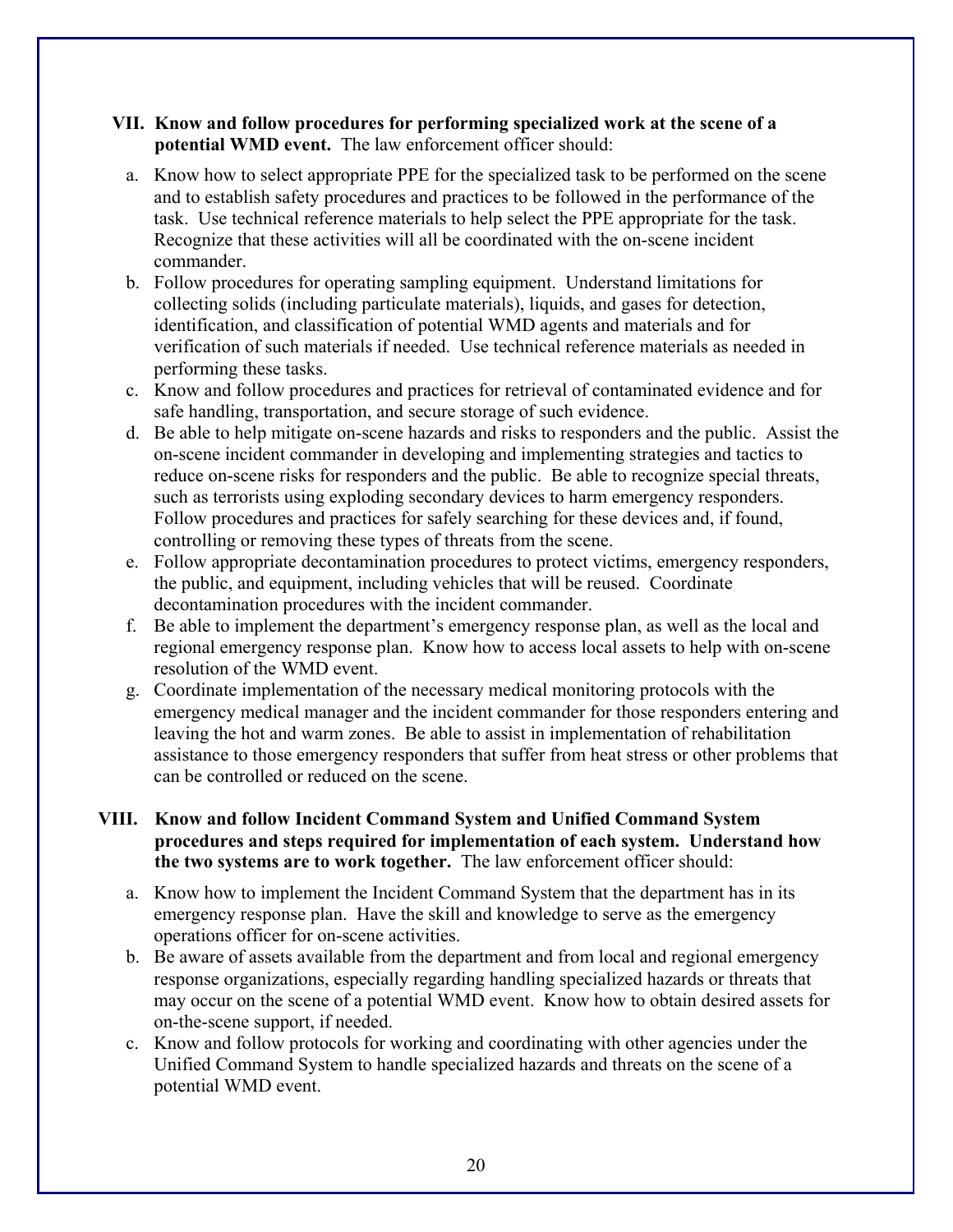- d. Understand and know how to implement termination procedures at the close of an emergency response incident. Be able to assist the incident commander in completing required documentation related to the termination procedures, including appropriate measures for cost recovery.
- e. Know how to conduct or assist in conducting a critique of the actions taken during the complete response to the WMD and/or hazardous materials event. Be able to assist the incident commander or designee in conducting the incident critique and in identifying lessons learned. Assist in determining what improvements need to be made before the next emergency response to a potential WMD event, especially improvements specific to law enforcement and special operations.
- f. Know how to coordinate the development of an Incident Action Plan with the on-scene incident commander that is consistent with the department and the local emergency response plan procedures and practices. Be able to implement the Incident Action Plan, including how to address special on-the-scene hazards.
- g. Recognize the importance of coordination with other agencies on the scene in gathering evidence and intelligence. Understand the importance of development and sharing of the latest intelligence that has been gathered from the scene, including information from special operations activities. Recognize that this information should be shared with the onscene incident commander (or designee, or the leadership team under the unified command) and the senior law enforcement leadership at the scene.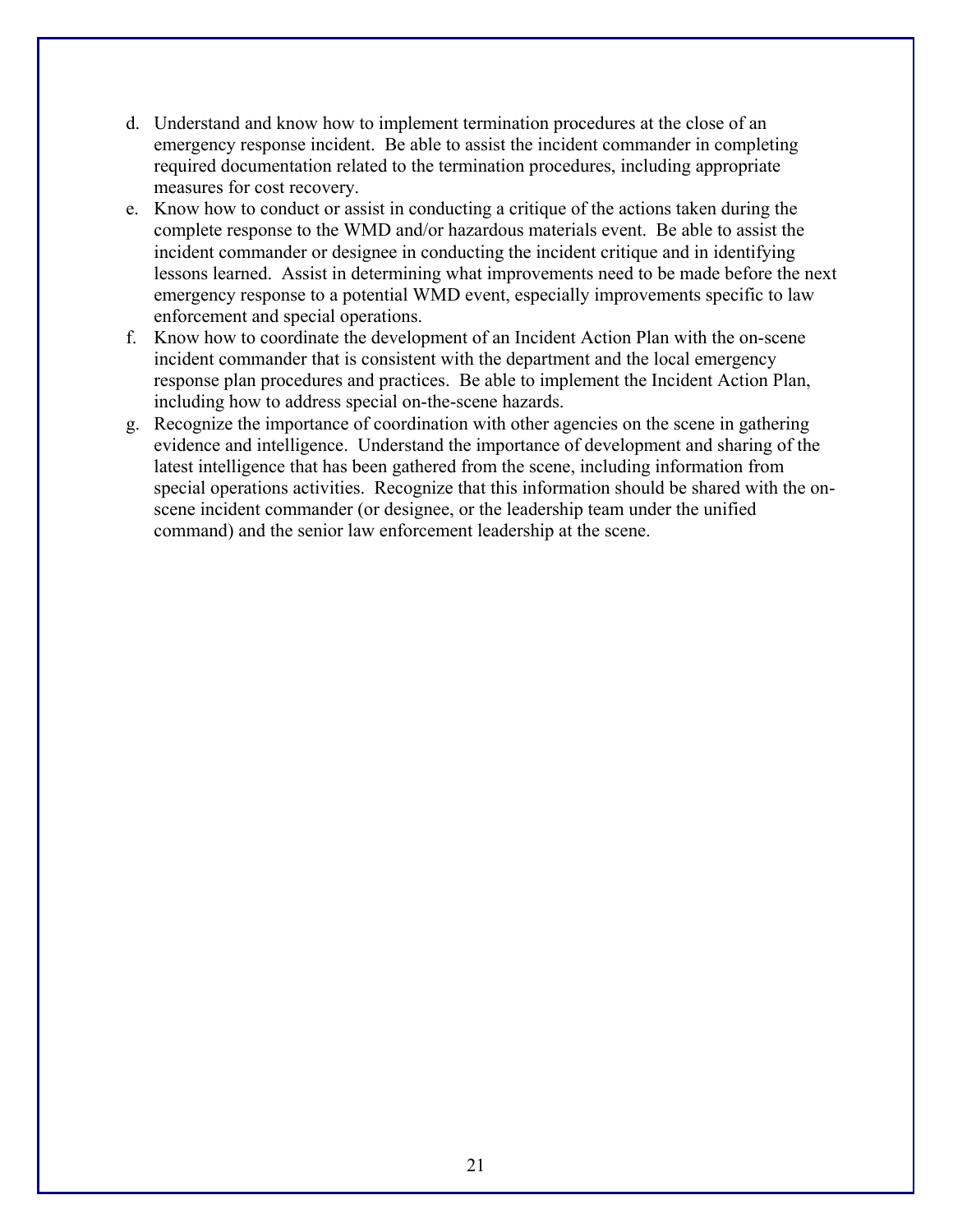## **B. Fire Service**

#### PERFORMANCE LEVEL FOR FIRE FIGHTERS FOR EVENTS INVOLVING WEAPONS OF MASS DESTRUCTION

*PERFORMANCE LEVEL: This level is divided into two parts with a separate set of training guidelines for each part. The training guidelines for fire fighters at the performance level target fire fighters who will likely be responding to the scene of a hazardous materials event or a potential terrorist/criminal use of weapons of mass destruction (WMD) event. These fire fighters will conduct on-scene operations within the warm zone and/or the hot zone (if properly trained and equipped) that has been set up on the scene of a potential WMD or hazardous materials event to control and close out the incident. It is expected that fire fighters trained for Performance Level A will work in the warm zone and cold zone and support those fire fighters working in the hot zone. Fire fighters trained for Performance Level B will work in the hot zone, and in the other zones set up on the incident scene as needed.* 

#### **PERFORMANCE LEVEL A [OPERATIONS LEVEL] GUIDELINES FOR FIRE FIGHTERS:**

- **I. Have successfully completed adequate and proper training at the awareness level for events involving hazardous materials, and for weapons of mass destruction (WMD) and other specialized training.** The fire fighter should:
	- a. Complete training in (or have equivalent training and experience) and understand the guidelines at the awareness level for fire service.
	- b. Understand the terminology (including any glossary of WMD terms), classes of materials and agents, and toxicology of hazardous materials and WMD agents and materials.
	- c. Be aware of any potential targets for possible attack by persons using WMD agents or materials. Know preplans to be used in his/her department's emergency response plan for these locations.
	- d. Know how to collect and forward intelligence regarding potential terrorist/criminal actions involving possible WMD agents or materials. Be able to coordinate the gathering of such intelligence from a variety of sources and organizations that may be on the scene. Forward this information to the law enforcement manager or designee and the incident commander at the scene.
	- e. Demonstrate skill and knowledge in preparing hazard and risk analysis of potential WMD targets in the local community. Know how to assess the potential for direct threats, as well as collateral damage effects.
	- f. Participate in a joint training exercise or drill with other emergency response organizations that are expected to participate in responding to a potential WMD event in the local area.
	- g. Recognize the special aspects of responding to a hazardous material or potential WMD event compared with more routine fire emergencies. Understand the special circumstances and properties of HazMat and WMD events compared with more routine fire emergencies.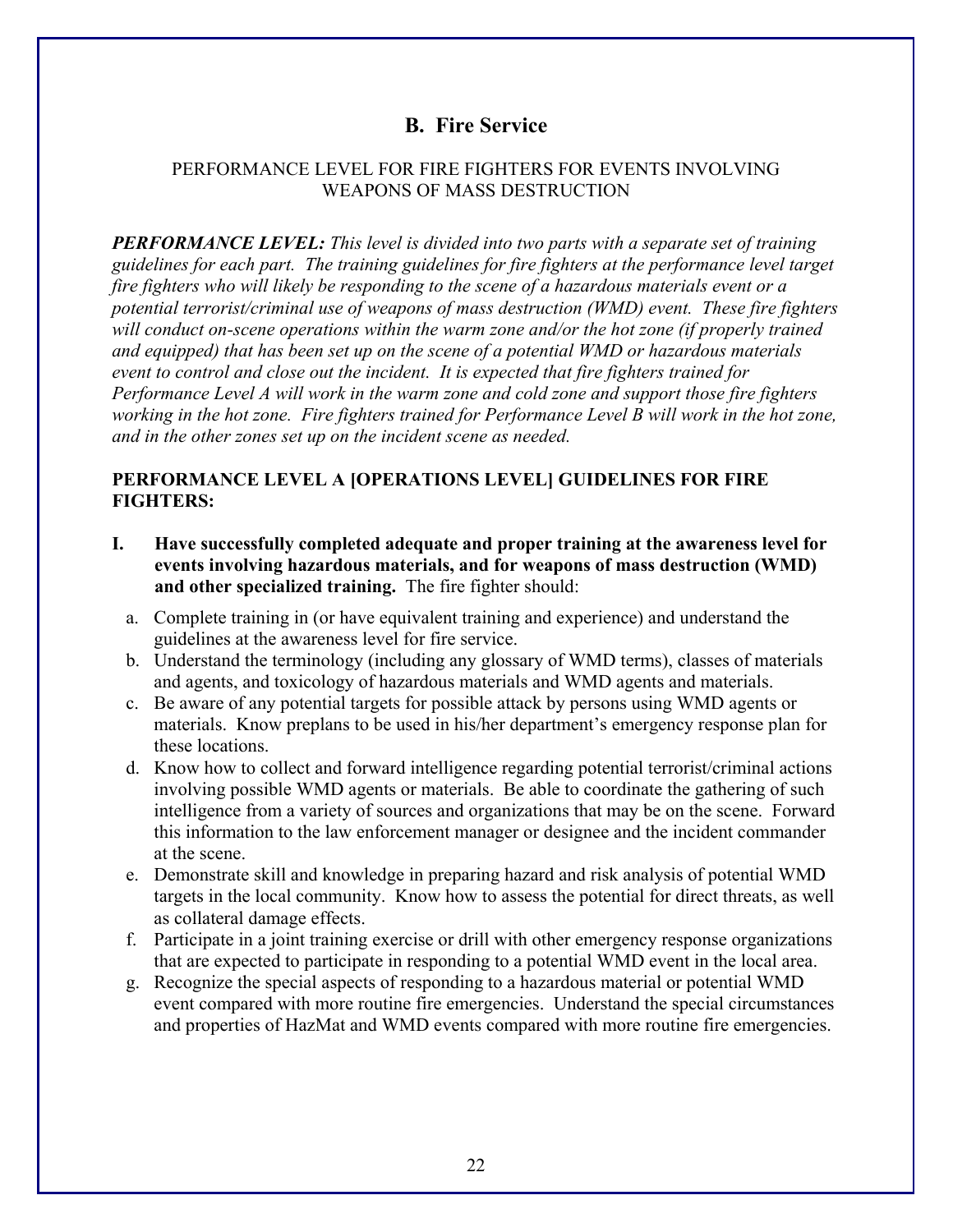- **II. Know the Incident Command System and be able to follow Unified Command System procedures for integration and implementation of each system. Know how the systems integrate and support the incident. Be familiar with the overall operation of the two command systems and be able to assist in implementation of the Unified Command System if needed.** The fire fighter should:
	- a. Know how to implement initial site management procedures following the department's incident command system and emergency response plan. Such procedures include establishing communications with the dispatcher or command center, setting up the control zones for the scene, locating the command post, and forwarding any intelligence that has been collected on the scene.
	- b. Be able to implement the Incident Command System component of the department's emergency response plan for a potential WMD event.
	- c. Be aware of the assets available from the department and from other local emergency response agencies that could provide assistance on a potential WMD event scene. Know what procedures to follow to get these resources to the scene as needed.
	- d. Be familiar with the assets that could be made available from other local emergency response organizations. Understand and follow department's procedures for accessing these organizations for help with a potential WMD event.
	- e. Understand the purpose and function of the Unified Command System. Know department procedures for assisting in implementation of the Unified Command System on the scene of a potential WMD event.
	- f. Be able to assist in a critique of the actions taken during the complete response to a WMD event. Assist in documenting lessons learned from the critique as they pertain to fire service response activities.
	- g. Understand the importance of and know how termination documentation for a WMD event is to be conducted related to fire service activities on the scene.
	- h. Know and follow departmental guidelines in dealing with the local media during a potential WMD event.
	- i. Know how to develop an Incident Action Plan in coordination with the on-scene incident commander. Ensure that the Incident Action Plan is consistent with the department's emergency response plan.

#### **III. Know and follow self-protection measures and rescue and evacuation procedures for WMD events.** The fire fighter should:

- a. Know how and when to use appropriate personal protective equipment (PPE) issued by the department to work in the warm zone on the scene of a potential WMD event. Fully understand the limitations of the PPE. Follow departmental policy for use, inspection, and maintenance of PPE.
- b. Understand the hazards and risks associated with wearing chemical protective clothing and other protective clothing at a potential WMD event. Understand and follow the rehabilitation steps to help responders reduce the level of heat stress. Know what other precautions to take to protect responders on the scene.
- c. Know how to determine the appropriate PPE for protecting fire fighters who will be entering the warm zone on the scene of a potential WMD event.
- d. Know the protective measures that will be needed to protect victims and others on the scene of a potential WMD event.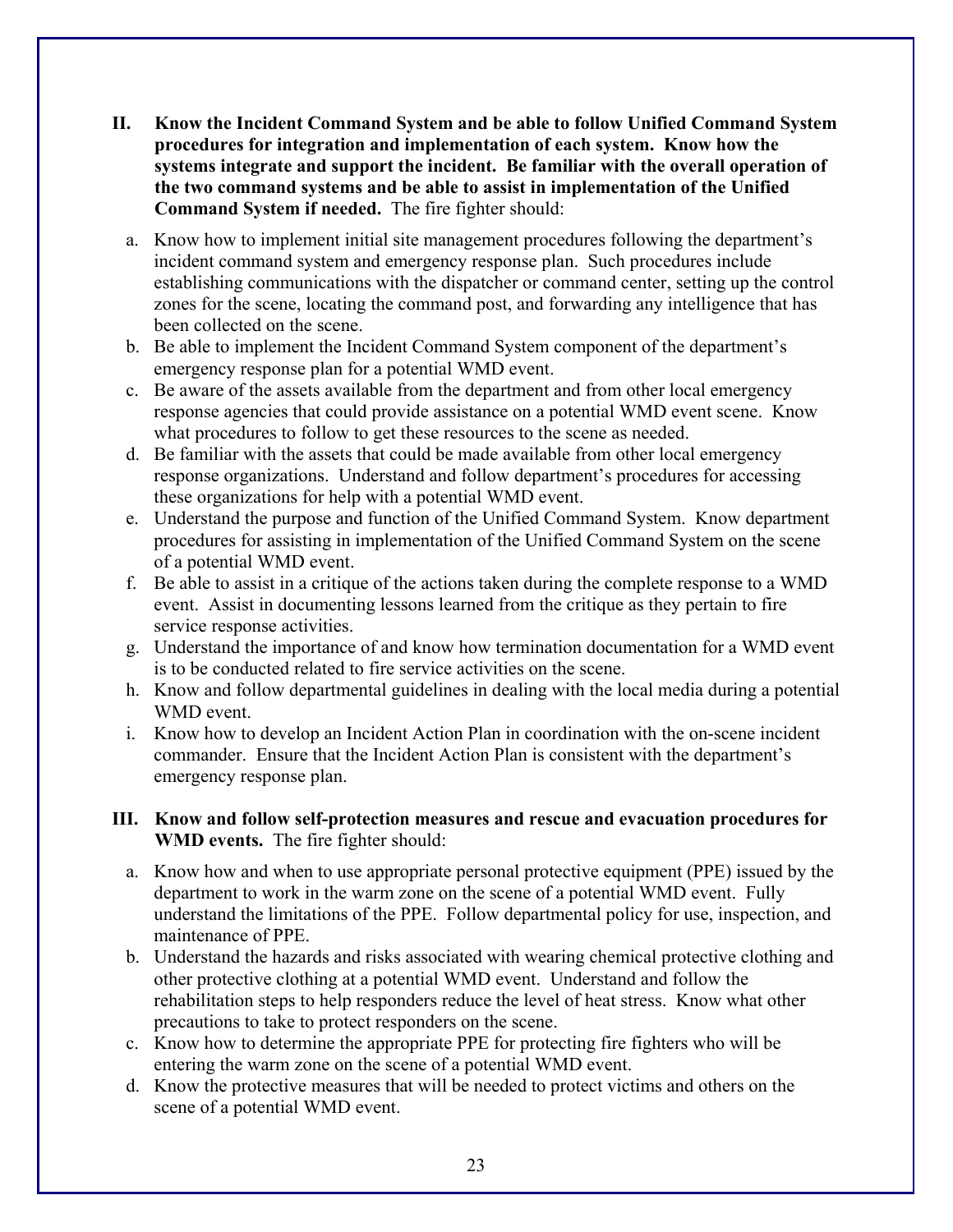- e. Know the department's and the on-scene incident commander's plan for evacuation of persons (including casualties) from the hazard area of a potential WMD event.
- f. Be able to assist in rescuing and in moving victims of a potential WMD event to a safe area for triage and treatment by emergency medical responders.
- g. Understand the role of the Performance Level A responder, as well as the role of other levels of response, in the department's emergency response plan.
- h. Know how to implement appropriate decontamination procedures for victims, responders, mass casualties, and equipment. Understand the importance of proper decontamination of equipment that will be reused.
- i. Know and follow departmental procedures and practices for requesting assistance from law enforcement in handling and securing unknown suspicious packages.
- **IV. Know and follow procedures for working at the scene of a potential WMD event.** The fire fighter should:
	- a. Understand the importance of procedures in how to conduct a criminal investigation, such as a suspected arson incident, and in protecting possible crime scene evidence.
	- b. Implement and coordinate with law enforcement the department's emergency response plan scene security measures and procedures. These procedures include providing security for the command post and controlling or monitoring those entering and leaving the scene of a potential WMD event.
	- c. Know how to implement appropriate on-the-scene decontamination procedures for protection of victims, the public, emergency responders, and others that may have been contaminated by agents or materials from a potential WMD event.
	- d. Know how to implement basic life support procedures for protection and treatment of victims and others at the scene.
	- e. Know how to implement procedures and measures for minimizing the spread of contamination of hazardous agents or materials to other locations and persons.
	- f. Be trained in how to recognize a potential terrorist incident. Be able to help identify the potential agents or materials that may be present at a WMD event.
	- g. Fully understand the role and jurisdiction of Federal agencies in a potential WMD event. Be able to coordinate and assist in the overall criminal investigation of the potential WMD event.

#### **PERFORMANCE LEVEL B [TECHNICIAN LEVEL] GUIDELINES FOR FIRE FIGHTERS:**

- **V. Have successfully completed training at the Awareness Level and Performance Level A for events involving hazardous materials, and for weapons of mass destruction (WMD) and other specialized training.** The fire fighter should:
	- a. Complete training (or have had equivalent training and experience) in and understand the guidelines for the fire fighter at the Awareness Level and Performance Level A Level for fire fighters.
	- b. Know terms used or associated with WMD agents and with mechanical and nonmechanical equipment that will be used by the fire fighter in the performance of specialized tasks or assignments. Some of this equipment will include sampling equipment to help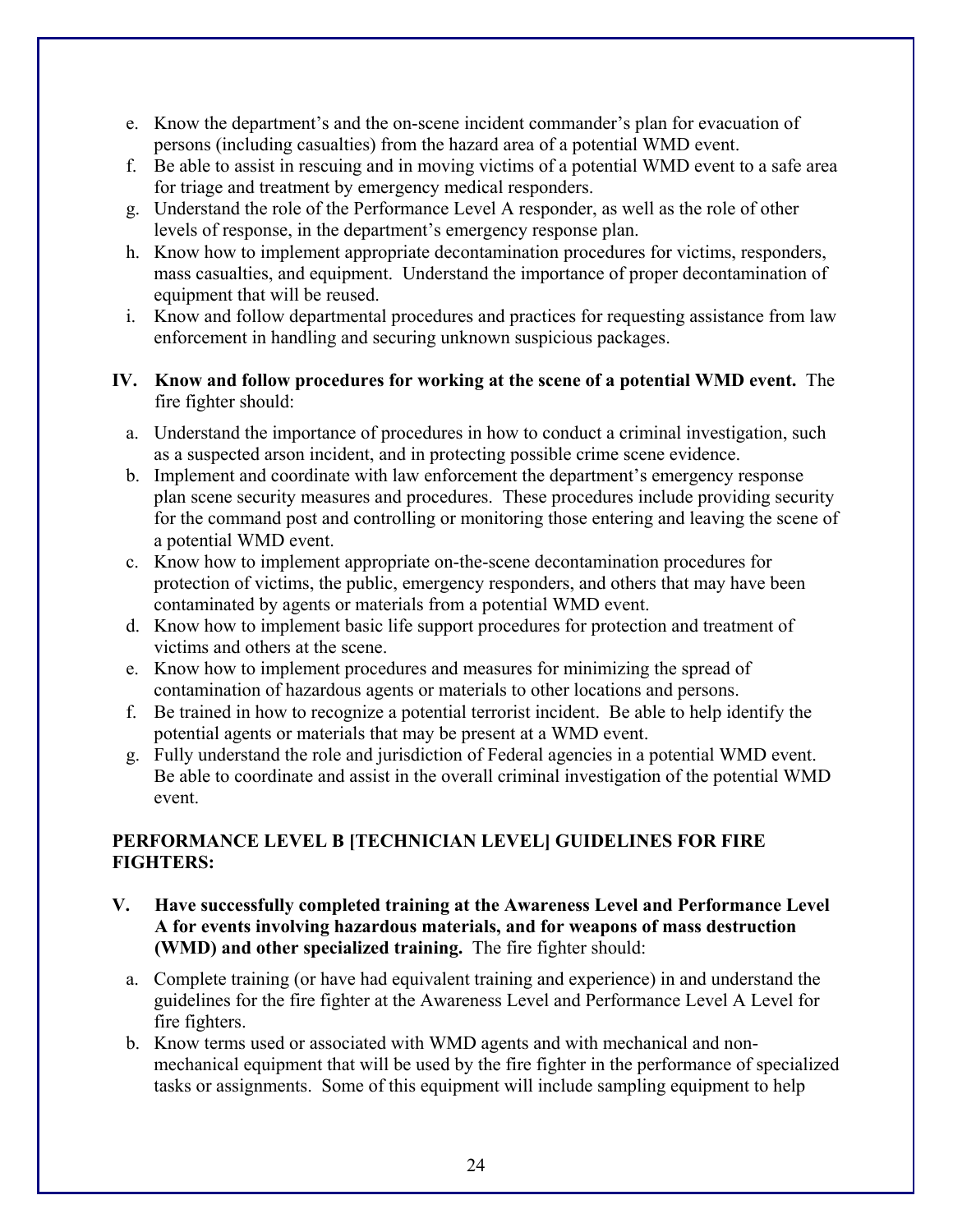determine WMD agents and materials, PPE, and equipment used in plugging and patching containers leaking potentially dangerous materials.

- c. Know how to conduct risk analysis and assessments for hazardous materials and WMD agents and materials for on-scene situations and for preplanning potential terrorist targets in the local community.
- d. Have experience in emergency medical basic life support treatment, rescue of victims and responders, triage, decontamination of persons and equipment, and transport of victims (including mass casualties) exposed to WMD agents.
- e. Participate with other local emergency response organizations in joint training exercises or drills involving selected specialized tasks or WMD mock agents.

#### **VI. Know and follow self-protection measures and rescue and evacuation procedures for WMD events.** The fire fighter should:

- a. Know how to select and use PPE needed to work safely within the hot zone and warm zone on the scene of a potential WMD event. Fully understand the limitations of the PPE. Follow department policy on the use, inspection, and maintenance of PPE.
- b. Know and follow State environmental department safety procedures and practices for retrieving, handling, transporting, and disposing of hazardous material or WMD agent.
- c. Understand the hazards and risks in using chemical protective clothing. Follow department precautions and safe practices to safeguard the wearer of the clothing as he/she performs assigned tasks. Understand and implement rehabilitation steps to help responders reduce the level of heat stress. Take other precautions to protect on-the-scene responders.
- d. Know how to develop a site safety and control plan (if qualified) in coordination with the incident commander. Assist in implementation of the Incident Action Plan on the scene.
- e. Have the requisite training and experience to serve as safety officer, if assigned by the incident commander.
- f. Know how to use and read results from diagnostic and sampling equipment and reading instruments. Understand the limitations of the detection or diagnostic instruments and devices provided by the department.
- g. Have training and experience in emergency medical basic life support treatment, rescue of contaminated victims and responders, selection of appropriate procedures for decontamination of persons and equipment, and protection of personnel involved in transporting victims exposed to WMD agents.
- h. Have the training and experience to assist the incident commander in establishing safety procedures for performing specialized tasks to lower the level of hazard from the potential WMD agent or hazardous materials. Be able to perform such tasks if assigned.
- i. Know how to plan for and implement, in coordination with the emergency medical group, medical monitoring protocols for those persons entering the hot zone or warm zone as needed.

#### **VII. Know and follow procedures for performing specialized work at the scene of a potential WMD event.** The fire fighter should:

a. Know how to select appropriate PPE for the specialized task to be performed on the scene and to establish safety procedures and practices to be followed in the performance of the task. Use technical reference materials to help select the PPE appropriate for the task.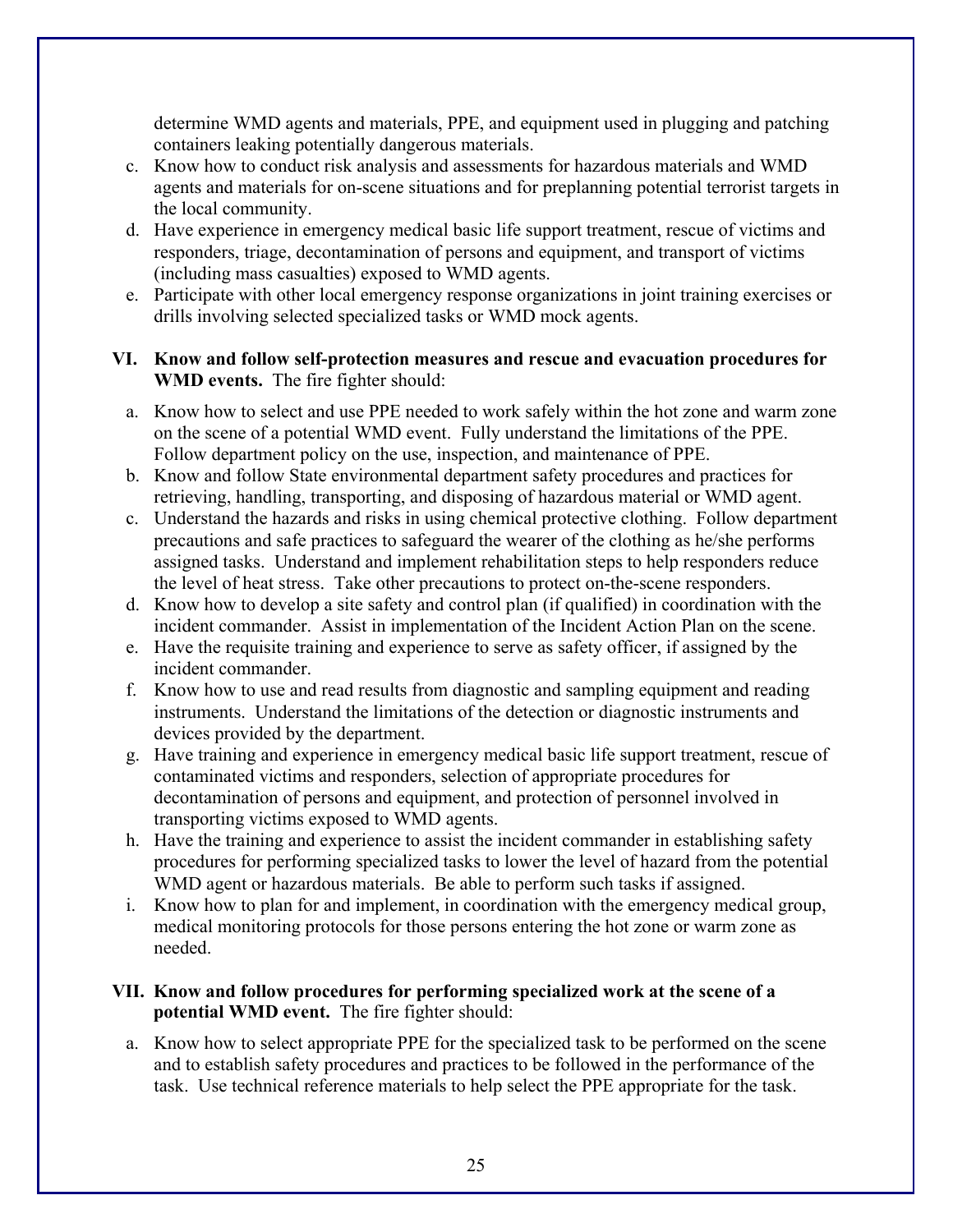Recognize that these activities will all be coordinated with the on-scene incident commander.

- b. Follow procedures for operating sampling equipment. Understand limitations for collecting solids (including particulate materials), liquids, and gases for detection, identification, and classification of potential WMD agents and materials and for verification of such materials if needed. Use technical reference materials as needed in performing these tasks.
- c. Know and follow procedures and practices for retrieval of contaminated evidence and for safe handling, transportation, and secure storage of such evidence.
- d. Be able to help mitigate on-scene hazards and risks to responders and the public. Assist the on-scene incident commander in developing and implementing strategies and tactics to reduce on-scene risks for responders and the public. Be able to recognize special threats, such as terrorists using exploding secondary devices to harm emergency responders. Follow procedures and practices for safely searching for these devices and, if found, controlling or removing these types of threats from the scene.
- e. Follow appropriate decontamination procedures to protect victims, emergency responders, the public, and equipment, including vehicles that will be reused. Coordinate decontamination procedures with the incident commander.
- f. Be able to implement the department's emergency response plan, as well as the local and regional emergency response plan. Know how to access local assets to help with on-scene resolution of the WMD event.
- g. Coordinate implementation of the necessary medical monitoring protocols with the emergency medical manager and the incident commander for those responders entering and leaving the hot and warm zones. Be able to assist in implementation of rehabilitation assistance to those emergency responders that suffer from heat stress or other problems that can be controlled or reduced on the scene.

#### **VIII. Know and follow Incident Command System and Unified Command System procedures and steps required for implementation of each system. Understand how the two systems are to work together.** The fire fighter should:

- a. Know how to implement the Incident Command System that the department has in its emergency response plan. Have the skill and knowledge to serve as the emergency operations officer for on-scene activities.
- b. Be aware of assets available from the department and from local and regional emergency response organizations, especially regarding handling specialized hazards or threats that may occur on the scene of a potential WMD event. Know how to obtain desired assets for on-the-scene support, if needed.
- c. Know and follow protocols for working and coordinating with other agencies under the Unified Command System to handle specialized hazards and threats on the scene of a potential WMD event.
- d. Understand and know how to implement termination procedures at the close of an emergency response incident. Be able to assist the incident commander in completing required documentation related to the termination procedures, including appropriate measures for cost recovery.
- e. Know how to conduct or assist in conducting a critique of the actions taken during the complete response to the WMD and/or hazardous materials event. Be able to assist the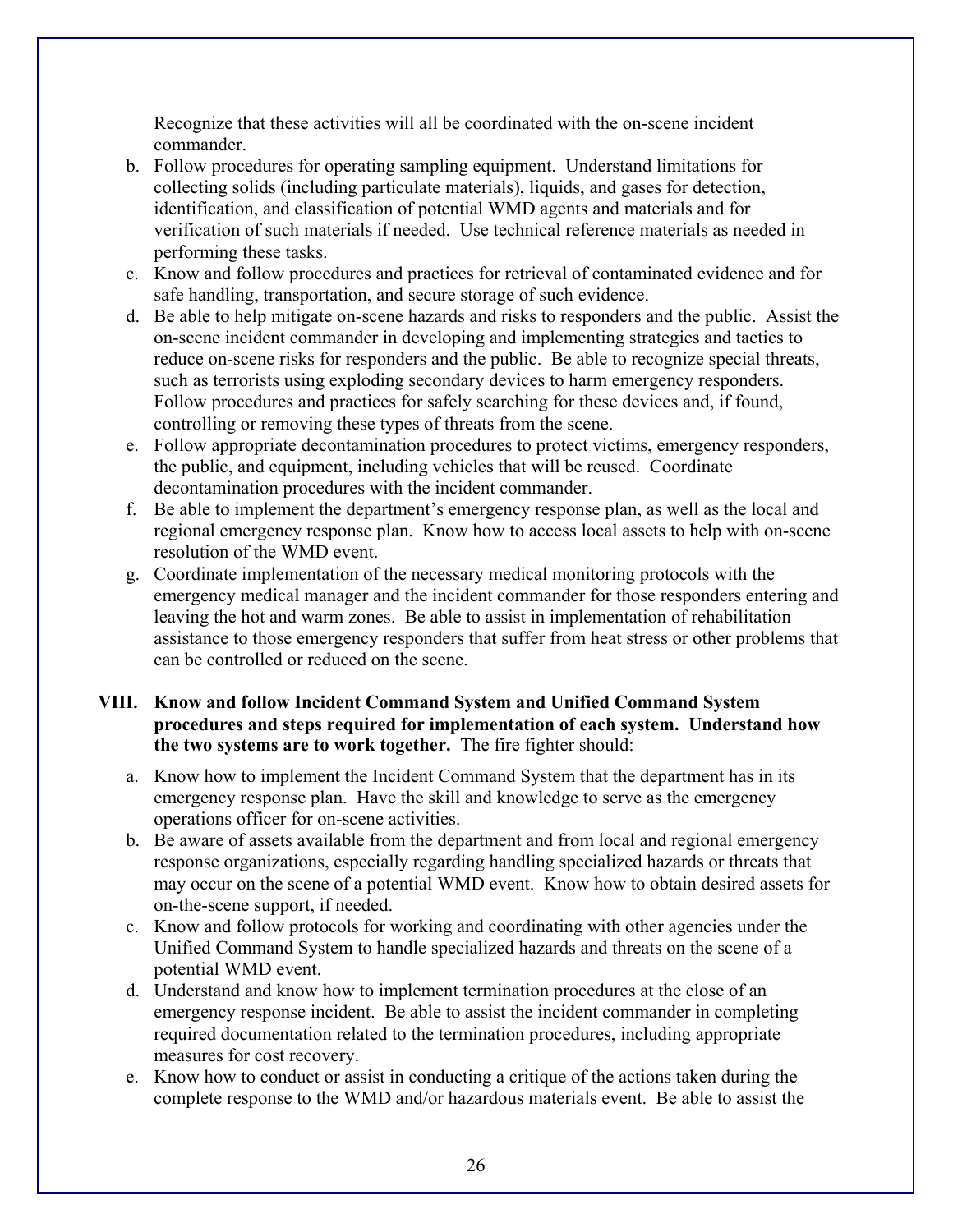incident commander or designee in conducting the incident critique and in identifying lessons learned. Assist in determining what improvements need to be made before the next emergency response to a potential WMD event, especially improvements specific to fire service and special operations.

- f. Know how to coordinate the development of an Incident Action Plan with the on-scene incident commander that is consistent with the department and the local emergency response plan procedures and practices. Be able to implement the Incident Action Plan, including how to address special on-the-scene hazards.
- g. Recognize the importance of coordination with other agencies on the scene in gathering evidence and intelligence. Understand the importance of development and sharing of the latest intelligence that has been gathered from the scene, including information from special operations activities. Recognize that this information should be shared with the onscene incident commander (or designee or the leadership team under the unified command) and the senior law enforcement leadership at the scene.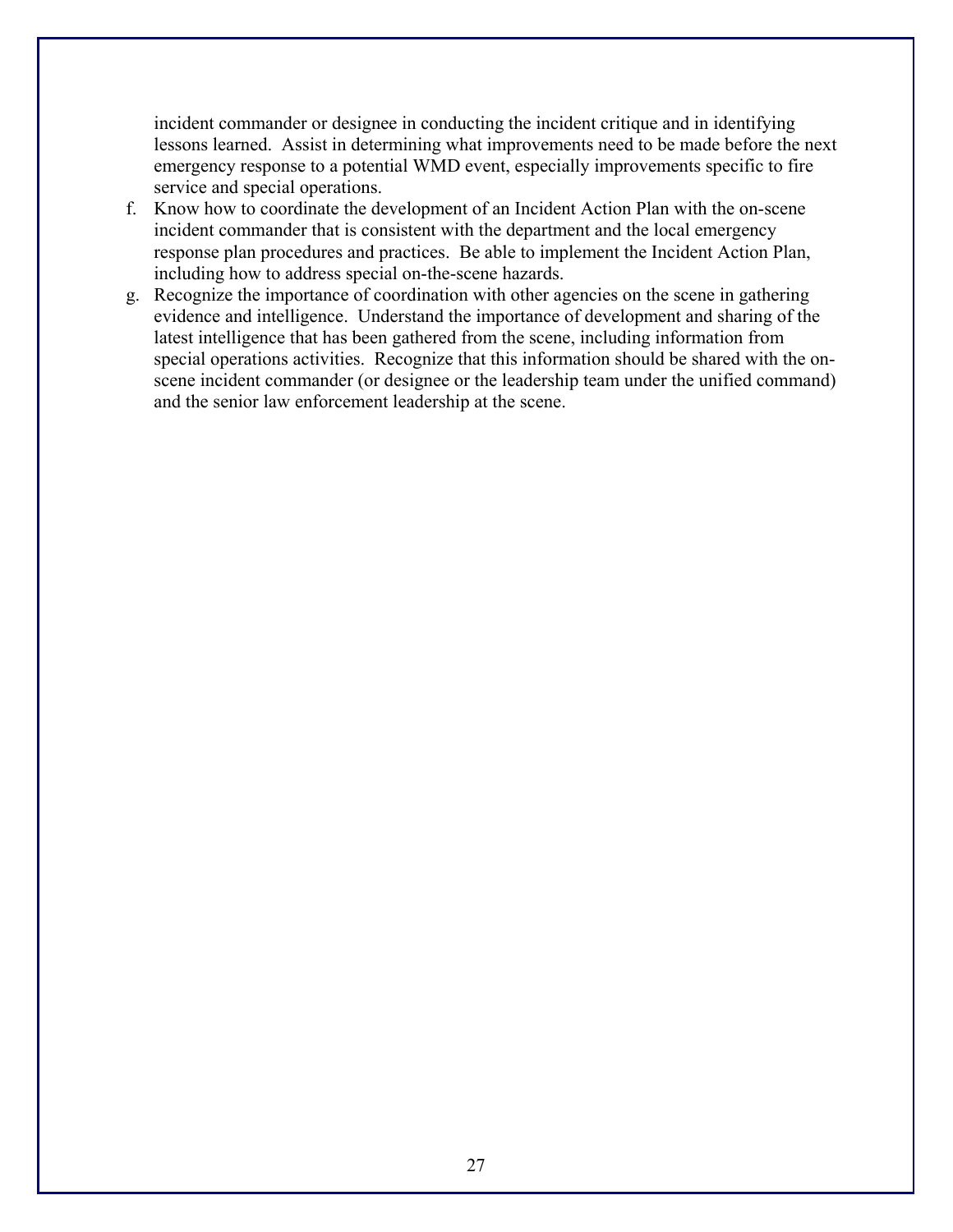# **C. Emergency Medical Services**

#### PERFORMANCE LEVEL FOR EMERGENCY MEDICAL SERVICES FOR EVENTS INVOLVING WEAPONS OF MASS DESTRUCTION

*PERFORMANCE LEVEL: This level is divided into two parts with a separate set of training guidelines for each part. The training guidelines for emergency medical services (EMS) providers at the performance level target personnel who will likely be responding to the scene of a hazardous materials event or a potential terrorist/criminal use of weapons of mass destruction (WMD) event. These EMS responders will conduct on-scene operations within the warm zone and cold zone that have been set up on the scene of a potential WMD or hazardous materials event. They are expected to provide emergency medical assistance and treatment to the victims and support those involved in the control and mitigation of the on-scene hazards and to assist in bringing the incident to a successful conclusion. EMS responders trained for Performance Level A will work in the warm and cold zones and support the other emergency responders in any of the three zones. EMS responders trained for Performance Level B will supervise or serve as team leaders for EMS groups given various assignments by the incident commander or incident management team under the unified command system. Performance Level B EMS responders will work in the warm and cold zones, but they will have some special training in rescuing or assisting in rescuing victims in the hot zone. Hot zone rescue efforts will be coordinated with the fire service and HazMat responders.* 

#### **PERFORMANCE LEVEL A [MEDICS] GUIDELINES FOR EMERGENCY MEDICAL SERVICES RESPONDERS:**

- **I. Have successfully completed adequate and proper training at the awareness level for events involving hazardous materials, for weapons of mass destruction (WMD) and other specialized training.** The EMS responder should:
	- a. Complete training in (or have equivalent training and experience) and understand the guidelines at the awareness level for EMS responders.
	- b. Understand the terminology (including any glossary of WMD and associated medical terms), classes of materials and agents, and toxicology of hazardous materials and WMD agents and materials.
	- c. Be aware of any potential targets for possible attack by persons using WMD agents or materials. Know preplans to be used in his/her department's emergency response plan for these locations.
	- d. Know how to collect and forward intelligence regarding potential terrorist/criminal actions involving possible WMD agents or materials. Be able to coordinate the gathering of such intelligence from victims and others that may be on the scene. Forward this information to the EMS manager or designee and the incident commander at the scene.
	- e. Demonstrate skill and knowledge in preparing hazard and risk analysis of potential WMD targets in the local community. Be familiar with preplans for emergency response to these sites.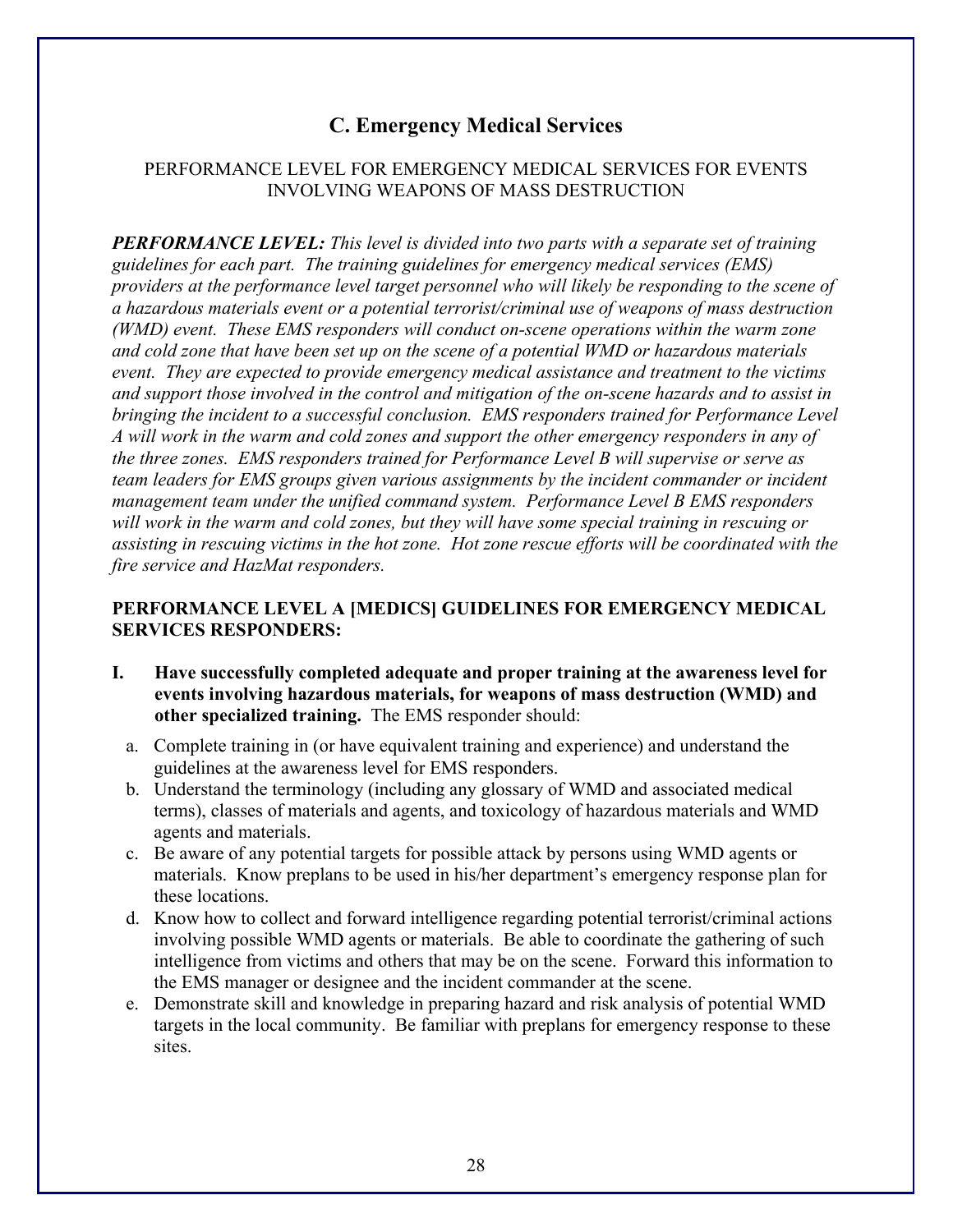- f. Participate in a joint training exercise or drill with other emergency response organizations that are expected to participate in responding to a potential WMD event in the local area.
- g. Recognize the special aspects of responding to a hazardous material or potential WMD event. Be alert to signs and symptoms that may be exhibited by victims. Know and follow emergency medical protocols for treating these victims.
- **II. Know the Incident Command System and be able to follow Unified Command System procedures for integration and implementation of each system. Know how the systems integrate and support the incident. Be familiar with the overall operation of the two command systems and be able to assist in implementation of the Unified Command System if needed.** The EMS responder should:
	- a. Know how to implement initial site management procedures following the department's incident command system and emergency response plan. Such procedures include establishing communications with the dispatcher or command center, establishing triage areas, coordinating with law enforcement and other agencies transportation of victims needing additional medical treatment, establishing the EMS manager at the command post, and forwarding any intelligence or observations collected on the scene.
	- b. Be able to implement the Incident Command System component of the department's emergency response plan for a potential WMD or hazardous materials event.
	- c. Be aware of medical assets available from the department and from other emergency response agencies that could provide assistance on a potential WMD event scene. Know what procedures to follow to get these resources to the scene as needed.
	- d. Be familiar with emergency medical assets that could be made available from other local emergency response organizations. Understand and follow the department's procedures for accessing these organizations for help with a potential WMD event.
	- e. Understand the purpose and function of the Unified Command System. Know department procedures for assisting in implementation of the Unified Command System on the scene of a potential WMD event.
	- f. Be able to assist in a critique of the actions taken during the complete response to a WMD event. Assist in documenting lessons learned from the critique as they pertain to EMS response activities.
	- g. Understand the importance of and know how to assist senior EMS responders in termination documentation for a WMD event related to EMS activities on the scene.
	- h. Know and follow departmental guidelines in dealing with the local media during a potential WMD event.
	- i. Know how to develop an Incident Action Plan in coordination with the on-scene incident commander. Ensure that the Incident Action Plan is consistent with the department's emergency response plan.
- **III. Know and follow self-protection measures and rescue and evacuation procedures for WMD events.** The EMS responder should:
	- a. Know how and when to use appropriate personal protective equipment (PPE) issued by the department to work in the warm zone on the scene of a potential WMD event. Fully understand the limitations of the PPE. Follow departmental policy for use, inspection, and maintenance of PPE.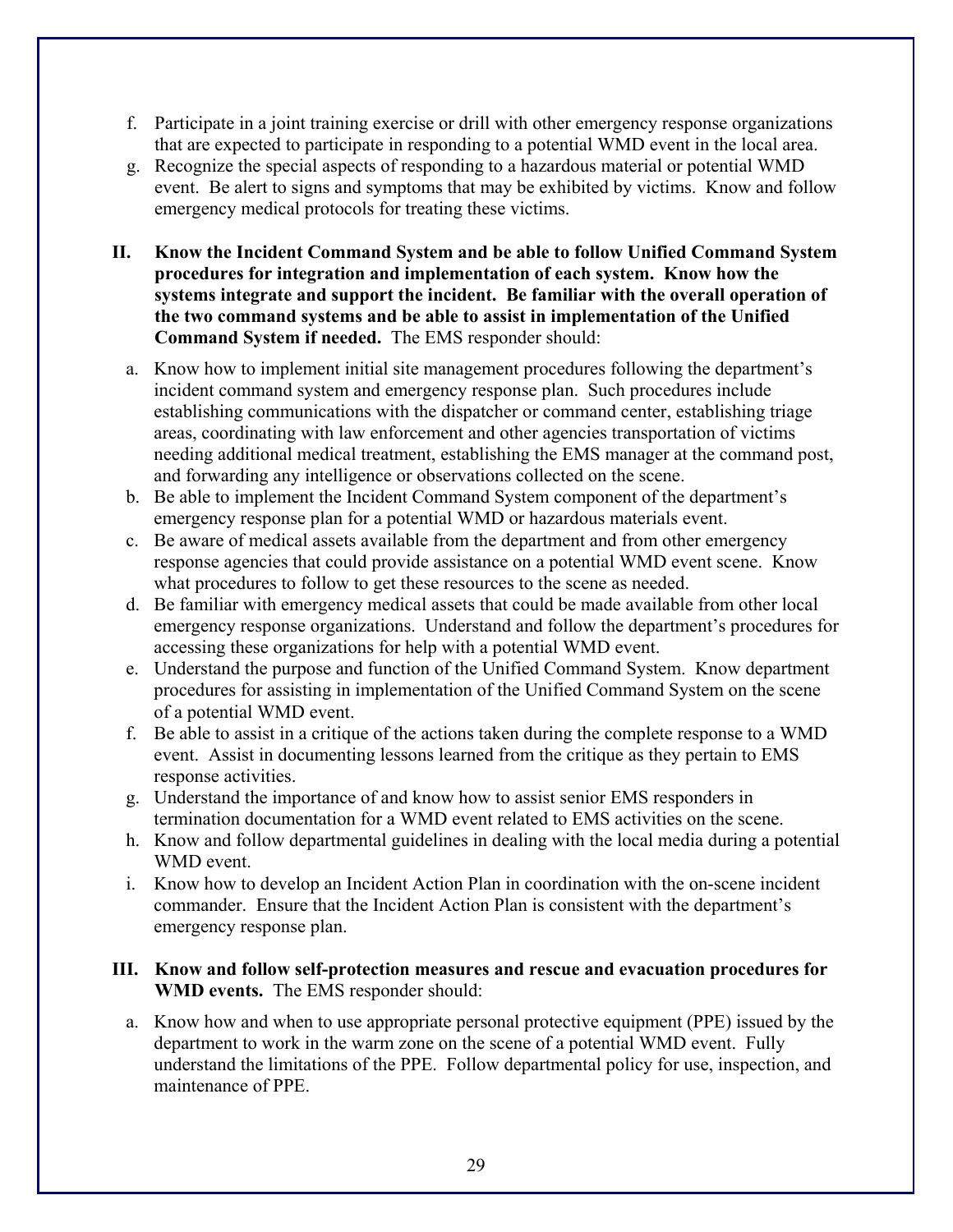- b. Understand the hazards and risks associated with wearing chemical protective clothing and other protective clothing at a potential WMD event. Understand and follow the rehabilitation steps to help responders reduce the level of heat stress. Know what other precautions to take to protect responders on the scene.
- c. Know how to determine the appropriate PPE for protecting EMS responders who will be entering the warm zone on the scene of a potential WMD event. Appropriate PPE likely will include gear to protect the responder against any infectious agents, such as bloodborne pathogens that victims may have.
- d. Know the protective measures that will be needed to protect victims and others on the scene of a potential WMD event.
- e. Know the department's and the on-scene incident commander's plan for evacuation of persons (including casualties) from the hazard area of a potential WMD event.
- f. Be able to assist in rescuing and in moving victims of a potential WMD event (including casualties) to a safe area for triage and treatment.
- g. Understand the role of the Performance Level A responder, as well as the role of other levels of response, in the department's emergency response plan.
- h. Know how to implement appropriate decontamination procedures for victims, responders, mass casualties, and equipment. Understand the importance of proper decontamination of equipment that will be reused.
- i. Know and follow departmental procedures and practices for requesting assistance from law enforcement in handling and securing unknown suspicious packages.
- **IV. Know and follow procedures for working at the scene of a potential WMD event.** The EMS responder should:
	- a. Understand the importance of procedures used by law enforcement in conducting a criminal investigation and in protecting possible crime scene evidence without endangering others.
	- b. Implement and coordinate with law enforcement the department's emergency response plan scene security measures and procedures. These procedures include providing security for the command post and controlling or monitoring those entering and leaving the scene of a potential WMD event. Follow the traffic control plan implemented by the on-scene incident commander.
	- c. Know how to implement appropriate on-the-scene decontamination procedures for protection of victims, the public, emergency responders, and others that may have been contaminated by agents or materials from a potential WMD event.
	- d. Know how to implement basic life support procedures for protection and treatment of victims, responders, and others at the scene.
	- e. Know how to implement procedures and measures for minimizing the spread of contamination of hazardous agents or materials to other locations and persons.
	- f. Be trained in how to recognize a potential terrorist incident. Be able to identify the potential agents or materials that may be present at a WMD event.
	- g. Fully understand the role and jurisdiction of Federal agencies in a potential WMD event. Be able to coordinate and assist in the overall criminal investigation of the potential WMD event.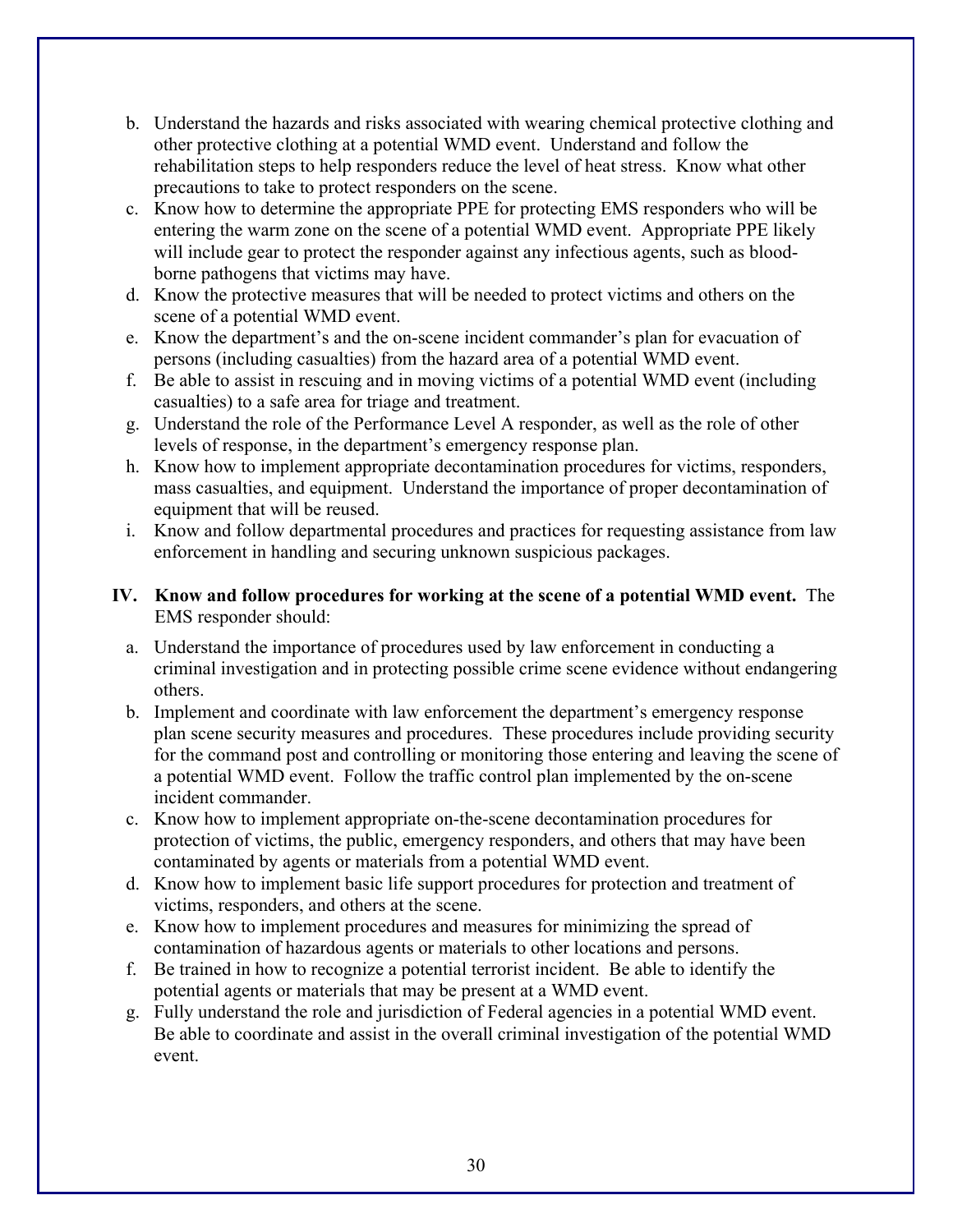#### **PERFORMANCE LEVEL B [TACTICAL EMS/MEDICS LEVEL] GUIDELINES FOR EMS RESPONDERS**

- **V. Have successfully completed training at the Awareness Level and Performance Level A for events involving hazardous materials, and for weapons of mass destruction (WMD) and other specialized training.** The EMS responder should:
	- a. Complete training (or have had equivalent training and experience) in and understand the guidelines for the EMS responder at the Awareness Level and Performance Level A Level.
	- b. Know terms used or associated with WMD agents and with equipment that will be used by the EMS responder in the performance of specialized rescue tasks or assignments. This equipment will include PPE and medical materials used in rescue efforts in the hot zone.
	- c. Know how to conduct risk analysis and assessments for hazardous materials and WMD agents and materials for on-scene situations and for preplanning potential terrorist targets in the local community. Be able to provide expertise in assessing potential for mass casualties.
	- d. Have experience in emergency medical basic and advanced life support treatment, rescue of victims and responders, triage, decontamination of persons and equipment, and transport of victims (including mass casualties) exposed to WMD agents.
	- e. Participate with other local emergency response organizations in joint training exercises or drills involving selected specialized tasks or WMD mock agents.
- **VI. Know and follow self-protection measures and rescue and evacuation procedures for WMD events.** The EMS responder should:
	- a. Know how to select and use PPE needed to work safely within the hot zone and warm zone on the scene of a potential WMD event. Fully understand the limitations of the PPE. Follow department policy on the use, inspection, and maintenance of PPE.
	- b. Know and follow safety procedures and practices for retrieving, handling, and transporting contaminated victims of a WMD event.
	- c. Understand the hazards and risks in using chemical protective clothing. Follow department precautions and safe practices to safeguard the wearer of the clothing as he/she performs assigned tasks. Understand and implement rehabilitation steps to help responders reduce the level of heat stress. Take other precautions to protect on-the-scene responders.
	- d. Know how to develop a site safety and control plan (if qualified) in coordination with the incident commander. Assist in implementation of the Incident Action Plan on the scene.
	- e. Have the requisite training and experience to serve as safety officer to cover EMS responder work areas, if assigned by the incident commander.
	- f. Know how to use and read results from medical diagnostic and sampling equipment and reading instruments. Be able to recognize the types of hazardous materials or WMD agents that may be present on victims.
	- g. Have training and experience in providing emergency medical basic life support treatment, rescuing contaminated victims and responders, selecting appropriate procedures for decontamination of persons and equipment, and protecting personnel involved in transporting victims exposed to WMD agents.
	- h. Have the training and experience to assist the incident commander in establishing safety procedures for performing specialized rescue tasks. Be able to perform such tasks if assigned.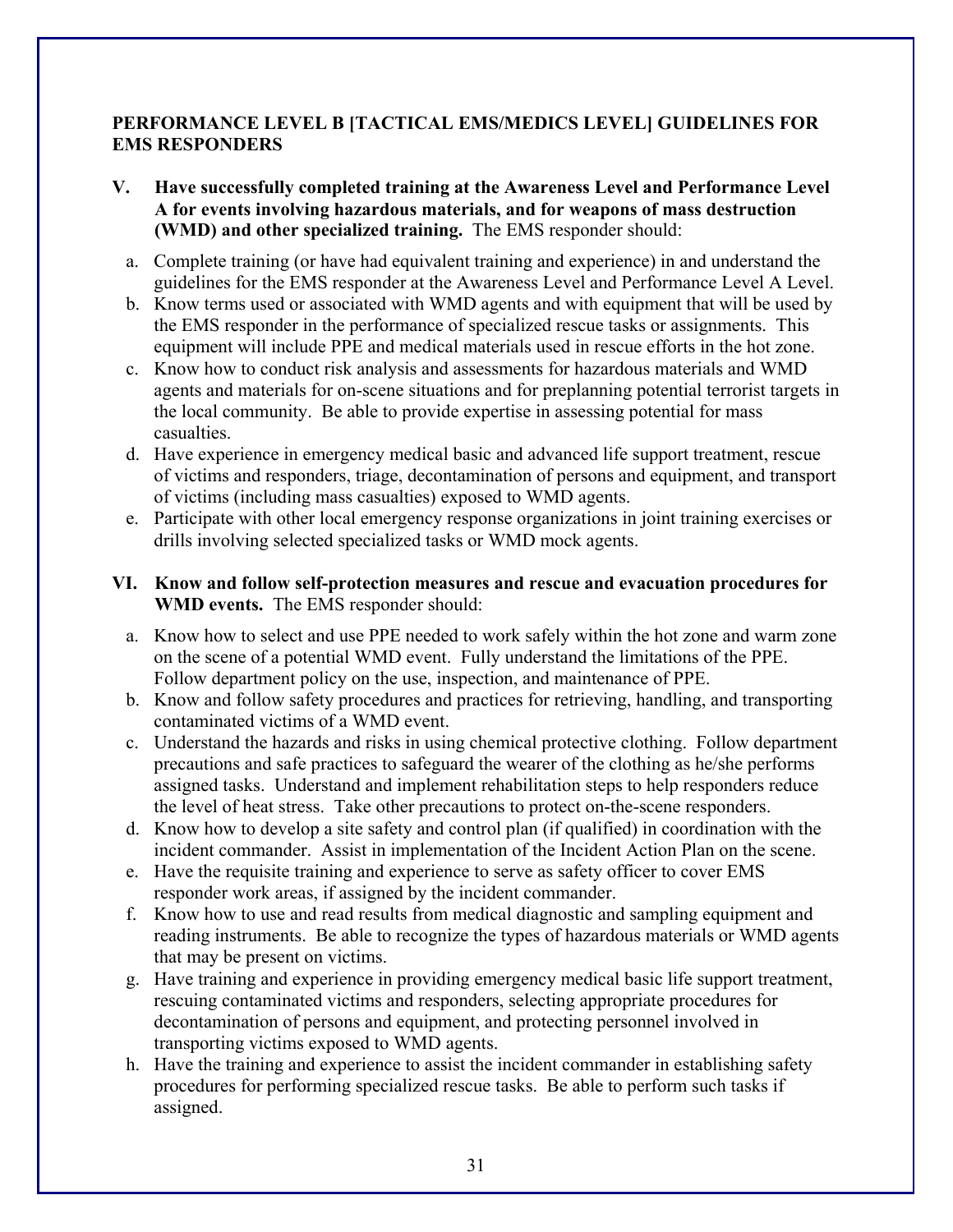i. Know how to plan for and implement, in coordination with HazMat and fire personnel, medical monitoring protocols for those persons entering the hot zone or warm zone as needed. These plans will include recording vital signs of personnel before entry and upon leaving the hot or warm zones, as well as monitoring vital signs of rescue personnel at other designated times.

#### **VII. Know and follow procedures for performing specialized work at the scene of potential WMD event.** The EMS responder should:

- a. Know how to select appropriate PPE for the specialized rescue and other tasks to be performed on the scene and to establish safety procedures and practices to be followed in the performance of the task. Use technical reference materials to help select the PPE appropriate for the task. Recognize that these activities will all be coordinated with the onscene incident commander.
- b. Know how to use medical diagnostic and treatment for victims and others at the scene. Use technical reference materials as needed.
- c. Know how to assist public health authorities in implementing antibiotic treatment for persons contaminated by a biological hazard.
- d. Be able to help mitigate on-scene hazards and risks to victims, responders, and the public. Assist the operations officer and on-scene incident commander in developing and implementing strategies and tactics to reduce risks to responders and the public. Be able to recognize the need for special treatment for victims and the public, and assist the public health service personnel in implementing appropriate medical treatment.
- e. Establish appropriate decontamination procedures to protect victims, emergency responders, the public, and equipment, including vehicles that will be reused. Coordinate decontamination procedures with the operations officer and the incident commander.
- f. Be able to implement the department's emergency response plan as well as the local and regional emergency response plan. Know how to access local assets to help with on-scene emergency medical assistance. Coordinate these activities with the operations officer and on-scene incident commander.
- g. Assist in implementing medical monitoring protocols and any special medical procedures for responders entering and leaving the hot and warm zones because WMD agents have been found at the scene. Coordinate medical monitoring with the emergency medical manager and the incident commander. Assist in implementing rehabilitation assistance to emergency responders suffering from heat stress or other problems that can be controlled at the scene.

#### **VIII. Know and follow Incident Command System and Unified Command System procedures and steps required for implementation of each system. Understand how the two systems are to work together.** The EMS responder should:

- a. Know how to implement the Incident Command System that the department has in its emergency response plan. Have the skill and knowledge to serve as the emergency operations officer for on-scene activities.
- b. Be aware of assets available from regional, State, and Federal sources pertaining to handling EMS response and public health needs on the scene of a potential WMD event. Know how to coordinate with the operations officer and the incident commander requests for desired assets for on-the-scene support, if needed.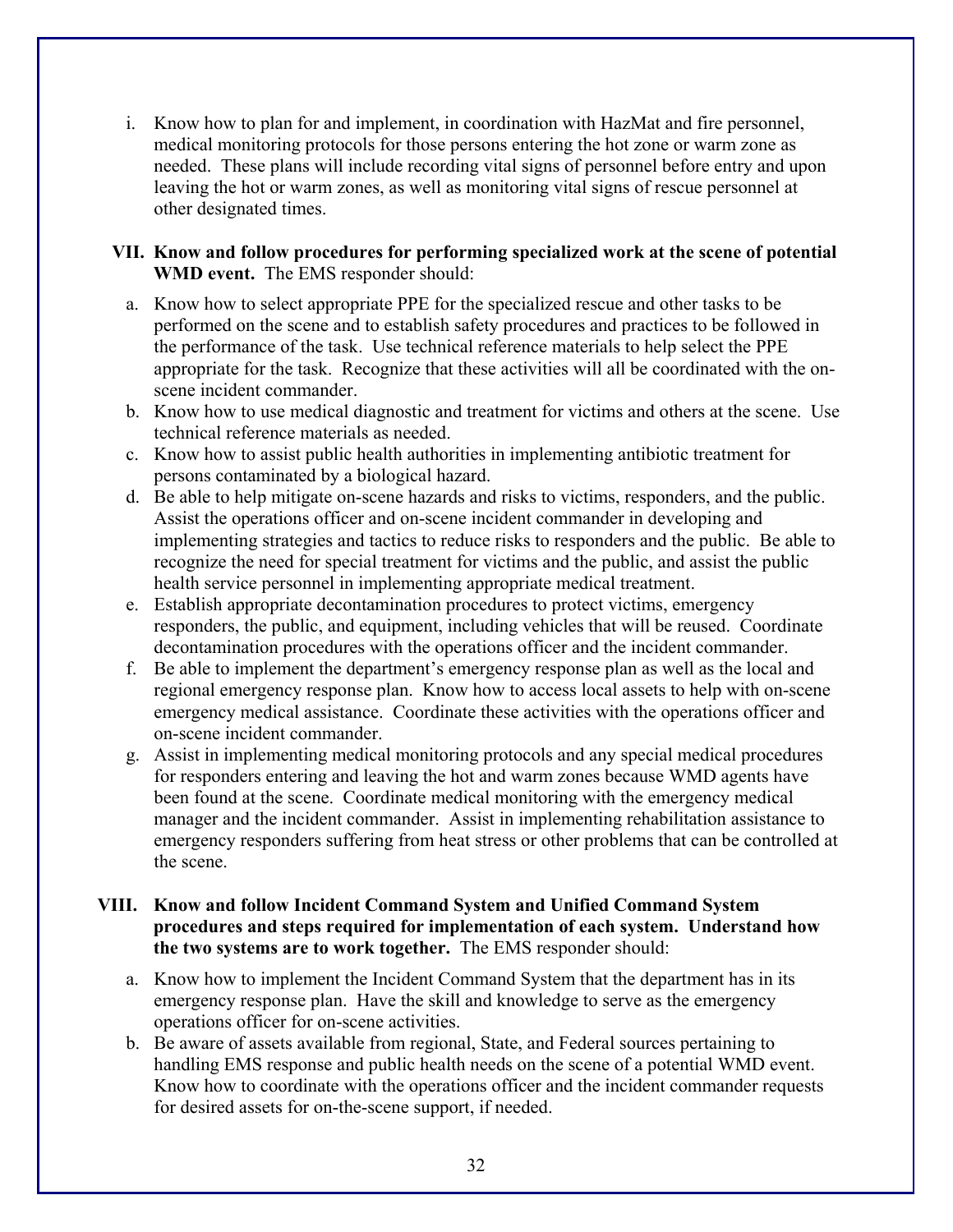- c. Know and follow protocols for working and coordinating with other agencies under the Unified Command System to handle specialized medical needs on the scene of a potential WMD event.
- d. Understand and know how to implement termination procedures at the close of an emergency response incident. Be able to assist the incident commander in completing required documentation related to the termination procedures involving EMS and public health activities.
- e. Know how to conduct or assist in conducting a critique of the actions taken during the complete response to the WMD and/or hazardous materials event. Be able to assist the incident commander or designee in conducting the incident critique and in documenting lessons learned. Assist in determining what improvements need to be made before the next emergency response to a potential WMD event, especially improvements specific to EMS support.
- f. Know how to coordinate the development of an Incident Action Plan with the on-scene incident commander that is consistent with the department and the local emergency response plan procedures and practices. Be able to implement the Incident Action Plan for on-the-scene EMS activities.
- g. Recognize the importance of coordination with other agencies on the scene in gathering evidence and intelligence. Understand the importance of development and sharing of the latest intelligence that has been gathered from the scene, including signs, symptoms, and treatment, as well as information from interviews with victims and other potentially contaminated individuals. Recognize that this information should be shared with the emergency medical manager, the on-scene incident commander (or designee, or the leadership team under the unified command), and the senior law enforcement leadership at the scene.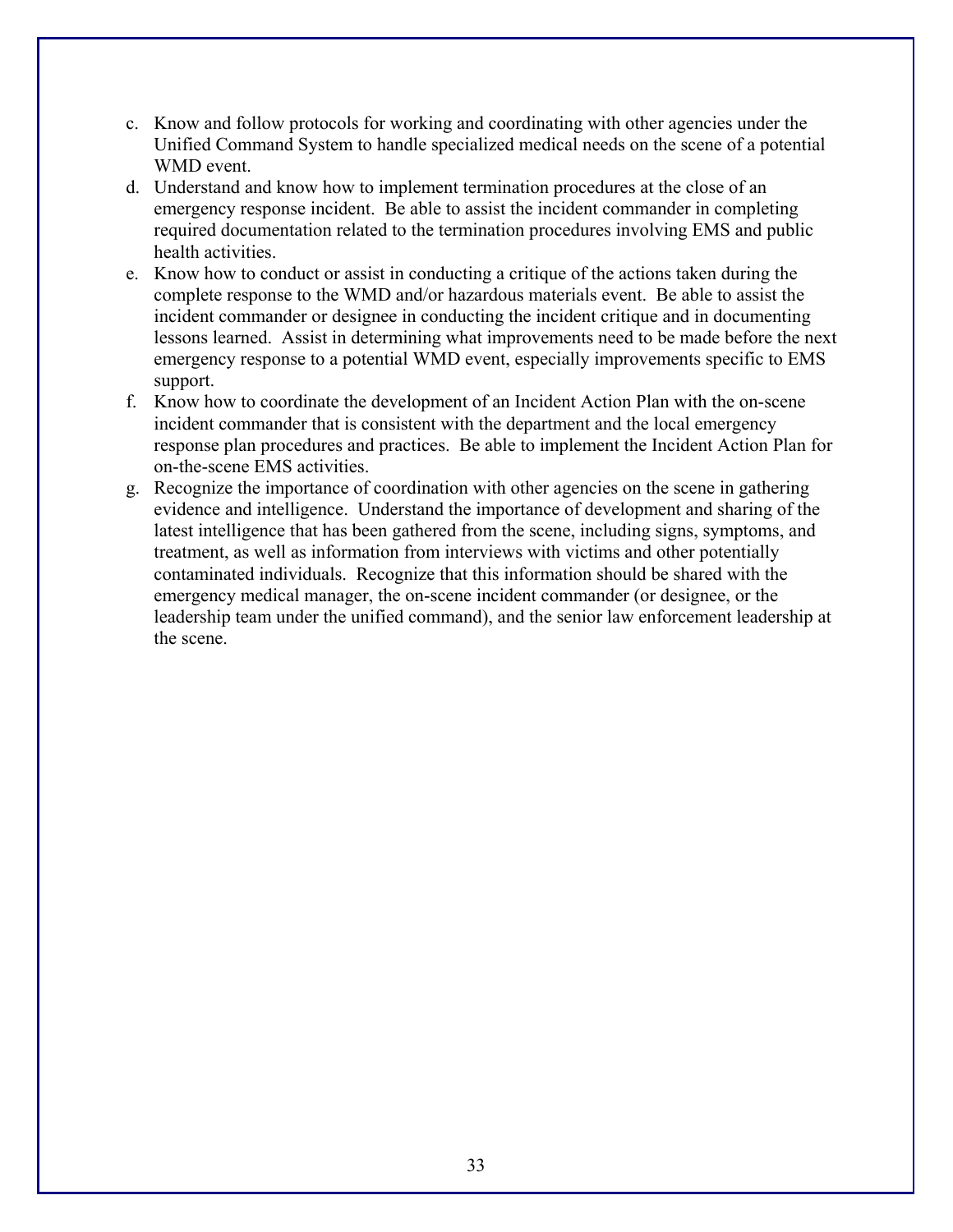## **D. Hazardous Materials**

#### PERFORMANCE LEVEL FOR HAZMAT RESPONDERS FOR EVENTS INVOLVING WEAPONS OF MASS DESTRUCTION

*PERFORMANCE LEVEL: This performance level will be a single tier of training guidelines for hazardous materials (HazMat) emergency responders. These guidelines at the performance level target those emergency responders who will be responding to the scene of a hazardous materials or potential terrorist/criminal use of weapons of mass destruction (WMD) event. These HazMat responders will conduct on-scene operations within the hot and warm zones that have been established at the scene of a potential WMD or hazardous materials event. These personnel may also work in the cold zone as needed. These HazMat responders will likely be involved controlling and mitigating hazards found on the scene and in bringing the incident to a successful conclusion under the direction of an operations officer and the on-scene incident commander.* 

#### **PERFORMANCE LEVEL [TECHNICIAN] GUIDELINES FOR HAZMAT RESPONDERS:**

- **I. Have successfully completed training at the Awareness Level and Performance Level A for events involving hazardous materials, and for WMD and other specialized training.** The HazMat responder should:
	- a. Complete training in (or have equivalent training and experience) and understand the guidelines at the Performance Level A.
	- b. Understand the terminology (including any glossary of WMD terms, chemical reference manuals, equipment manuals), classes of materials and agents, and toxicology of hazardous materials and WMD agents, and of the equipment likely to be used by HazMat responders.
	- c. Be aware of any potential targets for possible attack by persons using WMD agents or HazMat materials. Know preplans to be used in his/her department's emergency response plan for these locations.
	- d. Know how to collect and forward intelligence regarding potential terrorist/criminal actions involving possible WMD agents or hazardous materials. Be able to coordinate the gathering of such intelligence from various sources that may be on the scene. Forward this information to the HazMat manager and the incident commander (or designee) at the scene.
	- e. Demonstrate skill and knowledge in preparing hazard and risk analysis of potential WMD targets in the local community. Be able to assess the potential for direct threats and collateral damage, including effect of flammable fuels, explosive materials, and mass casualties. Be able to coordinate with other agencies how best to use available resources in developing preplans for potential attacks using WMD agents.
	- f. Participate in a joint training exercise or drill with other emergency response organizations that are expected to participate in responding to a potential WMD event in the local area.
	- g. Recognize the dangers and aspects inherent in hazardous materials or WMD events.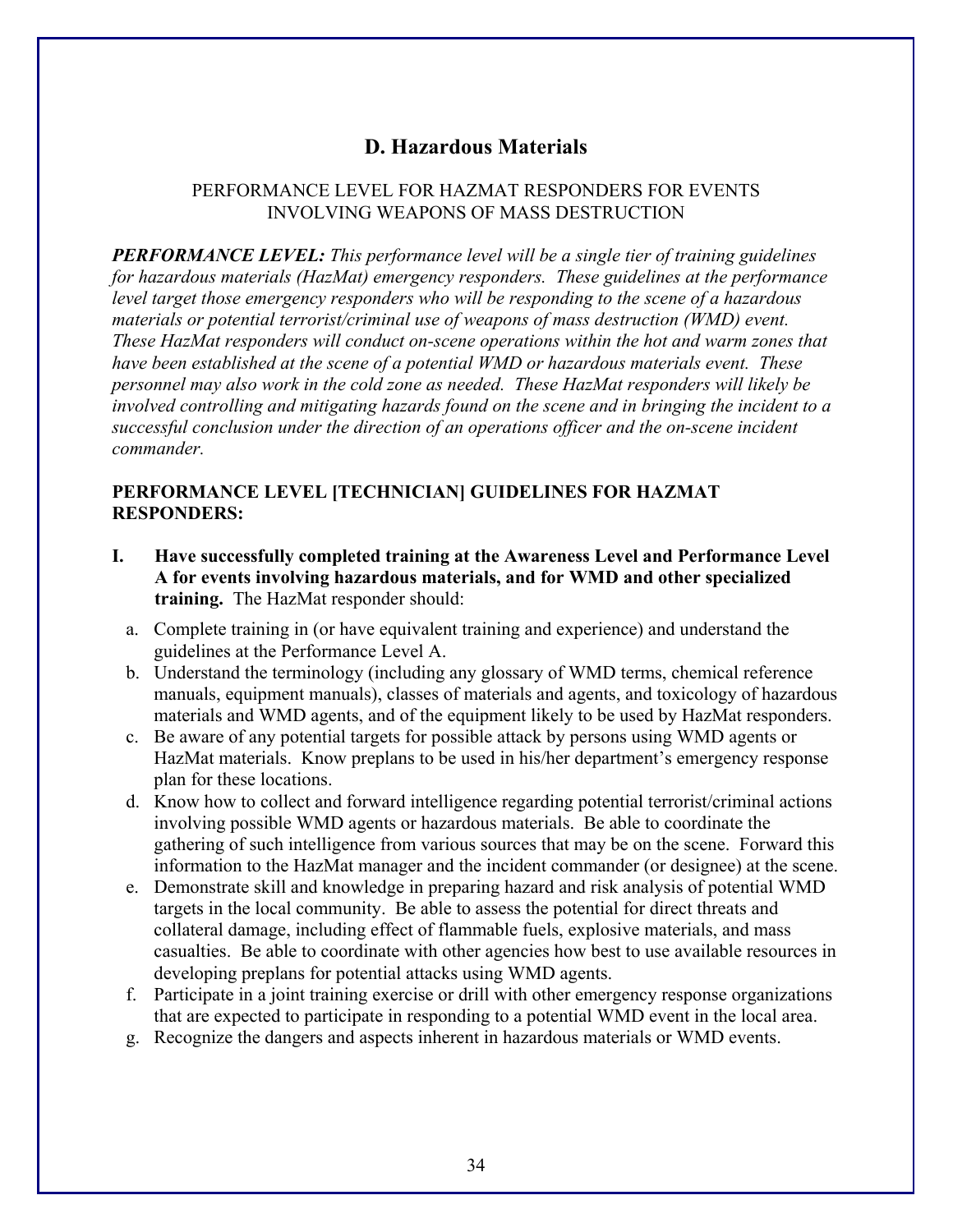- h. Be able to provide emergency medical basic life support treatment, rescue victims and responders, triage, decontaminate people and equipment, and assist in safely moving WMD-exposed victims.
- **II. Know the Incident Command System and be able to follow Unified Command System procedures for integration and implementation of each system. Know how the systems integrate and support the incident. Be familiar with the overall operation of the two command systems and be able to assist in implementation of the Unified Command System if needed.** The HazMat responder should:
	- a. Know how to implement the Incident Command System following the department's incident command system and emergency response plan. Have the expertise and experience to serve as the operations officer.
	- b. Be able to identify department, local, regional, and State assets that are relevant to the HazMat response team.
	- c. Know and follow protocols, procedures, and practices for working with and coordinating assignments with other agencies under the Unified Command System.
	- d. Understand the purpose and function of the Unified Command System. Know department procedures for assisting in implementation of the Unified Command System on the scene of a potential WMD event.
	- e. Be able to conduct or assist in conducting a critique of the actions taken during the complete response to a WMD event. Assist in documenting lessons learned from the critique as they pertain to HazMat response activities. Assist in identifying what improvements need to be made by the HazMat response team before the next HazMat or WMD event.
	- f. Understand the importance of and know how to implement termination procedures at the close of an emergency response to a WMD or hazardous materials event. Be able to assist the incident commander in completing required documentation related to the termination procedures, including measures for cost recovery.
	- g. Know and follow departmental guidelines in dealing with the local media during a potential WMD event.
	- h. Know how to develop an Incident Action Plan in coordination with the on-scene incident commander or leadership team under the Unified Command System. Ensure that the Incident Action Plan is consistent with the department's emergency response plan.

#### **III. Know and follow self-protection measures and rescue and evacuation procedures for WMD events.** The HazMat responder should:

- a. Know how and when to use appropriate personal protective equipment (PPE) issued by the department to work in the hot and warm zones on the scene of a potential WMD event. Be able to select appropriate PPE for the hazards present. Use reference manuals to assist in selecting appropriate PPE. Fully understand the limitations of the PPE. Follow departmental policy for use, inspection, and maintenance of PPE.
- b. Know and follow safety procedures for HazMat responders or hazardous waste contractors in retrieving, handling, packaging, and transporting hazardous materials or WMD agents to a predetermined waste disposal site. Coordinate these activities with law enforcement personnel and the on-scene incident commander.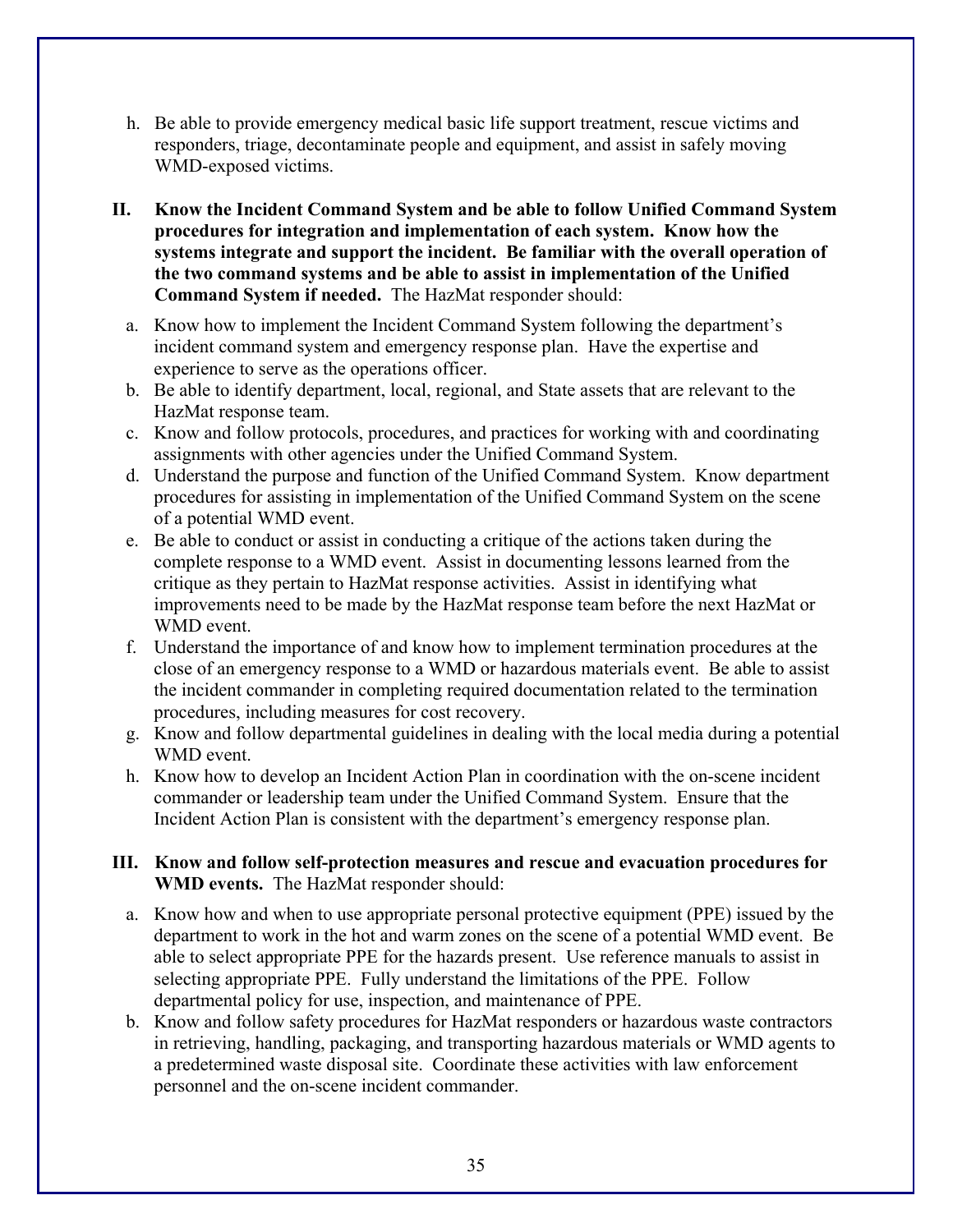- c. Be able to determine (or assist in determining) critical factors for site clean up by a hazardous waste contractor after resolution of the emergency. Follow State environmental procedures for site clean up and waste disposal.
- d. Know and follow measures for protecting victims and other individuals from hazardous materials or WMD agents, including secondary devices. Coordinate implementation of onscene precautions with law enforcement personnel and the incident commander.
- e. Be familiar with the department's and on-scene commander's evacuation plan, including traffic control. Assist in coordinating evacuation plans with law enforcement personnel and the incident commander.
- f. Know how to rescue victims of a potential WMD or hazardous materials event. Follow procedures for moving victims to a safe area for triage and treatment.
- g. Know how to use diagnostic and sampling equipment. Understand how to read results and calibrate direct reading instruments. Be aware of the limitations of diagnostic or detection equipment. Be able to recognize the types of hazardous materials and WMD agents. Follow procedures for sharing this information.
- h. Understand the hazards and risks associated with wearing chemical protective clothing and other protective clothing at a potential WMD event. Understand and follow the rehabilitation steps to help responders reduce the level of heat stress. Know what other precautions to take to protect responders on the scene.
- i. Understand the importance of and know how to implement appropriate decontamination procedures for victims, responders, mass casualties, and equipment that will be reused. Use reference manuals as needed.
- j. Follow departmental procedures for requesting law enforcement assistance in handling and securing suspicious packages.
- k. Be able to serve as safety officer if assigned.
- l. Know how to coordinate with EMS protocols for medical monitoring of emergency responders and other persons entering and leaving the hot and warm zones.
- m. Know how to develop a site safety and control plan in coordination with the incident commander. Assist in implementing the plan if requested by the incident commander.

#### **IV. Know and follow procedures for working at the scene of a potential WMD event.** The HazMat responder should:

- a. Know how to implement safety procedures, including selecting appropriate PPE for specialized on-scene tasks or work assignments. These assignments likely will involve mitigation and control procedures for leaking, spilled, or damaged containers of hazardous materials or WMD agents or rescue of non-ambulatory victims in the hot zone.
- b. Understand the importance of procedures used by law enforcement in conducting a criminal investigation, in coordinating gathering of evidence with law enforcement, sharing intelligence, and observing chain of custody in protecting crime scene evidence.
- c. Be able to work with law enforcement to gather evidence in the hot zone following scene security measures and safety procedures in coordination with the incident commander.
- d. Coordinate with the on-scene incident commander strategies to mitigate on-scene hazards that could endanger emergency responders or the public.
- e. Coordinate with the incident commander the development and implementation of an Incident Action Plan to protect and treat victims and to control and mitigate on-scene hazards.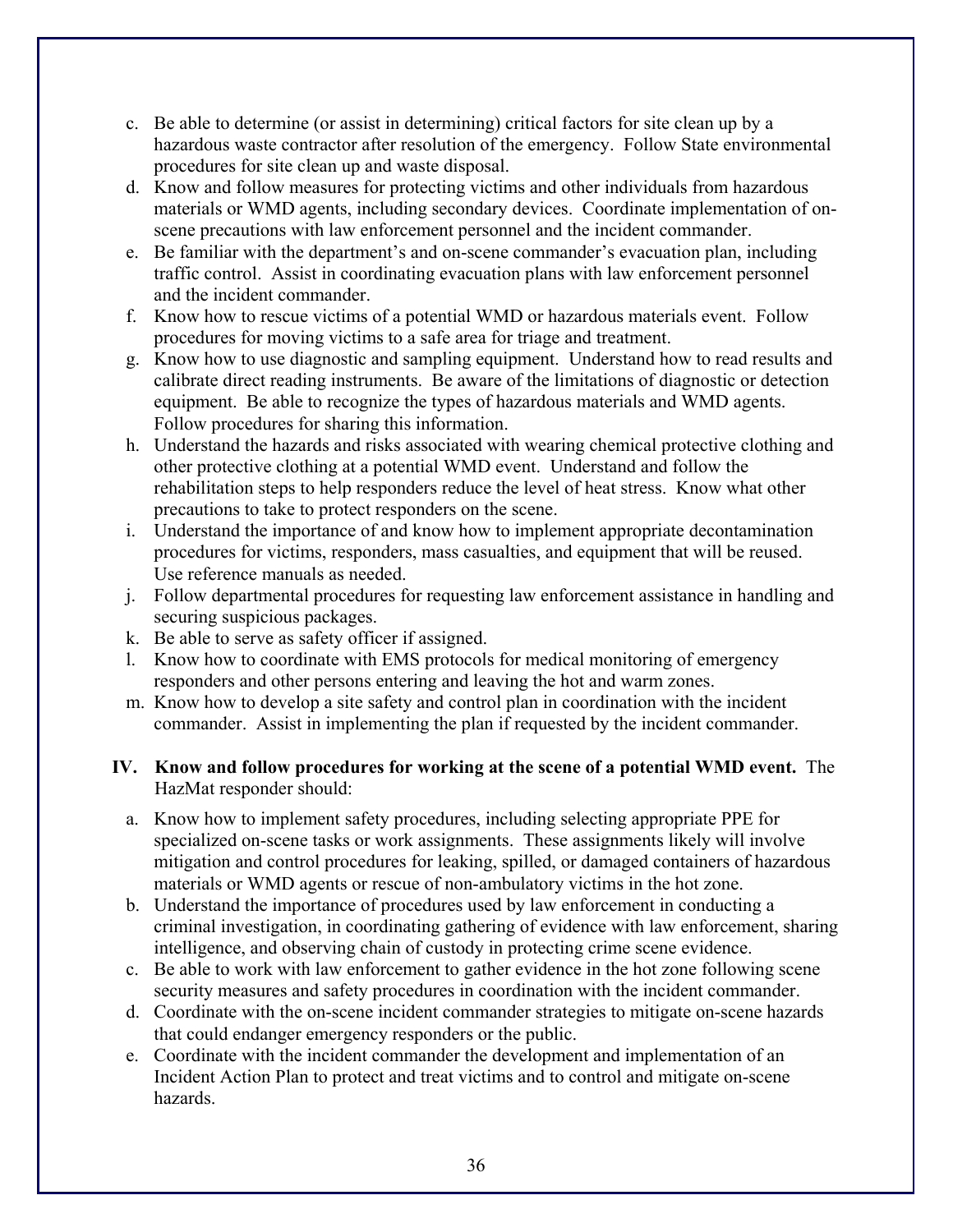- f. Implement appropriate procedures and measures including plume modeling for minimizing the spread of contamination of hazardous agents or materials to other locations and persons on the scene of a potential WMD or hazardous materials event.
- g. Be able to recognize a potential terrorist incident and help identify the potential agents or materials that may be present at a WMD or hazardous materials event. Follow procedures for sharing intelligence with law enforcement and the incident commander.
- h. Understand fully the role and jurisdictions of Federal agencies. Coordinate and assist in conducting a criminal investigation of the potential WMD event.
- i. Know the methods, limitations, and operating procedures for sampling equipment use to collect solids (including particulate materials), liquids, and gases for detection, identification, classification, and verification of hazardous materials and WMD agents. Use technical reference materials as needed.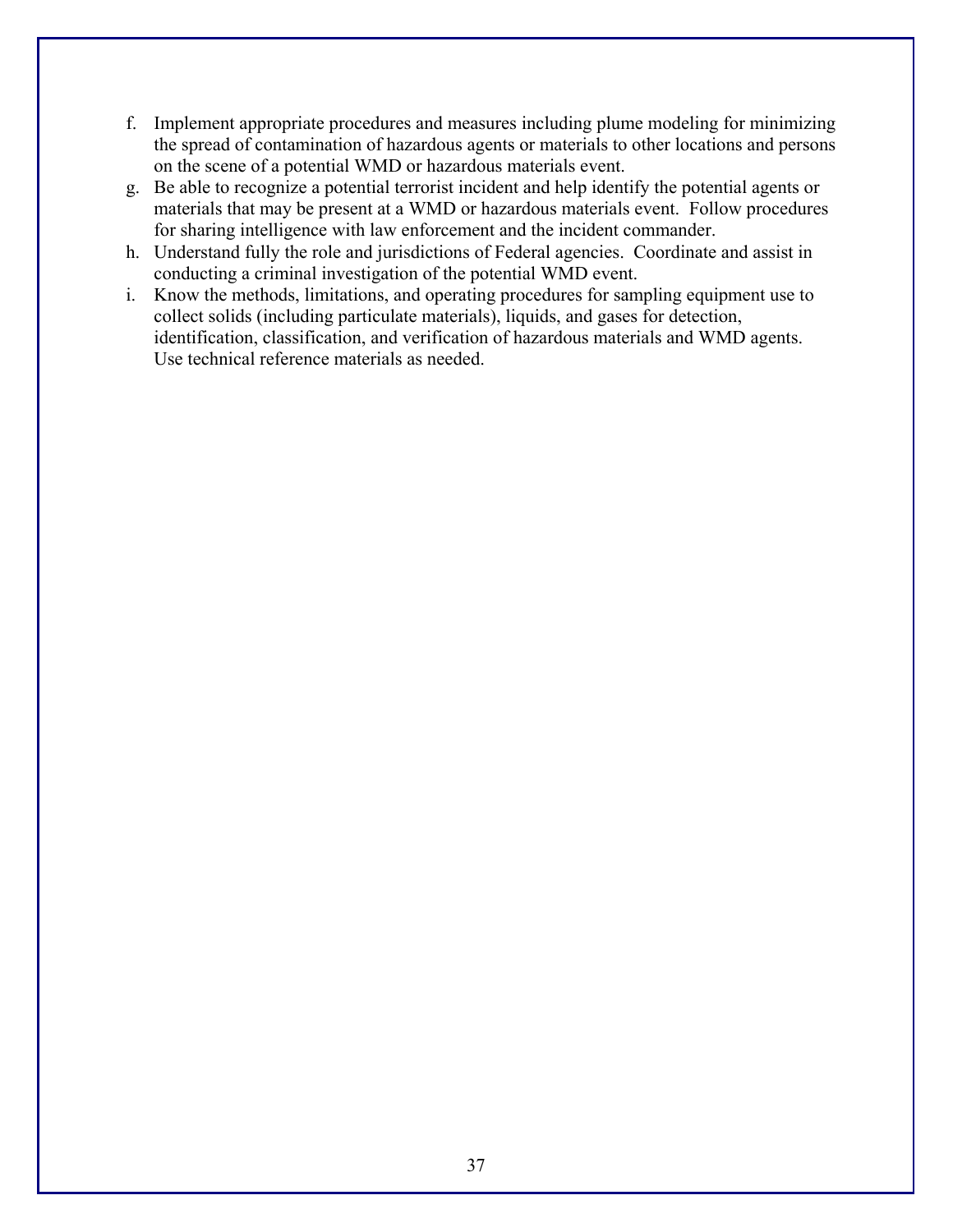### **E. Public Works**

#### PERFORMANCE LEVEL FOR PUBLIC WORKS PERSONNEL FOR EVENTS INVOLVING WEAPONS OF MASS DESTRUCTION

*PERFORMANCE LEVEL: This Performance Level addresses training requirements for all non-operational employees; line personnel and operations supervisors; planners, engineers, and lab technicians; and superintendent/agency directors employed by public works facilities. These personnel will be involved in a community response to a WMD incident, particularly an incident affecting wastewater treatment or water operations, which may represent WMD targets. It is assumed that non-public works personnel will comprise emergency responders. Therefore, training requirements associated with any Federal or State contingency planning and preparedness requirements for responding to such an incident are not considered.* 

#### **PERFORMANCE LEVEL A [OPERATIONS LEVEL] GUIDELINES FOR PUBLIC WORKS PERSONNEL:**

- I. **Performance level training—General line operations personnel and supervisors. Have successfully completed additional training beyond awareness level to be able to provide skilled support services in the event of a WMD attack targeting a public works facility.** Personnel completing specific performance-level training should:
	- a. Recognize the characteristics and threats posed by a WMD agent.
	- b. Understand the potential impact and consequences of use of various WMD agents on public works facilities.
	- c. Be familiar with the WMD incident response plan. Understand his/her role in that plan.
	- d. Understand the importance of proper decontamination in a WMD incident. Be able to implement public works facility decontamination procedures.
	- e. Understand his/her role as a member of a WMD response team either as a skilled support person or specialist.
	- f. Participate in and contribute to the WMD vulnerability assessment for the public works organization.
	- g. Be able to recognize, safely handle, and properly secure potential WMD agents as crime scene evidence.
- II. **Performance level training—Planners, engineers, and lab technicians. Have successfully completed additional training to effectively respond to a WMD incident either within a public works facility or within the community.** Planners, engineers, and lab technicians should:
	- a. Be able to identify and avoid WMD devices and follow appropriate procedures when such a device is suspected.
	- b. Recognize the characteristics and threats posed by a potential WMD agent. Follow organization procedures, including decontamination protocols, for responding to a potential WMD.
	- c. Be able to conduct a vulnerability assessment of public works operations.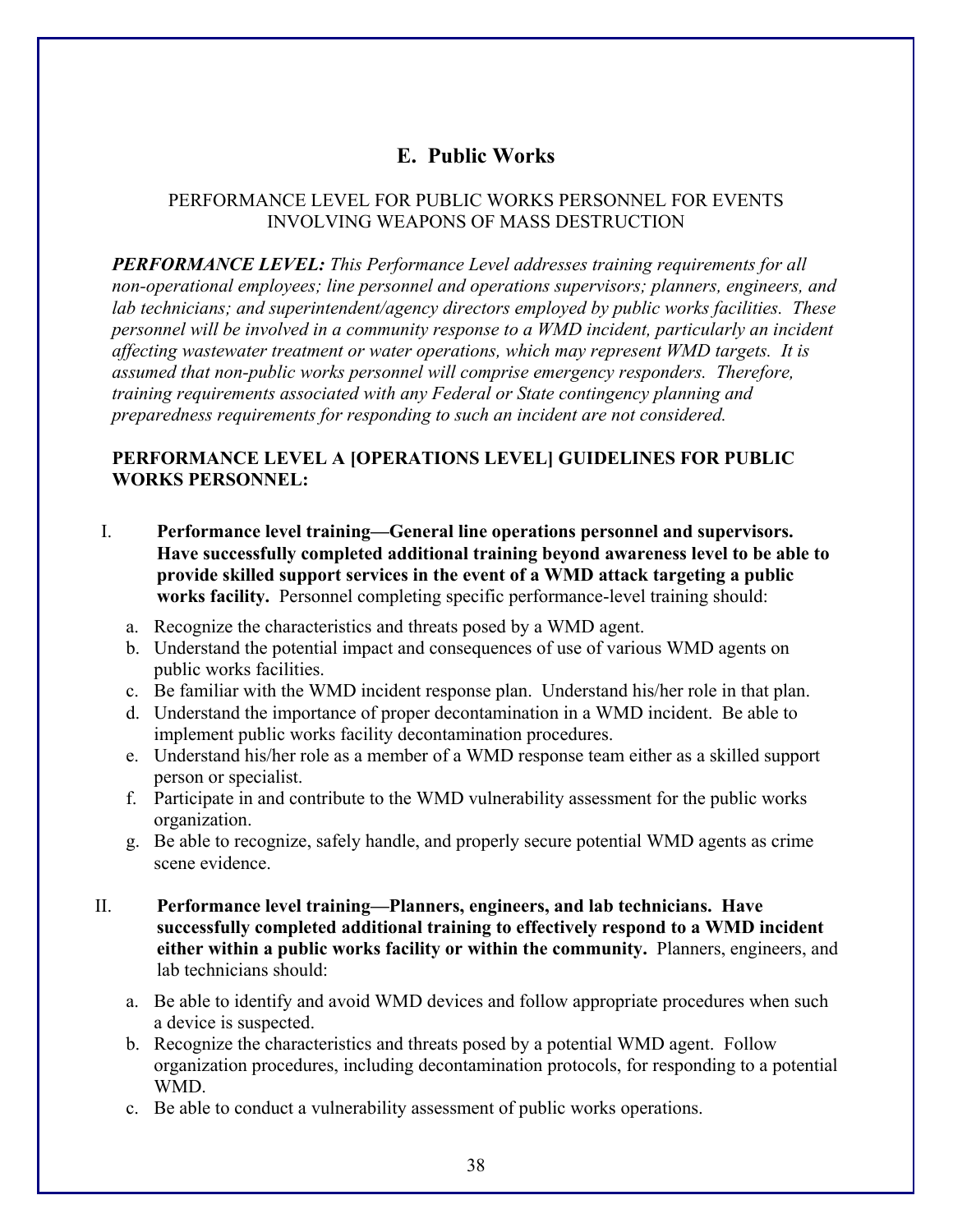- d. Understand his/her role in the public works facility's continuity of services contingency plan.
- e. Understand the role of public works in the WMD incident response plan.
- f. Understand his/her role and responsibilities as a member of the incidence response team.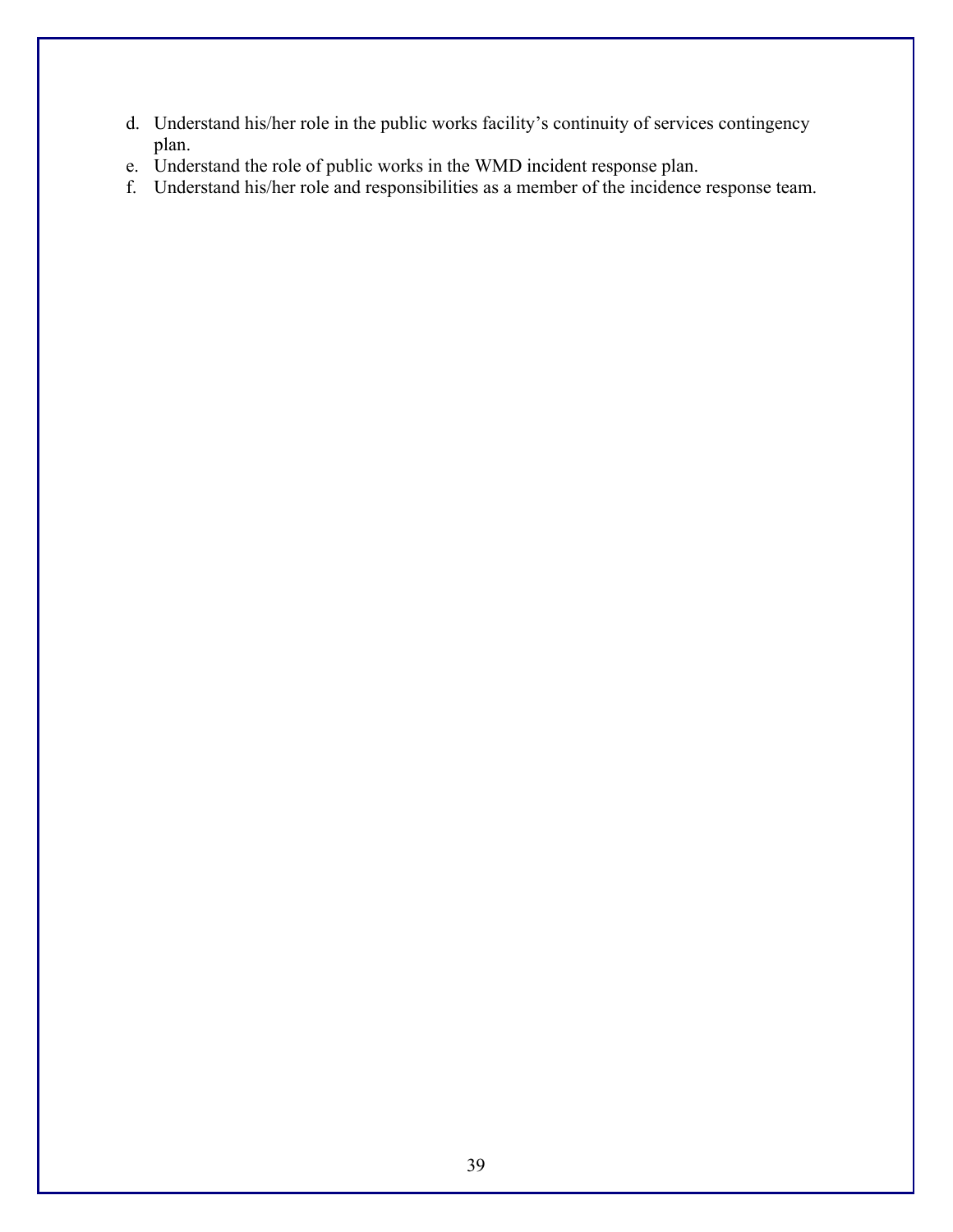# **PLANNING AND MANAGEMENT LEVEL GUIDELINES**

## **A. Law Enforcement**

#### PLANNING AND MANAGEMENT LEVEL FOR LAW ENFORCEMENT OFFICIALS FOR EVENTS INVOLVING WEAPONS OF MASS DESTRUCTION

*PLANNING AND MANAGEMENT LEVEL: Addresses training requirements for law enforcement officials who are expected to be part of the leadership and management team that likely will respond to an event involving the terrorist/criminal use of weapons of mass destruction (WMD). At the very least, law enforcement managers will be involved in onsite planning for and managing scene security services. They will help set up the crime scene investigation and evidence gathering that will be coordinated with the command post at the scene. These personnel are expected to manage onsite law enforcement resources and assist the incident commander in bringing the event to a successful conclusion. Generally, all of the actions to be taken by these law enforcement managers should be conducted from within the cold zone. As access is provided to law enforcement officers to conduct their potential crime scene investigation, there may be times for the law enforcement managers to come within the warm zone. It is expected that law enforcement managers will be integrated into the overall command structure that is implemented for the management and supervision of resources and assets being deployed to mitigate and recover from the overall WMD emergency event.* 

#### **PLANNING AND MANAGEMENT LEVEL GUIDELINES FOR LAW ENFORCEMENT MANAGERS:**

- **I. Have successfully completed training in awareness, performance, and management levels for events involving hazardous materials and for WMD.** The law enforcement manager should:
	- a. Complete training in (or have had equivalent training and relevant experience) and understand the standard performance guidelines for emergency medical providers at the Awareness Level and at Performance Level A.
	- b. Know how to implement the department Incident Command System and relevant portions of the department's emergency response plan.
	- c. Recognize the hazards, risks, and limitations associated with using chemical protective clothing and equipment.
	- d. Be able to implement local and regional emergency response plans in a WMD or hazardous materials event.
	- e. Understand the roles of law enforcement personnel in the State emergency response plan. Be familiar with the assets available for implementing the State plan in a WMD event.
	- f. Know what Federal assets and assistance may be available to help in handling a WMD or hazardous materials event.
	- g. Understand the importance of implementing appropriate decontamination procedures in a hazardous materials and WMD event. Be able to implement these procedures to protect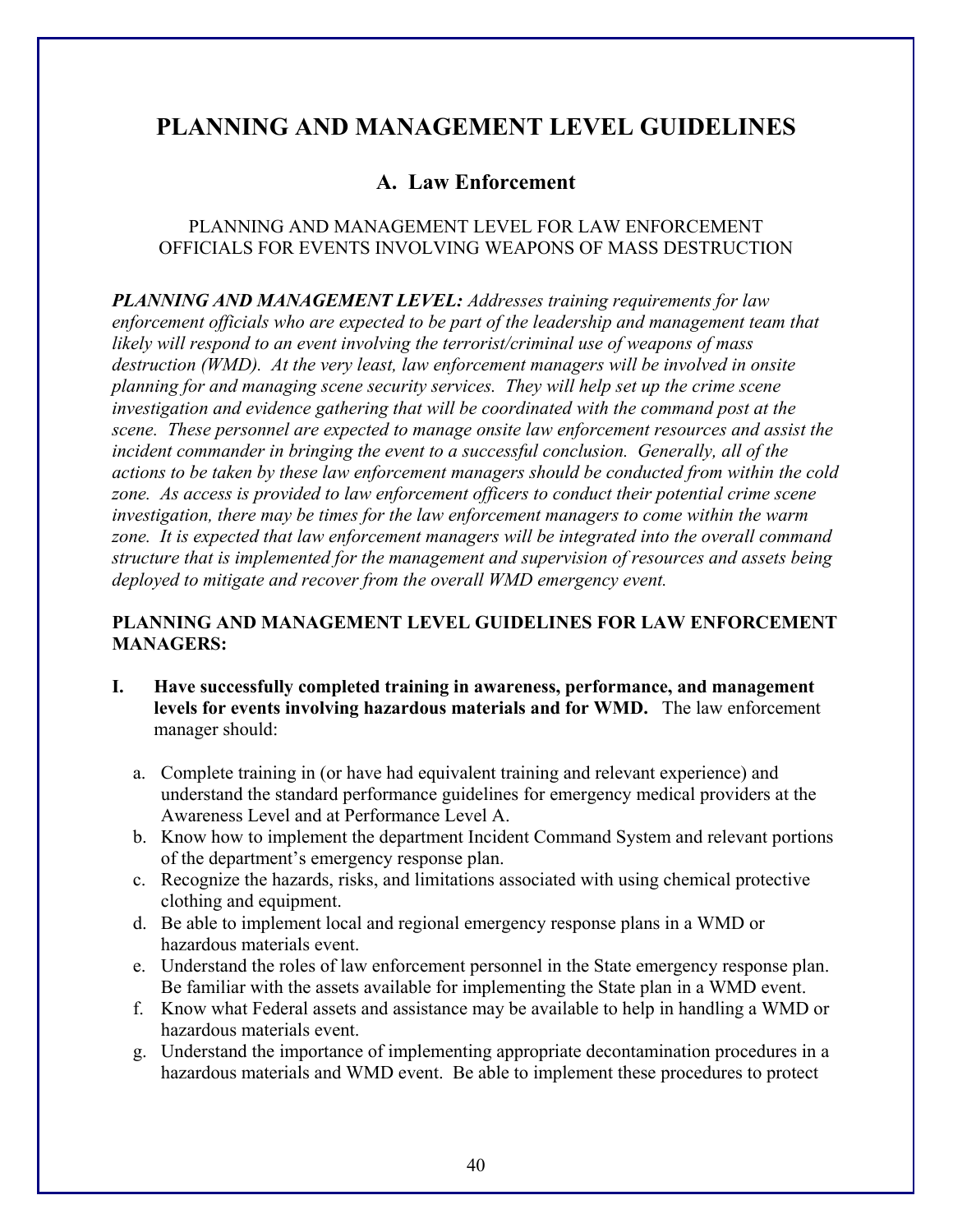emergency responders, victims, and public safety personnel, and for equipment that will be reused.

- **II. Know Incident Command System and the Unified Command System's procedures and the steps required for implementation of each system. Understand how the systems are integrated and implemented to work together and what information the on-scene manager needs from the law enforcement manager. Be familiar with the full range of incident command functions, and be able to fulfill any functions related to law enforcement operations.** The law enforcement manager should:
	- a. Know how to manage any one of the five basic functions for operating the department's Incident Command System. Be able to assess the need for additional resources and obtain these resources from identified assets.
	- b. Understand Emergency Operations Center (EOC) responsibilities. Be able to interface and coordinate with them.
	- c. Understand the applications and interfaces of the Unified Command System with the Incident Command System. Know methods and practices used to implement the Unified Command System on the scene of a WMD or hazardous materials event.
	- d. Be able to assist the incident commander in completing all termination documentation for the event as they relate to law enforcement operations rendered at the scene.
	- e. Know how to conduct or assist in conducting a critique of actions taken during the complete response to the WMD and/or hazardous materials event. Be able to develop lessons learned. Draft and implement appropriate strategies to determine what improvements relevant to law enforcement operations need to be made based on lessons learned.
	- f. Know how to develop a media-management plan for a potential WMD or hazardous materials event in coordination with the on-scene incident commander.
	- g. Be able to manage law enforcement group activities under the Unified Command and Incident Command Systems. Be able to assist the on-scene commander or leadership team in charge of successfully concluding the WMD or hazardous materials event.
	- h. Be able to advise the incident commander or management team on the latest intelligence information and local law enforcement procedures and practices. This support includes knowing how to use available resources to determine whether or not the event is potentially a terrorist act and advising the incident commander of these findings.

#### **III. Know protocols to secure and retain control of the emergency scene and to allow only authorized persons involved with the emergency incident to gain access to the scene of WMD agents and/or hazardous materials.** The law enforcement manager should:

- a. Understand what assets and resources are available from the department's emergency response plan (and from the local and regional response plans) for controlling and securing the emergency scene of a WMD or hazardous materials event.
- b. Understand procedures and protocols for setting up locations for the command post, staging areas, medical monitoring functions, and proper isolation boundaries for the different zones for the emergency scene. Know how to control entry into these areas.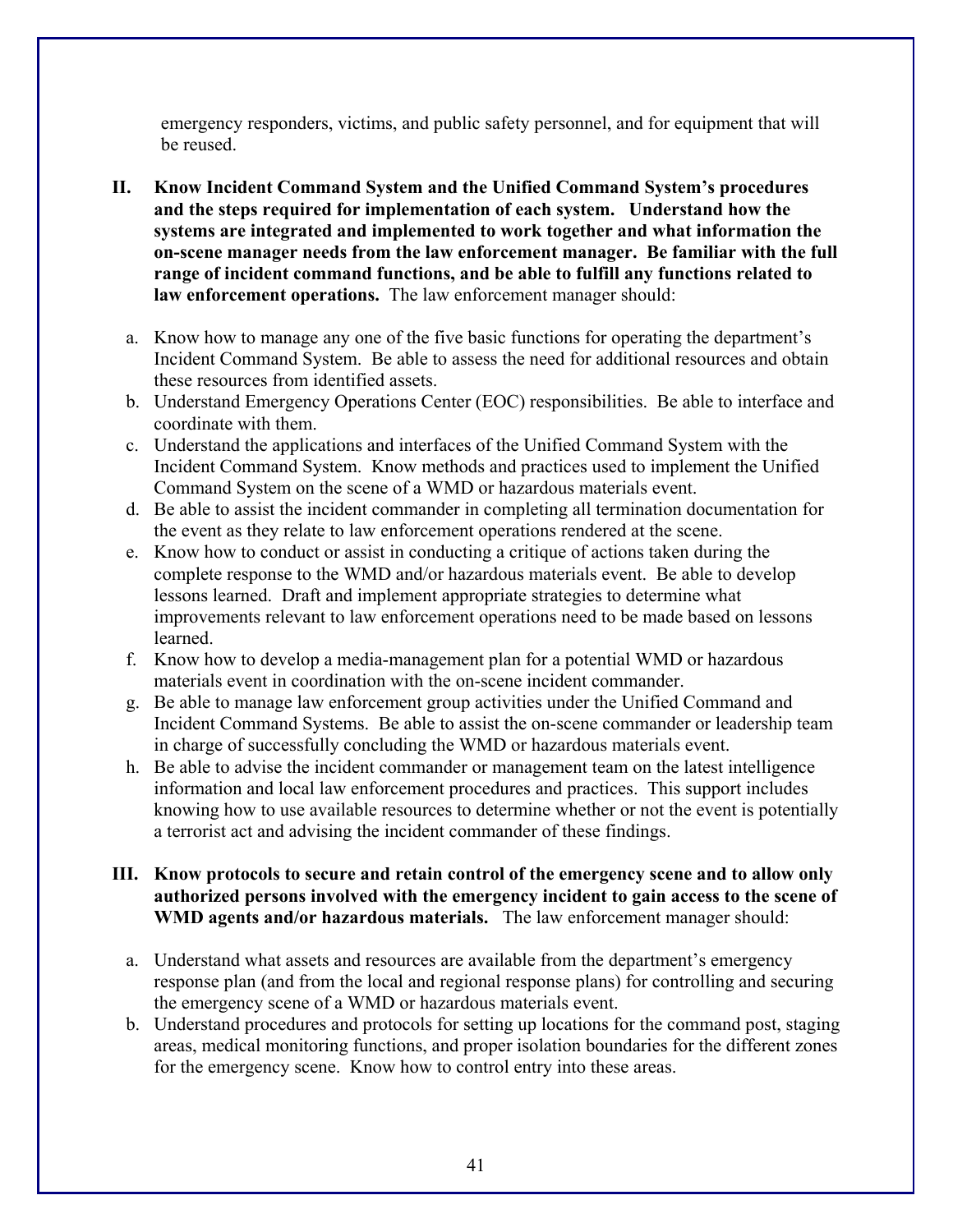- c. Be able to work within the incident command structure, including maintaining communication with appropriate personnel on the scene (e.g., incident commander) to properly implement scene security. Be able to implement the traffic control plan, in particular, access and egress procedures called for by the on-scene incident commander.
- d. Understand and implement necessary security for the on-scene command post or center.
- e. Know how to develop a plan to secure the event scene and facilities to mitigate agents and materials removed from the scene or those that will be kept on scene in coordination with the HazMat team manager and incident commander.

#### **IV. Know and follow self-protection measures and protective measures for personnel on the scene of WMD events and hazardous materials events.** The law enforcement manager should:

- a. Recognize the importance of complying with department training and instructions, as well as State and Federal requirements, when using personal protective clothing and equipment. Understand the limitations of this clothing and equipment in a WMD or hazardous materials event.
- b. Know how to implement decontamination procedures for emergency responders, victims, or nearby bystanders.
- c. Understand the importance of implementing medically prescribed prophylactic treatments with appropriate medical oversight and in compliance with Centers for Disease Control and Prevention (CDC) guidelines for potentially contaminated individuals.
- d. Understand the risks to personnel who are working in or rescuing victims from the hot and warm zones. Know how to move these persons to the triage staging area.
- e. Know how to use direct reading instruments. Recognize their limitations for detecting WMD agents and/or hazardous materials.
- f. Follow procedures and practices for handling mass casualties, including how to move victims to triage sites, transport routes to be used, and evacuation of victims and personnel no longer needed on scene to prevent further exposures to WMD and hazardous materials agents.
- g. Understand the potential of "secondary devices" that may cause additional harm to emergency responders. Be able to recognize this danger on the scene. Be able to protect emergency responders and others from this threat.
- h. Understand the importance of, and be able to assume the role of, safety officer (if appropriately trained).
- **V. Know and follow procedures for protecting a potential crime scene.** The law enforcement manager should:
	- a. Understand procedures for managing and protecting evidence and minimizing disturbance of the crime scene to the maximum extent possible, consistent with the protection of life. Be able to help mitigate medical events using appropriately trained and equipped response personnel.
	- b. Know how to identify a potential terrorist incident. Know how to recognize evidence that could be useful to the investigation of the crime scene.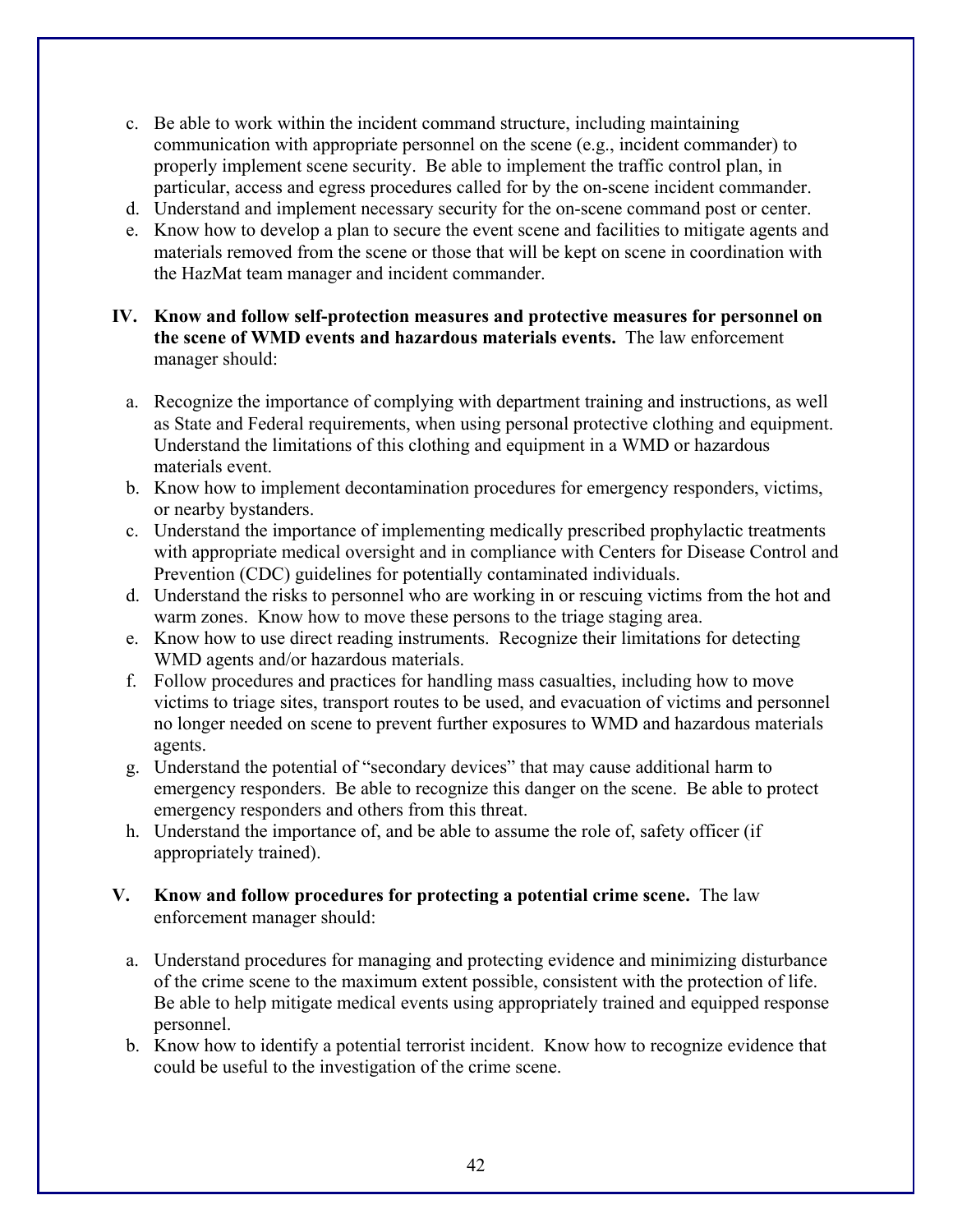- c. Understand the importance of making sure that emergency responders are properly indoctrinated to the appropriate protocols to minimize disturbing potential crime scene evidence. Be able to implement these protocols in coordination with the on-scene incident commander.
- d. Understand the roles and jurisdiction of Federal agencies in a potential WMD event. These Federal agencies would include, but not be limited to Federal Bureau of Investigation (FBI), Federal Emergency Management Agency (FEMA), U.S. Department of Education (DOE), U.S. Department of Defense (DoD), U.S. Department of Health and Human Services (HHS), and the Centers for Disease Control and Prevention (CDC).

#### **VI. Know plans and assets available for the crime scene investigation and control of WMD and hazardous materials events to secure and retain evidence removed from the scene.** The law enforcement manager should:

- a. Know department custody procedures for crime scene evidence. Be able to implement these procedures collecting potential evidence, recording the chain of custody, and securing storage of evidence collected on the scene.
- b. Know assets currently available for use in conducting the crime scene investigation including collection, security, and preservation of evidence. Have requisite communication equipment to contact these assets for on-scene assistance, in coordination with the on-scene incident commander.
- c. Be able to draft emergency response plan criteria for coordination of investigation of a potential crime scene involving multiple jurisdictions that may be on a WMD event scene. In coordination with the on-scene incident commander, be able to alter existing plans to fit the circumstances of the actual incident.
- d. Follow department procedures for securing both contaminated and non-contaminated evidence. Follow procedures to mitigate the collected evidence.
- e. Follow department protocols in arresting (or taking into custody) persons involved with conducting potentially illegal acts related to WMD and hazardous materials events. Follow procedures for transporting these individuals to secure locations for further evidence gathering.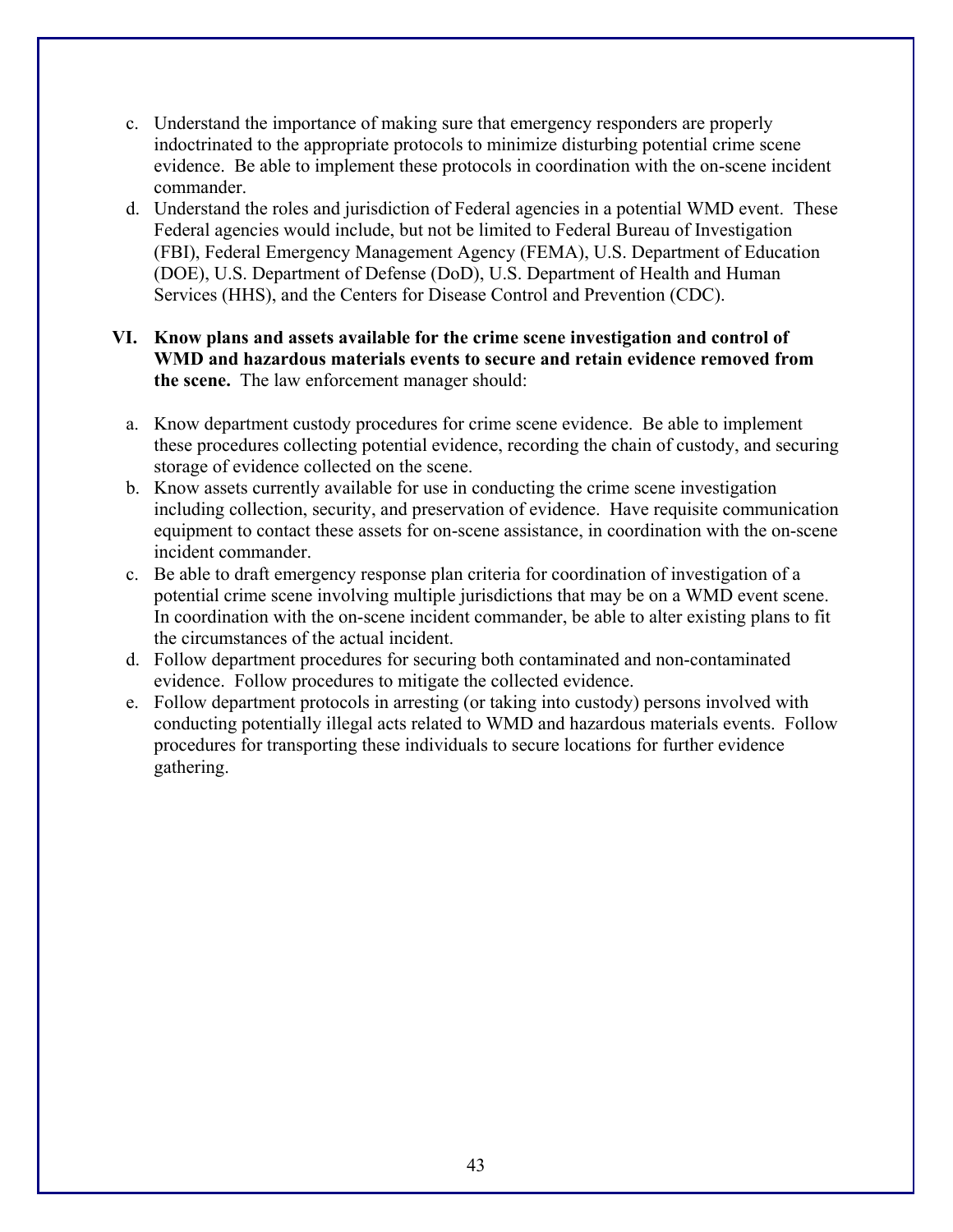### **B. Fire Service**

#### PLANNING AND MANAGEMENT LEVEL FOR FIRE DEPARTMENT SENIOR OFFICERS FOR EVENTS INVOLVING WEAPONS OF MASS DESTRUCTION

*PLANNING AND MANAGEMENT LEVEL: Addresses training requirements for fire department senior officers who are expected to be part of the leadership and management team that likely will respond to an event involving the terrorist/criminal use of weapons of mass destruction (WMD). Fire department senior officers will be involved in planning for and managing the emergency on-site scene and will help implement the on-scene command post. These officers are expected to manage fire fighters and other allied emergency responders, who will support the ongoing operations to mitigate and control the hazardous agents and materials, using any available resources to safely and sufficiently conclude the event. Generally, actions to be taken by fire department senior officers should be conducted from the cold zone (sometimes from the warm zone). It is expected that fire service managers will be integrated into the overall command structure that is implemented for the management and supervision of resources and assets being deployed to mitigate and recover from the overall WMD emergency event.* 

#### **PLANNING AND MANAGEMENT LEVEL GUIDELINES FOR FIRE DEPARTMENT SENIOR OFFICERS:**

- **I. Have successfully completed training in awareness, performance, and management levels for events involving hazardous materials and for WMD.** The fire department senior official should:
	- a. Complete training in (or have had equivalent training and relevant experience) and understand the standard performance guidelines for the fire fighter at the Awareness Level and at the Performance Level A.
	- b. Know how to implement the department Incident Command System and relevant portions of the department's emergency response plan.
	- c. Recognize the hazards, risks, and limitations associated with using chemical protective clothing and equipment.
	- d. Be able to implement local and regional emergency response plans in a WMD or hazardous materials event.
	- e. Understand the roles of fire department personnel in the State emergency response plan. Be familiar with the assets available for implementing the State plan in a WMD event.
	- f. Know what Federal assets and assistance may be available to help in handling a WMD or hazardous materials event.
	- g. Understand the importance of implementing appropriate decontamination procedures in a hazardous materials and WMD event. Be able to implement these procedures to protect emergency responders, victims, and public safety personnel, and for equipment that will be reused.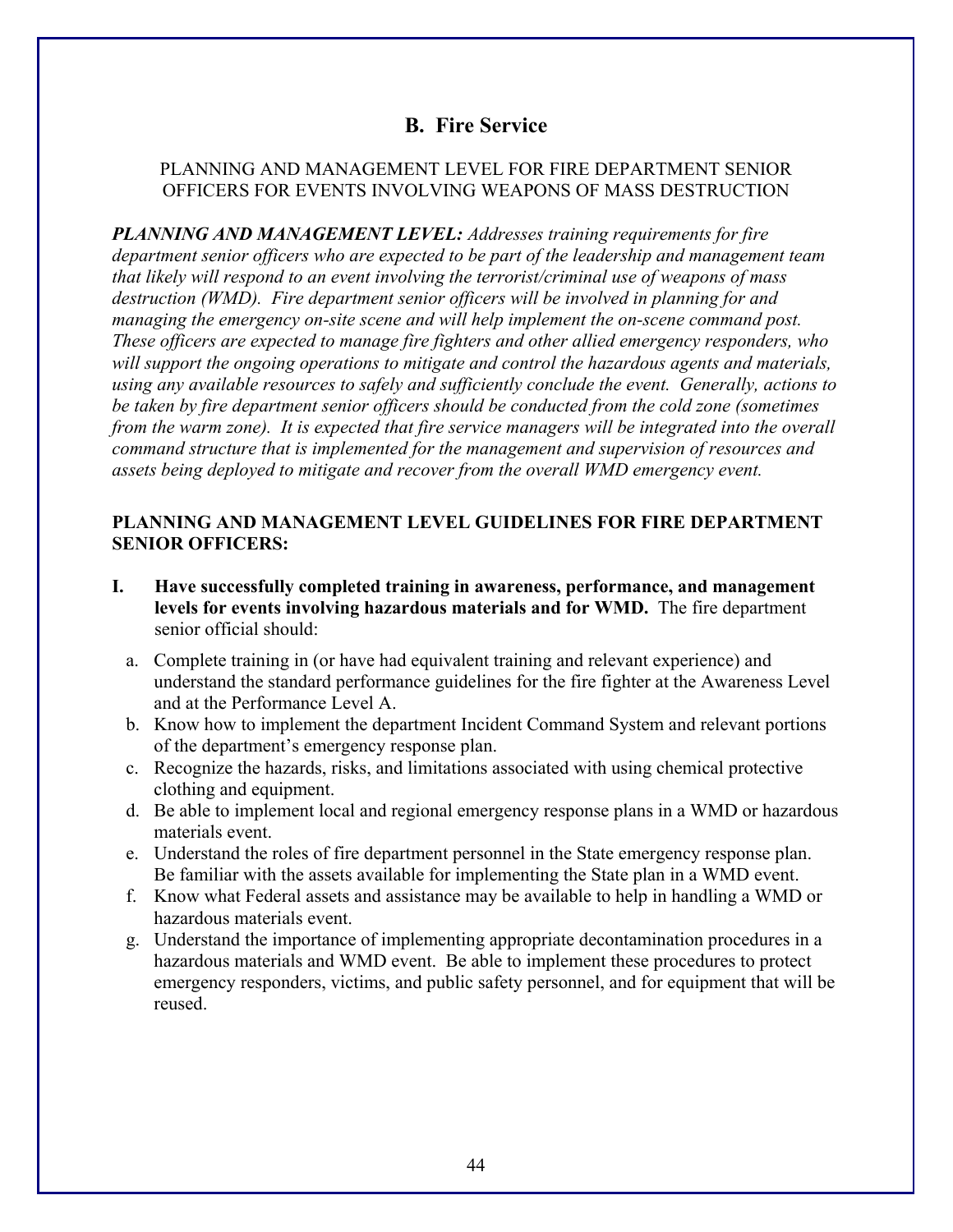- **II. Know Incident Command System and the Unified Command System's procedures and the steps required for implementation of each system. Understand how the systems are integrated and implemented to work together and what information the on-scene manager needs from the fire department manager. Be familiar with the full range of incident command functions, and be able to fulfill any functions related to fire department operations.** The fire department senior official should:
	- a. Know how to manage any one of the five basic functions for operating the department's Incident Command System. Be able to assess the need for additional resources and obtain these resources from identified assets.
	- b. Understand Emergency Operations Center (EOC) responsibilities. Be able to interface and coordinate with them.
	- c. Understand the applications and interfaces of the Unified Command System with the Incident Command System. Know methods and practices used to implement the Unified Command System on the scene of a WMD or hazardous materials event.
	- d. Be able to assist the incident commander in completing all termination documentation for the event as they relate to fire department operations rendered at the scene.
	- e. Know how to conduct or assist in conducting a critique of actions taken during the complete response to the WMD and/or hazardous materials event. Be able to develop lessons learned. Draft and implement appropriate strategies to determine what improvements relevant to fire department operations need to be made based on lessons learned.
	- f. Know how to develop a media-management plan for a potential WMD or hazardous materials event in coordination with the on-scene incident commander.
	- g. Be able to manage fire department group activities under the Unified Command and Incident Command Systems. Be able to assist the on-scene commander or leadership team in charge of successfully concluding the WMD or hazardous materials event.
	- h. Be able to advise the incident commander or management team on the fire department's roles and capabilities. Share the latest intelligence information and data, as well as local emergency response plans, procedures, and practices. This support includes knowing how to use available resources to assist the incident commander or management team in handling the event, including onsite salvage and overhaul operations.

#### **III. Know protocols to secure, mitigate, and remove hazardous agents or materials that may be WMD agents or materials.** The fire department senior official should:

- a. Know how to assess agents or materials used in a potential WMD or hazardous materials event based on the signs and symptoms of the victims exposed to the event. Use appropriate methods to gather data. Follow emergency medical protocols for treating victims.
- b. Understand procedures and protocols for setting up locations for the command post, staging areas, medical monitoring functions, and proper isolation boundaries for the different zones for the emergency scene. Know how to control entry into these areas.
- c. Be able to identify hazards presented at the scene to implement the most effective means of fire suppression. Fully consider the safety of emergency responders in bringing the event to a successful conclusion.
- d. Be familiar with environmental and public safety requirements for removal, handling, transporting, and storing WMD and hazardous materials agents found on the scene.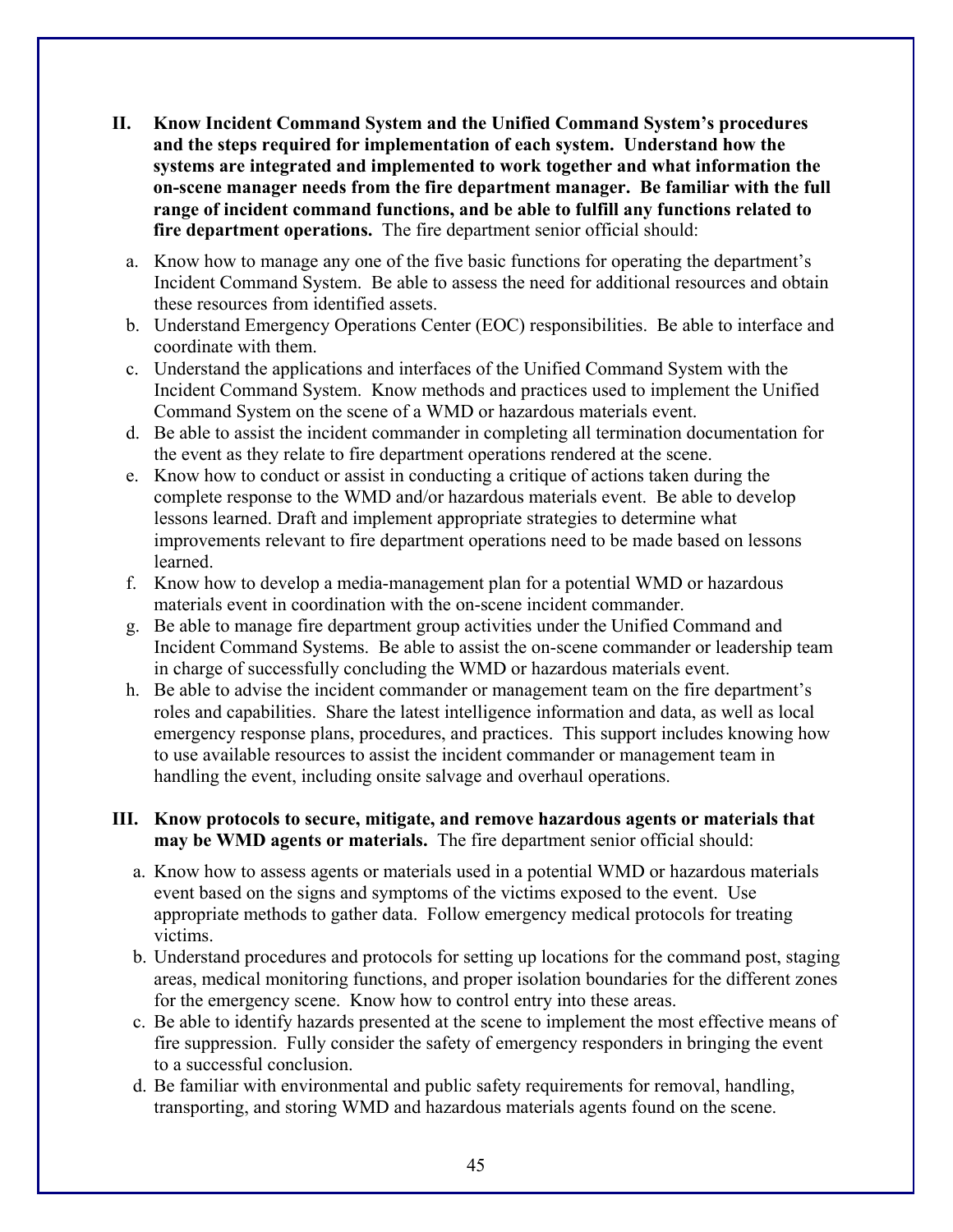e. Understand the role of the fire department regarding crime scene evidence, including the chain of custody and the need for secure storage of contaminated or non-contaminated evidence gathered at the scene. Follow safety and health procedures for handling such materials or agents.

#### **IV. Know and follow self-protection and protective measures for emergency responders to WMD and hazardous materials events.** The fire department senior official should:

- a. Know how to properly use personal protective equipment (PPE). Understand the limitations of this equipment in a WMD or hazardous materials event.
- b. Recognize the special hazards to humans from WMD agents and hazardous materials. Be able to assist in caring for and treating victims exposed to such agents or materials. Know how to obtain resources for appropriate rescue, triage, transport, and emergency treatment contaminated individuals and other victims.
- c. Understand the hazards and risks to those personnel working in the hot and warm zones, as well as the victims and others who may have been contaminated by the event. Follow protocols for effective decontamination of both victims and equipment that will be reused.
- d. Follow hazard analysis and risk assessment procedures in determining types of PPE that will most effectively protect emergency responders, based on WMD agents and materials that could be present.
- e. Know how to use direct reading instruments. Understand their limitations for detecting WMD agents and/or hazardous materials. Be aware of the importance of using qualified laboratories for further analysis and for accuracy in determining the type(s) of agents or materials found at the scene.
- f. Follow post-event rehabilitation practices and procedures for emergency response and other fire department personnel. These procedures include Critical Incident Stress Management (CISM) and debriefing. Be able to coordinate these programs for department personnel, if requested.
- g. Understand the importance of implementing medically prescribed and appropriate prophylactic treatments for those that may have become contaminated with a biological hazard. Help coordinate these treatments with local and Federal health officials.
- h. Understand the importance of the role of safety officer in protecting on-scene emergency responders. Be able to assume that role, if requested.
- **V. Understand development of the Incident Action Plan and know assets available for controlling WMD and hazardous materials events, in coordination with the on-scene incident commander. In collaboration with the on-scene incident commander, be able to assist in planning and in determining operational goals and objectives to bring the event to a successful conclusion.** The fire department senior official should:
	- a. Know what assets are available for addressing on-scene fire hazards. Have the necessary communication equipment to request onsite assistance from these assets. Coordinate these activities with the on-scene incident commander.
	- b. Know how to draft an incident mitigation or action plan to address on-scene fire hazards and to obtain assets to control or extinguish such fire hazards in WMD events. Be able to alter existing plans to fit the circumstances of the actual incident. Coordinate the development, implementation, and alteration of the plan with the on-scene incident commander.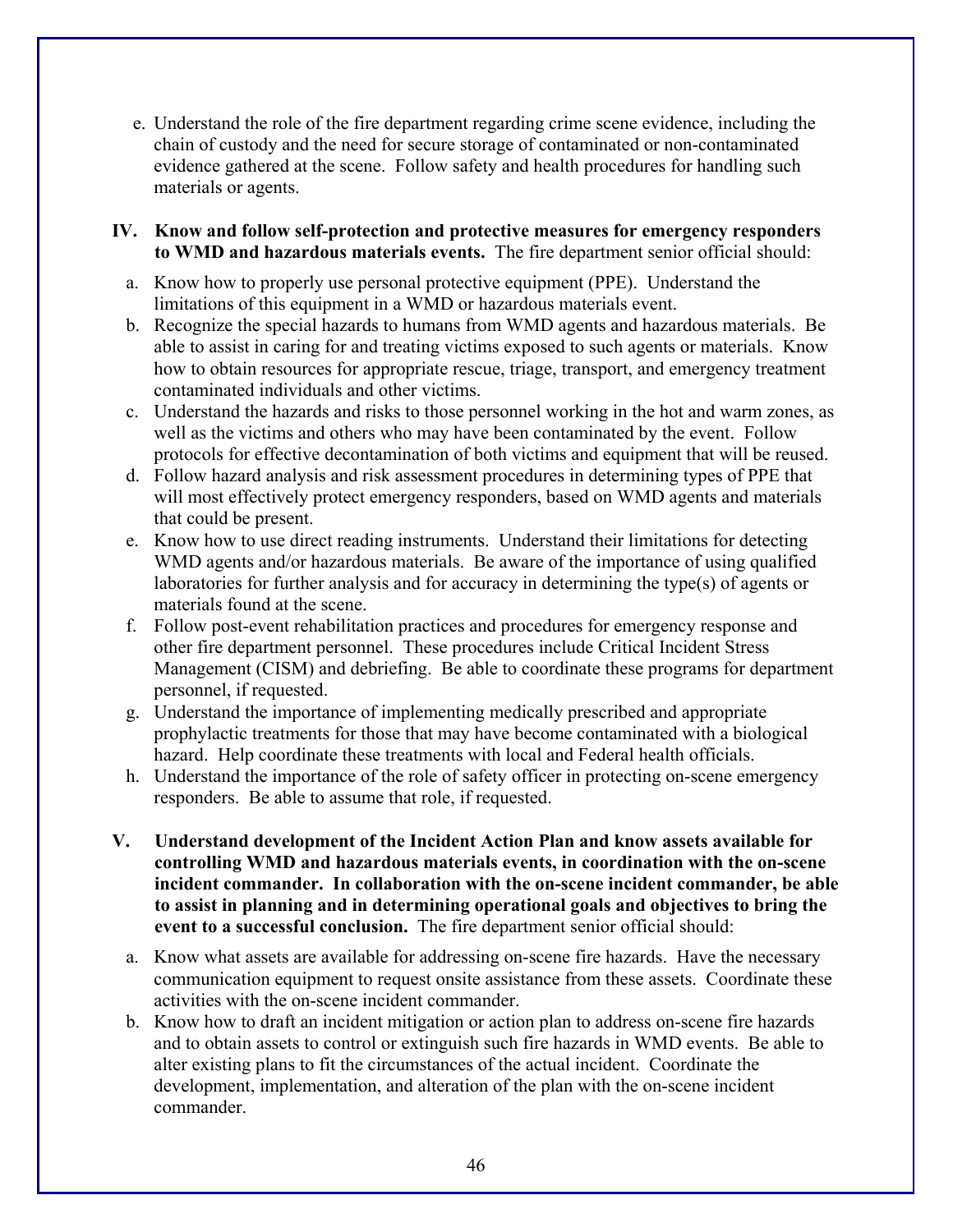- c. Be able to advise the on-scene incident commander and other officials regarding site assessment and establishment of zone boundaries and the outer perimeter of the emergency scene, including an appropriate location for the command post.
- d. Follow prescribed methodologies in assessing hazard and risk and for protecting the general public and emergency responders.
- e. Be able to identify potential targets for terrorist attacks. Understand tactics that terrorists might use in the local area. Be able to develop preplans to mitigate a potential WMD or hazardous materials event involving these potential targets.
- **VI. Know and follow procedures for protecting a potential crime scene.** The fire department senior official should:
	- a. Know appropriate procedures for protecting evidence and minimizing disturbance of the crime scene to the maximum extent possible, while protecting victims and other individuals at the scene. Help victims minimize adverse medical signs and symptoms.
	- b. Understand the importance of coordinating with law enforcement officials to ensure that fire department actions do not hinder the gathering of evidence by the law enforcement officers. Assist law enforcement officers in identifying and preserving evidence and sharing intelligence. Follow protocols to minimize disturbing the crime scene.
	- c. Understand the roles and jurisdictions of Federal agencies in a potential WMD event.
	- d. Know how to recognize a terrorist incident. Be able to identify evidence that could be useful to the investigation of the crime scene. Share intelligence with law enforcement officials and the on-scene incident commander.
- **VII. Know and follow department protocols for medical monitoring of response personnel involved with or working at WMD and hazardous material events.** The fire department senior official should:
	- a. Be able to develop a medical action plan to protect on-scene emergency responders. Coordinate implementation of the plan with the emergency medical manager and on-scene incident commander.
	- b. Know how to implement, in concert with the medical action plan, department procedures for medical monitoring of all response team members involved with or working within the hot and warm control zones. Ensure that the plan includes monitoring baseline vital signs and physical assessment for personnel before entry and after leaving these areas.
	- c. Make sure that the signs and symptoms of exposure to potential WMD agents are included in the medical monitoring and physical assessment of those responders entering and leaving the hot and warm zones.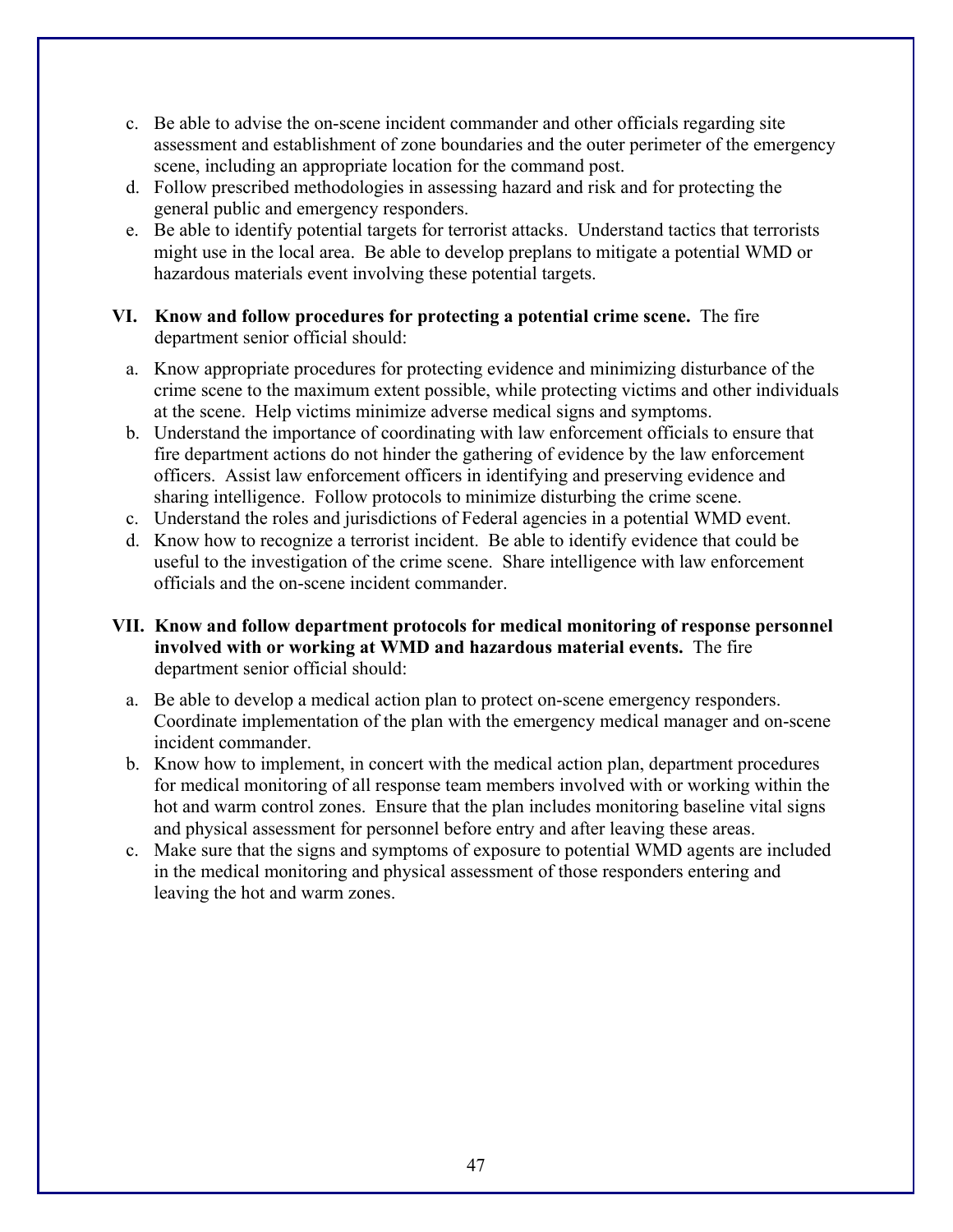# **C. Emergency Medical Services**

#### PLANNING AND MANAGEMENT LEVEL FOR EMERGENCY MEDICAL PROVIDERS FOR EVENTS INVOLVING WEAPONS OF MASS DESTRUCTION

*PLANNING AND MANAGEMENT LEVEL: Addresses training requirements for emergency medical providers who will be part of the leadership and management of the emergency medical team likely to respond to an event involving the terrorist/criminal use of weapons of mass destruction (WMD). These emergency medical managers will be involved in planning for and managing on-site emergency medical services (EMS). They also will help set up the command post at the scene. These personnel are expected to manage emergency medical resources used to successfully conclude the event. Generally, all of the actions to be taken by these emergency medical team managers should be conducted from within the cold zone (and at times from within the warm zone). It is expected that the emergency medical team managers will be integrated into the overall command structure set up for management and supervision of resources and assets deployed to control and conclude the overall WMD or hazardous materials emergency event.* 

#### **PLANNING AND MANAGEMENT LEVEL GUIDELINES FOR EMERGENCY MEDICAL PROVIDERS TEAM MANAGERS:**

- **I. Have successfully completed training in awareness, performance, and management levels for events involving hazardous materials and for WMD agents.** The EMS manager should:
	- a. Complete training in (or have had equivalent training and relevant experience) and understand the standard performance guidelines for the law enforcement officer at the Awareness Level and at Performance Level A.
	- b. Know how to implement the EMS Incident Command System or the generic Incident Command System. Be able to carry out emergency medical group duties and responsibilities.
	- c. Understand the hazards and risks to response personnel using chemical protective clothing and equipment. Recognize the limitations of such clothing and equipment.
	- d. Know how to implement those components of local and regional emergency response plans that address EMS and support group activities. Be aware of assets that can be made available from implementing such plans.
	- e. Understand the role of EMS in the State emergency response plan. Be aware of the assets available from implementing the State plan in a WMD or hazardous materials event.
	- f. Understand what Federal assets and assistance may be available to help in handling a WMD or hazardous materials event.
	- g. Understand the importance of implementing appropriate decontamination procedures to protect emergency responders, victims, and public safety personnel, as well as equipment that may be reused.
	- h. Be familiar with personal protective equipment (PPE) that will be used by EMS responders in caring for victims of a hazardous material or WMD event. Help ensure that personnel follow appropriate decontamination procedures.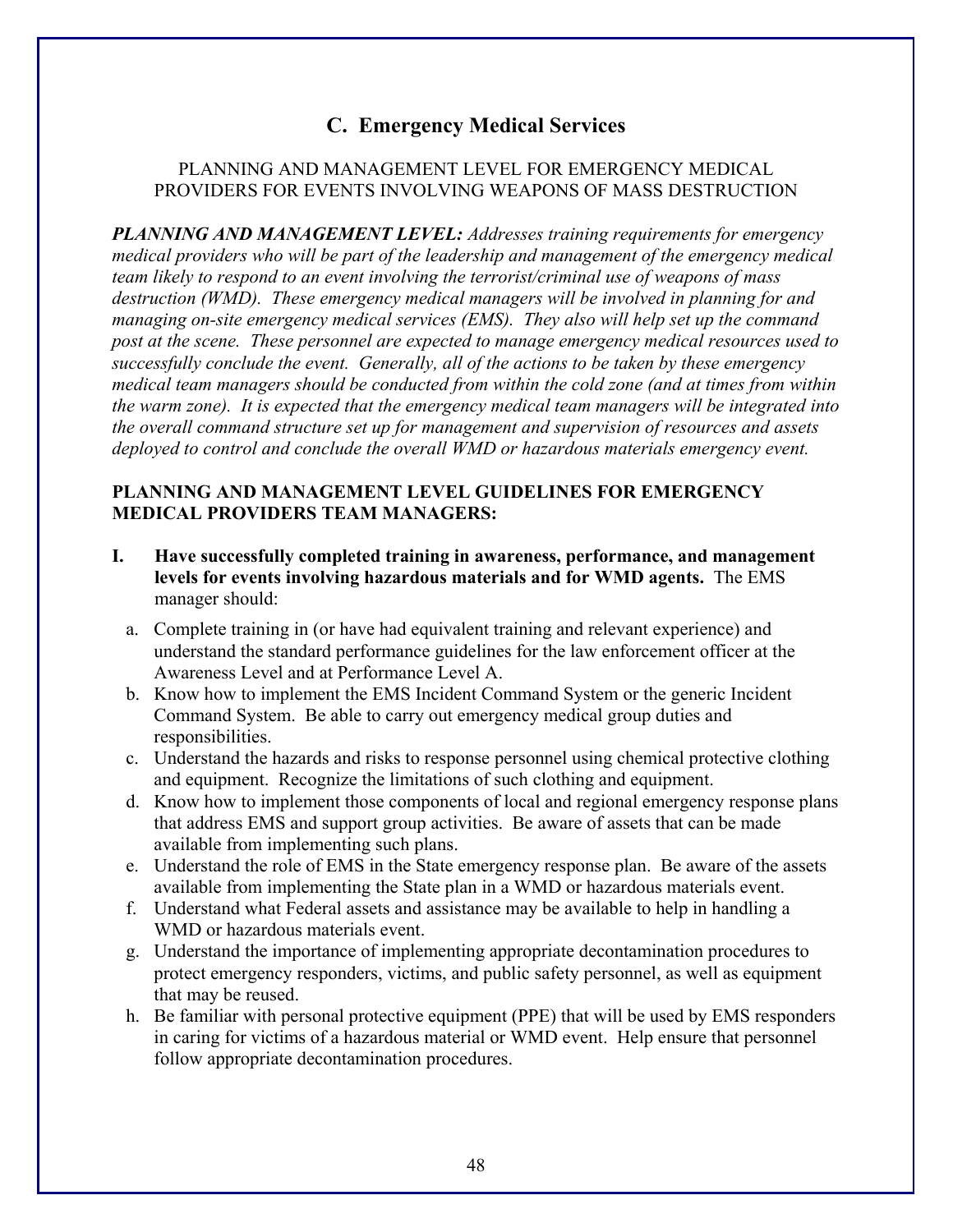- **II. Know and follow Incident Command System and Unified Command System procedures and requirements for implementing each system. Understand how the systems are implemented and integrated. Know what information the on-scene incident commander will need from the EMS manager.** The EMS manager should:
	- a. Be familiar with the full range of incident command functions and be capable of fulfilling any one of the five functions as they pertain to EMS operations.
	- b. Understand Emergency Operations Center (EOC) responsibilities. Be able to interface and coordinate with them.
	- c. Know how to assess the need for additional resources. Know how to obtain these resources from assets available in the department and local and regional emergency response plans.
	- d. Be able to assist the incident commander in completing all termination documentation for the event as they relate to EMS.
	- e. Be able to assist in conducting a critique of actions taken during the response to the WMD and/or hazardous materials event. Assist the incident commander (or designee) in conducting the incident critique and documenting lessons learned. Be able to suggest improvements in planning response to future events as they pertain to EMS operations.
	- f. Understand the applications and interfaces of the Unified Command with the Incident Command System and the methods and practices that are used to implement the Unified Command System. Be able to work within either system.
	- g. Be able to manage emergency medical group activities under the Unified Command and the Incident Command Systems. Be able to assist the on-scene commander or leadership team in charge of successfully concluding the WMD or hazardous materials event.
	- h. Know how to develop and implement a media-management plan in coordination with the on-scene incident commander and other agencies and organizations involved in on-thescene emergency response activities.
	- i. Share with the on-scene incident commander (or leadership group) the latest intelligence from data and information gathered from EMS responders working on the scene.

#### **III. Know and follow protocols to provide emergency medical treatment to persons involved in a potential or actual WMD event.** The EMS manager should:

- a. Be familiar with PPE used by personnel providing emergency medical care to victims of a WMD event and by decontaminating the scene.
- b. Know prescribed protocols used to assess the signs and symptoms of exposure to potential WMD agents or materials. Follow these protocols in treating victims.
- c. Know what decontamination protocols will be effective in protecting potential victims of WMD agents or materials, emergency responders entering the hot and warm zones, and those personnel attending to contaminated victims.
- d. Know how to assess and treat victims of WMD agents or materials. Understand the means and methods for safeguarding victims transported to nearby hospitals for more advanced medical treatment.
- e. Recognize the importance of implementing medically prescribed prophylactic interventions for an event that may involve hazards that may be affected by treatment regimens.
- f. Know how to coordinate and work with Federal, State and local public health officials, including Centers for Disease Control and Prevention (CDC) officials, to provide emergency medical care and longer-term care for those persons exposed to WMD materials or agents.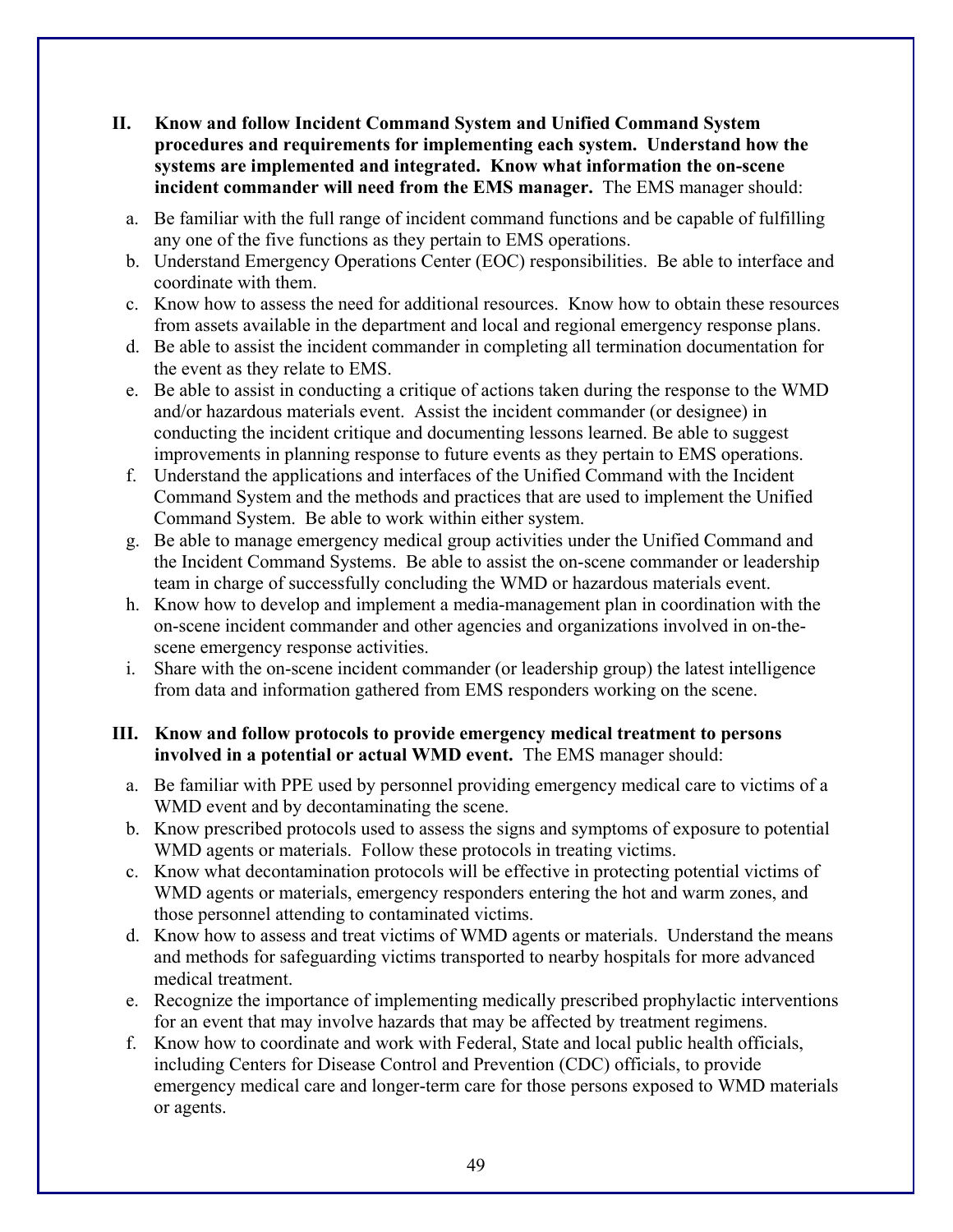g. Be able to implement procedures and practices for handling mass casualties. These procedures include implementation of appropriate triage and transportation components of the mass casualty plan. Be able to coordinate these activities with law enforcement managers and the on-scene incident commander.

#### **IV. Know and follow self-protection and protective measures for victims of WMD events and hazardous materials events. Understand the special hazards to humans from WMD agents and hazardous materials.** The EMS manager should:

- a. Know how to use PPE issued to EMS providers. Be aware of the limitations of such equipment.
- b. Recognize the risks to personnel who are rescuing victims in the hot and warm zones and moving these victims to the triage or staging area. Follow prescribed protocols for different WMD agents and materials to be used to decontaminate victims. Ensure protection for personnel involved in the decontamination process.
- c. Know how to use direct reading instruments. Be aware of their limitations in detecting WMD agents and/or hazardous materials.
- d. Recognize the importance of implementing appropriate prophylactic intervention as appropriate per established guidelines and protocols.
- e. Follow procedures and practices for treating and handling mass casualties, for moving victims from hot and warm zones to the triage area, for managing victims requiring emergency medical treatment, and packaging and transporting victims requiring more definitive medical treatment.
- f. Be able to coordinate appropriate medical treatment and care with local hospital emergency rooms' staff as called for under the local emergency response plan and regional response plan. Coordinate these activities with the on-scene incident commander.
- g. Know to research and obtain desired assets to assist in providing intelligence about the WMD agents or materials. Observe victim signs and symptoms, note their descriptions of agents or materials, sample data, and review other information to assist the on-scene incident commander to identify hazardous agents and materials at the scene.
- h. Work with others in implementing appropriate mental health resources to assure that Critical Incident Stress Management (CISM) services are available to emergency responders, victims, their families, and the general population, as appropriate.
- i. Recognize the importance of fully qualified and equipped safety officers in protecting onscene emergency responders. Be able to assume that role, if requested.
- **V. Know the plans and assets available for transporting the victims of WMD and hazardous materials events to more advanced medical care at hospitals and similar facilities. Be familiar with the department emergency plan criteria for transporting victims to more advanced medical care facilities.** The EMS manager should:
	- a. Know what assets are available for transporting victims. Have the necessary communication equipment to direct such assets to the scene.
	- b. Be able to coordinate transportation of victims with law enforcement managers as part of the traffic control plan established by the on-scene incident commander.
	- c. Be able to draft emergency plan criteria for transport of victims of WMD events. Be able to alter existing plans in coordination with law enforcement managers, as part of the overall traffic control plan.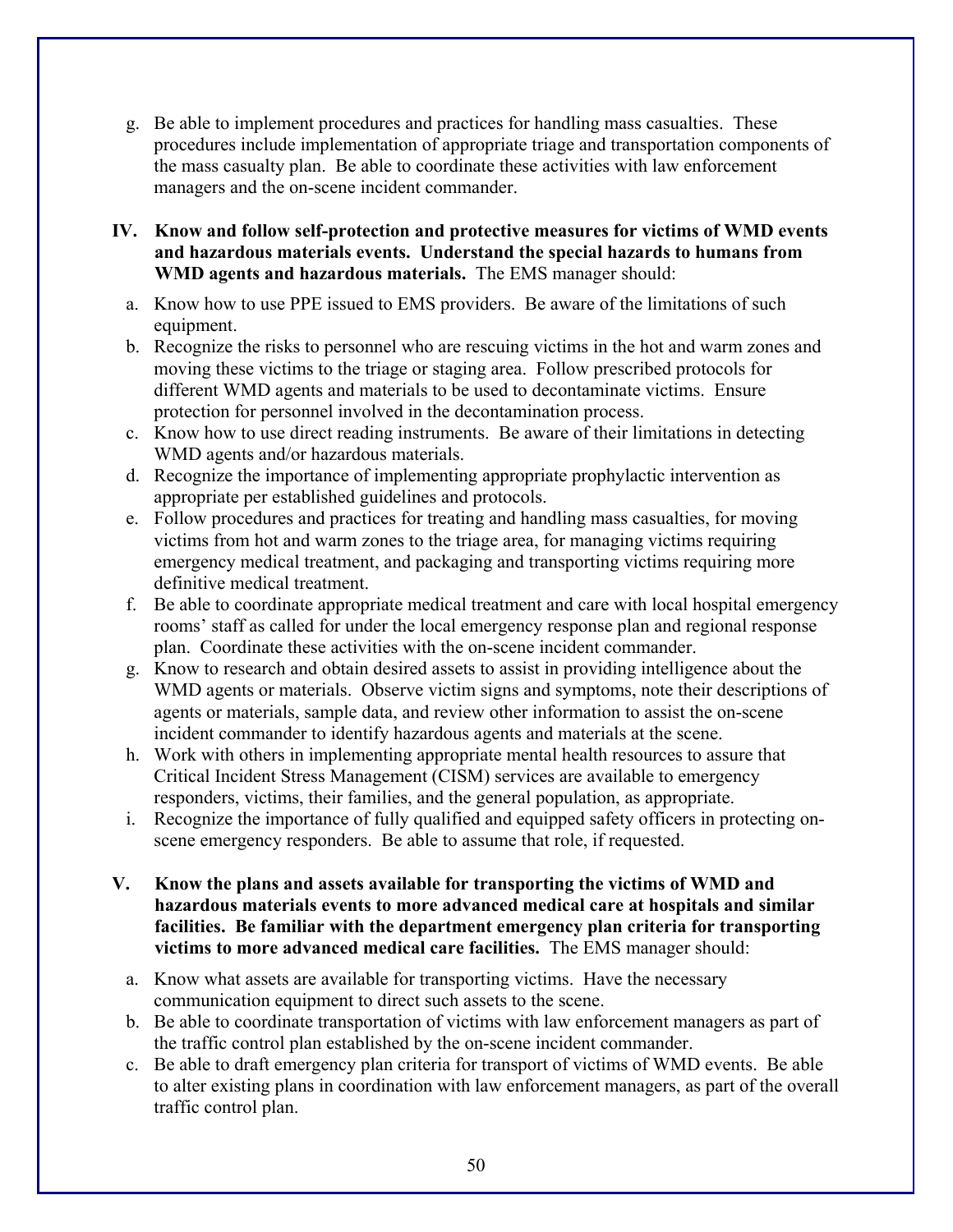- d. Assist the on-scene incident commander in addressing strategic and tactical issues related to onsite EMS, including transport to and coordination with local hospitals and clinics.
- **VI. Know and follow procedures for protecting a potential crime scene.** The EMS manager should:
	- a. Follow procedures for protecting evidence and minimizing disturbance of the crime scene to the maximum extent possible. Ensure that those procedures protect persons and help victims minimize adverse medical signs and symptoms.
	- b. Ensure that EMS providers follow protocols to minimize disturbing the crime scene in coordination with the law enforcement managers and the on-scene incident commander.
	- c. Understand the roles and jurisdiction of Federal agencies in a WMD event.
	- d. Be able to recognize a terrorist incident and identify evidence that could be useful to the investigation of the crime scene.

#### **VII. Know and follow department protocols for medical monitoring of response personnel involved or working with WMD and hazardous material events.** The EMS manager should:

- a. Know how to implement department procedures for medical monitoring of response team members working in the hot or warm zones and personnel conducting onsite decontamination. Ensure that medical monitoring includes recording baseline vital signs and physical assessment before personnel enter and after they leave the hot or warm zones.
- b. Recognize the need for administrative documentation of onsite medical activities. Ensure completeness and accuracy of such documentation.
- c. Know how to implement medical monitoring protocols in coordination with the EMS team manager and the on-scene incident commander.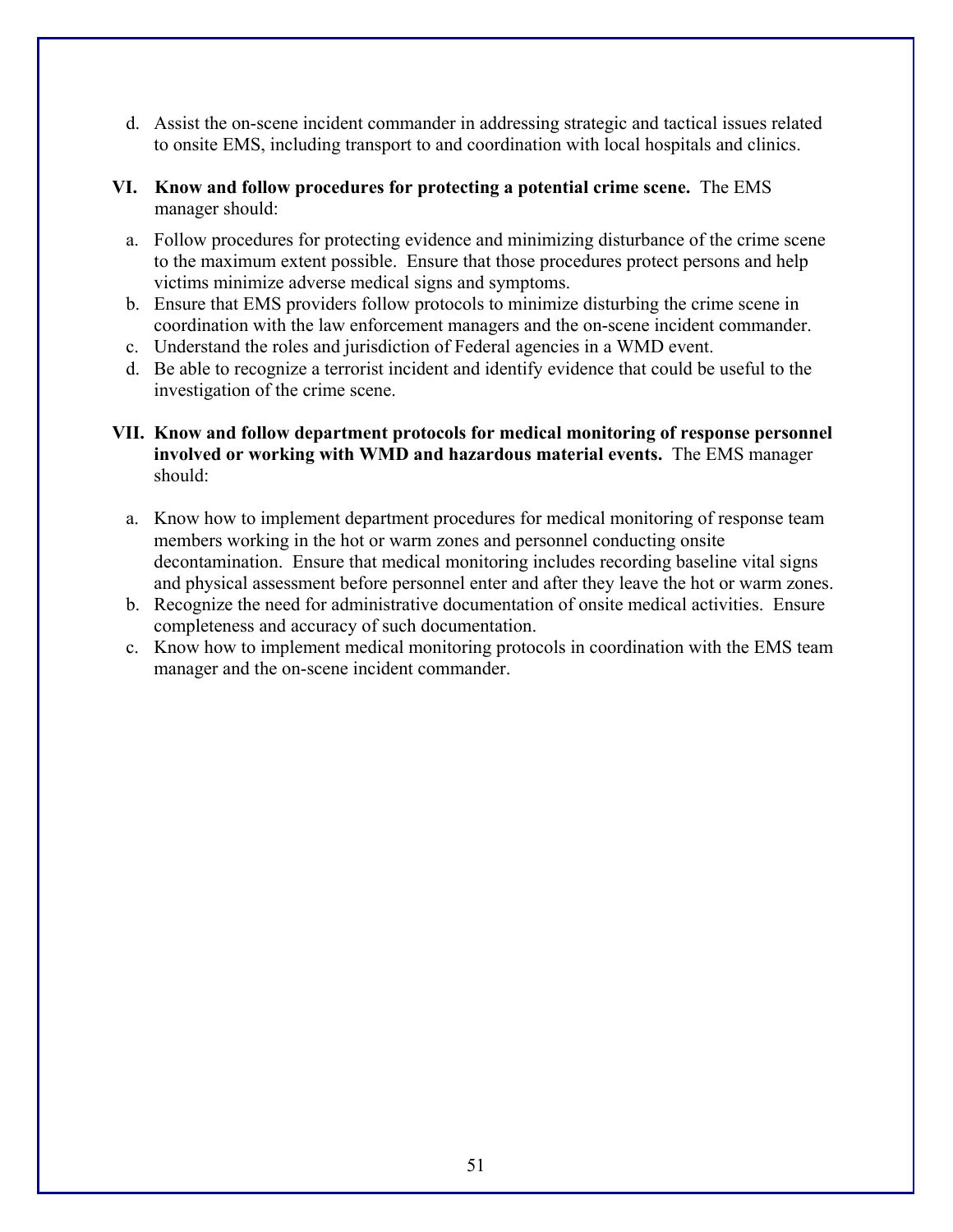### **D. Hazardous Materials**

#### PLANNING AND MANAGEMENT LEVEL FOR HAZARDOUS MATERIALS TEAM MANAGER FOR EVENTS INVOLVING WEAPONS OF MASS DESTRUCTION

*PLANNING AND MANAGEMENT LEVEL: Addresses training requirements for hazardous materials (HazMat) team managers who will be part of the leadership and management of the emergency response team likely to respond to an event involving the terrorist/criminal use of weapons of mass destruction (WMD). These personnel will be involved in planning and managing the onsite scene involving the hot and warm zones. They will help set up the on-scene command post. HazMat team managers are expected to supervise staff who will attempt to mitigate and control the hazardous agents and materials. They are expected to use all available resources to bring the event to a successful conclusion. Generally, all of the actions to be taken by HazMat team managers should be conducted from within the warm zone or out to the cold zone. It is important that HazMat team managers are integrated into the overall command structure set up for management and supervision of resources and assets being deployed to control and conclude the WMD emergency event.* 

#### **PLANNING AND MANAGEMENT LEVEL GUIDELINES FOR HAZARDOUS MATERIALS TEAM MANAGERS:**

- **I. Have successfully completed training in awareness, performance, and management levels for events involving hazardous materials and WMD agents.** The HazMat team manager should:
	- a. Complete training in (or have had equivalent training and relevant experience) and understand the standard performance guidelines for HazMat personnel at the Awareness Level and at Performance Level A.
	- b. Know how to implement the department Incident Command System and carry out the department emergency response plan.
	- c. Understand the hazards and risks associated with the use of personal protective equipment (PPE) by emergency response personnel. Recognize the limitations of such clothing and equipment.
	- d. Be able to implement the local and regional emergency response plans in a hazardous materials or WMD event.
	- e. Understand the roles of the hazardous materials response team in the State emergency response plan. Understand the assets available from implementing the State plan in a WMD or hazardous materials event.
	- f. Understand what Federal assets and assistance may be available to help in handling a WMD or hazardous materials event.
	- g. Implement appropriate decontamination procedures to protect emergency responders, victims, and public safety personnel, and equipment that may be reused. Be able to determine what decontamination procedures are appropriate, based on the known materials or hazardous agents that are on the scene and that must be removed from persons leaving the hot or warm zones.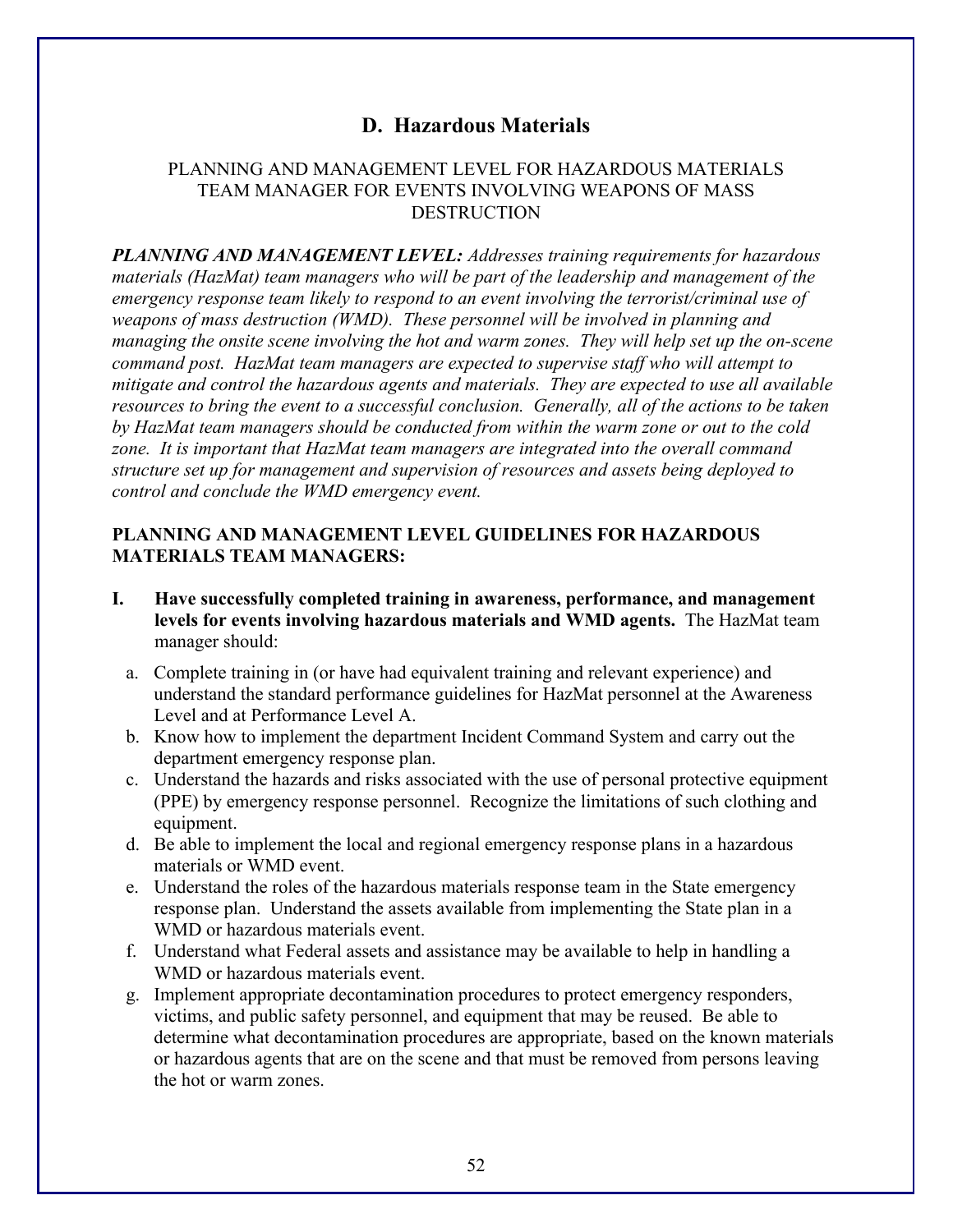- h. Assist the on-scene incident commander in establishing boundaries for the various zones and locations for the command post and staging areas.
- **II. Know and follow Incident Command System and Unified Command System procedures and requirements for implementing each system. Understand how the systems are implemented and integrated. Know what information the on-scene incident commander will need from the HazMat team manager. Be familiar with the full range of incident command functions and be able to fulfill any function pertaining to HazMat team operations.** The HazMat team manager should:
	- a. Know how to manage any one of the five basic functions for operating the department Incident Command System. Be able to assess the need for additional resources and obtain these resources from available assets.
	- b. Understand Emergency Operations Center (EOC) responsibilities. Be able to interface and coordinate with them.
	- c. Understand the applications and interfaces of the Unified Command System with the Incident Command System. Be aware of methods and practices used to implement the Unified Command System on the scene of a WMD or hazardous materials event.
	- d. Help the incident commander complete all termination documentation for the event relating to HazMat team operations rendered at the scene.
	- e. Assist in conducting a critique of actions taken during the response to the WMD or hazardous materials event. Assist the incident commander (or designee) in conducting the incident critique and preparing documentation lessons learned. Be able to suggest improvements in planning a response to a future event. Be able to draft a strategy to implement improvements identified from lessons learned.
	- f. Know how to develop a media-management plan for a potential WMD or hazardous materials event in coordination with the on-scene incident commander.
	- g. Manage HazMat team operations and activities under the Unified Command and Incident Command Systems. Be able to assist the on-scene commander or leadership team in charge of successfully concluding the WMD or hazardous materials event.
	- h. Provide intelligence to incident commander. Coordinate HazMat team operations with other special operations teams that may be working on site at a WMD or hazardous materials event.

#### **III. Know and follow protocols and procedures to secure, mitigate, and remove hazardous materials or potential WMD agents.** The HazMat team manager should:

- a. Use available data and share intelligence with command post staff. Such information includes detecting signs and symptoms of exposure among victims and responders, describing agents or materials used to harm victims, and sampling data results and other sources of information to help identify the WMD agents or materials. Be able to use and share this information with the incident commander to help determine and assess hazards and harm.
- b. Follow procedures and protocols for setting up the command post, staging areas, medical monitoring functions, and proper isolation boundaries on the scene. Control entry into these areas. Secure the pathway and ensure appropriate packaging to safely remove hazardous materials or agents from the scene.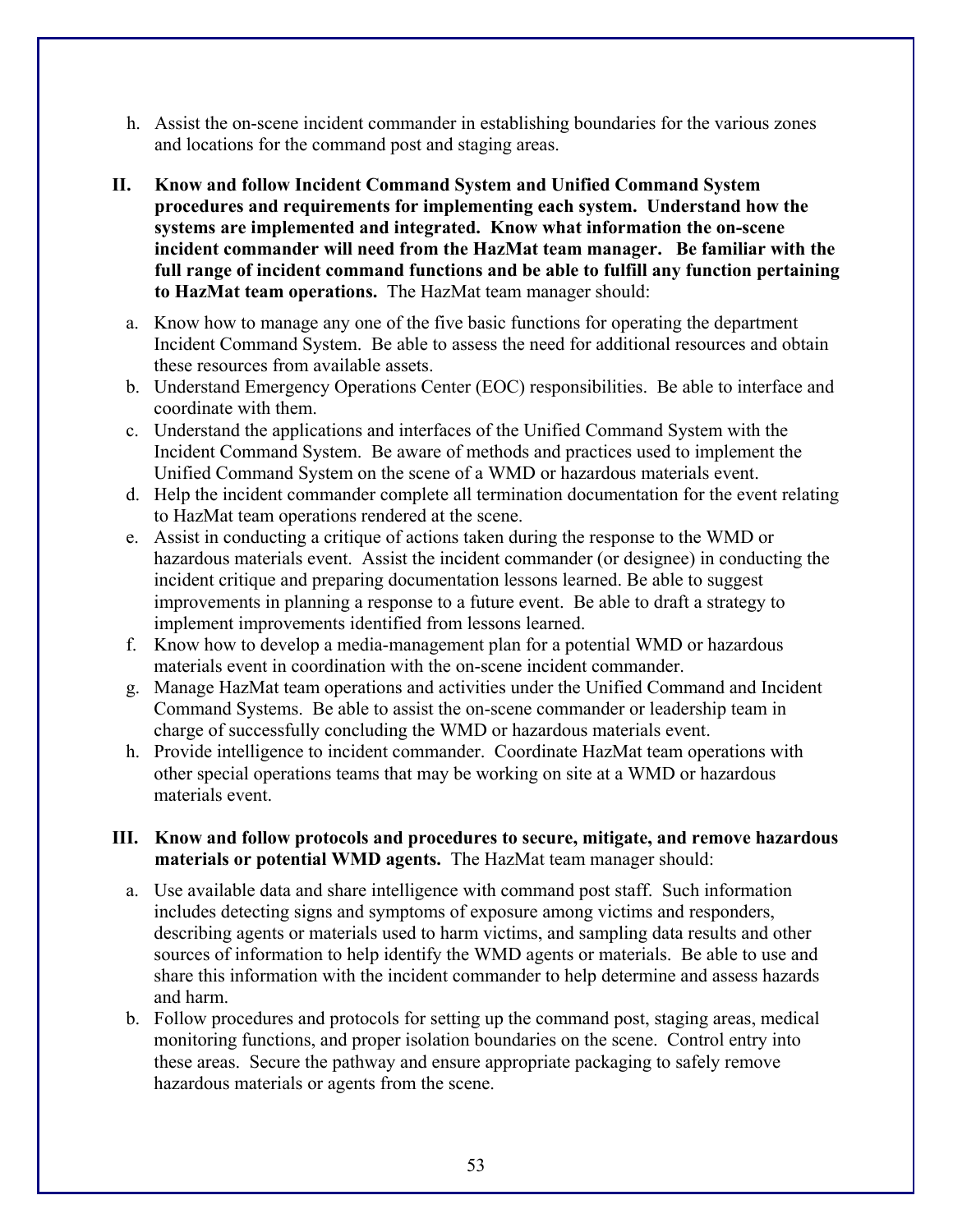- c. Comply with environmental and public safety requirements for removal, handling, transportation, and storage of WMD or hazardous materials agents found at the scene. Ensure allocation of PPE and clothing to protect persons handling and moving the hazardous materials or WMD agents from the scene.
- d. Recognize the role of law enforcement as it pertains to crime scene evidence, including chain of custody and the need for secure storage of collected evidence.
- e. Work with the law enforcement manager and the on-scene incident commander to properly implement the traffic control plan.
- **IV. Know and follow self-protection and protective measures for emergency responders to WMD events and hazardous materials events. Be aware of the special hazards to humans from WMD agents and hazardous materials.** The HazMat team manager should:
	- a. Know which decontamination protocols will be effective in protecting potential victims of WMD agents or materials. Know how to care for victims of WMD agents or materials. Be able to recommend a decontamination procedure that will be parallel to EMS protocols for treating contaminated victims.
	- b. Know how to use chemical protective suits and related equipment. Recognize the importance of training personnel in proper use of PPE. Be aware of the limitations of using PPE in such an event.
	- c. Recognize the risks to personnel working in the hot and warm zones. Understand the importance of wearing proper PPE when working in such locations. Implement the decontamination protocol that will be most effective for those leaving the work zones. Follow hazard analysis and risk assessment procedures to identify WMD agents and materials that could be present. Determine the proper types of PPE that will protect emergency responders.
	- d. Know how to use direct reading instruments. Recognize the accuracy and limitations of these instruments in detecting hazardous materials and WMD agents.
	- e. Implement appropriate prescribed prophylactic procedures in accordance with established protocols.
	- f. Understand that "Secondary Device" protocols may be in place on the scene from the perpetrators to harm the response community.
	- g. Understand the importance of the role of safety officer. Be able to fulfill that role, if requested.
- **V. Know how to develop an incident action plan. Coordinate with the on-scene incident commander assets available for controlling WMD and hazardous materials events.**  The HazMat team manager should:
	- a. Know what steps to take to assist the on-scene incident commander in defining operational goals and objectives that are to be followed on site in bringing the event to a successful conclusion.
	- b. Manage the operations functions as called for in the Incident Action Plan that has been adopted by the incident commander.
	- c. Know what assets are available for use in addressing the onsite hazards. Have the necessary communication equipment to direct such assets that may be needed on the scene. Coordinate these activities with the on-scene incident commander.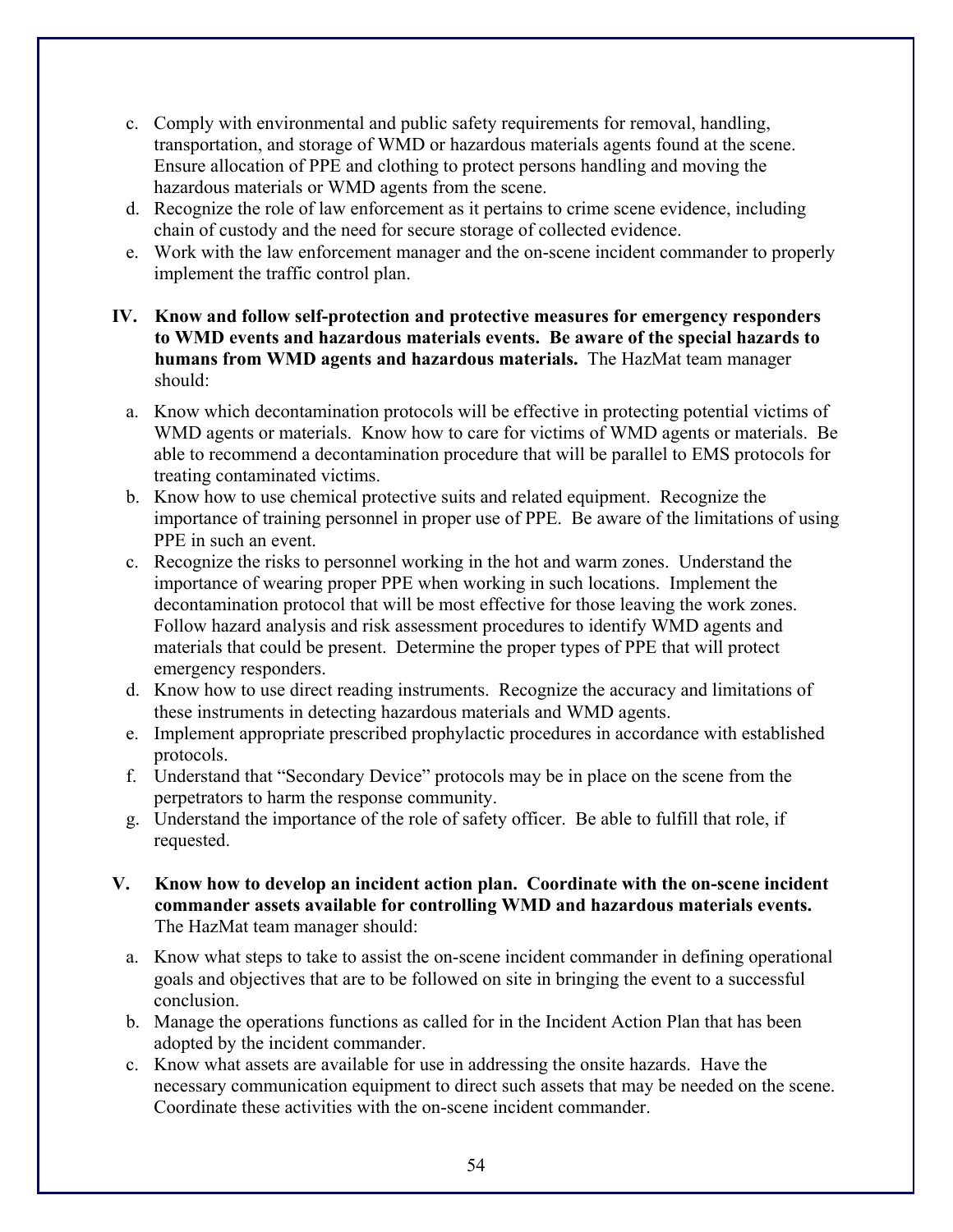- d. Be able to draft an incident mitigation or Incident Action Plan to address on-scene hazards, control or remove such hazards, and make alterations to existing plans to fit the circumstances of the actual incident. Coordinate development, implementation, and alteration of the plan with the on-scene incident commander.
- e. Advise the on-scene incident commander and other interested officials regarding site assessment and remediation of the event scene.
- f. Be able to develop a plan to secure the event scene. Identify facilities to handle agents and materials removed from the scene or those that will be kept on scene. Coordinate these activities with the law enforcement manager and incident commander.
- **VI. Know and follow procedures for protecting a potential crime scene. Understand the roles and jurisdiction of Federal agencies in a WMD event.** The HazMat team manager should:
	- a. Follow procedures for protecting evidence and minimizing disturbance of the crime scene to the maximum extent possible, while protecting individuals and helping victims minimize adverse medical signs and symptoms and obtain prompt medical treatment.
	- b. Ensure that HazMat team members follow protocols to minimize disturbing the crime scene. Coordinate with law enforcement officials to make sure that HazMat team actions do not hinder the gathering of evidence.
	- c. Understand the roles and jurisdiction of Federal agencies in a potential WMD event.
	- d. Be able to recognize a terrorist incident and identify evidence that could be useful to the investigation of the crime scene.
- **VII. Know and follow department protocols for medical monitoring of response personnel involved with or working onsite at WMD and hazardous material events, including response team members involved with or working within the hot and warm control zones or personnel involved in onsite decontamination.** The HazMat team manager should:
	- a. Ensure that medical monitoring will include recording baseline vital signs and physical assessment for personnel before entering and after leaving these zones. Coordinate medical monitoring with the EMS manager and the on-scene incident commander.
	- b. Recognize the need for administrative documentation of medical monitoring activities of emergency responders on site. Work with the EMS manager to ensure that documentation is complete and accurate.
	- c. Be aware of methods for monitoring the post-exposure medical surveillance of HazMat team members involved at the scene of a WMD or hazardous materials event.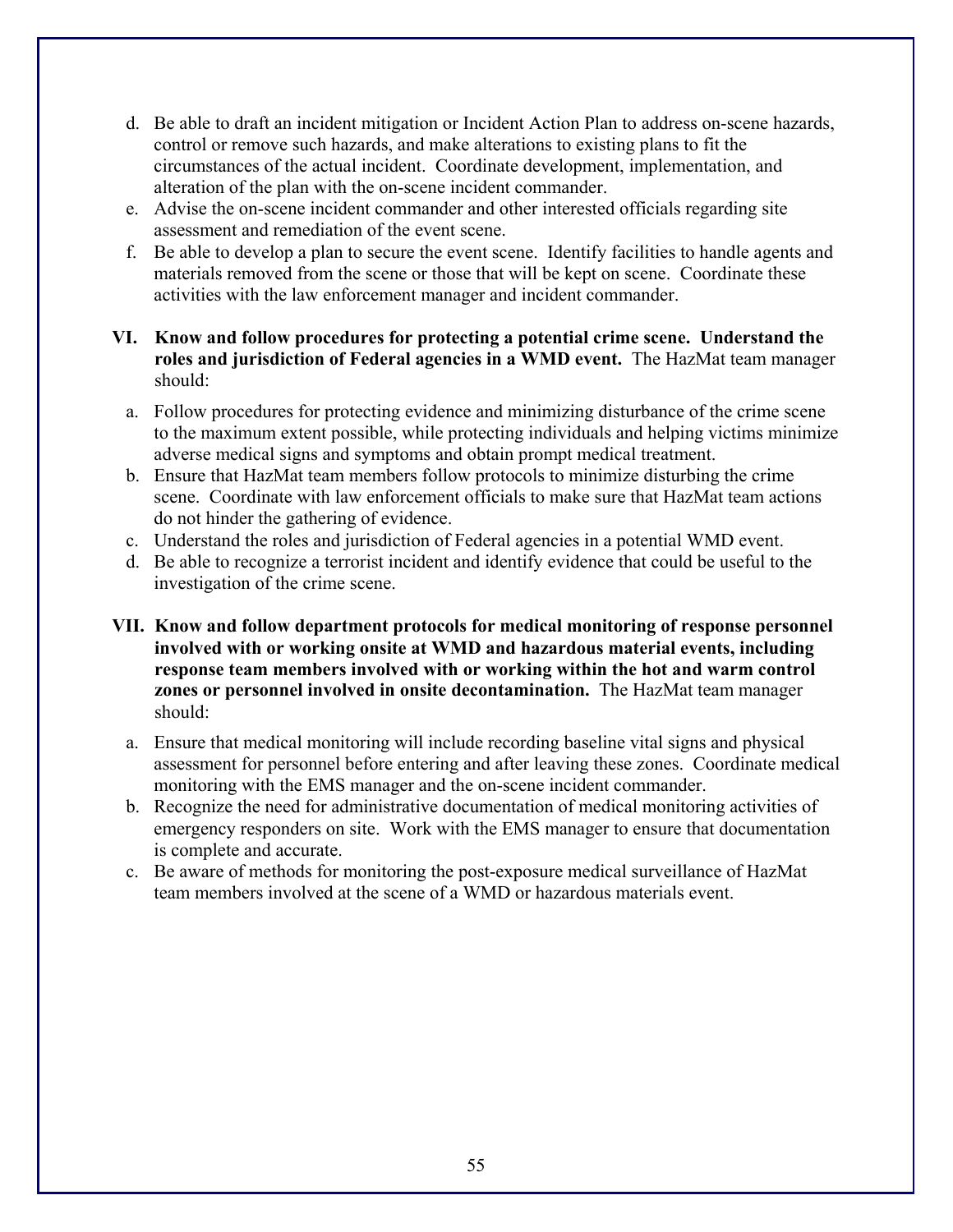## **E. Emergency Management**

#### PLANNING AND MANAGEMENT LEVEL FOR EMERGENCY MANAGEMENT PERSONNEL FOR EVENTS INVOLVING WEAPONS OF MASS DESTRUCTION

*PLANNING AND MANAGEMENT LEVEL: Addresses training requirements for emergency management personnel who will be part of the leadership and management team expected to respond to an event involving the terrorist/criminal use of weapons of mass destruction (WMD). These emergency management directors/coordinators/team managers will be involved in preparing plans for mobilizing and coordinating the resources and assets needed for managing emergency operations and for providing onsite technical assistance when needed. These personnel will assist in planning implementation of the incident command structure, staffing of the satellite or headquarters emergency operations center, and establishing the command post or mobile command unit at the scene. These personnel are expected to work in a coordinated manner with the on-scene incident commander or unified command team to manage the emergency management resources required for bringing the event to a successful conclusion. Generally, many of the activities conducted by the emergency management team will be away from the immediate emergency incident scene, but require staying in communication with those at the scene. All of the actions to be taken by these emergency management team managers are expected to be conducted from within the cold zone. It is expected that the emergency management team managers will be part of the overall response, but will not be part of the onscene incident command structure as called for in the emergency response preplan or the emergency operations plan document. However, the emergency manager is responsible for developing, testing, exercising, and revising the preplan or emergency operations plan established for coordinating management and supervision of the resources and assets that will be needed to control and successfully conclude the overall WMD emergency event.* 

#### **PLANNING AND MANAGEMENT LEVEL GUIDELINES FOR EMERGENCY MANAGEMENT AGENCY'S EMERGENCY MANAGERS:**

- **I. Have successfully completed appropriate and qualified training at the awareness and management levels for events involving hazardous materials and for weapons of mass destruction.** The emergency manager should:
	- a. Complete training in (or have had equivalent training and relevant experience) and understand the standard performance guidelines for emergency management personnel at the Awareness Level and at the Management Level and be able to carry out duties as assigned.
	- b. Know how to implement the agency emergency operations plan and carry out the duties and responsibilities assigned to the agency working in the emergency operations center. Assist those persons responsible for implementation of the generic Incident Command System or the agency incident management system.
	- c. Be aware of the hazards and risks associated with using chemical protective clothing and equipment. Recognize the limitations of such clothing and equipment.
	- d. Know how to implement the agency emergency operations plan. Know how to interface and integrate the plan with other local and regional emergency response plans in a WMD or hazardous materials event.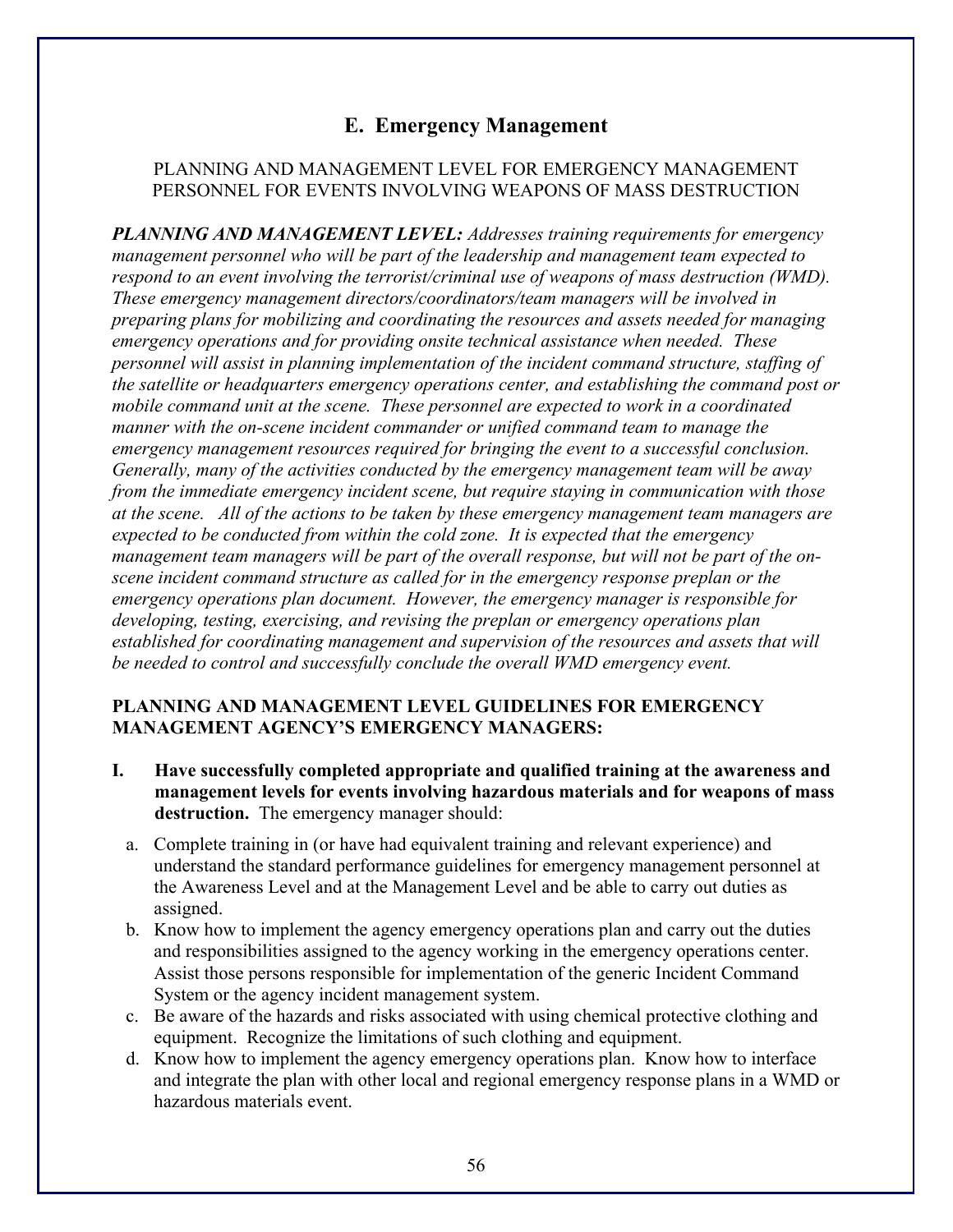- e. Understand the roles of emergency management personnel in the State emergency response plan. Be aware of assets available and how to access these assets from officials implementing the State plan in a WMD or hazardous materials event.
- f. Be aware of and know how to access assets that may be available from the Federal Response Teams and that could help handle a WMD event.
- g. Recognize the importance of implementing appropriate decontamination procedures in protecting emergency responders, victims, and public safety personnel, and for equipment that may be reused.
- **II. Know and follow Incident Command System and Unified Command System procedures and requirements for implementing each system. Understand how the systems are implemented and integrated. Recognize when it is appropriate for the Unified Command System to evolve from the Incident Command System. Know what information the on-scene incident commander will need from the emergency management agency emergency operations center. Be familiar with the full range of coordinating activities and duties of the emergency management agency and all incident command functions. Assist those persons who will be fulfilling functions related to the emergency operations plan.** The emergency manager should:
	- a. Assist and support the person designated to manage any one of the basic functions for operating the department Incident Command System. Provide knowledge and expertise in planning, logistics, finance, communications, and documentation or record keeping of activities related to the incident.
	- b. Understand Emergency Operations Center (EOC) responsibilities. Be able to interface and coordinate with them.
	- c. Understand the applications and interconnection of the Unified Command System as an extension of the Incident Command System. Know methods and practices that are used to determine when and how to implement the Unified Command System on the scene of a WMD or hazardous materials event.
	- d. Help the incident commander complete all termination documentation for the event related to emergency operations as covered in the emergency operations plan documentation criteria.
	- e. Know how to conduct, or assist in conducting, a critique of the actions taken during the response to the WMD and/or hazardous materials event. Assist the incident commander (or designee) in conducting the incident critique and in documenting lessons learned. Apply a post-incident evaluation in planning for emergency operations in response to a future hazardous materials or WMD event.
	- f. Coordinate with the on-scene commander development of a media-management plan as part of the Joint Information Center. Be able to implement and integrate the plan with other agencies that are on the scene of the event.
	- g. Assist and support those responsible for emergency management activities under the Unified Command and the Incident Command Systems. Be able to assist the on-scene commander or unified leadership team in charge of successfully concluding the WMD or hazardous materials event.
	- h. Advise the incident commander (or management team) regarding the emergency management agency role and capabilities. Share the latest intelligence information and data, as well as local emergency response plans, procedures, and practices. This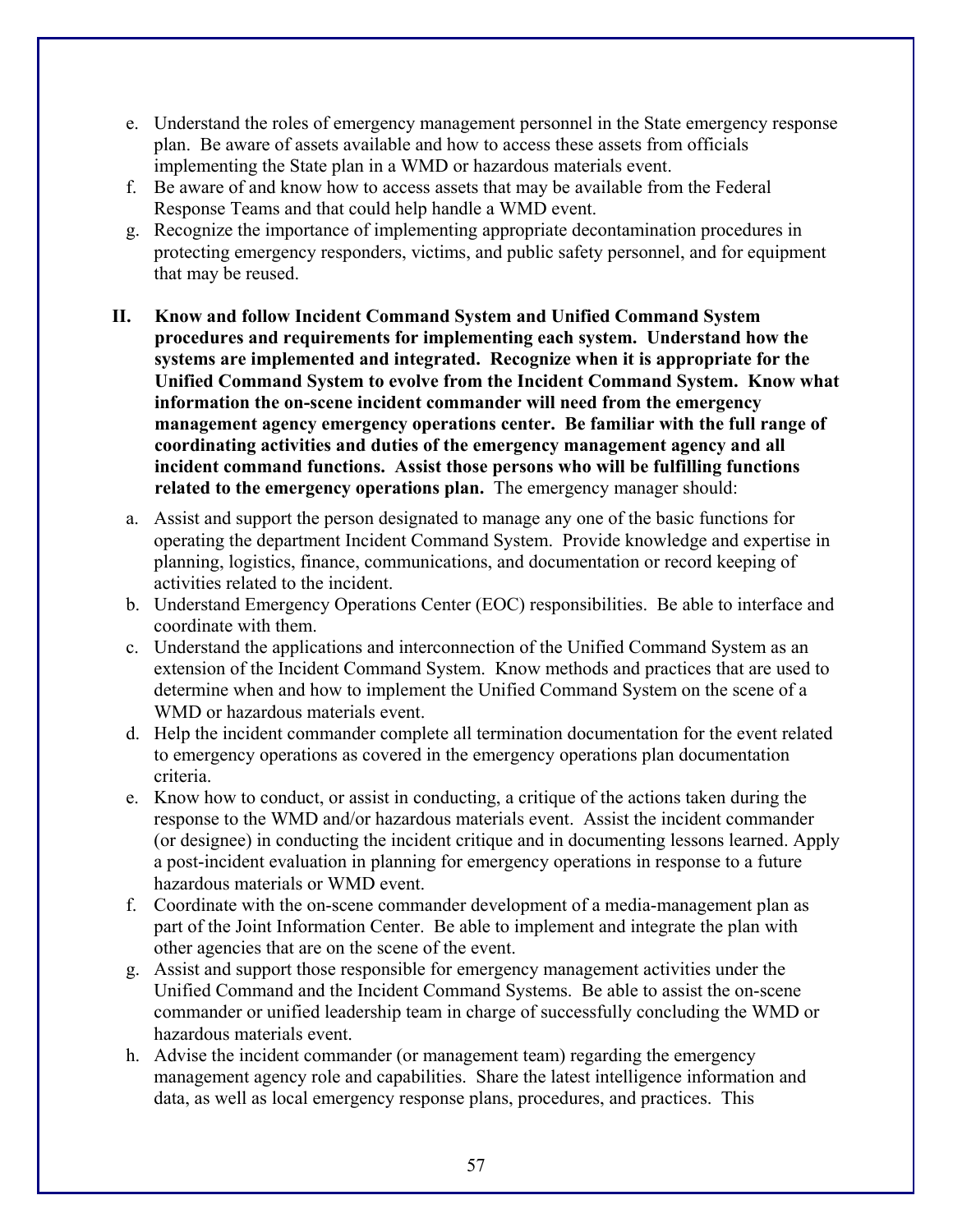information will include how to use available resources to assist the incident commander or unified command management team in carrying out established goals and objectives set for managing the emergency event. These may include salvage and overhaul operations needed at the scene, as well as associated cost-recovery efforts. Assist in coordinating activities among agencies and organizations involved in any structural or infrastructure recovery and cleanup efforts.

- **III. Know how to develop an Incident Action Plan and identify assets available for controlling WMD and hazardous materials events. Coordinate these activities with the on-scene incident commander. Be familiar with steps to take to assist in planning operational goals and objectives that are to be followed on site in cooperation with the on-scene incident commander.** The emergency manager should:
	- a. Know what assets are available and how to access these assets in addressing emergency management-related hazards on the scene. Have the necessary communication equipment to direct such assets that are needed on the scene. Coordinate these activities with the onscene incident commander or unified command team.
	- b. Understand the procedures that the Emergency Operations Center (EOC) will follow in assisting on-scene emergency response leaders in setting up the locations for the command post, staging areas, medical monitoring tasks, proper isolation boundaries for the different zones for the emergency scene, and other tasks.
	- c. Be able to assist those responsible for drafting an incident mitigation or Incident Action Plan to address the expected on-scene hazards. Coordinate with others the assets to control or mitigate such hazards in WMD events. Know how to alter existing emergency operations plans to fit the circumstances of the actual incident. Assist those responsible for the development, implementation, and alteration of the Incident Action Plan that will be fully coordinated with the on-scene incident commander.
	- d. Be able to advise the on-scene incident commander (or unified command team) regarding site assessment and establishment of the zone boundaries and outer perimeter of the emergency scene, including appropriate location for the command post for public safety and for responders.
	- e. Be familiar with the methodologies for performing hazard assessments and risk assessments to be able to protect the general public and emergency responders handling a WMD or hazardous materials event. If requested, assist the on-scene incident commander (or staff) in making the site assessment.
	- f. Be able to identify potential targets for domestic attacks and the tactics that may potentially be used with potential local targets. Be able to develop preplans and incorporate these plans into the emergency operations plan. Work with owners and/or managers of the facilities to prevent or mitigate a potential WMD or hazardous materials event involving these potential targets.
	- g. Know how to collect vital intelligence and information related to the incident or potential targets. Share that information with all agencies and managers that need such information and intelligence.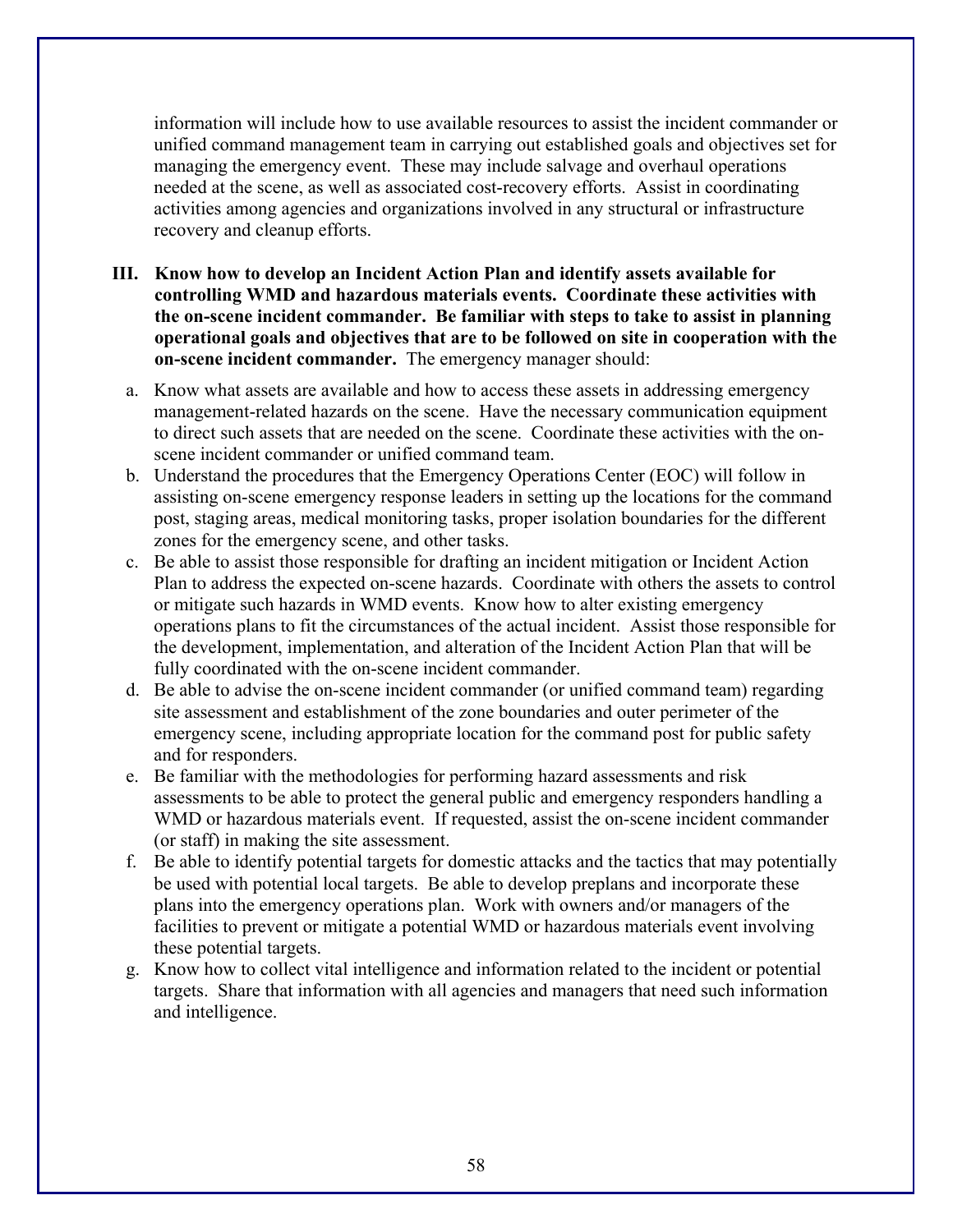- **IV. Know and follow self-protection and protective measures for the public and for emergency responders to WMD events and hazardous materials events.** The emergency manager should:
	- a. Know how to use appropriate personal protective equipment (PPE) issued to trained qualified emergency management responders. Recognize the limitations of PPE in a WMD or hazardous materials event.
	- b. Understand the special hazards to humans from WMD agents and hazardous materials. Be familiar with the proper care and treatment of victims that have been exposed to such agents or materials. Assist those responsible for obtaining the necessary resources to provide the appropriate rescue, triage, transportation, and emergency treatment of contaminated individuals or other victims.
	- c. Recognize the hazards and risks to personnel working in the hot and warm zones, and to victims and others who may have been contaminated by the event. Support and assist with the required assets for implementing proper decontamination protocols for both individuals and for equipment that will be reused.
	- d. Be familiar with hazard analysis and risk assessment procedures. When requested by the on-scene incident commander, assist in determining the proper types of PPE that will protect the emergency responders from the various WMD agents and materials.
	- e. Know how to use direct reading instruments. Recognize their limitations for detecting WMD agents and/or hazardous materials. Understand the importance of using qualified laboratories for further analysis for accuracy in determining the type(s) of agents or materials in WMD situations. Be able to coordinate and provide needed support to the onscene incident commander in obtaining instruments and laboratory analysis of samples taken at the scene.
	- f. Be familiar with post-event rehabilitation programs for emergency management personnel and the general public. These programs include stress debriefing and counseling. Be able to implement these programs for those needing them.
	- g. Understand the importance of implementing antibiotic treatments for those that may have been contaminated with a biological hazard. Help coordinate these treatments with the local and Federal health officials. Follow the emergency operations plan in coordinating with public health agencies any health surveillance activities that may be necessary for the protection of the public, victims of the event, and emergency responders.
	- h. Help coordinate the evacuation or sheltering and protecting in place of individuals who may have been exposed to hazards materials or WMD agents.
	- i. Be able to implement those portions of the emergency operations plan and help coordinate provision of shelter, short-term health care services, emotional, physical, and general welfare services for those adversely impacted by a WMD incident.
	- j. Help coordinate the tracking of patients and provide family assistance support in coordination with EMS services and public health services for those adversely impacted by a WMD incident.
- **V. Know and follow procedures for protecting a potential crime scene.** The emergency manager, if working at the incident scene, should:
	- a. Know and follow procedures for protecting evidence and minimizing disturbance of the crime scene, while protecting individuals and property.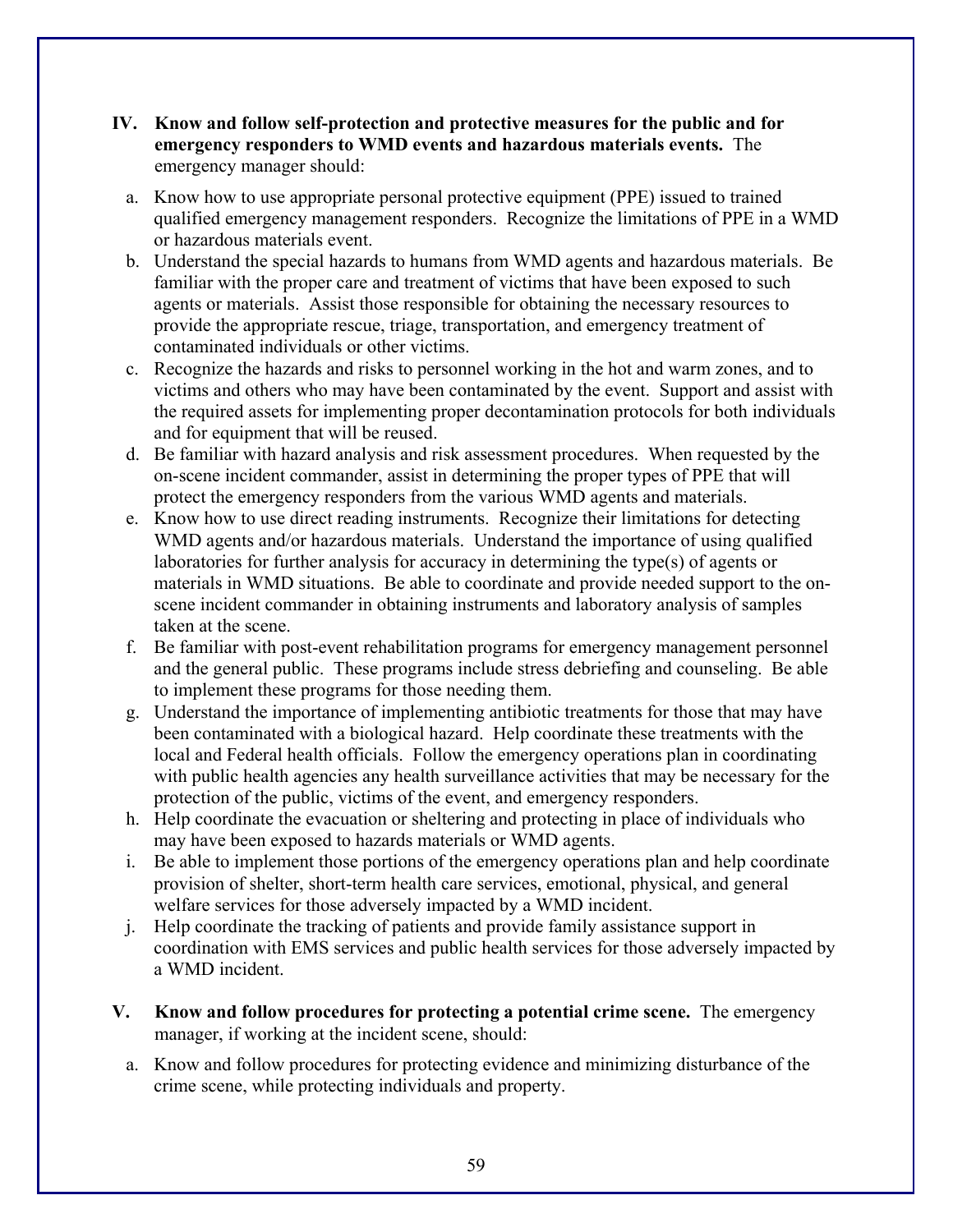- b. Ensure that emergency management personnel follow the protocols to minimize disturbing the crime scene in coordination with law enforcement managers and the on-scene incident commander.
- c. Understand fully the roles and jurisdiction of Federal agencies in a WMD event.
- d. Recognize a terrorist incident. Be able to identify evidence that could be useful to the investigation of the crime scene. Share vital information and intelligence with the appropriate agencies and managers.
- **VI. Know how to interface with and integrate requisite emergency support services and resources among the Emergency Operations Center management and the incident or unified command on-scene incident management team. Be familiar with the coordination functions and procedures that are to be conducted by and with the Emergency Operations Center in support of on-scene emergency response activities.**  The emergency manager should:
	- a. Know how to develop and assist in the implementation of mutual aid protocols for hazardous materials and WMD incidents for his/her agency's jurisdictions.
	- b. Know how to develop and maintain an inventory of local resources. Know how to find out what State resources and assets could be available if needed at the scene of a WMD incident.
	- c. Be able to assist those responsible for the development, management, and coordination of training of emergency management agency directors, supervisors, and staff in WMD response planning, support, and related duties and functions to be performed by the emergency management agency. Be able to develop task lists with performance standards for each staff member to help ensure that staff have the skills and resources to perform their job and meet established performance standards.
	- d. Know how to develop task performance standards that relate to and conform to the emergency operations plan functions and tasks. Develop (or support those responsible for the design and development) an integrated exercise training program involving interagency, multi-jurisdictional/regional emergency response, and support organizations to evaluate the level of preparedness and effectiveness and the emergency operations plan for responding to potential WMD or hazardous materials incidents.
	- e. Support the on-scene incident commander or unified command team in coordinating a large-scale interagency, multi-jurisdictional emergency and support organization response to a WMD or hazardous materials incident within the jurisdiction of the emergency management agency.
	- f. Work with other agencies expected to respond to WMD incidents in developing task lists with performance standards for each task to ensure that staff of the various agencies have the skills, abilities, and resources to meet the performance standards related to their response to a WMD incident. Help coordinate requests for resources for local WMD training for all potential responding agencies and organizations.
	- g. Follow the emergency operations plan in coordinating the activities of volunteer agencies, ham radio operators, and community emergency response teams that may be involved in a WMD or hazardous materials incident.
	- h. Plan for and track available resources and resources that may be needed for a response to a WMD or hazardous material incident. Plan for secure facilities (including redundant and backup facilities) for use during and after a WMD incident.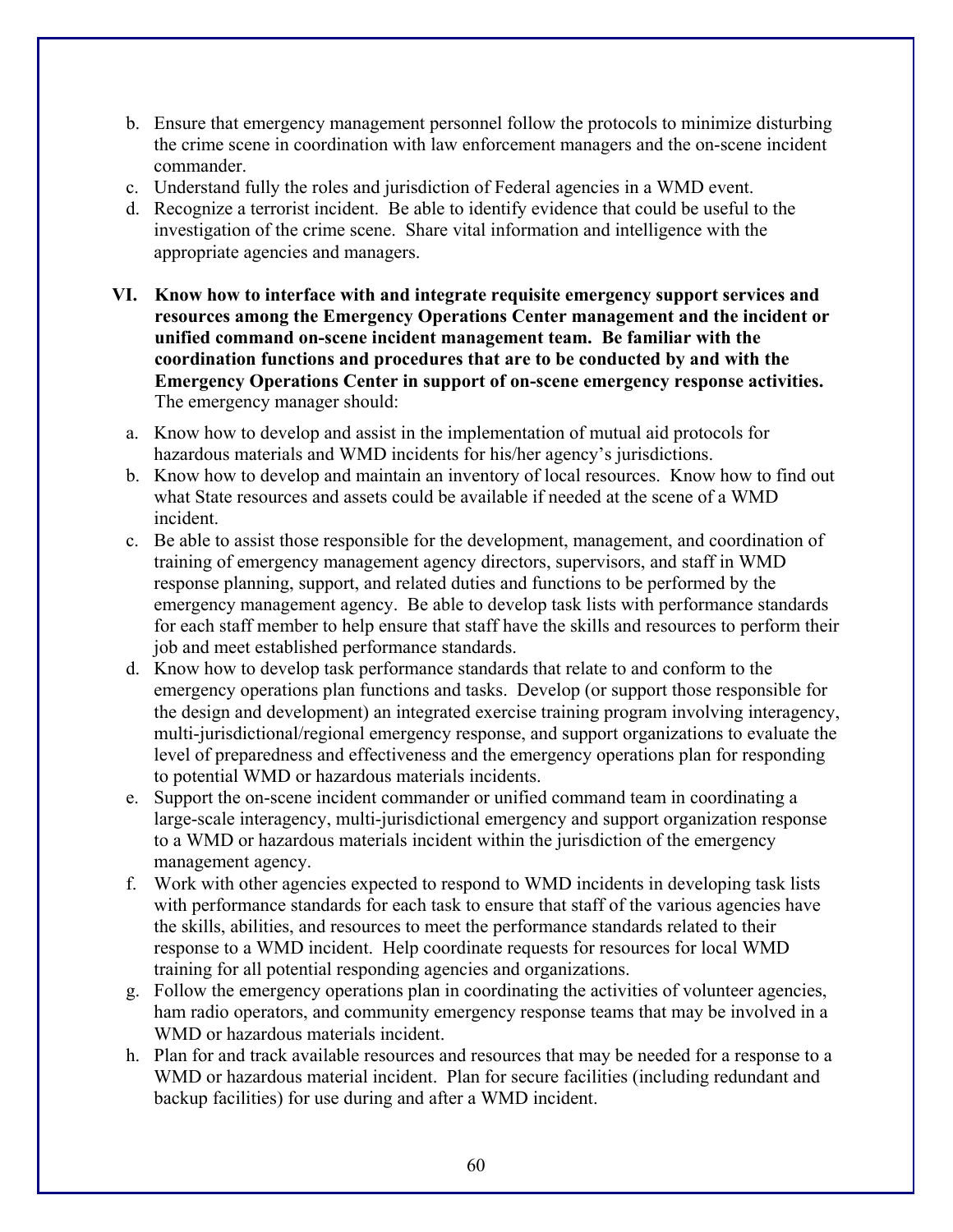- i. Serve as a liaison official and coordinate local, State and Federal resources and assets in support of the on-scene incident commander or unified command team. Be able to apply the resource allocation plan when needed.
- j. Support those responsible for management and coordination of the local or State salvage and cost-recovery program, including the vehicle and equipment restoration efforts, after the WMD emergency incident is concluded.
- k. Coordinate development and implementation of procedures for requesting, acquiring, distributing, and securing needed resources for WMD incidents. Know how to access materials from the national pharmaceutical stockpile in coordination with CDC.
- l. Be able to plan and coordinate public warnings, instructions, and information updates in concert with the media-management plan and as covered in the emergency operations plan.
- m. Know how to develop plans, procedures, and protocols for emergency response to a WMD incident. Be able to manage and coordinate the activities of the emergency management agency before, during, and after a WMD incident.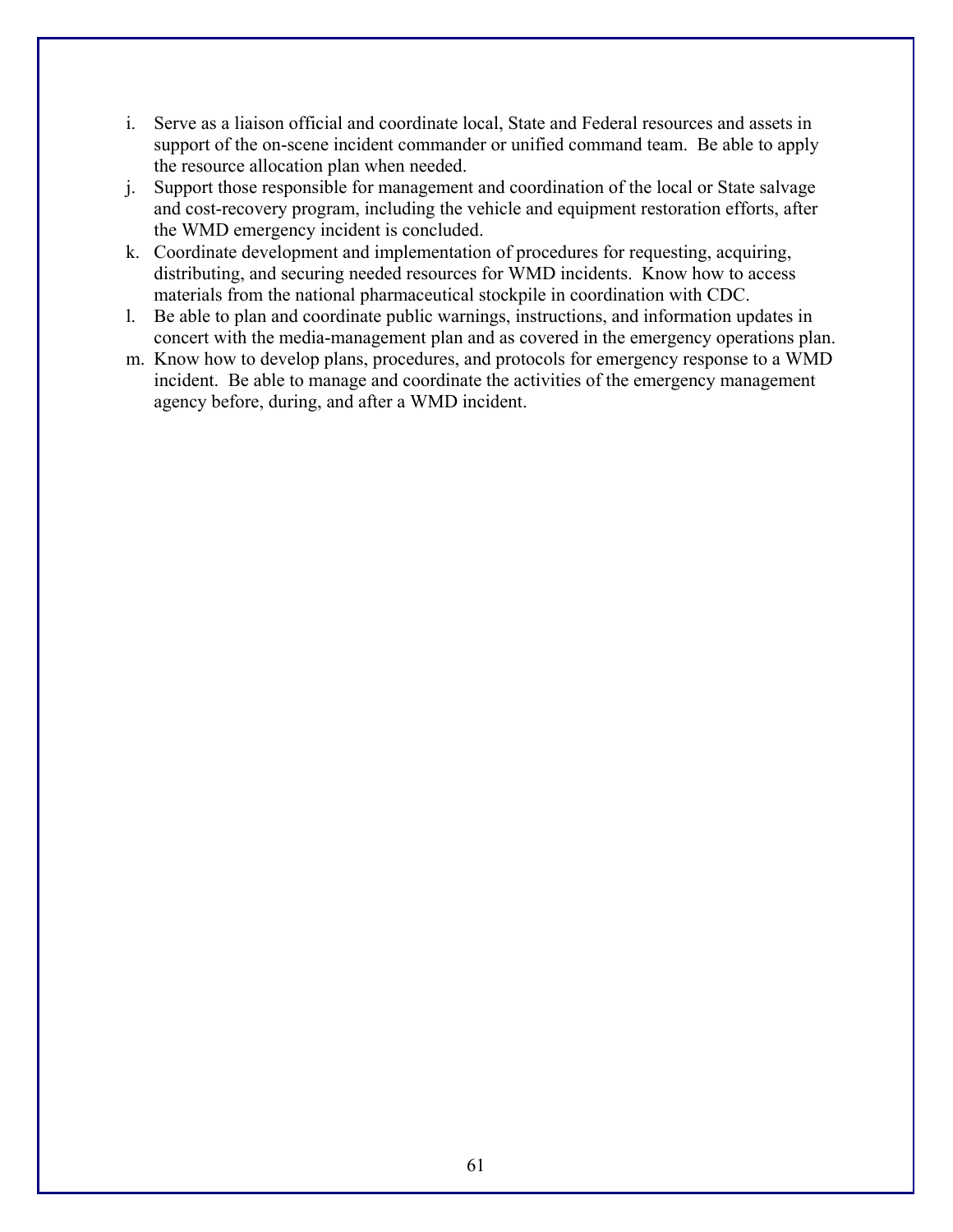### **F. Public Works**

#### PLANNING AND MANAGEMENT LEVEL FOR PUBLIC WORKS MANAGERS AND SUPERVISORS FOR EVENTS INVOLVING WEAPONS OF MASS DESTRUCTION

*PLANNING AND MANAGEMENT LEVEL: Addresses training requirements for all public works supervisors; planners, engineers, and superintendent/agency directors employed by public works facilities associated with a local jurisdiction involved in planning for emergency response to a WMD incident including one at a public works facility. Public works facilities, such as wastewater treatment or drinking water operations or a nuclear power plant, may represent WMD targets within the local jurisdiction. Properly trained public works managers will improve the overall effectiveness of emergency planning and preparedness for response to an incident within the local jurisdiction. Typically, it is assumed that non-public works personnel will constitute the emergency response organizations or resources. If, however, an incident were to occur at a power plant or other public works plant, the employees of the particular plant likely would be the first responders in protecting their own personnel.* 

#### **PLANNING AND MANAGEMENT LEVEL GUIDELINES FOR PUBLIC WORKS MANAGERS AND SUPERVISORS:**

- **I. Have successfully completed appropriate and qualified training at the awareness and management levels for events involving hazardous materials and WMD agents.** The public works supervisors and managers should:
	- a. Complete training in (or have had equivalent training and relevant experience) and understand the standard performance guidelines for public works employees at the Awareness Level, Performance Level, and Management Level for public works managers and supervisors.
	- b. Know how to implement the generic Incident Command System or the public works agency's incident management system. Be able to implement the public works agency preplans and carry out the duties and responsibilities assigned to the agency.
	- c. Understand the hazards and risks associated with public works employees responding to an emergency incident on the plant site. Recognize the hazards and risks associated with public works personnel using chemical protective clothing and equipment. Understand the limitations of such clothing and equipment.
	- d. Be able to implement the public works agency emergency plan. Know how to interface and integrate with local and regional emergency response organizations in a WMD or hazardous materials event.
	- e. Understand the roles of public works personnel in the local emergency response plan. Know how to access available assets through the on-scene incident commander.
	- f. Understand what Federal assets and assistance may be available to help in handling a WMD or hazardous materials event.
	- g. Recognize the importance of implementing appropriate decontamination procedures to protect public works responders and equipment that may be reused.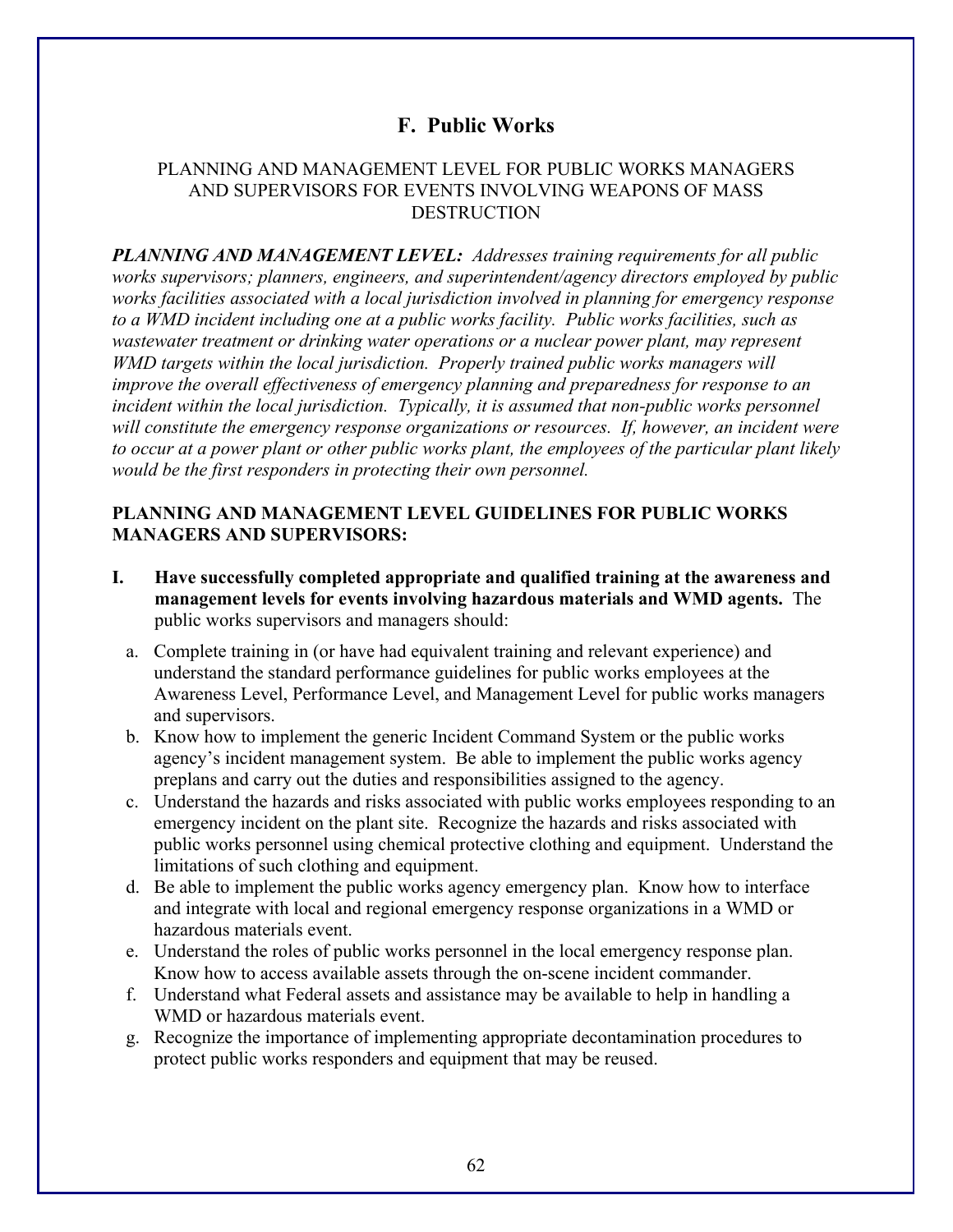- **II. Know and follow Incident Command System and Unified Command System procedures and requirements for implementing each system. Understand how the systems are implemented and integrated. Know what information the on-scene incident commander will need from the public works supervisor or manager. Be familiar with the full range of coordinating activities and duties of the public works agencies. Understand the Incident Command System and the Unified Command System.** The public works supervisors and managers should:
	- a. Understand the basic functions for operating the department Incident Command System. Know how to assess the need for additional resources and be able to obtain these resources as needed.
	- b. Understand Emergency Operations Center (EOC) responsibilities. Be able to interface and coordinate with them.
	- c. Understand the applications and interfaces of the Unified Command System with the Incident Command System and the methods and practices that are used to implement the Unified Command System on the scene of a WMD or hazardous materials event.
	- d. Help the incident commander complete all termination documentation for the event as they relate to public works emergency operations rendered at the scene.
	- e. Conduct or assist in conducting a critique of the actions taken during the response to the WMD and/or hazardous materials event. Assist the incident commander (or designee) in conducting the incident critique and documenting lessons learned. These supervisors and managers will collect the post-incident evaluations and documentation, conduct a postincident assessment of damages, and develop short- and long-term recovery strategies for the public works facilities and functions.
	- f. Know how to develop a media-management plan in coordination with the on-scene incident commander. Be able to implement the media-management plan and integrate the plan with the other agencies involved with the event.
	- g. Assist the on-scene commander or unified leadership team with public works-related issues or problems to assist in working towards a successful conclusion.
	- h. Be able to advise the incident commander or management team about cost-recovery efforts associated with public works facilities, as well as assessment of damages to public works facilities. Coordinate these activities among the agencies and organizations involved in any structural or infrastructure recovery and cleanup efforts.
	- i. Understand and manage, to the extent possible, the potential environmental impact to public works associated with a WMD incident.
- **III. Know how to develop appropriate plans for actions to be taken by the public works agency when a WMD and hazardous materials event occurs. Know how to coordinate plans with the on-scene incident commander. Know what steps to take to assist in planning operational goals and objectives that are to be followed on site in cooperation with the on-scene incident commander in bringing the event to a successful conclusion.** The public works supervisors and managers should:
	- a. Know what local, State and Federal assets are available. Be able to access these assets in addressing the public works-related hazards on the scene. Have the necessary communication equipment to request assets that may be needed on the scene. Coordinate these activities with the on-scene incident commander or the unified command team.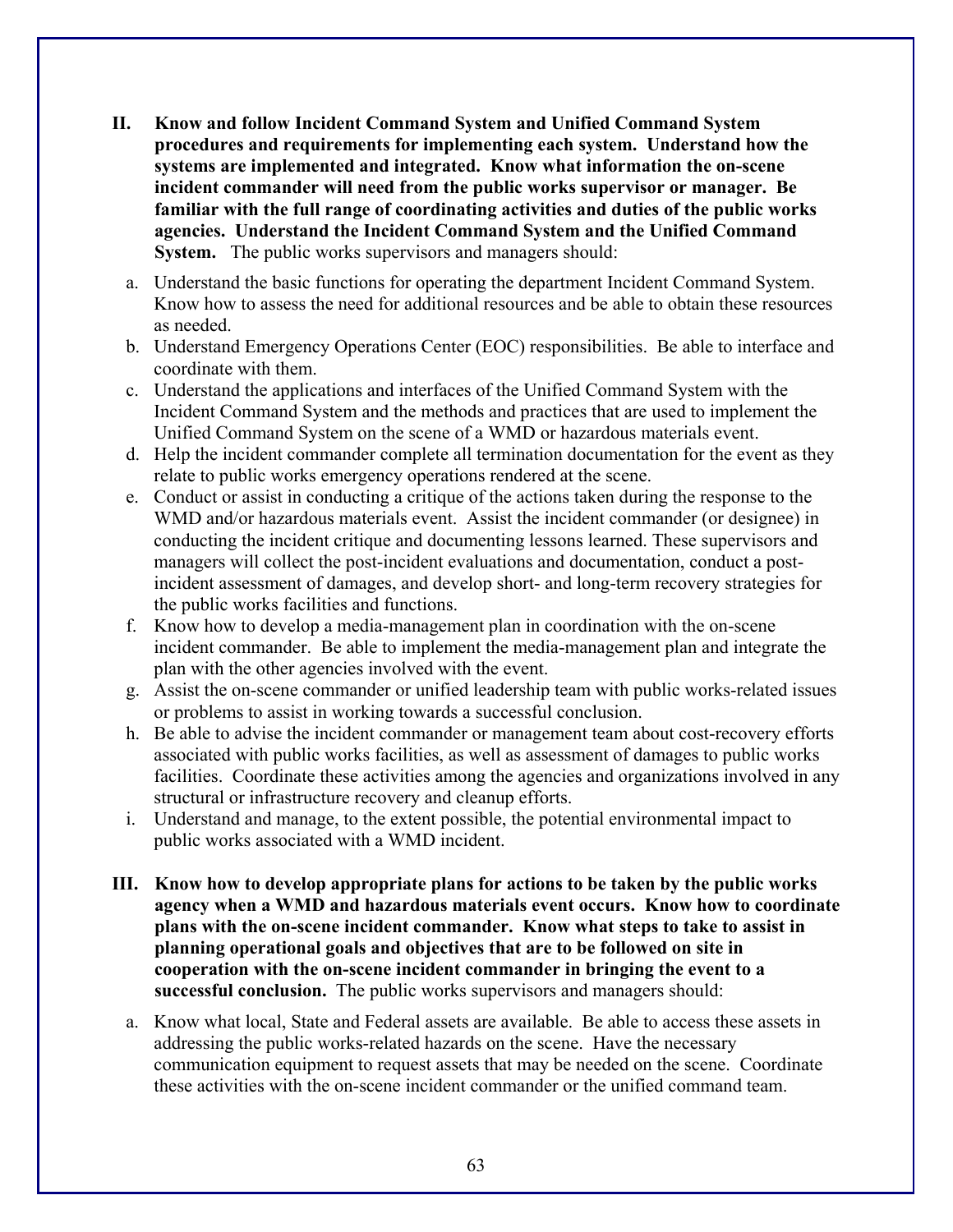- b. Understand the public works agency role in the Emergency Operations Center plan. Coordinate with the on-scene incident commander or unified command team.
- c. Know how to develop and help implement a plan for continuity of public works services and for establishment of alternative facilities and redundant capabilities for public works services in a WMD event. Coordinate these efforts with the incident commander or unified command team. Be able to alter existing plans to fit the circumstances of the actual incident. Coordinate development, implementation, and alteration of the plan with the onscene incident commander and Emergency Operations Center.
- d. Be familiar with the methodologies used to conduct vulnerability assessments and risk assessments for properly protecting the public works services. Be able to assess the vulnerability of public works facilities to a WMD or hazardous materials event.
- e. Be able to identify potential targets for domestic attacks. Know the tactics that may potentially be used with local targets. Be able to develop preplans to secure public works facilities in a potential WMD or hazardous materials event.
- f. Know how to collect and assure vital intelligence and information related to public works facilities (including a system's analysis for everyday operations). Share intelligence with all appropriate agencies and managers.
- **IV. Know and follow self-protection and protective measures for the public and for public works emergency responders in WMD events and hazardous materials events.** The public works supervisors and managers should:
	- a. Know how to use, inspect, and maintain personal protective equipment (PPE) issued by the department for use in such an event. Understand the limitations of this equipment in protecting personnel exposed to WMD agents or materials and hazardous materials.
	- b. Recognize the special hazards to humans from WMD agents and hazardous materials. Take the necessary precautions in caring for victims that have been exposed to such agents or materials. Know how to obtain the resources to protect public works employees involved in a potential WMD incident.
	- c. Understand the hazards, characteristics of WMD events, and risks to personnel who are to work in the hot and warm zones. Understand the importance of following the proper decontamination protocols. Be able to develop protocols that will be effective for both individuals and for equipment that will be reused.
	- d. Know how to conduct hazard analysis and risk assessment procedures. Know how to determine what PPE will protect public works employees from the various WMD agents and materials that could be present.
	- e. Know how to obtain post-event rehabilitation services for public works personnel adversely impacted by a WMD event. These services may include stress debriefing and counseling.
	- f. Help coordinate or assist in evacuating, sheltering, and protecting public works personnel and members of the public who may have been exposed to the hazards on the incident scene.
	- g. Help coordinate shelter, short-term health care services, emotional and physical needs, and general welfare for those impacted adversely by a WMD incident.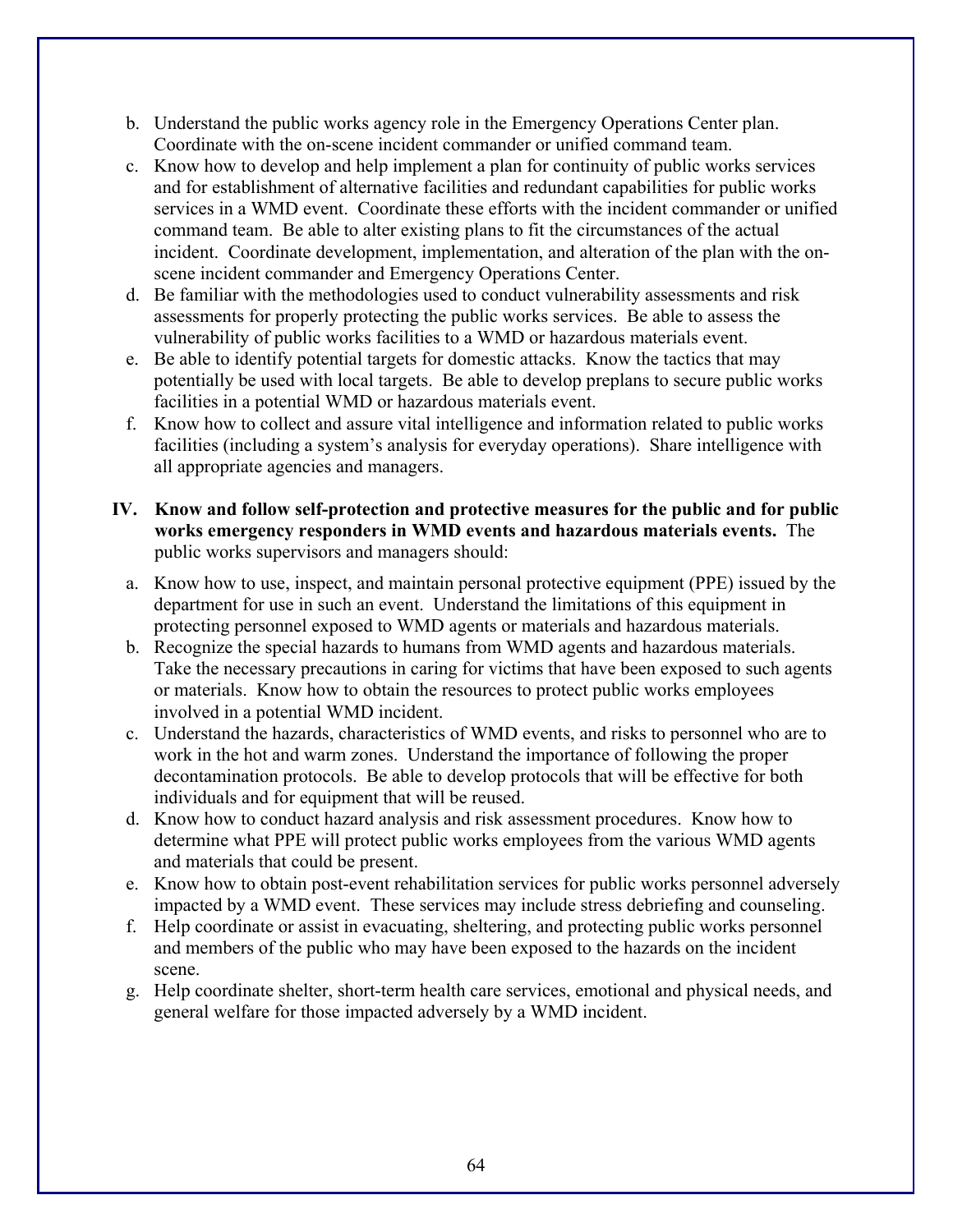- **V. Know and follow procedures for protecting a potential crime scene.** The public works supervisors and managers should:
- a. Follow procedures for protecting evidence and minimizing disturbance of the crime scene to the maximum extent possible, while protecting life and property.
- b. Be able to implement and have public works personnel follow the protocols to minimize disturbing the crime scene in coordination with law enforcement managers and the onscene incident commander.
- c. Understand the roles and jurisdiction of Federal agencies in a WMD event.
- d. Be able to recognize a terrorist incident and identify evidence that could be useful to the investigation of the crime scene. Ensure that vital information and intelligence is shared with the appropriate agencies and managers.
- **VI. Know how to interface and integrate emergency support services and resources that will be needed (or are needed) among the Emergency Operations Center, the on-scene incident management team, and public works facilities and agencies. Be familiar with the coordination functions and procedures that are to be conducted by public works with the Emergency Operations Center to support on-scene emergency response activities**. The public works supervisors and managers should:
	- a. Know how to develop and assist in implementation of mutual aid protocols for hazardous materials and WMD incidents within agency jurisdiction.
	- b. Know how to develop and coordinate training of public works directors, supervisors, and staff in WMD response planning, their participation in response planning efforts, and in the exercise of the plan as it is related to the duties and functions to be performed by public works. This will also include cross-training technical public works support personnel.
	- c. Know how to manage the handling of contaminated debris for evidentiary and safety purposes.
	- d. Be familiar with the methodologies for vehicle and equipment restoration after decontamination procedures have been completed.
	- e. Assist in the integration of volunteers, local community groups, and individuals with needed expertise and in training of these potential responding agencies and organizations.
	- f. Understand the benefits of advanced electronics utilization for public works facilities.
	- g. Know how to develop public works teams to support the Urban Search and Rescue (USAR) teams for potential WMD incidents.
	- h. Be able to develop plans, procedures and protocols for emergency response to a WMD incident. Manage and coordinate the activities of the public works agencies before, during, and after a WMD incident.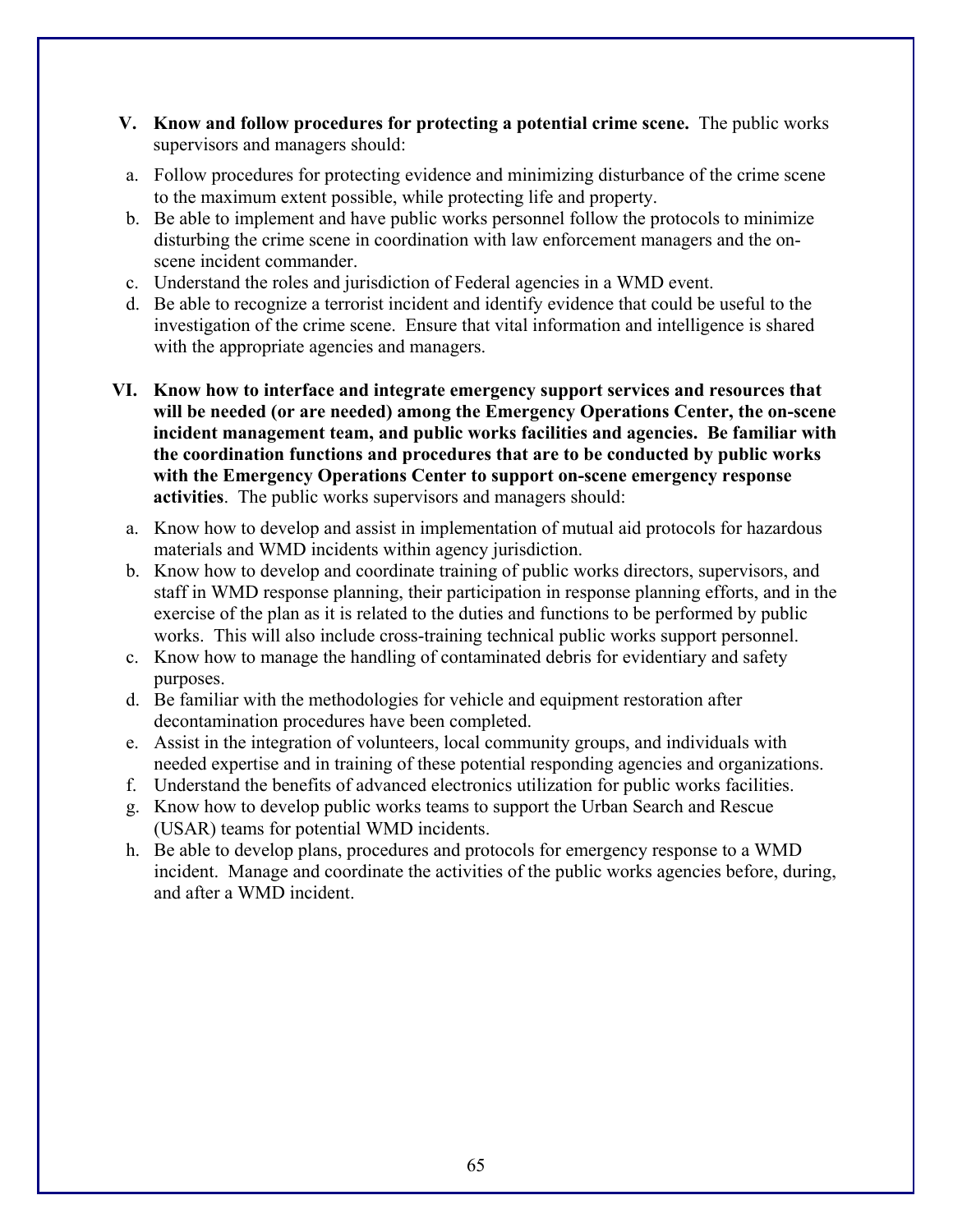# **APPENDIX TO PLANNING AND MANAGEMENT LEVEL GUIDELINES**

### **Skilled Support and Specialist Employees**

#### **GUIDELINES FOR SKILLED SUPPORT PERSONNEL AND SPECIALIST EMPLOYEES FOR EVENTS INVOLVING WEAPONS OF MASS DESTRUCTION**

The emergency response community has a variety of outside sources that it will rely on when special circumstances at the scene require some type of assistance that the emergency services are not typically skilled in providing. This can occur at a hazardous materials emergency response or at a WMD incident. For example, there may be the need for a crane operator or a tow truck driver or it could be that a highly technical problem or issue has arisen and the incident commander requests assistance to better understand and resolve the problem or issue. In this situation a person, who is not an emergency responder but who is highly knowledgeable about the topic or issue may be called to the scene.

The OSHA Hazardous Waste Operations and Emergency Response (HAZWOPER) standard already recognizes that these types of individuals may be called to the scene to assist in the mitigation, control, or other aspects to aid the Incident Commander, as necessary. HAZWOPER rules include provisions for Skilled Support Personnel, who have expertise in particular activities that are needed in the response, but that cannot be performed promptly by the responding units, such as crane operators or tow truck drivers. These persons are not expected to be trained emergency responders, nor are they expected to have prior training in accordance with HAZWOPER guidelines. Because it is likely that these persons will be exposed to the hazards at the emergency response scene, they should receive appropriate on-scene briefing with respect to safety and health protections.

Generally speaking, the skilled support persons are asked to come to fulfill a particular task. They should be briefed on safety and health hazards they may encounter. They should also be briefed on the types of control measures that the incident commander wants them to follow. Typically, these persons understand the hazards they face in doing their job on a normal day. This briefing is intended to alert them about extraordinary or unusual hazards that they may face and procedures to help protect them. No one will be asking someone to perform a job task that the person cannot be reasonably protected from on-scene hazards, although there may or will still be some risk involved.

Specialist employees are those that have knowledge and expertise regarding particular hazards, equipment, processes, or chemicals that may be present at the emergency incident scene. The incident commander would like to have the benefit of their wisdom on the given subject. These personnel are expected to provide technical advice and assistance to the incident commander and it is assumed that they generally will not be exposed to hazards on the scene. However, certain experts or specialist employees of railroad companies or chemical manufacturers may have been trained to work in Level A suits, if necessary. These personnel should receive training, and each year, demonstrate their competency in the area of their specialization.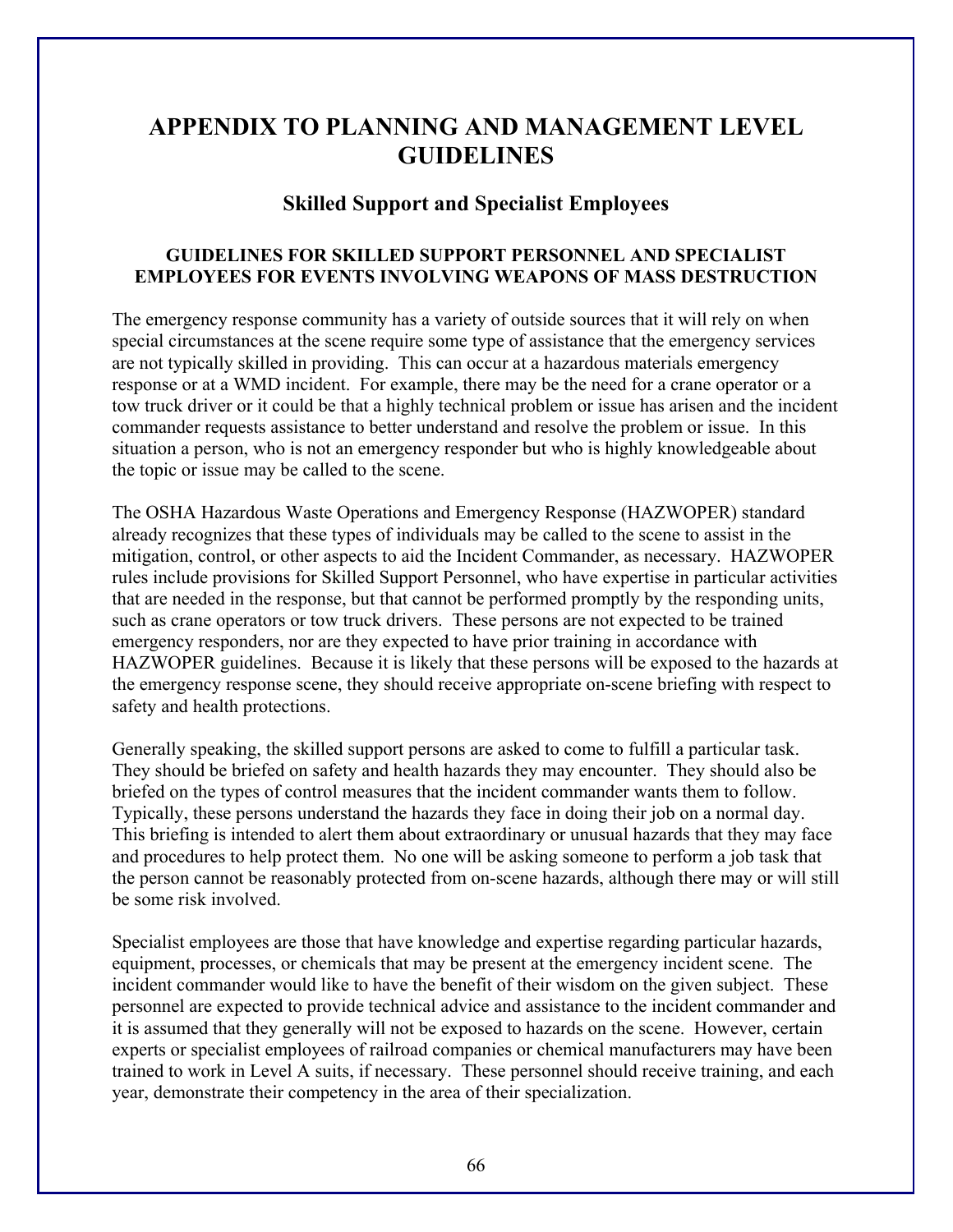For more definitive guidance, NFPA 472 specifically addresses this category of an individual who may be sent to the scene. NFPA 472 defines two categories of such responders—Private Sector Specialist Employees B and Specialist Employees C. Competencies are listed for both categories based on the prerequisite that all such individuals receive first response awareness level training. A distinction is drawn between category B and C with respect to additional training for category C specialists based on the assumption that these personnel may be required to work in the hot or warm zones.

Once emergency response operations are concluded and recovery and cleanup operations begin, those workers involved in these activities will not be considered emergency response workers and will be covered by other OSHA requirements. This appendix addresses only those workers called to the emergency scene to render some assistance to the incident commander, the Unified Command team, and the response team that is on scene.

#### **Training Guidelines for Emergency Response "Skilled Support Personnel" and "Specialist Employees" in a WMD Incident Response:**

**I. Skilled Support Personnel:** Skilled support personnel who may be called on to perform many functions in a WMD emergency response and who are the ones that will be relied upon in the local emergency response plan should receive awareness training, at the very least. It is suggested that these skilled support personnel receive the **Awareness Level for Public Works Personnel for Events Involving Weapons of Mass Destruction** guidelines provided to public works agency employees before they have to respond to a WMD incident.

**II. Specialist Employees:** Specialist employees may be called upon in a WMD incident response to provide information and technical advise unique to their particular specialty, or they may be asked to perform some specific tasks that they are expert in performing that the incident commander needs to be undertaken at the scene. These specialist employees are to receive annual training in their area of expertise. They also should be trained in how to work within an incident command system. It is suggested that these specialist employees be given as a minimum the Emergency Management **Awareness Level for Emergency Management Personnel for Events Involving Weapons of Mass Destruction** guidelines provided to emergency management employees before they have to respond to a WMD incident.

Personnel expected to wear chemical protective clothing and perform unique tasks in the hot zone will need additional training beyond the awareness level guidelines. It is suggested that these specialist employees receive at a minimum the HazMat **Performance Level for HazMat Responders for Events Involving Weapons of Mass Destruction** guidelines before they have to respond to a WMD incident.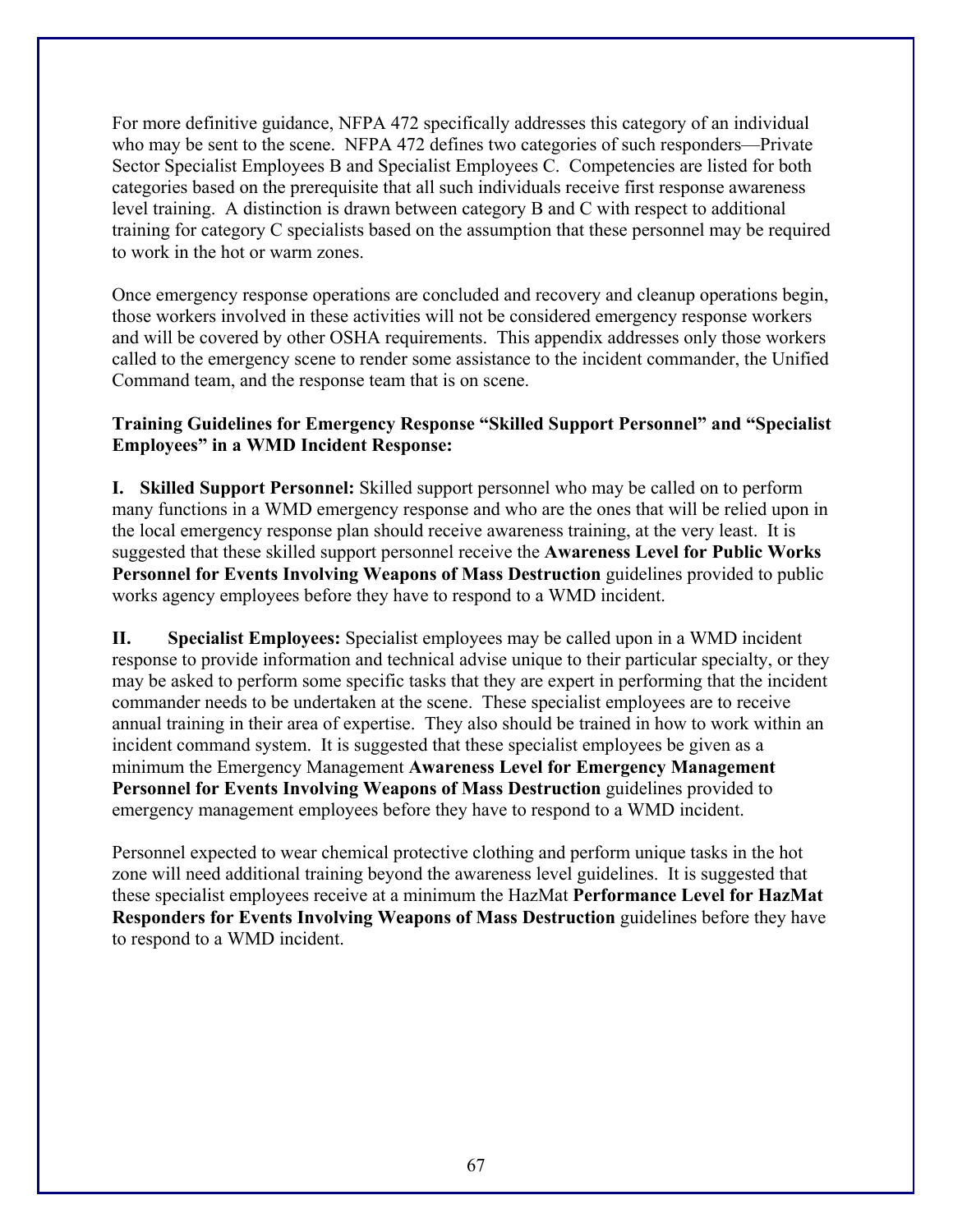## **GLOSSARY OF TERMS**

**AGENCY:** An agency is a division of government with a specific function, or a nongovernmental organization (e.g., private contractor, business, etc.) that offers a particular kind of assistance. In Incident Command System (ICS), agencies are defined as jurisdictional (having statutory responsibility for incident mitigation), or assisting and/or cooperating (providing resources and/or assistance). (See Assisting Agency, Cooperating Agency and Multi-agency.)

**ASSESSMENT:** (Pre and Post-disaster) (sometimes Hazard, Risk, Damage or Needs Assessment) The process of determining the impact of a potential or real disaster or event on a society. It addresses the need for preparedness to prevent or mitigate the potential event, and/or immediate, emergency measures to save and sustain the lives of survivors, and the possibilities for expediting recovery and development. Assessment is an interdisciplinary process undertaken in phases and involving data gathering surveys and the collation, evaluation and interpretation of information from various sources concerning both direct and indirect estimated and/or real losses, short- and long-term effects. It involves determining what could happen and/or what has happened and what assistance might be needed, but also defining objectives and how relevant assistance can actually be provided to the victims. It requires attention to both short-term needs and long-term implications.

**ASSISTANCE:** The provision on a humanitarian basis of material aid and services necessary to enable people to meet their basic needs for shelter, clothing, water and food. Assistance is available for extended periods, unlike relief supplies and services that are provided, free of charge, in the period immediately following a crisis.

**BUDDY SYSTEM:** A means of pairing up or organizing workers to work as a team usually in pairs where each is to lookout for the wellbeing of the other team member as they perform their assigned tasks.

**COLD ZONE:** Represents the outer boundary of an emergency incident and an area of the least potential for contaminant exposure to workers and others. It is generally an area intended to act as a buffer to keep persons not involved in the response away from the incident at a safe distance.

**COMMAND POST:** (See Incident Command Post)

**CHEMTREC:** The Chemical Transportation Emergency Center is a service of the American Chemistry Council. It provides a 24-hour, seven days a week technical information service on chemicals that could be involved in emergencies throughout the United States and elsewhere.

**CHRONIC EXPOSURE:** This is where there is a long duration of time in a contaminant atmosphere or repeated exposures to the contaminant that can cause adverse health effects. These adverse health effects usually manifest themselves after a long period of time from multiple exposures to the contaminant.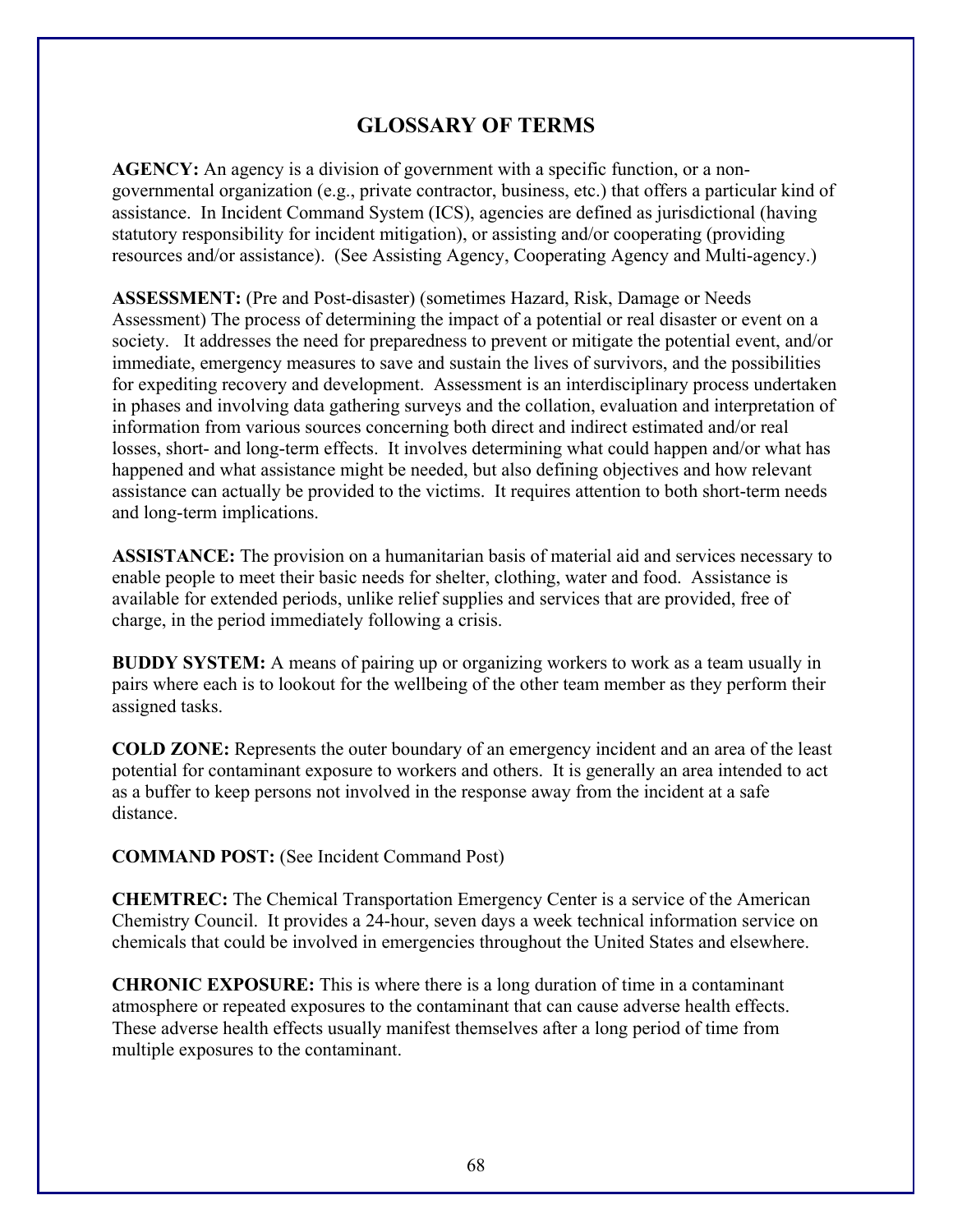**COMMAND:** The act of directing and/or controlling resources at an incident by virtue of explicit legal, agency, or delegated authority. May also refer to the Incident Commander.

**CRITICAL INCIDENT STRESS MANAGEMENT (CISM)** Critical incident stress is a normal response of a healthy person to an abnormal event. Management is conducted through processes like defusing, debriefing and demobilization. The process takes a comprehensive, systematic and multi-component approach.

**CRITIQUE:** A meeting or discussion of the pros and cons of how an emergency response incident was conducted by those who participated in the response. This is an element of the termination process of an emergency response that is conducted at the conclusion of the emergency incident's response efforts.

**DECONTAMINATION:** The process of removing or reducing the level of contaminants on persons, tools, supplies and equipment. It is generally used to remove harmful levels of contaminants that will adversely affect human health or wellbeing.

**DEGRADATION:** The destruction of equipment such as chemical protective clothing and monitoring instruments that is caused by chemical or physical decomposition of such equipment or its components.

**EMERGENCY MANAGER:** The individual within each jurisdiction that is delegated the dayto-day responsibility for the development, testing, exercising and revising the emergency operations plan and maintenance of all emergency management coordination efforts.

**EMERGENCY MANAGEMENT:** The organized analysis, planning, decision making, assignment, and coordination to available resources to the mitigation of, preparedness for, response to, or recovery from emergencies of any kind, whether man-made or natural sources.

**EMERGENCY OPERATIONS CENTER (EOC):** A location from which centralized emergency management can be performed, generally by civil government officials (municipal, county, State and Federal). EOC facilities are established by an agency or jurisdiction to coordinate the overall agency or jurisdictional response and to provide support for the control or mitigation of an emergency.

**EMERGENCY OPERATIONS PLAN (EOP):** A State or local document that describes actions to be taken in the event of natural disasters, technological accidents, or weapons of mass destruction attack. It identifies authorities, relationships, and the actions to be taken by whom, what, when, and where, based on predetermined assumptions, objectives, and existing capabilities.

**EMERGENCY RESPONSE:** Those organized actions taken by trained people to assist in controlling and/or reducing the level of losses and associated human suffering that has or could have resulted from an emergency incident.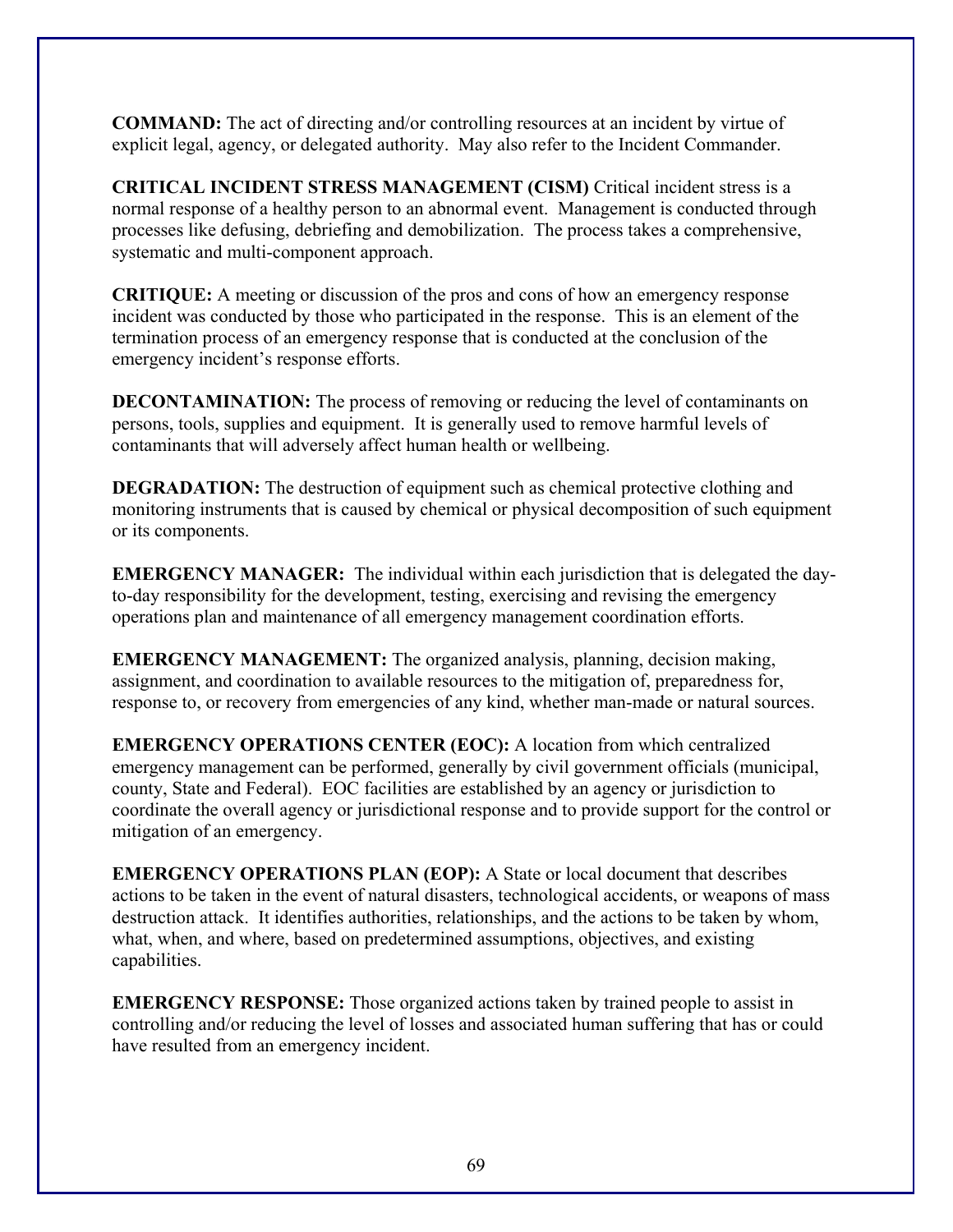**EMERGENCY RESPONSE AGENCY:** Any organization responding to an emergency, or providing mutual aid support to such an organization, whether in the field, at the scene of an incident, or to an emergency operations center.

**EMERGENCY RESPONSE PERSONNEL:** Personnel involved with an agency's response to an emergency.

**EMERGENCY RESPONSE PLAN:** A written document that sets forth the tasks or actions that are to be taken once an emergency incident is reported to have occurred. The emergency response plan will usually contain contingency plans for the various types of emergencies that are anticipated to be encountered.

**FULL PROTECTIVE CLOTHING:** This means that the person is fully covered from head to foot in a protective envelope of clothing materials and includes a respiratory protective device that is to prevent or minimize exposure to the contaminant and injury to the person involved in emergency response operations.

**HAZARD ANALYSIS:** The identification of the potential for and the magnitude of an occurrence of a given hazard causing an emergency incident. It contains three basic parts: the identification of the hazard, the assessment of the hazard and the controls available that could impact the given hazard. There are various methodologies that are typically used to perform this work, from relatively unsophisticated methods up to and including very complex methods that involve modeling.

**HAZARD ASSESSMENT:** An evaluation to identify the likelihood of a specific hazardous event's consequences. It is an evaluated process to measure or estimate the consequences of the event if it was to occur.

**HAZARD CONTROL:** Any approach or step that is taken to eliminate, prevent or minimize a hazard that could lead to an emergency incident or one that could cause an emergency incident to become more severe. The steps that could be taken may be personal protective equipment or administrative controls up to and including engineering approaches.

**HAZARD IDENTIFICATION:** This is the process of identifying the intrinsic properties harmful to humans, to process equipment, and/or to the environment that a material has and/or that an activity or industrial process has.

**HAZARDOUS MATERIAL:** A chemical or substance that is regulated by the U.S. Department of Transportation (DOT) because of its inherent nature of being harmful to the public health and/or the environment. DOT regulates interstate and intrastate commercial transport of these materials.

**HAZARDOUS SUBSTANCE:** A chemical or material that is regulated by the EPA and/or OSHA because of its inherent nature of being harmful to humans and/or the environment.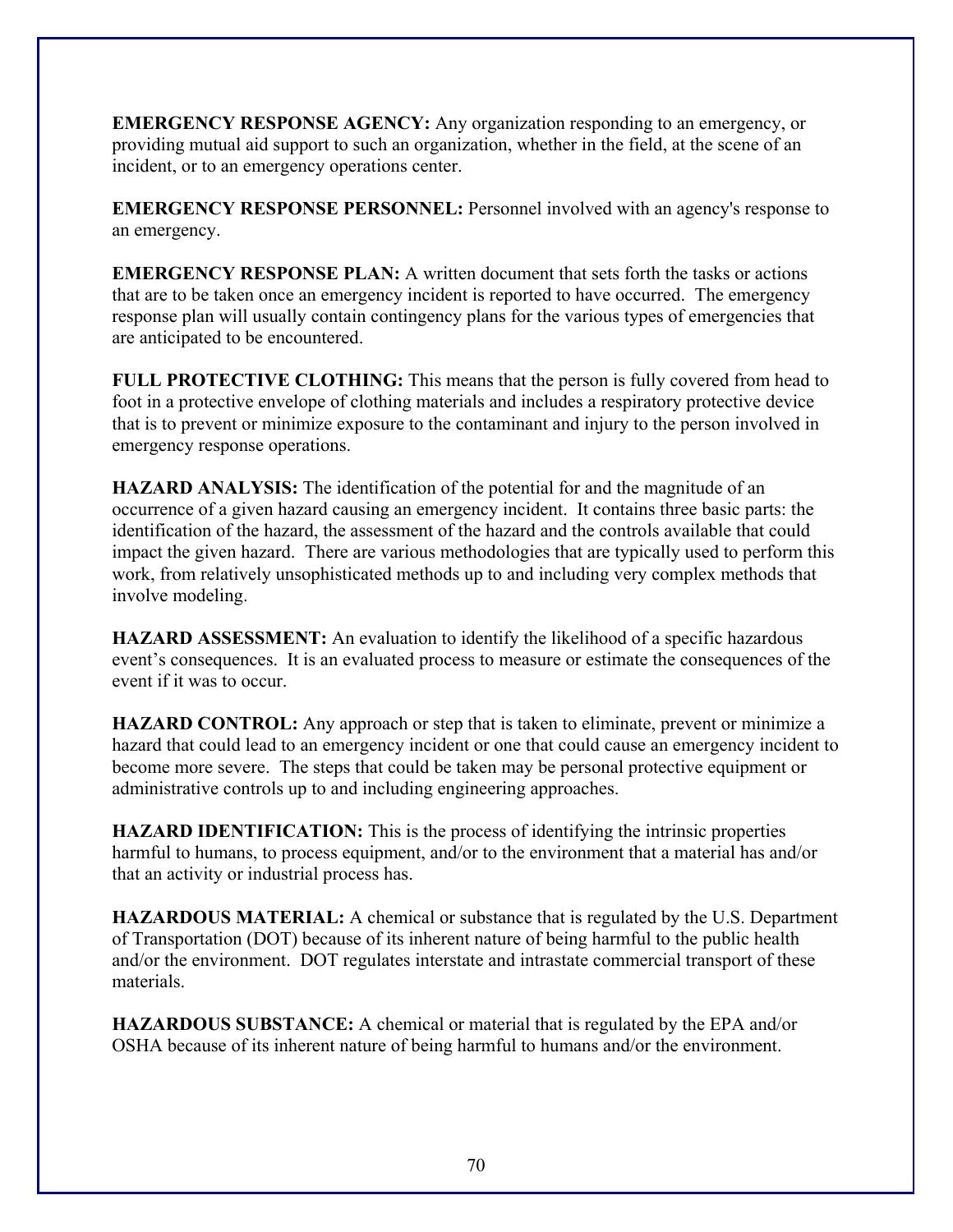**HAZWOPER:** An OSHA standard 29CFR1910.120 that was required by SARA. It stands for "Hazardous Waste Operations and Emergency Response".

**HOT ZONE:** Represents the area with the greatest degree of threat to individuals working in that area and requires the highest level of personal protection equipment. This area has to be clearly marked with banner tape or a satisfactory substitute to indicate to workers the high potential for exposure and thus the greatest level of personal protection.

**INCIDENT ACTION PLAN:** The plan developed at the field response level, which contains objectives reflecting the overall incident strategy and specific tactical actions, and supporting information for the next on-scene operational period. The plan may be oral or written.

**INCIDENT COMMAND POST (ICP):** The location at which the primary command functions are executed. The ICP may be collocated in the cold zone with the incident base or other incident facilities.

**INCIDENT COMMANDER:** The individual responsible for the command of all functions at the field or on-scene response level related to the management of the emergency event.

**INCIDENT COMMAND SYSTEM (ICS):** An organized, coordinated approach to the control and management of emergency response operations at the scene of an emergency event.

LEPC: An abbreviation for a "Local Emergency Planning Committee" that has been required by EPA regulations and by SARA Title III. It is the local community's committee that the State has established that is used to develop and maintain an emergency response plan covering all types of emergencies that may occur in the community.

**LIAISON OFFICER:** A governmental agency official sent to another agency or organization to facilitate interagency communications and coordination.

**NATIONAL CONTINGENCY PLAN (NCP):** The general overall emergency planning document that is to be used by the Federal agencies of the executive branch in assisting the states with handling emergency incidents that occur within the United States or on its borders. The National Response Team makes up the membership of the Federal agencies that have a role to play in the NCP, and they have created the Federal Regional Response Teams that are located in the Federal regional cities so designated.

**NATIONAL RESPONSE CENTER (NRC):** A U.S. Coast Guard-operated communications center that is located in Washington, D.C. It is the location that all inadvertent or accidental spills or releases of reportable quantities or more are to be reported, and it is manned 24 hours a day, seven days a week.

**NATIONAL RESPONSE TEAM (NRT):** Federal cabinet level agencies and selected independent Federal agencies within the Federal government that are involved in assisting in the handling of emergency responses to incidents or assisting the states with handling emergency incidents. The NRT is co-chaired by EPA and the U.S. Coast Guard.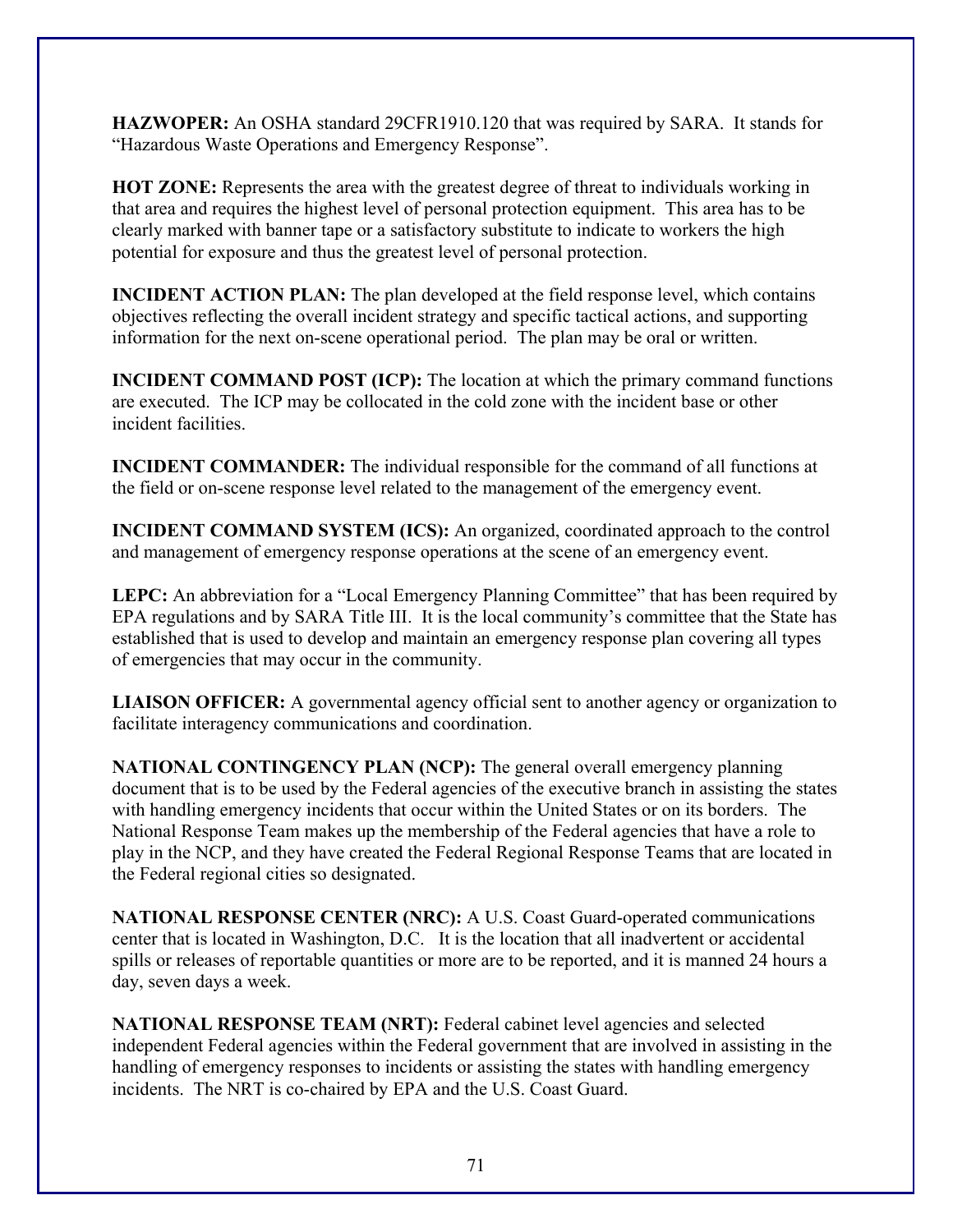**NORTH AMERICAN EMERGENCY RESPONSE GUIDEBOOK (NAERG 2000):** It was developed jointly by the U.S. Department of Transportation (DOT), Transport Canada (TC), and the Secretariat of Communications and Transportation of Mexico (SCT) for use by fire fighters, police, and other emergency services personnel who may be the first to arrive at the scene of a transportation incident involving a hazardous material. It is primarily a guide to aid first responders in (1) quickly identifying the specific or generic classification of the material(s) involved in the incident, and (2) protecting themselves and the general public during this initial response phase of the incident. The NAERG2000 is updated every three years.

**REGIONAL RESPONSE TEAM (RRT):** The United States is divided into 10 Federal regions and each has a response team made up of members from the same Federal agencies that make up the NRT. The RRT interfaces with the states within its region and provides support to the state and local community emergency planning and response efforts.

**RISK ANALYSIS:** A process or methodology used to evaluate the potential harm that may be caused by the inadvertent or purposeful release of a hazardous substance or material outside of its containment. The harm may be to humans, property and/or the environment and determined by and ranked by the use of probabilities.

**RISK ASSESSMENT (sometimes RISK ANALYSIS):** The process of determining the nature and scale of the losses or potential losses (due to catastrophes or disasters) that can be anticipated in particular areas during a specified time period. Risk assessment involves an analysis and combination of both theoretical and empirical data concerning the probabilities of known hazards of particular force or intensities occurring in each area ("hazard mapping"); and the losses (both physical and functional) expected to result from each element at risk in each area from the impact of each potential disaster hazard ("vulnerability analysis and expected loss estimation").

**SAFETY OFFICER:** A member of the Command Staff at the incident or within an EOC responsible for monitoring and assessing safety hazards or unsafe situations at the scene of the emergency, and for developing measures for ensuring personnel safety. The Safety Officer may have assistants.

**SHELTERING IN PLACE:** This is the means of protecting the public by asking them to stay indoors in their homes and businesses until the danger of a harmful gas cloud or other hazard has been determined to have left the area. This determination of when the danger is over is to be made by local authorities in charge of the emergency response efforts.

**STAGING AREA:** The locations set up at an incident scene where resources can be placed while awaiting a tactical assignment. It is also the location where incident personnel and equipment are assigned on a three (3) minute available status or immediate deployment to an operational site within the disaster area.

**STATE EMERGENCY OPERATIONS PLAN (also State Emergency Response Plan):** A State plan which is designated specifically for State-level response to emergencies or major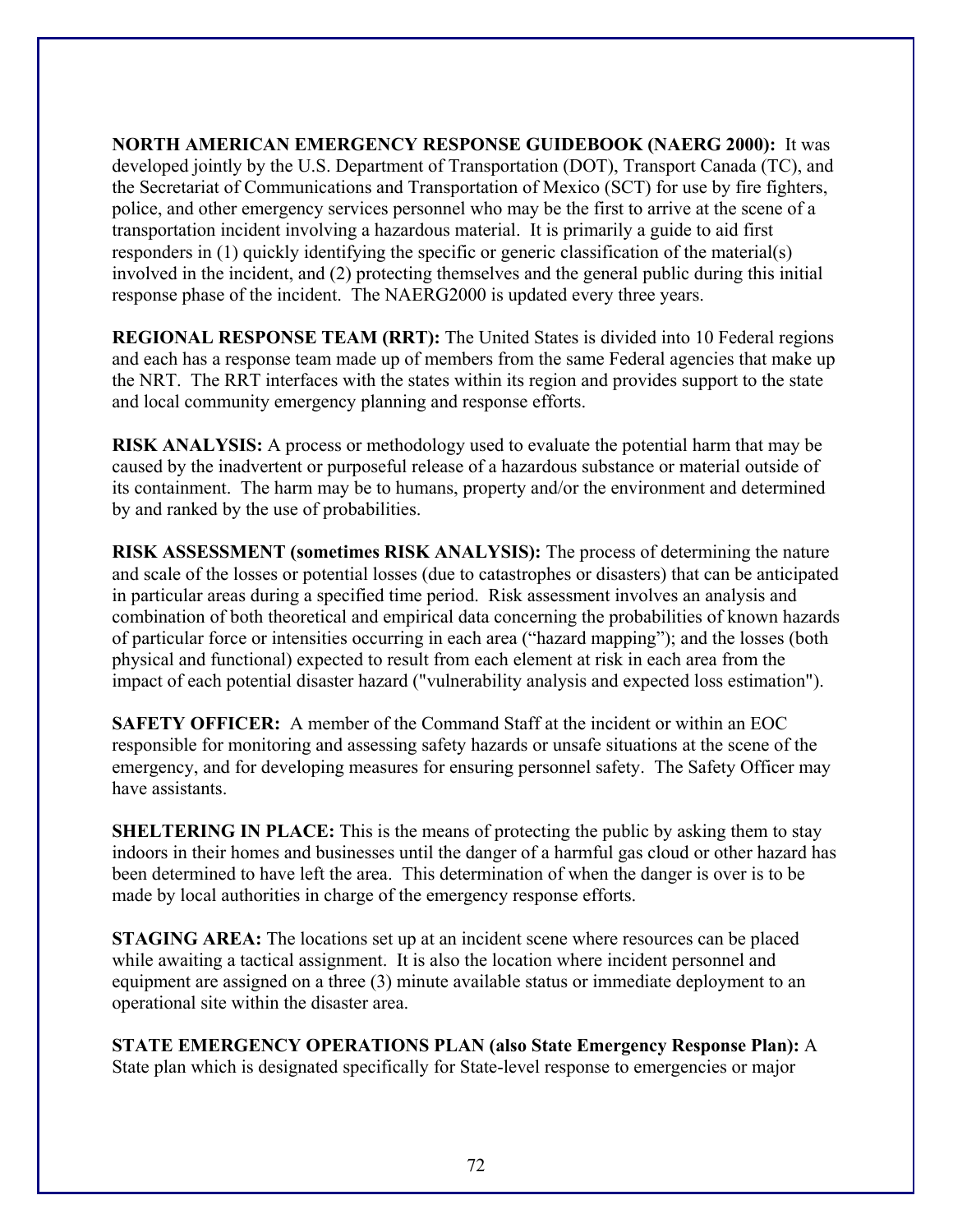disasters and which sets forth actions to be taken by the State and local governments, including those for implementing Federal disaster assistance.

**SUPERFUND AMENDMENTS AND REAUTHORIZATION ACT (SARA):** This law required among other things the local emergency response planning efforts in every state through its Title III "Emergency Planning and Community Right to Know Act" of SARA.

**TECHNICAL SPECIALISTS:** Personnel with special skills who are activated only when needed. Technical Specialists may be needed in the areas of fire behavior, water resources, environmental or medical concerns, resource use, industrial processes, hazardous chemicals, and training areas.

**TERMINATION PROCEDURES:** The part of the ICS in which staff and responders are involved in the preparation of records and documenting the on-scene management decisions, hazard concerns on the scene, and the critique results and discussions. Termination is divided into three phases: debriefing the response staff, post-incident analysis and the critiquing of the emergency incident.

**TERRORISM:** The calculated use of violence or the threat of violence to attain goals that are political, religious, or ideological in nature. This can be done through intimidation, coercion, and use of violence or instilling fear. Terrorism includes a criminal act against persons or property that is intended to influence an audience beyond the immediate victims.

**UNIFIED COMMAND:** In ICS, Unified Command is a unified team effort which allows all agencies with responsibility for the incident, either geographical or functional, to manage an incident by establishing a common set of incident objectives and strategies. This is accomplished without losing or abdicating agency authority, responsibility or accountability. Typically ICS is used in the early stages of an incident, but if it growths substantially larger then the unified command is created at the top to manage the overall incident.

**VULNERABILITY ANALYSIS (or assessment):** The process of estimating the vulnerability to potential disaster hazards of specified elements at risk. For engineering purposes, vulnerability analysis involves the analysis of theoretical and empirical data concerning the effects of particular phenomena on particular types of structures. For more general socioeconomic purposes, it involves consideration of all significant elements in society, including physical, social and economic considerations (both short- and long-term), and the extent to which essential services (and traditional and local coping mechanisms) are able to continue functioning.

**WARM ZONE:** Represents an area of less potential for contaminant exposure to workers and is the zone that contains the decontamination area. The decontamination activity is located on the upwind and upgrade side and extends from the hot zone to the cold zone. This area may also be used to support the responders with miscellaneous equipment needs such as changing air bottles and replacing worn or damaged PPE. Exiting from the hot zone will be accomplished by going through the decontamination steps.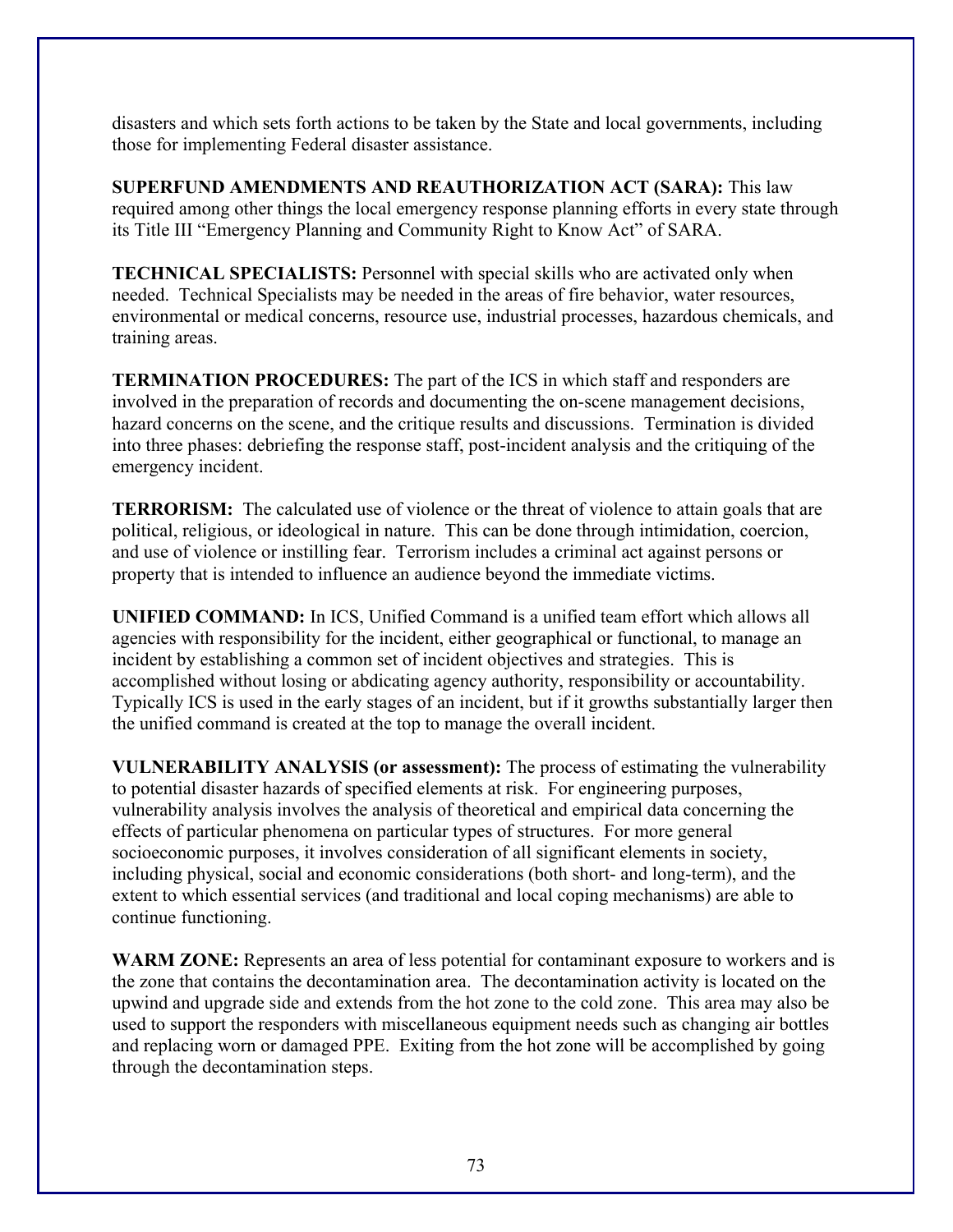| TRAINING COURSES BY OFFERING AGENCY                                               |                                          |
|-----------------------------------------------------------------------------------|------------------------------------------|
| <b>COURSE BY LEVEL</b>                                                            | <b>ORGANIZATION</b><br><b>AGENCY</b>     |
|                                                                                   |                                          |
| <b>AWARENESS - Awareness</b>                                                      |                                          |
| Emergency Response to Terrorism: Basic Concepts (ERT: BC)                         | NFA & DOJ/ODP                            |
| ERT: BC Train-the-Trainer                                                         | NFA & DOJ/ODP                            |
| IEMC/Consequence of Terrorism                                                     | EMI                                      |
| CSEPP Chemical Awareness                                                          | EMI (CSEPP)                              |
| Law Enforcement Response to WMD Incidents                                         | <b>DOJ/ODP</b>                           |
| Law Enforcement Response to WMD Incidents Train-the-Trainer                       | <b>DOJ/ODP</b>                           |
| Sheriff's Basic WMD Awareness Course                                              | <b>DOJODP</b>                            |
| of WMD Incidents<br>Hospital Emergency Management: Concepts and Implications      | DOJ/ODP & HHS                            |
| The Bioterrorism Preparedness and Response - National Public Health Training Plan | CDC                                      |
|                                                                                   |                                          |
| PERFORMANCE - Operations                                                          |                                          |
| ERT: Tactical Considerations - Hazardous Materials (ERT: TC-HM)                   | <b>NHA</b>                               |
| (ERT: TC-EMS)<br>ERT: Tactical Considerations - Emergency Medical Services        | NFA                                      |
| ERT: Tactical Considerations - Company Officer (ERT: TC-CO)                       | NFA                                      |
| ERT: Job Aid                                                                      | NFA                                      |
| IEMC/Hazardous Materials: Preparedness and Response                               | EMI                                      |
| Radiological Emergency Response Operations (RERO)                                 | EMI                                      |
| Advanced Public Information Officers                                              | EMI                                      |
| Incident Response to Terrorist Bombings                                           | <b>DOJ/ODP</b>                           |
| Emergency response to Terrorism: Operations                                       | <b>DOJ/ODP</b>                           |
| Chemical Protective Clothing Course                                               | <b>DOJ/ODP</b>                           |
|                                                                                   | <b>HHS/FBI/CDC</b><br>$D O J / O D P \&$ |
| Emergency Response to Domestic Biological Incidents                               |                                          |
| EMS Operations and Planning for WMD                                               | <b>POJ/ODP</b>                           |
| Operations - WMD/Crime Scene Management *                                         | DOJ/ODP & FB                             |
| Responder Operations Radiological/Nuclear Agents Course                           | <b>DOJ/ODP</b>                           |
| Public Works for WMD Operations                                                   | <b>DOJ/ODP</b>                           |
| WMD HazMat Tactical Operations *                                                  | DOJ/ODP & FBI                            |
|                                                                                   |                                          |
| 74                                                                                |                                          |
|                                                                                   |                                          |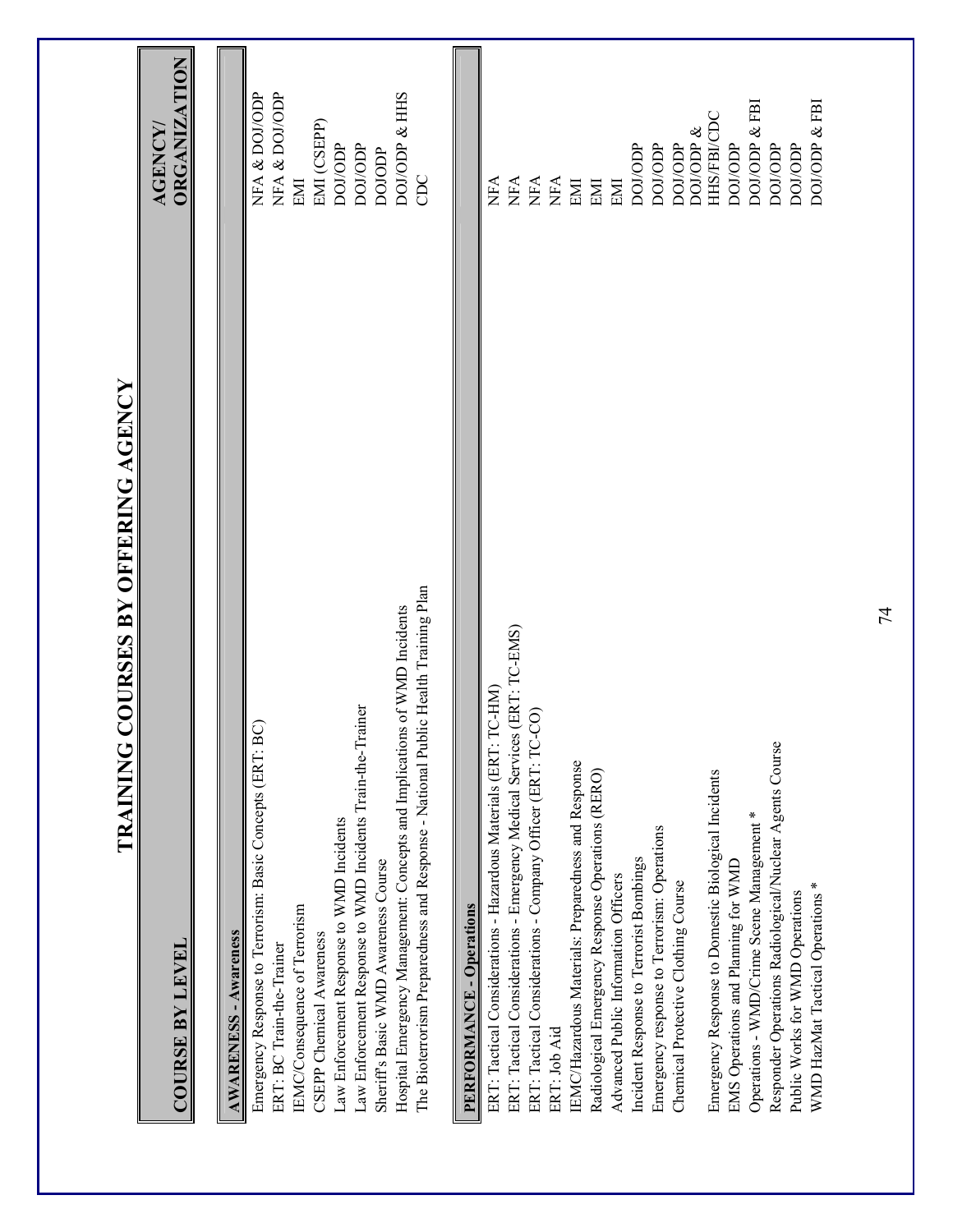| PERFORMANCE - Technician                                                                                                     |                 |
|------------------------------------------------------------------------------------------------------------------------------|-----------------|
| Advanced Radiological Incident Operations (ARIO)                                                                             | EMI             |
| WMD Hazardous Materials Technician                                                                                           | <b>ACIO/COD</b> |
| Advanced Radiological/Nuclear Agents Course                                                                                  | <b>POJ/ODP</b>  |
| Domestic Preparedness Equipment Technical Assistance Program                                                                 | <b>DOJ/ODP</b>  |
| Technician - WMD/HazMat Evidence Collection *                                                                                | DOJ/ODP & FBI   |
| Laboratory Training for Public Health and Clinical Laboratories                                                              | CDC             |
| Hazardous Devices School - EOD/Bomb Technicians                                                                              | FBI             |
| ERT: Advanced Tactical Management: Mass Decon/Patient Mgmt                                                                   | <b>NHA</b>      |
| ACT FAST (Agent Characterization and Toxicity First Aid and Special Treatment)                                               | EMI (CSEPP)     |
| Hospital Emergency Department Management of Hazardous Materials Accidents                                                    | EMI             |
| Fundamentals Course for Radiological Response                                                                                | EMI             |
| Radiological Series Train-the-Trainer                                                                                        | EMI             |
| Radiological Emergency Response Operations (RERO)                                                                            | EMI             |
| RADWORKER 1                                                                                                                  | DOE             |
| $\overline{\mathbf{e}}$<br>Handling of Radiological Accidents by Emergency Personn                                           | DOE             |
| Health Physics in Radiological Accidents                                                                                     | DOE             |
| Medical Planning & Care in Radiological Accidents                                                                            | DOE             |
| Modular Emergency Response Radiation Transportation Training Blocks                                                          | DOE             |
| Block 1A: First Responders at the Scene of a transportation Incident Involving Radiological Materials                        | DOE             |
| Block 1B: First Responders Entering Transportation Incident Scene Involving Radiological Materials to Perform Rescue Only    | DOE             |
| Block 2A: First Responders Enter Transportation Incident Scene Involving Radiological Materials to Take Defensive Action     | DOE             |
| Block 2B: First Responders Entering Transportation Incident Scene Involving Radiological Materials and do Gross Monitoring   | DOE             |
| Block 3A: First Responders Entering Transportation Incident Scene Involving Radiological Materials to take Offensive Actions | DOE             |
| Block 3B: Responders on the Offense-Entering Transportation Incident Scene Involving Radiological Materials                  | DOE             |
| g Radiological Materials<br>Block 4: Incident Command of Transportation Incident Involvin                                    | DOE             |
| PLANNING/MANAGEMENT/COMMAND                                                                                                  |                 |
| $TC-SCCO$<br>ERT: Strategic Considerations for Command Officers (ERT                                                         | NFA             |
| ERT: Incident Management (ERT: IM)                                                                                           | NFA             |
| ERT: Advanced Tactical Management of WMD *                                                                                   | NFA             |
| (Consists of 3 stand-alone modules: Unified Command, Mass Patient Management, and Tactical Information Management)           | NFA             |
| IEMC/All Hazards: Preparedness and Response                                                                                  | <b>EMI/NFA</b>  |
| IEMC/All Hazards: Recovery and Mitigation                                                                                    | EMI             |
|                                                                                                                              |                 |
|                                                                                                                              |                 |
| 75                                                                                                                           |                 |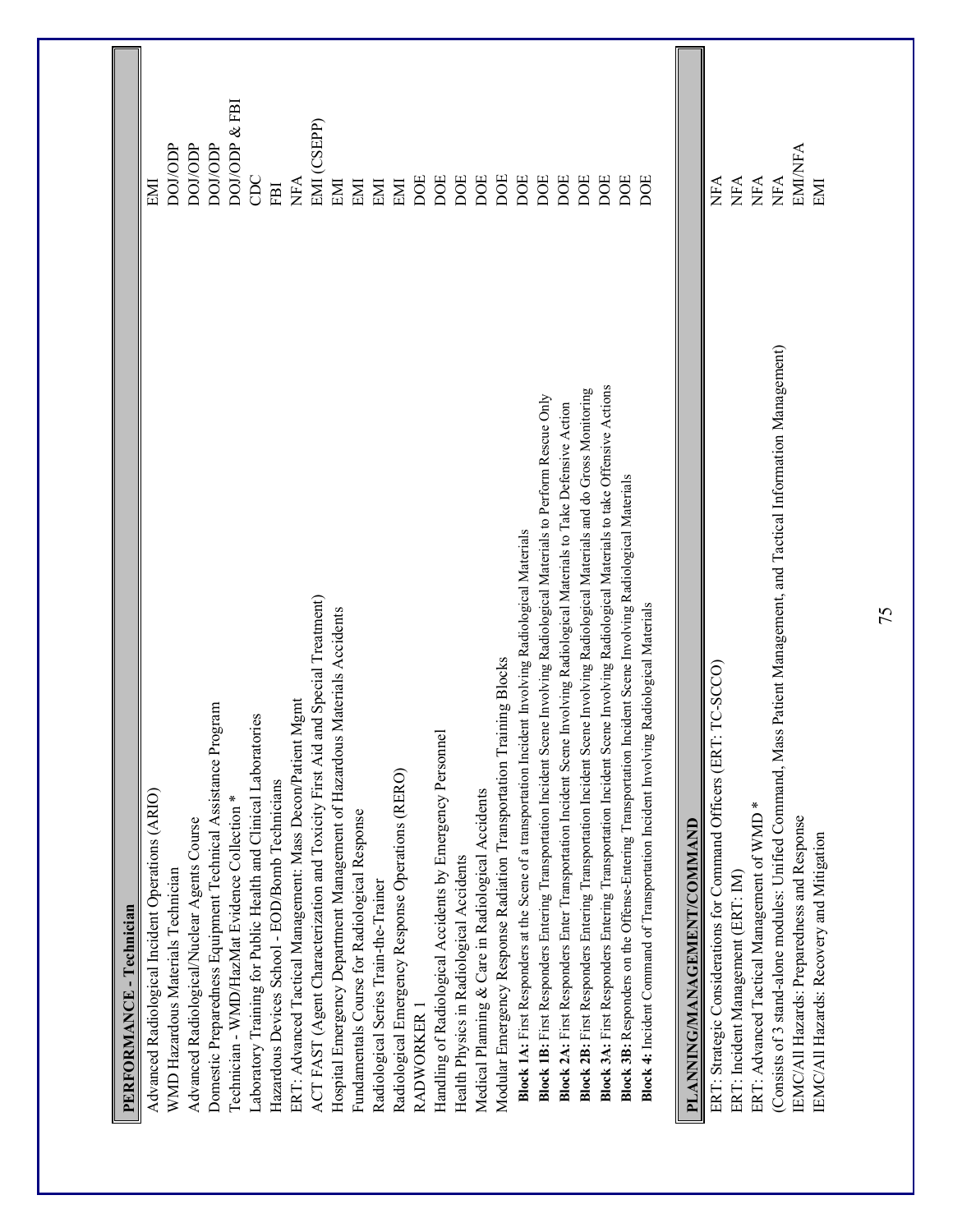| PLANNING/MANAGEMENT/COMMAND (Continued)                                                           |                   |
|---------------------------------------------------------------------------------------------------|-------------------|
| Radiological Emergency Preparedness (REP) Planning                                                | EMI               |
| Recovery from Disaster                                                                            | EMI               |
| Exercise Development                                                                              | DOJ/ODP & EMI/DOE |
| WMD Incident Command                                                                              | <b>DOJ/ODP</b>    |
| WMD Incident Management/Unified Command                                                           | <b>DOJ/ODP</b>    |
| Senior Officials' Workshop                                                                        | <b>POJ/ODP</b>    |
| Mayor's Executive Seminar                                                                         | <b>DOJ/ODP</b>    |
| Threat and Risk Assessment - Jurisdiction                                                         | <b>DOJ/ODP</b>    |
| Terrorism Annex Planning Course                                                                   | EMI               |
| Integrated Emergency Management Course (IEMC): Consequences of Terrorism                          | EMI               |
| IEMC/Hazardous Materials: Preparedness and Response                                               | EMI               |
| Exercise Design                                                                                   | EMI               |
| Exercise Evaluation                                                                               | EMI               |
| Emergency Response to Criminal and terrorist Incidents                                            | EMI               |
| Senior Officials Workshop on Terrorism                                                            | EMI               |
| Weapons of Mass Destruction: Nuclear Scenario                                                     | EMI               |
| Weapons of Mass Destruction: Radiological Scenario                                                | EMI               |
| Weapons of Mass Destruction: Chemical--Sarin Scenario                                             | EMI               |
| Weapons of Mass Destruction: Chemical--Vx Scenario                                                | EMI               |
| Weapons of Mass Destruction: Biological-Anthrax Scenario                                          | EMI               |
|                                                                                                   |                   |
| VIDEOS                                                                                            |                   |
| Surviving Weapons of Mass Destruction                                                             | <b>POJ/ODP</b>    |
| Weapons of Mass Destruction and the First Responder                                               | <b>DOJ/ODP</b>    |
| Surviving the Secondary Device: The Rules Have Changed                                            | <b>DOJ/ODP</b>    |
| Responding to a WMD/HazMat Crime Scene *                                                          | DOJ/ODP           |
| Using the ICS in a WMD Incident *                                                                 | <b>DOJ/ODP</b>    |
| Unified Command in a WMD Incident *                                                               | <b>DOJ/ODP</b>    |
| Broadcasted September 1999 and 2000.<br>Satellite course developed with USAMRIID on bioterrorism. | HIS/DOD           |
|                                                                                                   |                   |
| DISTANCE LEARNING                                                                                 |                   |
| ERT: Self-Study (ERT:SS) - Internet                                                               | NFA & DOJ/ODP     |
| Incident Command System Self-Study                                                                | <b>NFA</b>        |
|                                                                                                   |                   |
| 76                                                                                                |                   |